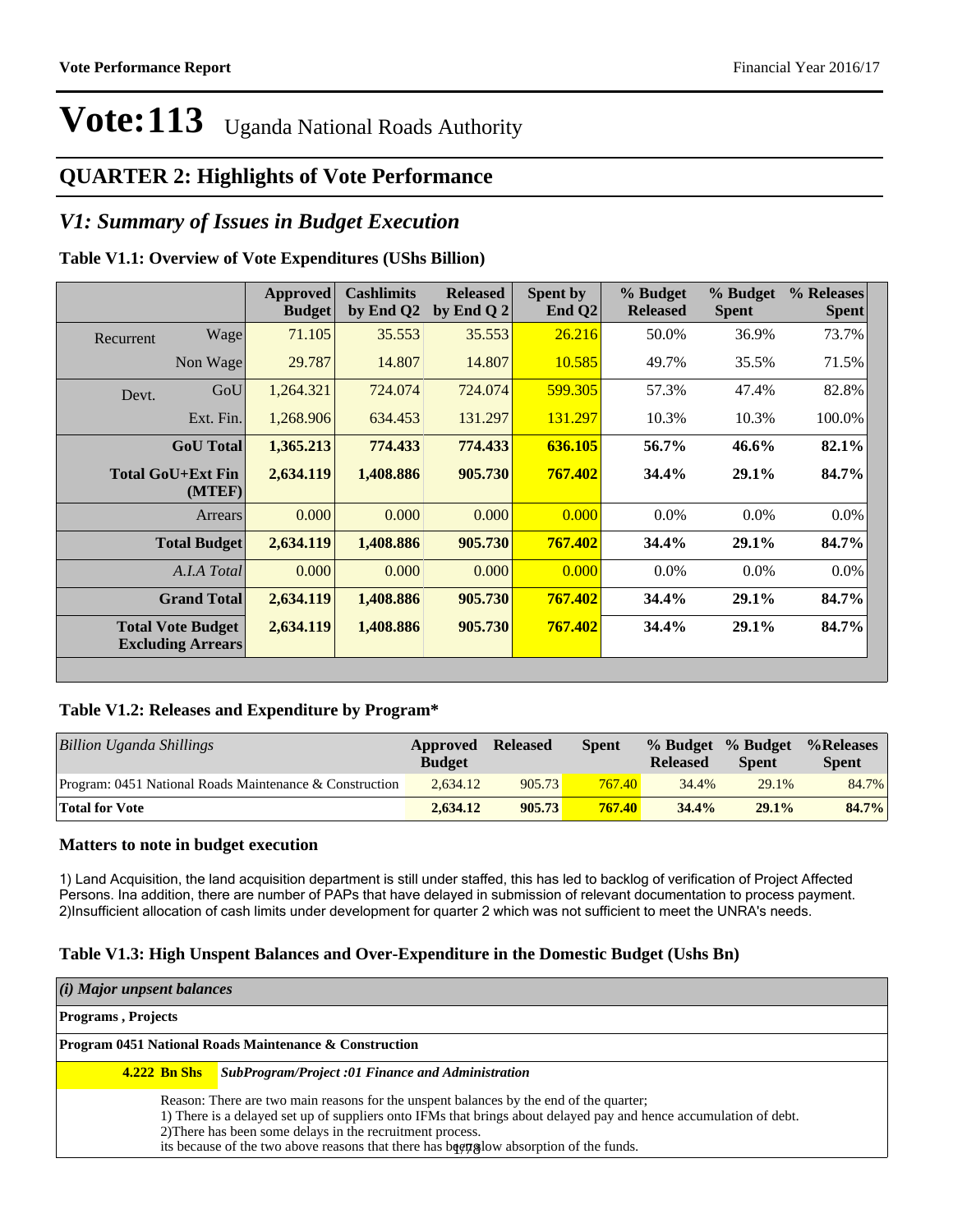| <i>Items</i>                                                                                                                 |  |
|------------------------------------------------------------------------------------------------------------------------------|--|
| <b>0.031 Bn Shs</b> Item: 211103 Allowances                                                                                  |  |
| Reason: limited activities due to end of year report activities.                                                             |  |
| <b>0.028 Bn Shs</b> Item: 212101 Social Security Contributions                                                               |  |
| Reason: Recruitment of staff has not been done on schedule hence the savings under NSSF.                                     |  |
| <b>0.039 Bn Shs</b> Item: 213001 Medical expenses (To employees)                                                             |  |
| Reason: Recruitment of staff has not been completed on schedule hence savings on medical costs.                              |  |
| <b>0.142 Bn Shs</b> Item: 213004 Gratuity Expenses                                                                           |  |
| Reason: The funds are to cater for more staff suitable for gratuity in Q3.                                                   |  |
| <b>0.001 Bn Shs</b> Item: 221001 Advertising and Public Relations                                                            |  |
| Reason: The funds were insufficient to meet the current invoices.                                                            |  |
| <b>0.209 Bn Shs</b> Item: 221002 Workshops and Seminars                                                                      |  |
| Reason: limited activities due to end of year report activities.                                                             |  |
| <b>0.106 Bn Shs</b> Item: 221003 Staff Training                                                                              |  |
| Reason: A number of trainings were scheduled for Q3                                                                          |  |
| <b>0.082 Bn Shs</b> Item: 221004 Recruitment Expenses                                                                        |  |
| Reason: Limited recruitment activities.                                                                                      |  |
| <b>0.056 Bn Shs</b> Item: 221007 Books, Periodicals & Newspapers                                                             |  |
| Reason: There were no invoices for payment by the end of the quarter.                                                        |  |
| <b>0.004 Bn Shs</b> Item: 221009 Welfare and Entertainment                                                                   |  |
| Reason: Some of the travel activities were pushed to Q3.                                                                     |  |
| <b>0.023 Bn Shs</b> Item: 221011 Printing, Stationery, Photocopying and Binding                                              |  |
| Reason: There were no invoices for payment by the end of the quarter.                                                        |  |
| <b>0.016 Bn Shs</b> Item: 221012 Small Office Equipment                                                                      |  |
| Reason: There were no invoices for payment by the end of the quarter.                                                        |  |
| <b>0.049 Bn Shs</b> Item: 221017 Subscriptions                                                                               |  |
| Reason: There were no invoices for payment by the end of the quarter.<br><b>0.084 Bn Shs</b> Item: 222001 Telecommunications |  |
| Reason: There were no invoices for payment by the end of the quarter.                                                        |  |
| <b>0.001 Bn Shs</b> Item: 222002 Postage and Courier                                                                         |  |
| Reason: There were no invoices for payment by the end of the quarter.                                                        |  |
| <b>0.200 Bn Shs</b> Item: 222003 Information and communications technology (ICT)                                             |  |
| Reason: There was a delay in setting up the supplier.                                                                        |  |
| <b>0.001 Bn Shs</b> Item: 223001 Property Expenses                                                                           |  |
| Reason: There were no invoices for payment by the end of the quarter.                                                        |  |
| <b>2.344 Bn Shs</b> Item: 223003 Rent – (Produced Assets) to private entities                                                |  |
| Reason: There were no invoices presented for payment.                                                                        |  |
| <b>0.209 Bn Shs</b> Item: 223005 Electricity                                                                                 |  |
| Reason: There were no invoices for payment.                                                                                  |  |
| <b>0.002 Bn Shs</b> Item: 223006 Water                                                                                       |  |
| Reason: Consumption is low because the headquarter rent is inclusive of water bills.                                         |  |
| <b>0.032 Bn Shs</b> Item: 224004 Cleaning and Sanitation                                                                     |  |
| Reason: There were no invoices for payment by the $e^{2\sqrt{3}}$ the quarter.                                               |  |
|                                                                                                                              |  |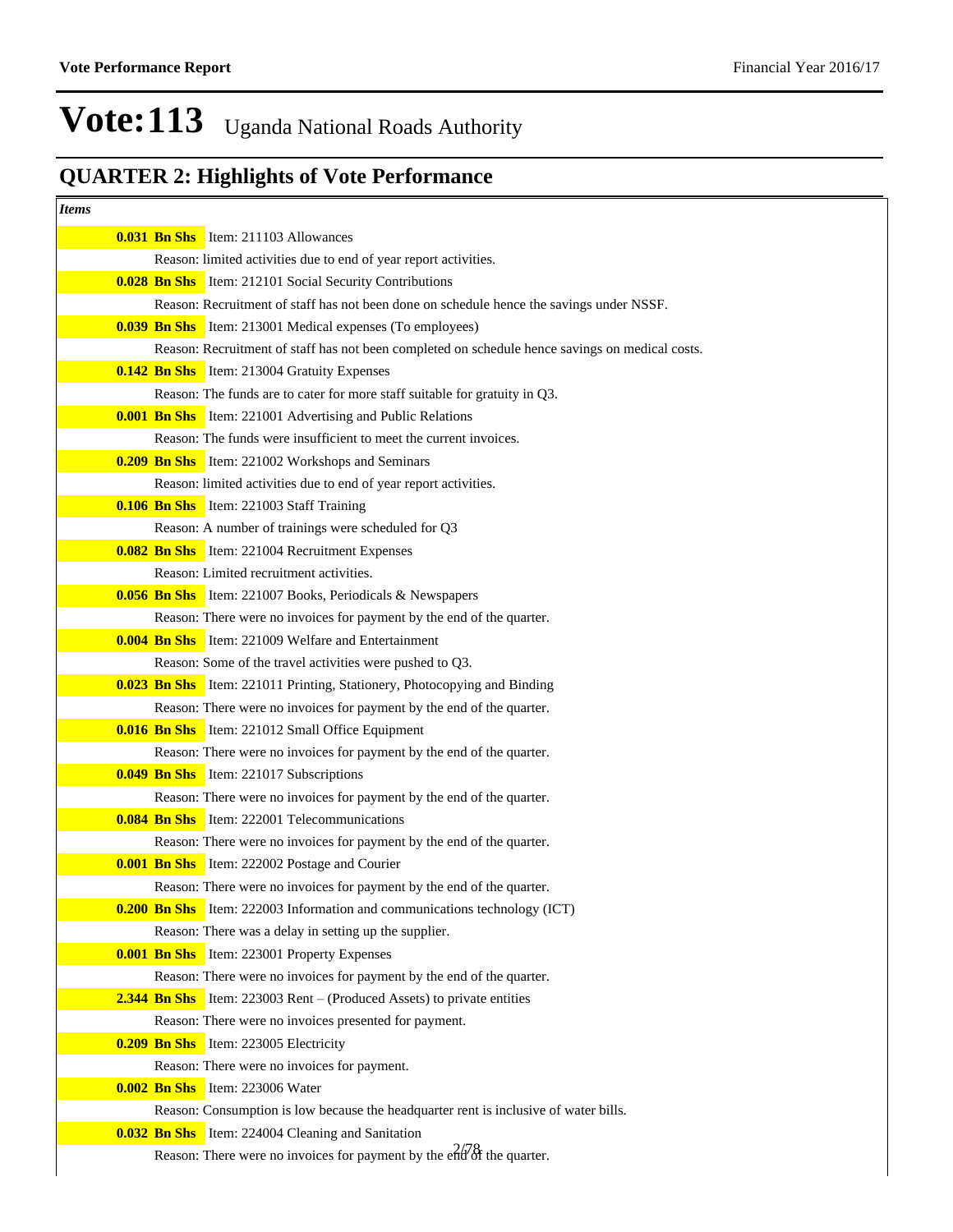|              |                      | <b>0.009 Bn Shs</b> Item: 225001 Consultancy Services- Short term                     |
|--------------|----------------------|---------------------------------------------------------------------------------------|
|              |                      | Reason: There were no invoices for payment.                                           |
|              |                      | <b>0.100 Bn Shs</b> Item: 225002 Consultancy Services- Long-term                      |
|              |                      | Reason: There were no invoices for payment.                                           |
|              |                      | <b>0.067 Bn Shs</b> Item: 227001 Travel inland                                        |
|              |                      | Reason: Some of the travel activities were pushed to Q3.                              |
|              |                      | <b>0.071 Bn Shs</b> Item: 227002 Travel abroad                                        |
|              |                      | Reason: Most of the travel activities were scheduled for Q3.                          |
|              |                      | <b>0.016 Bn Shs</b> Item: 227003 Carriage, Haulage, Freight and transport hire        |
|              |                      | Reason: There were no invoices for payment.                                           |
|              |                      | <b>0.037 Bn Shs</b> Item: 228001 Maintenance - Civil                                  |
|              |                      | Reason: There were no invoices for payment by the end of the quarter.                 |
|              |                      | <b>0.183 Bn Shs</b> Item: 228002 Maintenance - Vehicles                               |
|              |                      | Reason: There were no invoices for payment by the end of the quarter.                 |
|              |                      | <b>0.080 Bn Shs</b> Item: 228003 Maintenance – Machinery, Equipment & Furniture       |
|              |                      | Reason: There were no invoices for payment.                                           |
|              | <b>16.502 Bn Shs</b> | SubProgram/Project :0267 Improvement of Ferry Services                                |
|              |                      | Reason: The delayed setting up of PAPs has led to the low absorption of budget.       |
| <b>Items</b> |                      |                                                                                       |
|              |                      | <b>0.121 Bn Shs</b> Item: 311101 Land                                                 |
|              |                      | Reason: There were delays in setting up of PAPs.                                      |
|              |                      | 16.381 Bn Shs Item: 312103 Roads and Bridges.                                         |
|              |                      | Reason: The IPCs were still in approval process by end of the quarter.                |
|              | $0.150$ Bn Shs       | SubProgram/Project: 0321 Upgrade Fort Portal - Budibugyo - Lamia (104km)              |
|              |                      | Reason: The unspent budget was not significant to payoff an IPC                       |
| <i>Items</i> |                      |                                                                                       |
|              |                      |                                                                                       |
|              |                      | <b>0.150 Bn Shs</b> Item: 312103 Roads and Bridges.                                   |
|              |                      | Reason: The unspent budget was not significant to payoff an IPC.                      |
|              | <b>0.086 Bn Shs</b>  | SubProgram/Project :0952 Design Masaka-Bukakata road                                  |
|              |                      | Reason: There were no batches presented for payment.                                  |
| <i>Items</i> |                      |                                                                                       |
|              |                      | 0.086 Bn Shs Item: 311101 Land                                                        |
|              |                      | Reason: There were no batches presented for payment.                                  |
|              | 9.309 Bn Shs         | SubProgram/Project: 0954 Design Muyembe-Moroto - Kotido (290km)                       |
|              |                      | Reason: The project is substantially complete and under defects liability.            |
|              |                      |                                                                                       |
| <b>Items</b> |                      |                                                                                       |
|              |                      | <b>0.010 Bn Shs</b> Item: 281504 Monitoring, Supervision & Appraisal of capital works |
|              |                      | Reason: Unspent balance was insufficient to payoff an invoice.                        |
|              |                      | 0.231 Bn Shs Item: 311101 Land                                                        |
|              |                      | Reason: The consultancy contract for land acquisition 3expired                        |
|              |                      |                                                                                       |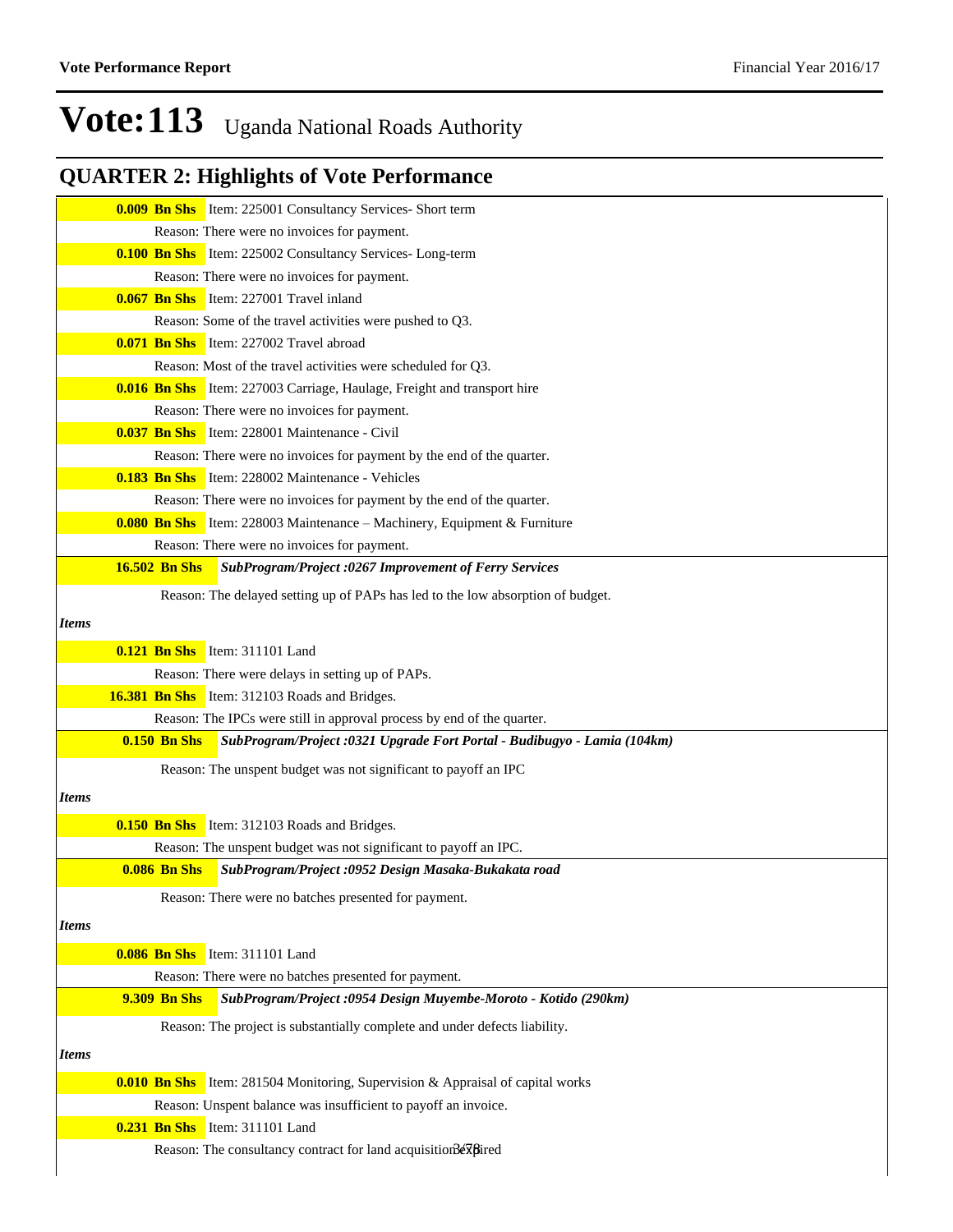|              | <b>9.068 Bn Shs</b> Item: 312103 Roads and Bridges.                                                                                                                                   |
|--------------|---------------------------------------------------------------------------------------------------------------------------------------------------------------------------------------|
|              | Reason: The project is under defects liability.                                                                                                                                       |
|              | <b>6.432 Bn Shs</b><br>SubProgram/Project :0955 Upgrade Nyakahita-Ibanda-Fort Portal (208km)                                                                                          |
|              | Reason: The slow progress in land acquisition hinders both the payment for land acquisition and the civil works.                                                                      |
| <b>Items</b> |                                                                                                                                                                                       |
|              | <b>0.002 Bn Shs</b> Item: 281504 Monitoring, Supervision & Appraisal of capital works                                                                                                 |
|              | Reason: The unspent balance was insufficient to payoff an invoice.                                                                                                                    |
|              | <b>3.256 Bn Shs</b> Item: 311101 Land                                                                                                                                                 |
|              | Reason: The land acquisition department is still understaffed and this has led to backlog of verification of Project affected<br>Persons therefore there were no batches for payment. |
|              | 3.174 Bn Shs Item: 312103 Roads and Bridges.                                                                                                                                          |
|              | Reason: There were no IPCs present for payment.                                                                                                                                       |
|              | <b>0.049 Bn Shs</b><br>SubProgram/Project :0957 Design the New Nile Bridge at Jinja                                                                                                   |
|              | Reason: The unspent balance insufficient to clear any of the outstanding.                                                                                                             |
|              |                                                                                                                                                                                       |
| <i>Items</i> |                                                                                                                                                                                       |
|              | <b>0.049 Bn Shs</b> Item: 281504 Monitoring, Supervision & Appraisal of capital works                                                                                                 |
|              | Reason: The unspent amount was insufficient to clear the outstanding invoices.                                                                                                        |
|              | <b>0.216 Bn Shs</b><br>SubProgram/Project: 1031 Upgrade Gulu - Atiak - Bibia/ Nimule (104km)                                                                                          |
|              | Reason: There have been few complaints resulting from non payment for land acquisition by PAPs                                                                                        |
| <i>Items</i> |                                                                                                                                                                                       |
|              | <b>0.001 Bn Shs</b> Item: 281504 Monitoring, Supervision & Appraisal of capital works                                                                                                 |
|              | Reason: The unspent balance was insufficient to clear outstanding invoices.                                                                                                           |
|              | 0.215 Bn Shs Item: 311101 Land                                                                                                                                                        |
|              | Reason: A few complaints on non payment by PAPs has been presented.                                                                                                                   |
|              | <b>0.330 Bn Shs</b><br>SubProgram/Project: 1032 Upgrade Vurra - Arua - Koboko - Oraba (92km)                                                                                          |
|              | Reason: The unspent balance was insufficient to clear outstanding IPCs.                                                                                                               |
| <b>Items</b> |                                                                                                                                                                                       |
|              |                                                                                                                                                                                       |
|              | <b>0.330 Bn Shs</b> Item: 312103 Roads and Bridges.<br>Reason: The unspent balance was insufficient to clear outstanding IPCs.                                                        |
|              | <b>6.809 Bn Shs</b><br>SubProgram/Project: 1034 Design of Mukono-Katosi-Nyenga (72km)                                                                                                 |
|              | Reason: The IPCs and invoices for payment were still in approval process by close of the quarter.                                                                                     |
|              |                                                                                                                                                                                       |
| <b>Items</b> |                                                                                                                                                                                       |
|              | <b>0.101 Bn Shs</b> Item: 281504 Monitoring, Supervision & Appraisal of capital works                                                                                                 |
|              | Reason: The invoices meant for payment were still in approval process by end of the quarter.                                                                                          |
|              | <b>0.038 Bn Shs</b> Item: 311101 Land                                                                                                                                                 |
|              | Reason: There were delays in setting up the PAPs that were in process of being paid.                                                                                                  |
|              | <b>6.670 Bn Shs</b> Item: 312103 Roads and Bridges.                                                                                                                                   |
|              | Reason: The IPCs meant for payment were still in approval process by close of the quarter.                                                                                            |
|              | <b>2.359 Bn Shs</b><br>SubProgram/Project: 1035 Design Mpigi-Kabulasoka-Maddu (135 km)<br>4/78                                                                                        |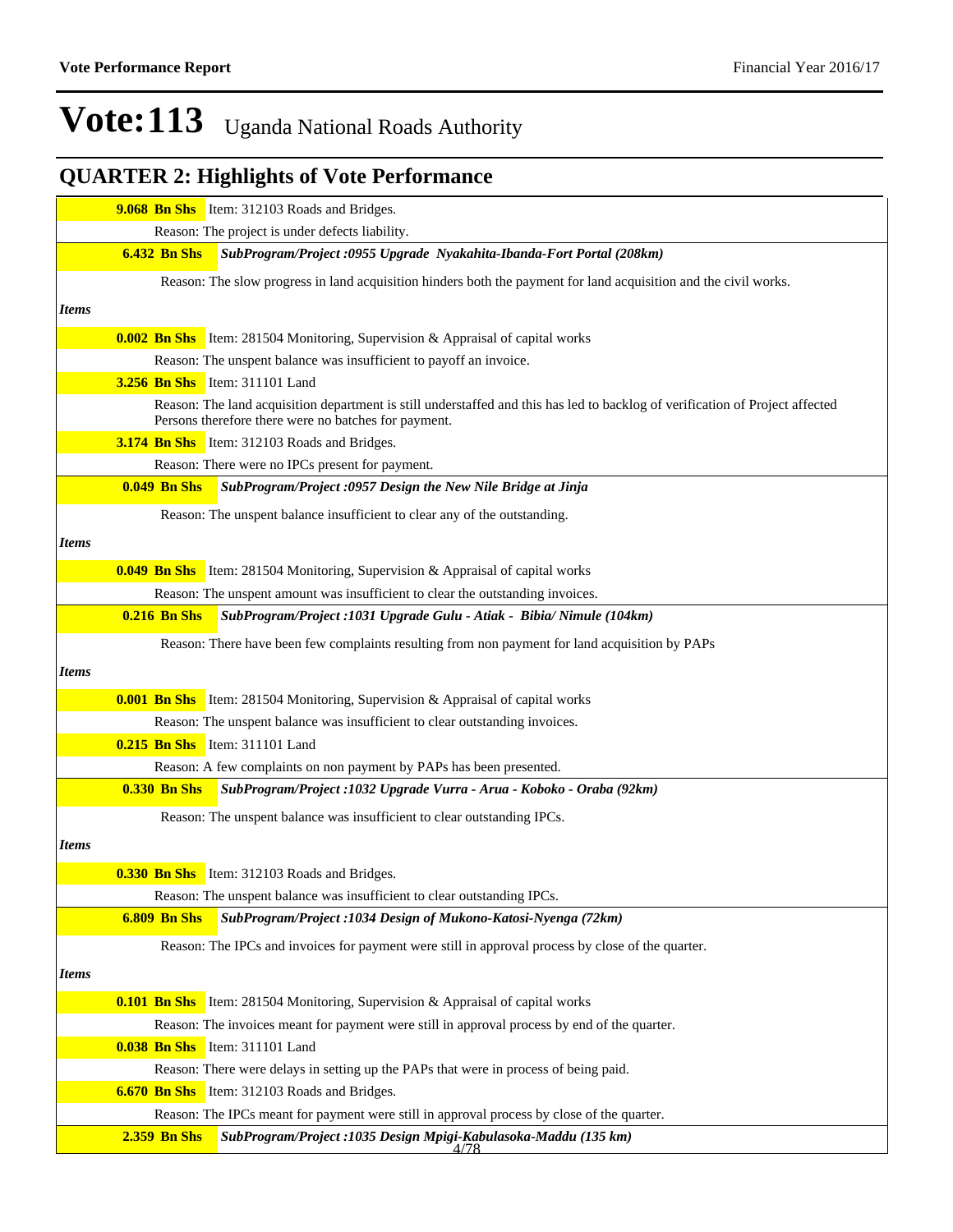|       | Reason: The land acquisition department is still understaffed and this has led to backlog of verification of Project affected<br>Persons therefore there were no batches for payment. |
|-------|---------------------------------------------------------------------------------------------------------------------------------------------------------------------------------------|
| Items |                                                                                                                                                                                       |
|       | <b>0.423 Bn Shs</b> Item: 281504 Monitoring, Supervision & Appraisal of capital works                                                                                                 |
|       | Reason: There were no invoices present for payment.                                                                                                                                   |
|       | <b>1.723 Bn Shs</b> Item: 311101 Land                                                                                                                                                 |
|       | Reason: The land acquisition department is still understaffed and this has led to backlog of verification of Project affected<br>Persons therefore there were no batches for payment. |
|       | <b>0.213 Bn Shs</b> Item: 312103 Roads and Bridges.                                                                                                                                   |
|       | Reason: The unspent balances were insufficient for payment.                                                                                                                           |
|       | <b>5.707 Bn Shs</b><br>SubProgram/Project : 1038 Design Ntungamo-Mirama Hills (37km)                                                                                                  |
|       | Reason: There were no IPCs that were submitted for payment                                                                                                                            |
| Items |                                                                                                                                                                                       |
|       | <b>0.045 Bn Shs</b> Item: 281504 Monitoring, Supervision & Appraisal of capital works                                                                                                 |
|       | Reason: No invoices were submitted for payment.                                                                                                                                       |
|       | <b>2.405 Bn Shs</b> Item: 311101 Land                                                                                                                                                 |
|       | Reason: No batches were submitted for payment.                                                                                                                                        |
|       | <b>3.258 Bn Shs</b> Item: 312103 Roads and Bridges.                                                                                                                                   |
|       | Reason: There is no IPC that was submitted for payment                                                                                                                                |
|       | SubProgram/Project: 1040 Design Kapchorwa-Suam road (77km)<br>$0.050$ Bn Shs                                                                                                          |
|       | Reason: The valuation report awaits approval.                                                                                                                                         |
| Items |                                                                                                                                                                                       |
|       | <b>0.050 Bn Shs</b> Item: 311101 Land                                                                                                                                                 |
|       | Reason: The valuation report awaits approval.                                                                                                                                         |
|       | <b>5.387 Bn Shs</b><br>SubProgram/Project : 1041 Design Kyenjojo-Hoima-Masindi-Kigumba (238km)                                                                                        |
|       | Reason: There were no IPCs submitted for payment by the contractor for payment.                                                                                                       |
| Items |                                                                                                                                                                                       |
|       |                                                                                                                                                                                       |
|       | <b>0.496 Bn Shs</b> Item: 281504 Monitoring, Supervision & Appraisal of capital works                                                                                                 |
|       | Reason: There were no invoices submitted for payment by close of the quarter.                                                                                                         |
|       | <b>0.588 Bn Shs</b> Item: 311101 Land                                                                                                                                                 |
|       | Reason: There were no batches presented for payment.                                                                                                                                  |
|       | 4.303 Bn Shs Item: 312103 Roads and Bridges.                                                                                                                                          |
|       | Reason: There were no IPCs submitted for payment by the contractor for payment.<br><b>8.056 Bn Shs</b><br>SubProgram/Project :1042 Design Nyendo - Sembabule (48km)                   |
|       |                                                                                                                                                                                       |
|       | Reason: There were no IPCs submitted for payment by the contractor for payment.                                                                                                       |
| Items |                                                                                                                                                                                       |
|       | 0.050 Bn Shs Item: 311101 Land                                                                                                                                                        |
|       | Reason: There were no batches presented for payment.                                                                                                                                  |
|       | 8.006 Bn Shs Item: 312103 Roads and Bridges.                                                                                                                                          |
|       | Reason: There were no IPCs submitted for payment by the contractor for payment.                                                                                                       |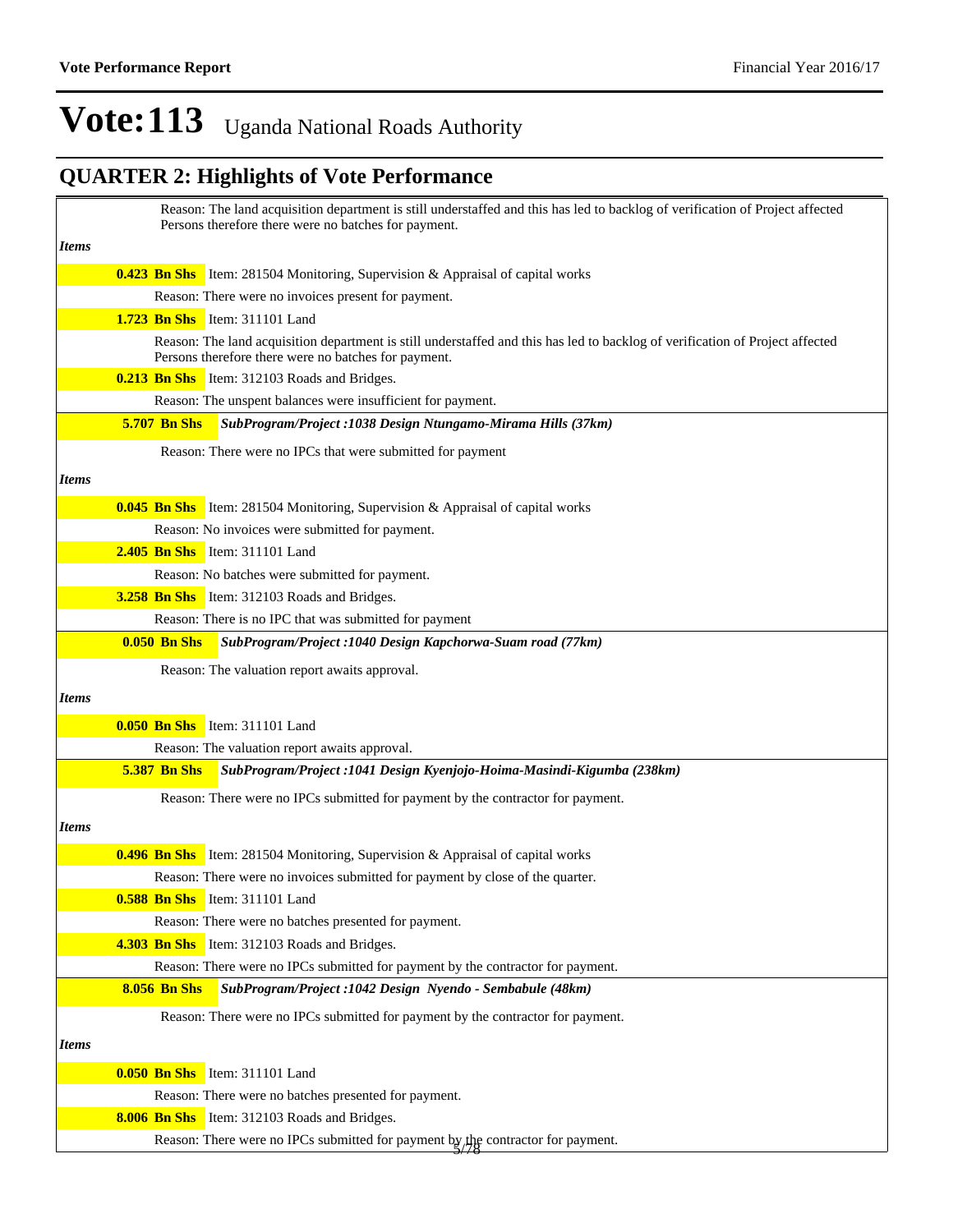|              | <b>2.441 Bn Shs</b>  | SubProgram/Project :1044 Design Ishaka-Kagamba (35km)                                                                                                                    |
|--------------|----------------------|--------------------------------------------------------------------------------------------------------------------------------------------------------------------------|
|              |                      | Reason: There were no IPCs submitted for payment by the contractor for payment.                                                                                          |
| <i>Items</i> |                      |                                                                                                                                                                          |
|              |                      | <b>0.499 Bn Shs</b> Item: 281504 Monitoring, Supervision & Appraisal of capital works                                                                                    |
|              |                      | Reason: There were no invoices submitted for payment by close of the quarter.                                                                                            |
|              |                      | 1.953 Bn Shs Item: 311101 Land                                                                                                                                           |
|              |                      | Reason: There were no batches presented for payment.                                                                                                                     |
|              | <b>8.798 Bn Shs</b>  | SubProgram/Project : 1056 Transport Corridor Project                                                                                                                     |
|              |                      | Reason: There is current shortage of staff for land acquisition and IPCs and invoices that were to be paid were still ion the<br>approval process by end of the quarter. |
| <i>Items</i> |                      |                                                                                                                                                                          |
|              |                      | <b>0.376 Bn Shs</b> Item: 281503 Engineering and Design Studies & Plans for capital works                                                                                |
|              |                      | Reason: The invoices were still in approval process by the end of the quarter.                                                                                           |
|              |                      | <b>0.307 Bn Shs</b> Item: 281504 Monitoring, Supervision & Appraisal of capital works                                                                                    |
|              |                      | Reason: There were no invoices presented for payment.                                                                                                                    |
|              |                      | 7.696 Bn Shs Item: 311101 Land                                                                                                                                           |
|              |                      | Reason: There is current shortage of land surveys hence delays in valuations.                                                                                            |
|              |                      | <b>0.419 Bn Shs</b> Item: 312103 Roads and Bridges.                                                                                                                      |
|              | quarter.             | Reason: All IPCs that had been presented for payment were paid and therefore the reminder of the balance by end of the                                                   |
|              | <b>3.156 Bn Shs</b>  | SubProgram/Project :1104 Construct Selected Bridges (BADEA)                                                                                                              |
|              |                      | Reason: The IPCs meant for payment were still in the approval process.                                                                                                   |
| <i>Items</i> |                      |                                                                                                                                                                          |
|              |                      | <b>0.070 Bn Shs</b> Item: 281504 Monitoring, Supervision & Appraisal of capital works                                                                                    |
|              |                      | Reason: There was no invoice presented for payment.                                                                                                                      |
|              |                      | <b>3.086 Bn Shs</b> Item: 312103 Roads and Bridges.                                                                                                                      |
|              |                      | Reason: The IPCs meant for payment were still in the approval process.                                                                                                   |
|              | <b>16.349 Bn Shs</b> | SubProgram/Project :1105 Road Sector Institu. Capacity Dev. Proj.                                                                                                        |
|              |                      | Reason: Invoices were still under the approval process by the end of the quarter.                                                                                        |
| <b>Items</b> |                      |                                                                                                                                                                          |
|              |                      | <b>0.447 Bn Shs</b> Item: 225002 Consultancy Services- Long-term                                                                                                         |
|              |                      | Reason: Invoices for payment were still under the approval process.                                                                                                      |
|              |                      | <b>13.902 Bn Shs</b> Item: 312202 Machinery and Equipment                                                                                                                |
|              |                      | Reason: The invoices were still in the approval process by end of the quarter.                                                                                           |
|              |                      | 2.000 Bn Shs Item: 312213 ICT Equipment                                                                                                                                  |
|              |                      | Reason: Delay in procurement                                                                                                                                             |
|              | <b>4.102 Bn Shs</b>  | SubProgram/Project: 1158 Reconstruction of Mbarara-Katuna road (155 Km)                                                                                                  |
|              |                      | Reason: There is current shortage of land surveys hence delays in valuations.                                                                                            |
| <i>Items</i> |                      |                                                                                                                                                                          |
|              |                      |                                                                                                                                                                          |
|              |                      | <b>1.192 Bn Shs</b> Item: 281504 Monitoring, Supervision & Appropriate Item of capital works                                                                             |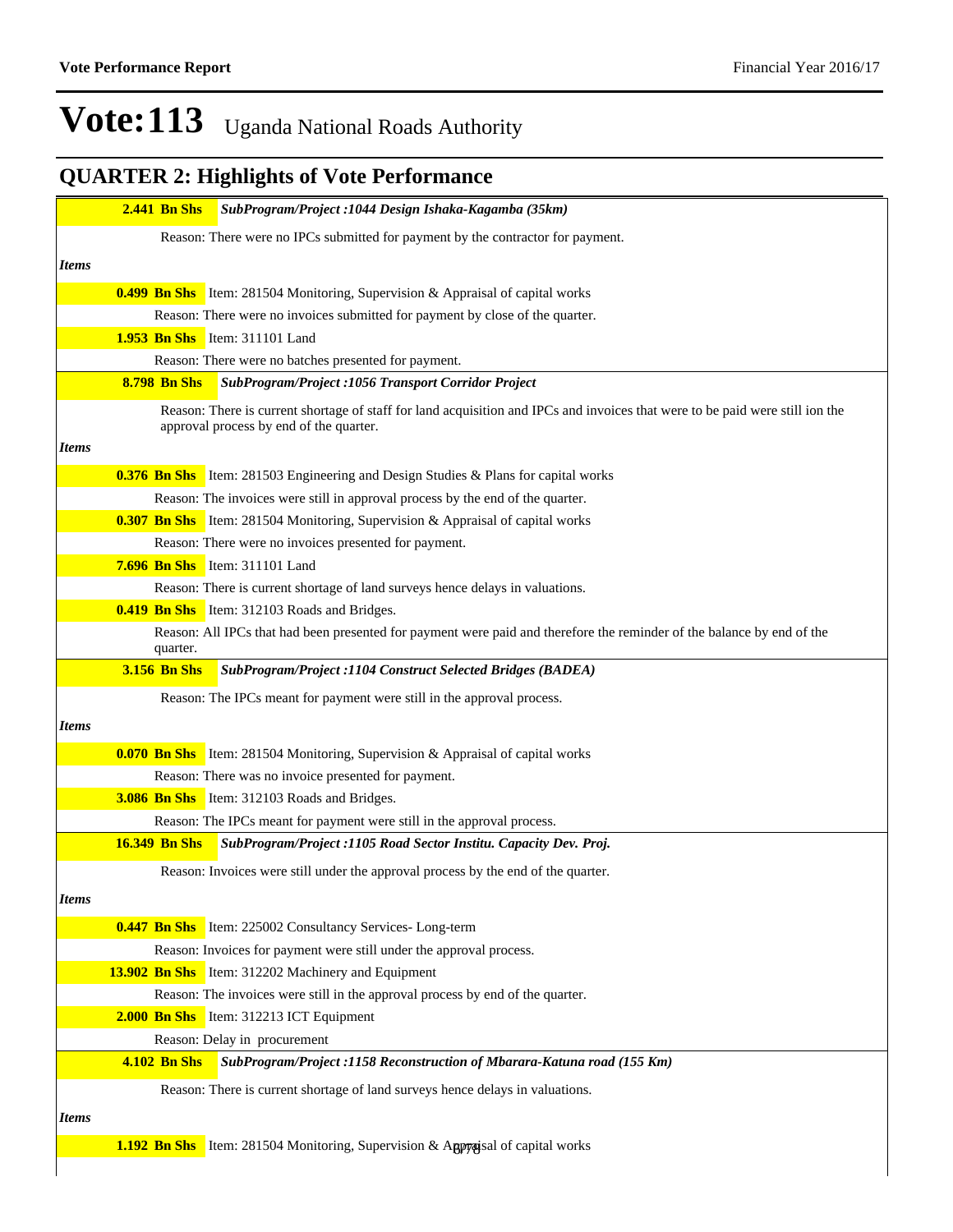|              | Reason: No invoice was presented for payment.                                                                                                                                                              |  |
|--------------|------------------------------------------------------------------------------------------------------------------------------------------------------------------------------------------------------------|--|
|              | 2.909 Bn Shs Item: 311101 Land                                                                                                                                                                             |  |
|              | Reason: There is current shortage of land surveys hence delays in valuations.                                                                                                                              |  |
|              | $0.126$ Bn Shs<br>SubProgram/Project: 1176 Hoima-Wanseko Road (83Km)                                                                                                                                       |  |
|              | Reason: The delay in CGV providing valuation rates.                                                                                                                                                        |  |
| <i>Items</i> |                                                                                                                                                                                                            |  |
|              | 0.126 Bn Shs Item: 311101 Land                                                                                                                                                                             |  |
|              | Reason: The delay in CGV providing valuation rates.                                                                                                                                                        |  |
|              | SubProgram/Project :1180 Kampala Entebbe Express Highway<br><b>6.336 Bn Shs</b>                                                                                                                            |  |
|              | Reason: The IPCs and invoices expected for payment towards the end of the quarter were not presented and the delays in setting<br>up of PAPs for payment led to underutilized funds by end of the quarter. |  |
| <i>Items</i> |                                                                                                                                                                                                            |  |
|              | <b>0.617 Bn Shs</b> Item: 281504 Monitoring, Supervision & Appraisal of capital works                                                                                                                      |  |
|              | Reason: There were no invoices presented for payment.                                                                                                                                                      |  |
|              | 2.479 Bn Shs Item: 311101 Land                                                                                                                                                                             |  |
|              | Reason: There was delay in setting up of PAPs for payment.                                                                                                                                                 |  |
|              | 3.240 Bn Shs Item: 312103 Roads and Bridges.                                                                                                                                                               |  |
|              | Reason: The contractor did not present the IPC towards the end of the quarter as his expected.                                                                                                             |  |
|              | <b>0.281 Bn Shs</b><br>SubProgram/Project: 1274 Musita-Lumino-Busia/Majanji Road                                                                                                                           |  |
|              | Reason: The amounts were not sufficient in payment of IPCs and delay in submission of documentation from PAPs to effect<br>payment.                                                                        |  |
| <i>Items</i> |                                                                                                                                                                                                            |  |
|              | <b>0.051 Bn Shs</b> Item: 281504 Monitoring, Supervision & Appraisal of capital works                                                                                                                      |  |
|              | Reason: There was no invoice presented for payment.                                                                                                                                                        |  |
|              | 0.050 Bn Shs Item: 311101 Land                                                                                                                                                                             |  |
|              | Reason: Delay is the submission of documentation by PAPs to enable UNRA effect payments.                                                                                                                   |  |
|              | <b>0.180 Bn Shs</b> Item: 312103 Roads and Bridges.                                                                                                                                                        |  |
|              | Reason: The amount was not sufficient to clear an IPC.                                                                                                                                                     |  |
|              | <b>0.688 Bn Shs</b><br>SubProgram/Project :1275 Olwiyo-Gulu-Kitgum Road                                                                                                                                    |  |
|              | Reason: The remaining unspent balance was insufficient to clear the IPCs and the delay in submission of required documentation<br>for payment by PAPs.                                                     |  |
| <i>Items</i> |                                                                                                                                                                                                            |  |
|              | <b>0.564 Bn Shs</b> Item: 281504 Monitoring, Supervision & Appraisal of capital works                                                                                                                      |  |
|              | Reason: There was no invoice presented for payment.                                                                                                                                                        |  |
|              | <b>0.093 Bn Shs</b> Item: 311101 Land                                                                                                                                                                      |  |
|              | Reason: Delay in submission of the required documentation from PAPs to effect payment.                                                                                                                     |  |
|              | <b>0.031 Bn Shs</b> Item: 312103 Roads and Bridges.                                                                                                                                                        |  |
|              | Reason: The amount was insufficient to clear an IPC.                                                                                                                                                       |  |
|              | <b>2.873 Bn Shs</b><br>SubProgram/Project: 1276 Mubende-Kakumiro-Kagadi Road                                                                                                                               |  |
|              | Reason: There were no IPCs and Invoices presented for payment.                                                                                                                                             |  |
| <i>Items</i> | 7/78                                                                                                                                                                                                       |  |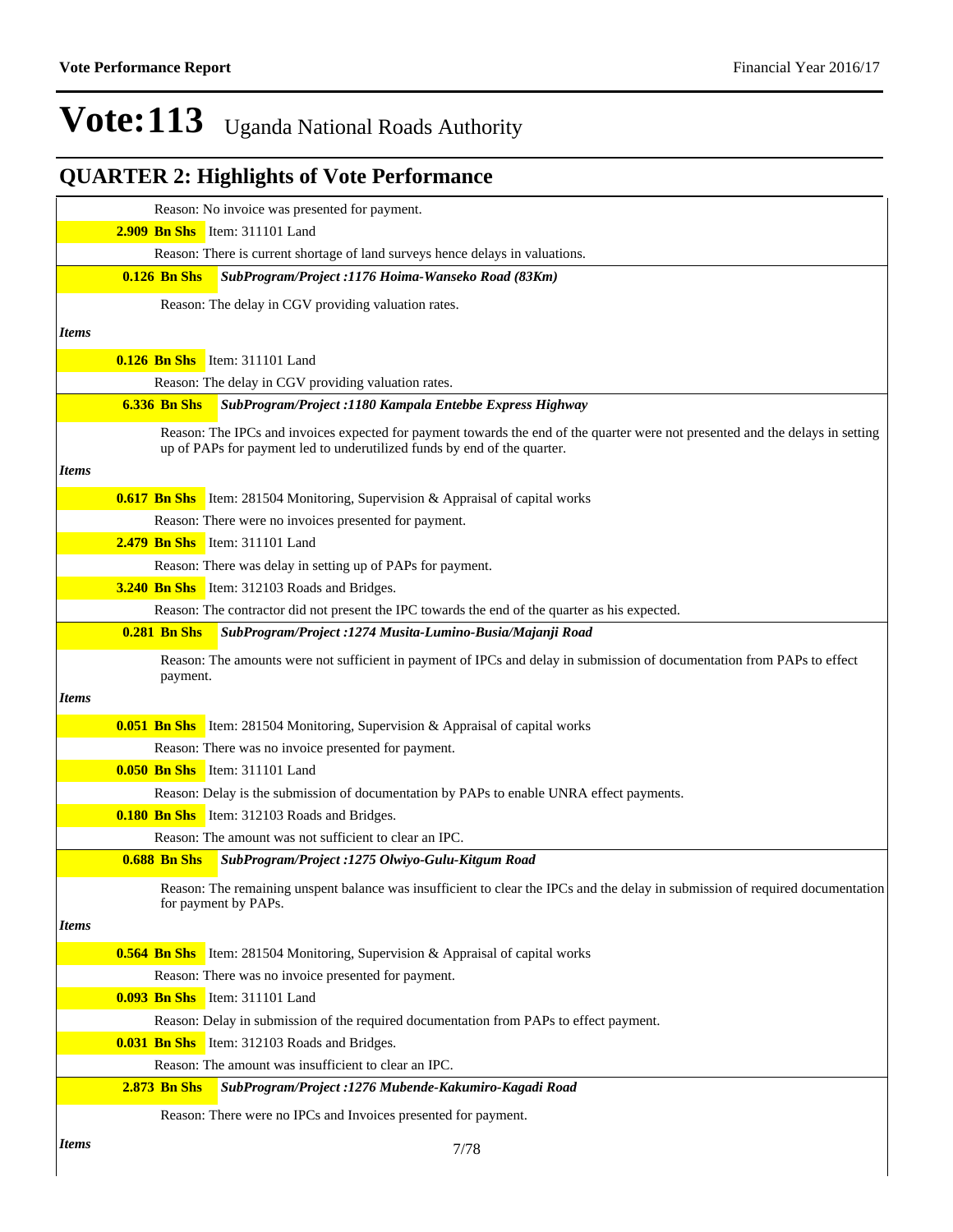|              |                     | <b>0.323 Bn Shs</b> Item: 281504 Monitoring, Supervision & Appraisal of capital works                                        |
|--------------|---------------------|------------------------------------------------------------------------------------------------------------------------------|
|              |                     | Reason: There was no invoice presented for payment.                                                                          |
|              |                     | 2.550 Bn Shs Item: 312103 Roads and Bridges.                                                                                 |
|              |                     | Reason: The contractor did not present his IPC for payment towards the end of the quarter as it was expected.                |
|              | <b>7.710 Bn Shs</b> | SubProgram/Project: 1277 Kampala Northern Bypass Phase 2                                                                     |
|              | any IPC.            | Reason: There are delays by PAPs to present required documentation to effect payment and the funds were insurficent to clear |
| <b>Items</b> |                     |                                                                                                                              |
|              |                     | <b>0.564 Bn Shs</b> Item: 281504 Monitoring, Supervision & Appraisal of capital works                                        |
|              |                     | Reason: There were no invoices presented for payment.                                                                        |
|              |                     | <b>7.122 Bn Shs</b> Item: 311101 Land                                                                                        |
|              |                     | Reason: There are delays by PAPs to present required documentation to effect payment.                                        |
|              |                     | <b>0.024 Bn Shs</b> Item: 312103 Roads and Bridges.                                                                          |
|              |                     | Reason: The remaining funds were insufficient to clear any IPC                                                               |
|              | <b>0.436 Bn Shs</b> | SubProgram/Project: 1278 Kampala-Jinja Expressway                                                                            |
|              |                     | Reason: there was postponement of some field activities to enable early finalization of valuation.                           |
| <b>Items</b> |                     |                                                                                                                              |
|              |                     | 0.436 Bn Shs Item: 311101 Land                                                                                               |
|              |                     | Reason: there was postponement of some field activities to enable early finalization of valuation.                           |
|              | <b>0.014 Bn Shs</b> | SubProgram/Project :1281 Tirinyi-Pallisa-Kumi/Kamonkoli Road                                                                 |
|              |                     |                                                                                                                              |
|              |                     | Reason: There is current shortage of land surveys hence delays in valuations.                                                |
| <i>Items</i> |                     |                                                                                                                              |
|              |                     | <b>0.014 Bn Shs</b> Item: 311101 Land                                                                                        |
|              |                     | Reason: There is current shortage of land surveys hence delays in valuations.                                                |
|              | <b>2.025 Bn Shs</b> | SubProgram/Project : 1310 Albertine Region Sustainable Development Project                                                   |
|              |                     | Reason: The IPC was still in approval process by end of the quarter.                                                         |
| <b>Items</b> |                     |                                                                                                                              |
|              |                     |                                                                                                                              |
|              |                     | <b>0.025 Bn Shs</b> Item: 311101 Land                                                                                        |
|              |                     | Reason: delay in setting up PAPs for payment.                                                                                |
|              |                     | <b>2.000 Bn Shs</b> Item: 312103 Roads and Bridges.                                                                          |
|              |                     | Reason: The IPC was still in approval process by end of the quarter.                                                         |
|              | <b>0.113 Bn Shs</b> | SubProgram/Project: 1311 Upgrading Rukungiri-Kihihi-Ishasha/Kanungu Road                                                     |
|              |                     | Reason: There are delays by PAPs to present required documentation to effect payment.                                        |
| <b>Items</b> |                     |                                                                                                                              |
|              |                     | 0.113 Bn Shs Item: 311101 Land                                                                                               |
|              |                     | Reason: There are delays by PAPs to present required documentation to effect payment.                                        |
|              | <b>0.631 Bn Shs</b> | SubProgram/Project :1312 Upgrading mbale-Bubulo-Lwakhakha Road                                                               |
|              |                     | Reason: There is current shortage of land surveys hence delays in valuations.                                                |
| <i>Items</i> |                     | 8/78                                                                                                                         |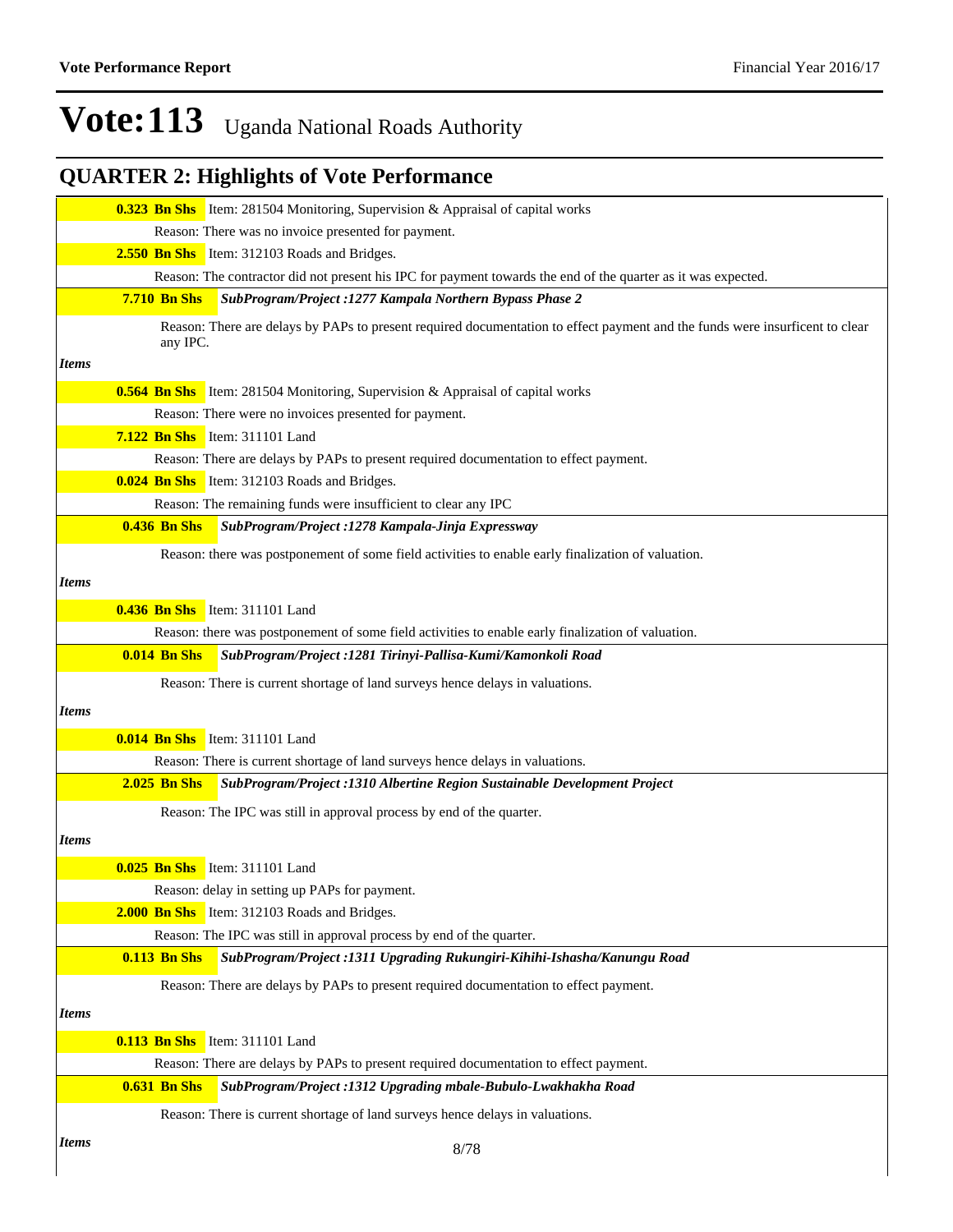|              |                     | <b>0.598 Bn Shs</b> Item: 281504 Monitoring, Supervision & Appraisal of capital works             |
|--------------|---------------------|---------------------------------------------------------------------------------------------------|
|              |                     | Reason: There were no invoices for payment presented.                                             |
|              |                     | 0.033 Bn Shs Item: 311101 Land                                                                    |
|              |                     | Reason: There is current shortage of land surveys hence delays in valuations.                     |
|              | <b>3.387 Bn Shs</b> | SubProgram/Project: 1319 Kampala Flyover                                                          |
|              |                     | Reason: there were no batches presented for payment.                                              |
| <b>Items</b> |                     |                                                                                                   |
|              |                     | <b>3.387 Bn Shs</b> Item: 311101 Land                                                             |
|              |                     | Reason: there were no batches presented for payment.                                              |
|              | <b>1.970 Bn Shs</b> | SubProgram/Project :1320 Construction of 66 Selected Bridges                                      |
|              |                     |                                                                                                   |
|              |                     | Reason: The remaining funds were insufficient to clear any IPC                                    |
| <b>Items</b> |                     |                                                                                                   |
|              |                     | <b>0.658 Bn Shs</b> Item: 281504 Monitoring, Supervision & Appraisal of capital works             |
|              |                     | Reason: There were no invoices presented for payment.                                             |
|              |                     | <b>0.388 Bn Shs</b> Item: 311101 Land                                                             |
|              |                     | Reason: There are delays by PAPs to present required documentation to effect payment.             |
|              |                     | <b>0.924 Bn Shs</b> Item: 312103 Roads and Bridges.                                               |
|              |                     | Reason: The remaining funds were insufficient to clear any IPC                                    |
|              | <b>1.890 Bn Shs</b> | SubProgram/Project: 1322 Upgrading of Muyembe-Nakapiripirit (92 km)                               |
|              |                     | Reason: There no batches presented for payment.                                                   |
| <b>Items</b> |                     |                                                                                                   |
|              |                     | <b>1.890 Bn Shs</b> Item: 311101 Land                                                             |
|              |                     | Reason: There no batches presented for payment.                                                   |
|              | <b>0.050 Bn Shs</b> | SubProgram/Project: 1402 Rwenkunye- Apac- Lira-Acholibur road                                     |
|              |                     | Reason: There is current shortage of land surveys hence delays in valuations.                     |
| <b>Items</b> |                     |                                                                                                   |
|              |                     |                                                                                                   |
|              |                     | <b>0.050 Bn Shs</b> Item: 311101 Land                                                             |
|              |                     | Reason: There is current shortage of land surveys hence delays in valuations.                     |
|              | <b>0.000 Bn Shs</b> | SubProgram/Project :1404 Kibuye- Busega- Mpigi                                                    |
|              |                     | Reason: The available funds were insufficient to clear any payment.                               |
| <b>Items</b> |                     |                                                                                                   |
|              |                     |                                                                                                   |
|              |                     | $(iii)$ Expenditures in excess of the original approved budget                                    |
|              | <b>8.069 Bn Shs</b> | SubProgram : 1034 Design of Mukono-Katosi-Nyenga (72km)                                           |
|              |                     |                                                                                                   |
|              |                     | Reason: The IPCs and invoices for payment were still in approval process by close of the quarter. |
| <i>Items</i> |                     |                                                                                                   |
|              |                     | 6.330 Bn Shs Item: 312103 Roads and Bridges.                                                      |
|              | Reason:             | 9/78                                                                                              |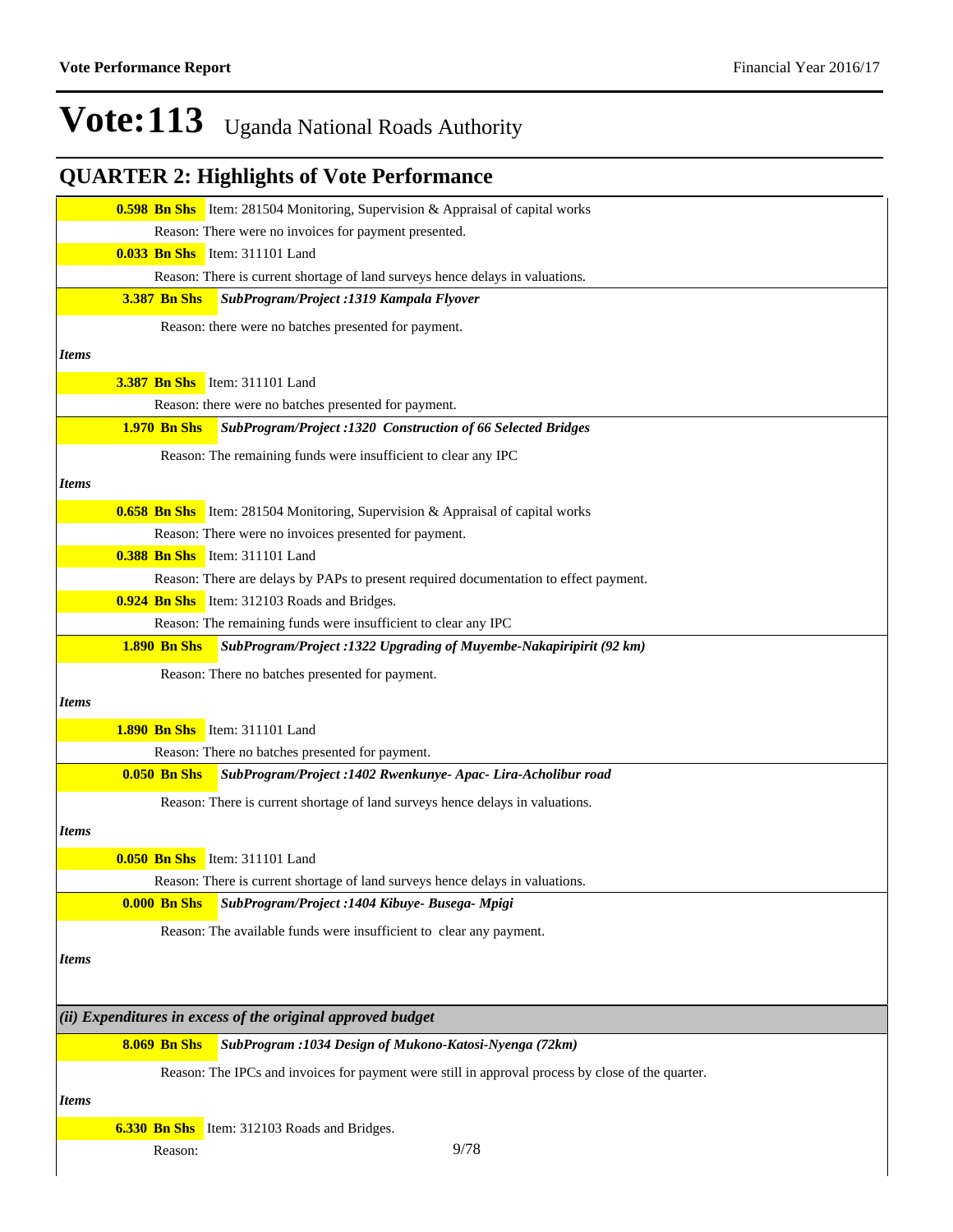### **QUARTER 2: Highlights of Vote Performance**

|              |                     | <b>1.839 Bn Shs</b> Item: 311101 Land                                                 |
|--------------|---------------------|---------------------------------------------------------------------------------------|
|              | Reason:             |                                                                                       |
|              | <b>3.200 Bn Shs</b> | SubProgram :1158 Reconstruction of Mbarara-Katuna road (155 Km)                       |
|              |                     | Reason: There is current shortage of land surveys hence delays in valuations.         |
| <i>Items</i> |                     |                                                                                       |
|              |                     | <b>13.102 Bn Shs</b> Item: 312103 Roads and Bridges.                                  |
|              | Reason:             |                                                                                       |
|              |                     | <b>0.008 Bn Shs</b> Item: 281504 Monitoring, Supervision & Appraisal of capital works |
|              | Reason:             |                                                                                       |

#### *V2: Performance Highlights*

#### **Table V2.1: Key Vote Output Indicators and Expenditures\***

| Vote, Vote Function<br>Key Output                                                                                        | <b>Approved Budget and</b><br><b>Planned outputs</b>                                                                                  | <b>Cumulative Expenditure</b><br>and Performance                      | <b>Status and Reasons for</b><br>any Variation from Plans |       |
|--------------------------------------------------------------------------------------------------------------------------|---------------------------------------------------------------------------------------------------------------------------------------|-----------------------------------------------------------------------|-----------------------------------------------------------|-------|
| Programme: 0451 National Roads Maintenance & Construction                                                                |                                                                                                                                       |                                                                       |                                                           |       |
| Output: 045180 National Road Construction/Rehabilitation (Bitumen Standard)                                              |                                                                                                                                       |                                                                       |                                                           |       |
| Description of Performance:                                                                                              | 85% of paved roads in fair to good The progress is determined at the<br>condition. 75% of unpaved roads<br>in fair to good condition. | end of FY due to cost implications<br>of doing the exercise quarterly | N/A                                                       |       |
| Performance Indicators:                                                                                                  |                                                                                                                                       |                                                                       |                                                           |       |
| % of ongoing road 85<br>upgrading/rehabilitation contracts<br>subjected to independent technical<br>and financial audits |                                                                                                                                       | 66.7%                                                                 |                                                           |       |
| Vo. (Km) of unpaved national roads 400<br>upgrade to bitumen standards*<br>$\left(\text{equiv}\;km\right)$               |                                                                                                                                       | 107                                                                   |                                                           |       |
| Output Cost: UShs Bn:                                                                                                    |                                                                                                                                       | 1,711.863 UShs Bn:                                                    | 482.634 % Budget Spent:                                   | 28.2% |
| Output: 045181 National Road Construction/Rehabilitation (Other)                                                         |                                                                                                                                       |                                                                       |                                                           |       |
| Description of Performance:                                                                                              | 250 km rehabilitated/<br>reconstructed.                                                                                               | 164.96Km equivalents<br>rehabilitated in Q2                           | N/A                                                       |       |
| Performance Indicators:                                                                                                  |                                                                                                                                       |                                                                       |                                                           |       |
| % of executed road maintenance 5<br>contracts subjected to independent<br>technical and financial audits*                |                                                                                                                                       | 100%                                                                  |                                                           |       |
| % of expenditure for maintenance 85<br>excuted by private sector (National<br>$roads)*$                                  |                                                                                                                                       | 85%                                                                   |                                                           |       |
| No. (Km) of national paved roads 250<br>Reconstructed/Rehabilitated*<br>$\left(\text{equiv}\;km\right)$                  |                                                                                                                                       | 164                                                                   |                                                           |       |
| No. Km of paved national road 100<br>maintained (Periodic)*                                                              |                                                                                                                                       | $\mathfrak{Z}$                                                        |                                                           |       |
| No. Km of paved national road 3,000<br>maintained (Routine Mechanised)*                                                  |                                                                                                                                       | 10/78                                                                 |                                                           |       |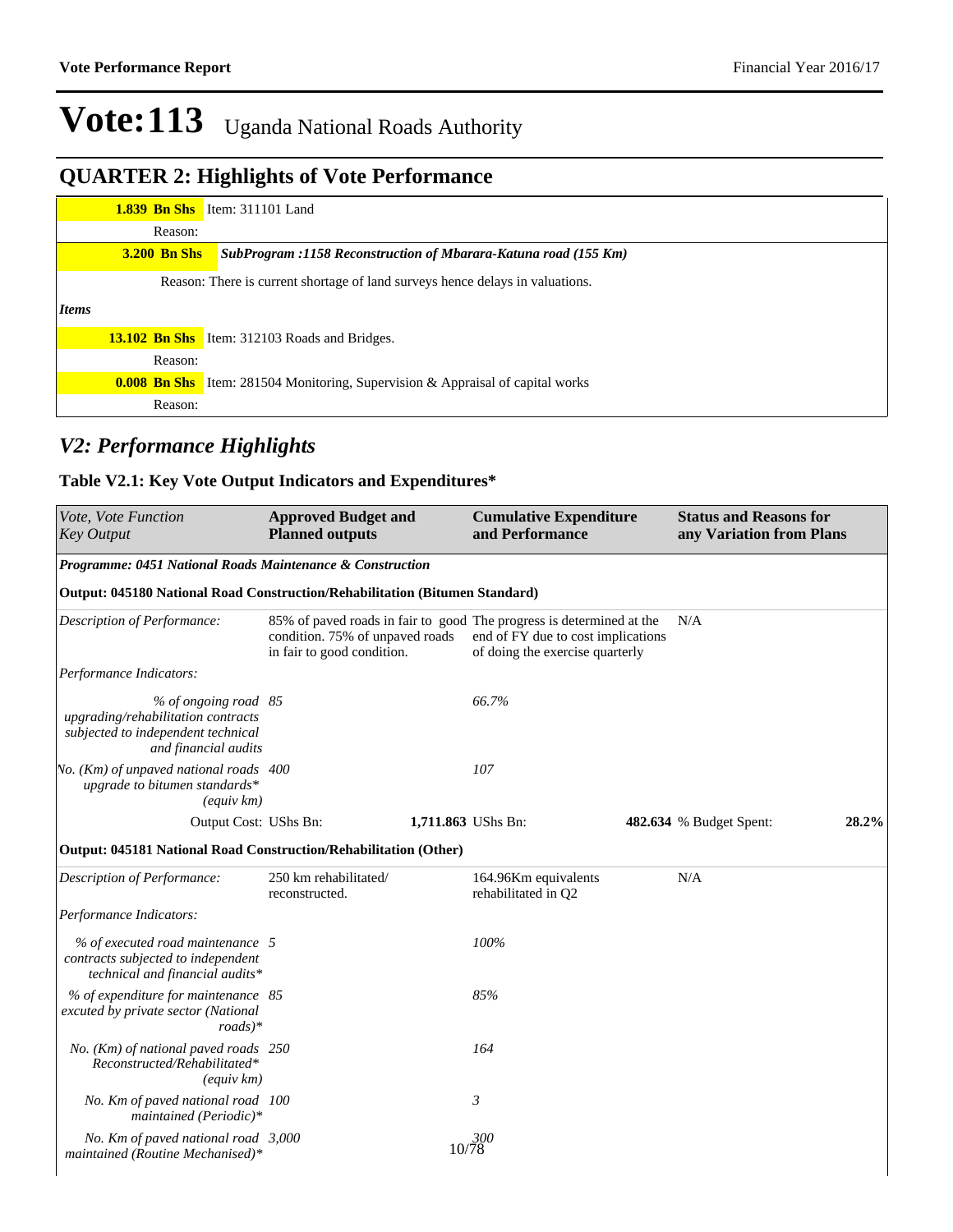#### **QUARTER 2: Highlights of Vote Performance**

| No. Km of unpaved national road 2,225<br>maintained (Periodic)*            |                       | 600                  |                                |         |
|----------------------------------------------------------------------------|-----------------------|----------------------|--------------------------------|---------|
| No. Km of unpaved national road 12,500<br>maintained (Routine Mechanised)* |                       | 3000                 |                                |         |
|                                                                            | Output Cost: UShs Bn: | 101.510 UShs Bn:     | <b>0.000</b> % Budget Spent:   | $0.0\%$ |
| <b>Program Cost:</b>                                                       | UShs $B_n$ :          | $2,634.119$ UShs Bn: | 482.634 % Budget Spent:        | 18.3%   |
| <b>Total Cost for Vote:</b>                                                | UShs $B_n$ :          | 2,634.119 UShs Bn:   | <b>482.634</b> % Budget Spent: | 18.3%   |

#### **Performance highlights for the Quarter**

1) There has been a significant recruitment of staff in different directorates.

2) A number of staff have under gone training.

3) Key negotiations held between UNRA, MOFPED, project sponsors and other key stakeholders on the (PPP) Public Private

Partnership strategies on Kamapala Jinja Express.

4) There has been significant progress on a number of projects.

5) The draft of UNRA strategy is currently under review.

6) strengthening of road safety campaigns.

#### *V3: Details of Releases and Expenditure*

#### **Table V3.1: GoU Releases and Expenditure by Output\***

| <b>Billion Uganda Shillings</b>                                         | Approved<br><b>Budget</b> | <b>Released</b> | <b>Spent</b> | $%$ GoU<br><b>Budget</b><br><b>Released</b> | $%$ GoU<br><b>Budget</b><br><b>Spent</b> | $%$ GoU<br><b>Releases</b><br><b>Spent</b> |
|-------------------------------------------------------------------------|---------------------------|-----------------|--------------|---------------------------------------------|------------------------------------------|--------------------------------------------|
| Program 0451 National Roads Maintenance &<br><b>Construction</b>        | 1,365.21                  | 774.43          | 636.11       | 56.7%                                       | 46.6%                                    | 82.1%                                      |
| <b>Class: Outputs Provided</b>                                          | 101.89                    | 51.36           | 37.35        | 50.4%                                       | 36.7%                                    | 72.7%                                      |
| 045101 Monitoring and Capacity Building Support                         | 41.10                     | 24.36           | 14.20        | 59.3%                                       | 34.5%                                    | 58.3%                                      |
| 045102 UNRA Support Services                                            | 60.79                     | 27.00           | 23.15        | 44.4%                                       | 38.1%                                    | 85.7%                                      |
| <b>Class: Capital Purchases</b>                                         | 1,263.32                  | 723.07          | 598.75       | 57.2%                                       | 47.4%                                    | 82.8%                                      |
| 045171 Acquisition of Land by Government                                | 350.17                    | 116.49          | 78.96        | 33.3%                                       | 22.5%                                    | 67.8%                                      |
| 045172 Government Buildings and Administrative<br>Infrastructure        | 2.00                      | 0.00            | 0.00         | $0.0\%$                                     | $0.0\%$                                  | 0.0%                                       |
| 045174 Major Bridges                                                    | 138.36                    | 40.65           | 35.86        | 29.4%                                       | 25.9%                                    | 88.2%                                      |
| 045176 Purchase of Office and ICT Equipment, including<br>Software      | 0.20                      | 2.20            | 0.00         | 1,100.0%                                    | $0.0\%$                                  | 0.0%                                       |
| 045177 Purchase of Specialised Machinery & Equipment                    | 15.00                     | 15.00           | 1.30         | 100.0%                                      | 8.7%                                     | 8.7%                                       |
| 045180 National Road Construction/Rehabilitation (Bitumen)<br>Standard) | 757.59                    | 548.74          | 482.63       | 72.4%                                       | 63.7%                                    | 88.0%                                      |
| <b>Total for Vote</b>                                                   | 1,365.21                  | 774.43          | 636.11       | 56.7%                                       | 46.6%                                    | 82.1%                                      |

#### **Table V3.2: 2016/17 GoU Expenditure by Item**

| <b>Billion Uganda Shillings</b>                           | Approved<br><b>Budget</b> | <b>Released</b> | <b>Spent</b> | $%$ GoU<br><b>Budget</b><br><b>Released</b> | $%$ GoU<br><b>Budget</b><br><b>Spent</b> | $%$ GoU<br><b>Releases</b><br><b>Spent</b> |
|-----------------------------------------------------------|---------------------------|-----------------|--------------|---------------------------------------------|------------------------------------------|--------------------------------------------|
| Class: Outputs Provided                                   | 101.89                    | 51.36           | 37.35        | 50.4%                                       | 36.7%                                    | 72.7%                                      |
| 211102 Contract Staff Salaries (Incl. Casuals, Temporary) | 71.11                     | 35.55           | 26.22        | 50.0%                                       | 36.9%                                    | 73.7%                                      |
| $ 211103$ Allowances                                      | 10/208                    | 0.20            | 0.17         | 100.0%                                      | 84.6%                                    | 84.6%                                      |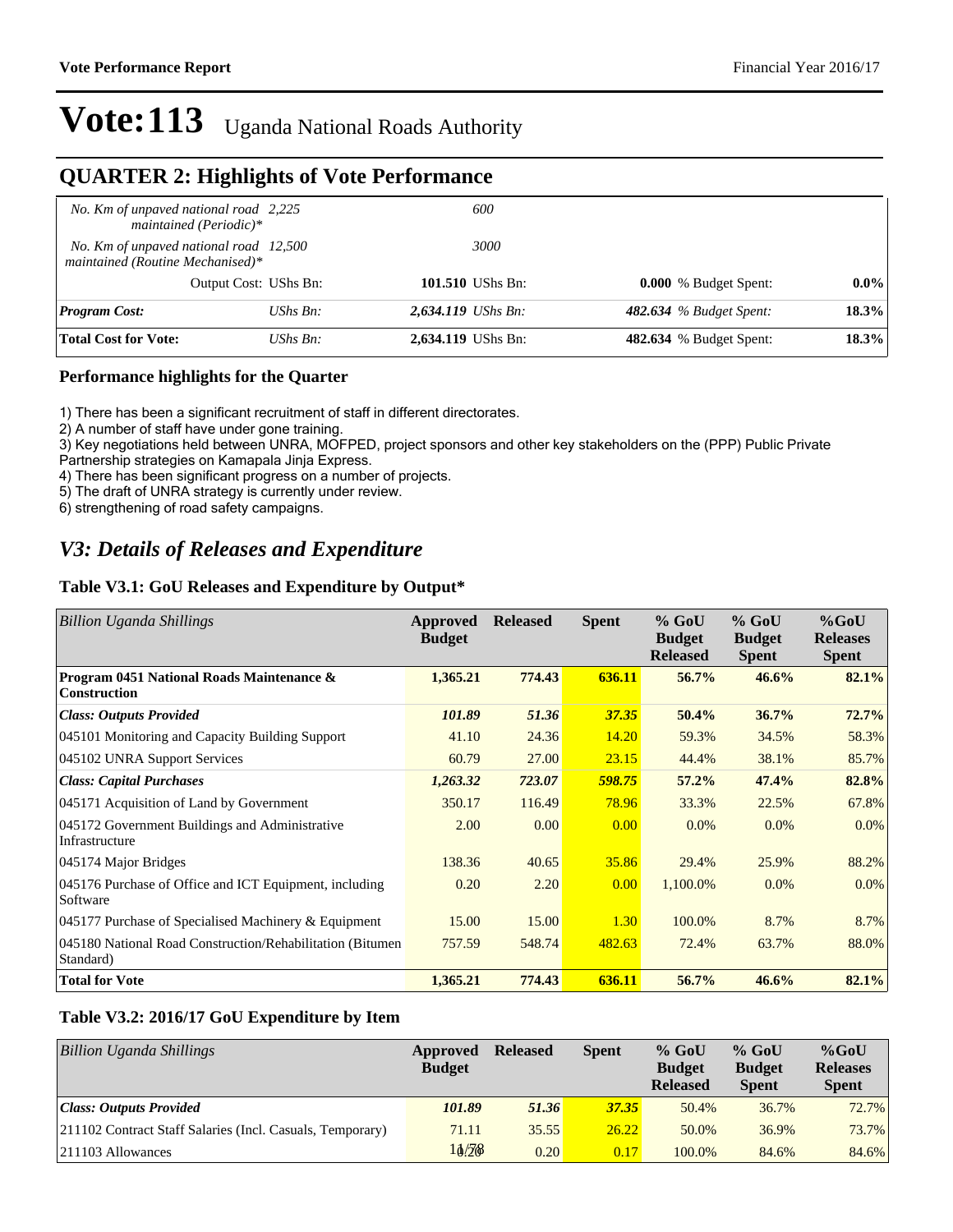### **QUARTER 2: Highlights of Vote Performance**

| 212101 Social Security Contributions                               | 7.11     | 2.68   | 2.65   | 37.7%  | 37.3%  | 99.0%   |
|--------------------------------------------------------------------|----------|--------|--------|--------|--------|---------|
| 213001 Medical expenses (To employees)                             | 2.09     | 0.85   | 0.81   | 40.6%  | 38.8%  | 95.4%   |
| 213004 Gratuity Expenses                                           | 2.73     | 1.47   | 1.32   | 53.7%  | 48.5%  | 90.3%   |
| 221001 Advertising and Public Relations                            | 0.20     | 0.20   | 0.20   | 100.0% | 99.4%  | 99.4%   |
| 221002 Workshops and Seminars                                      | 0.32     | 0.32   | 0.11   | 100.0% | 34.7%  | 34.7%   |
| 221003 Staff Training                                              | 0.63     | 0.40   | 0.29   | 63.9%  | 47.0%  | 73.5%   |
| 221004 Recruitment Expenses                                        | 0.12     | 0.12   | 0.04   | 100.0% | 31.9%  | 31.9%   |
| 221007 Books, Periodicals & Newspapers                             | 0.06     | 0.06   | 0.00   | 100.0% | 7.1%   | $7.1\%$ |
| 221009 Welfare and Entertainment                                   | 0.41     | 0.12   | 0.12   | 29.1%  | 28.1%  | 96.5%   |
| 221011 Printing, Stationery, Photocopying and Binding              | 0.44     | 0.24   | 0.21   | 53.8%  | 48.7%  | 90.4%   |
| 221012 Small Office Equipment                                      | 0.19     | 0.05   | 0.03   | 26.4%  | 17.9%  | 67.7%   |
| 221017 Subscriptions                                               | 0.15     | 0.05   | 0.00   | 33.3%  | 0.7%   | 2.1%    |
| 222001 Telecommunications                                          | 0.25     | 0.16   | 0.08   | 65.0%  | 31.2%  | 48.0%   |
| 222002 Postage and Courier                                         | 0.07     | 0.02   | 0.02   | 25.6%  | 23.8%  | 93.0%   |
| 222003 Information and communications technology (ICT)             | 3.88     | 0.65   | 0.45   | 16.8%  | 11.6%  | 69.2%   |
| 223001 Property Expenses                                           | 0.02     | 0.01   | 0.01   | 50.0%  | 46.8%  | 93.5%   |
| 223003 Rent - (Produced Assets) to private entities                | 4.71     | 4.71   | 2.36   | 100.0% | 50.2%  | 50.2%   |
| 223005 Electricity                                                 | 0.40     | 0.30   | 0.09   | 74.5%  | 22.3%  | 29.9%   |
| 223006 Water                                                       | 0.12     | 0.04   | 0.04   | 30.9%  | 29.4%  | 95.2%   |
| 224004 Cleaning and Sanitation                                     | 0.21     | 0.08   | 0.05   | 37.7%  | 22.6%  | 59.9%   |
| 225001 Consultancy Services- Short term                            | 2.40     | 0.34   | 0.33   | 14.0%  | 13.7%  | 97.3%   |
| 225002 Consultancy Services-Long-term                              | 1.50     | 1.10   | 0.55   | 73.3%  | 36.9%  | 50.3%   |
| 226001 Insurances                                                  | 0.60     | 0.17   | 0.17   | 28.5%  | 28.5%  | 100.0%  |
| 227001 Travel inland                                               | 0.23     | 0.21   | 0.14   | 90.4%  | 61.4%  | 67.9%   |
| 227002 Travel abroad                                               | 0.31     | 0.28   | 0.21   | 90.0%  | 67.3%  | 74.8%   |
| 227003 Carriage, Haulage, Freight and transport hire               | 0.18     | 0.15   | 0.14   | 88.0%  | 79.0%  | 89.8%   |
| 227004 Fuel, Lubricants and Oils                                   | 0.35     | 0.23   | 0.23   | 66.4%  | 66.4%  | 100.0%  |
| 228001 Maintenance - Civil                                         | 0.10     | 0.04   | 0.00   | 36.6%  | 0.0%   | $0.0\%$ |
| 228002 Maintenance - Vehicles                                      | 0.47     | 0.47   | 0.28   | 100.0% | 60.9%  | 60.9%   |
| 228003 Maintenance – Machinery, Equipment & Furniture              | 0.35     | 0.11   | 0.03   | 30.9%  | 8.1%   | 26.1%   |
| <b>Class: Capital Purchases</b>                                    | 1,263.32 | 723.07 | 598.75 | 57.2%  | 47.4%  | 82.8%   |
| 281503 Engineering and Design Studies & Plans for capital<br>works | 6.59     | 11.21  | 10.84  | 170.1% | 164.4% | 96.6%   |
| 281504 Monitoring, Supervision & Appraisal of capital<br>works     | 20.90    | 21.78  | 15.21  | 104.2% | 72.8%  | 69.8%   |
| 311101 Land                                                        | 350.17   | 116.49 | 78.96  | 33.3%  | 22.5%  | 67.8%   |
| 312103 Roads and Bridges.                                          | 870.46   | 556.39 | 492.45 | 63.9%  | 56.6%  | 88.5%   |
| 312202 Machinery and Equipment                                     | 15.20    | 15.20  | 1.30   | 100.0% | 8.5%   | 8.5%    |
| 312213 ICT Equipment                                               | 0.00     | 2.00   | 0.00   | 200.0% | 0.0%   | $0.0\%$ |
| <b>Total for Vote</b>                                              | 1,365.21 | 774.43 | 636.11 | 56.7%  | 46.6%  | 82.1%   |

**Table V3.3: GoU Releases and Expenditure by Project and Programme\***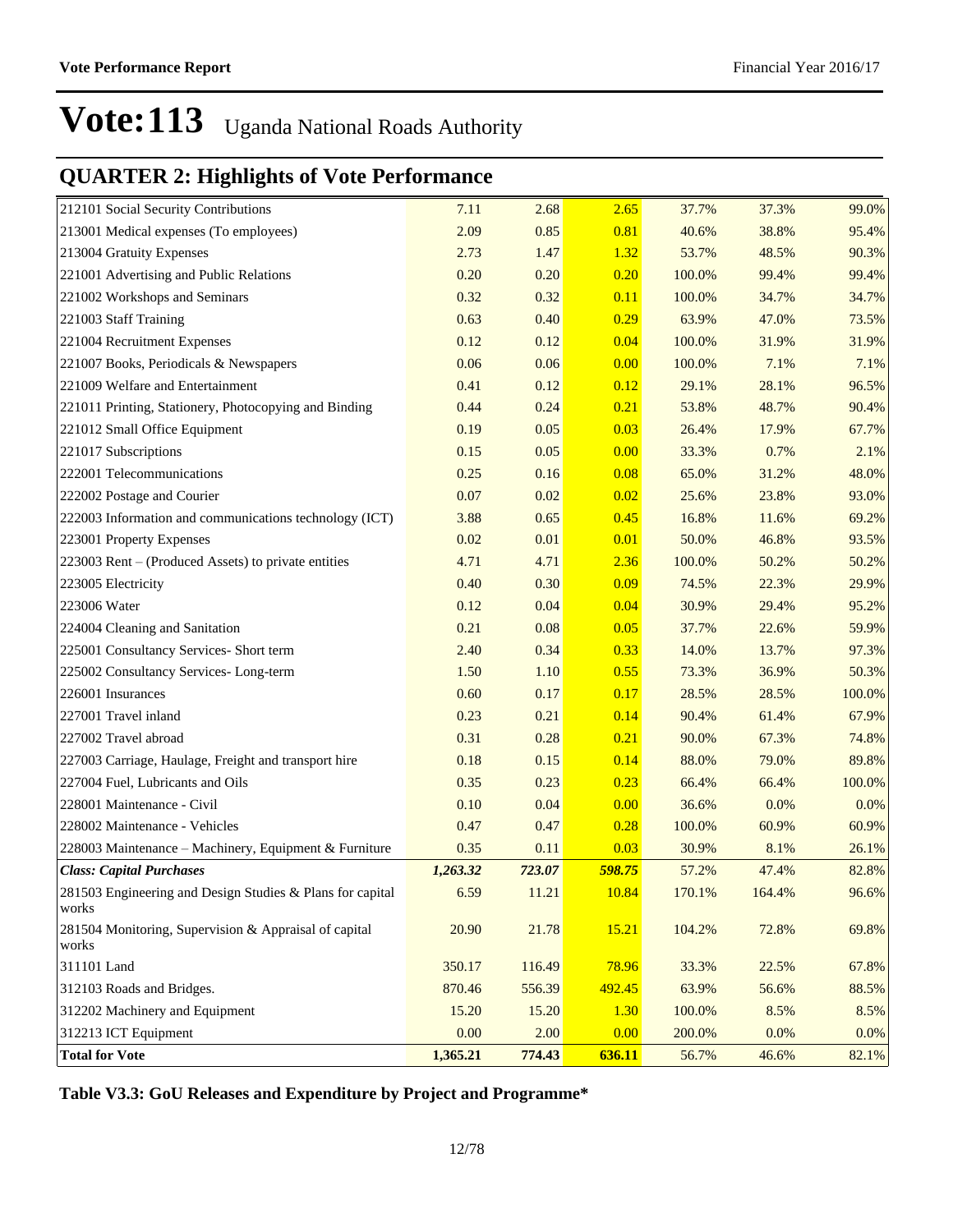| <b>Billion Uganda Shillings</b>                                   | Approved<br><b>Budget</b> | <b>Released</b> | <b>Spent</b> | % GoU<br><b>Budget</b><br><b>Released</b> | $%$ GoU<br><b>Budget</b><br><b>Spent</b> | $%$ GoU<br><b>Releases</b><br><b>Spent</b> |
|-------------------------------------------------------------------|---------------------------|-----------------|--------------|-------------------------------------------|------------------------------------------|--------------------------------------------|
| Program 0451 National Roads Maintenance &<br>Construction         | 1,365.21                  | 774.43          | 636.11       | 56.7%                                     | 46.6%                                    | 82.1%                                      |
| <b>Recurrent SubProgrammes</b>                                    |                           |                 |              |                                           |                                          |                                            |
| 01 Finance and Administration                                     | 89.82                     | 41.81           | 33.74        | 46.5%                                     | 37.6%                                    | 80.7%                                      |
| 02 National roads maintenance                                     | 10.55                     | 8.55            | 3.06         | 81.1%                                     | 29.0%                                    | 35.8%                                      |
| 03 National Roads Construction                                    | 0.53                      | 0.00            | 0.00         | 0.0%                                      | 0.0%                                     | 0.0%                                       |
| 0267 Improvement of Ferry Services                                | 29.00                     | 18.50           | 2.00         | 63.8%                                     | 6.9%                                     | 10.8%                                      |
| 0293 Construction of RD Agency HQs                                | 2.00                      | 0.00            | 0.00         | 0.0%                                      | 0.0%                                     | 0.0%                                       |
| 0321 Upgrade Fort Portal - Budibugyo - Lamia (104km)              | 20.00                     | 14.00           | <b>13.85</b> | 70.0%                                     | 69.3%                                    | 98.9%                                      |
| 0952 Design Masaka-Bukakata road                                  | 5.00                      | 2.30            | 2.21         | 46.0%                                     | 44.3%                                    | 96.2%                                      |
| 0954 Design Muyembe-Moroto - Kotido (290km)                       | 30.00                     | 38.16           | 28.85        | 127.2%                                    | 96.2%                                    | 75.6%                                      |
| 0955 Upgrade Nyakahita-Ibanda-Fort Portal (208km)                 | 60.00                     | 44.92           | 38.48        | 74.9%                                     | 64.1%                                    | 85.7%                                      |
| 0957 Design the New Nile Bridge at Jinja                          | 40.00                     | 14.55           | <b>14.50</b> | 36.4%                                     | 36.3%                                    | 99.7%                                      |
| 1031 Upgrade Gulu - Atiak - Bibia/ Nimule (104km)                 | 5.70                      | 0.35            | 0.13         | 6.1%                                      | 2.3%                                     | 37.4%                                      |
| 1032 Upgrade Vurra - Arua - Koboko - Oraba (92km)                 | 10.60                     | 9.54            | 9.21         | 90.0%                                     | 86.9%                                    | 96.5%                                      |
| 1034 Design of Mukono-Katosi-Nyenga (72km)                        | 45.00                     | 59.88           | 53.07        | 133.1%                                    | 117.9%                                   | 88.6%                                      |
| 1035 Design Mpigi-Kabulasoka-Maddu (135 km)                       | 35.00                     | 14.72           | 12.37        | 42.1%                                     | 35.3%                                    | 84.0%                                      |
| 1038 Design Ntungamo-Mirama Hills (37km)                          | 22.60                     | 17.47           | 11.76        | 77.3%                                     | 52.0%                                    | 67.3%                                      |
| 1040 Design Kapchorwa-Suam road (77km)                            | 2.20                      | 0.05            | 0.00         | 2.3%                                      | 0.0%                                     | 0.0%                                       |
| 1041 Design Kyenjojo-Hoima-Masindi-Kigumba (238km)                | 32.50                     | 13.20           | 7.81         | 40.6%                                     | 24.0%                                    | 59.2%                                      |
| 1042 Design Nyendo - Sembabule (48km)                             | 32.00                     | 16.05           | 7.99         | 50.2%                                     | 25.0%                                    | 49.8%                                      |
| 1044 Design Ishaka-Kagamba (35km)                                 | 25.00                     | 17.00           | 14.56        | 68.0%                                     | 58.2%                                    | 85.6%                                      |
| 1056 Transport Corridor Project                                   | 259.61                    | 160.09          | 151.29       | 61.7%                                     | 58.3%                                    | 94.5%                                      |
| 1104 Construct Selected Bridges (BADEA)                           | 40.86                     | 8.07            | 4.91         | 19.8%                                     | 12.0%                                    | 60.9%                                      |
| 1105 Road Sector Institu. Capacity Dev. Proj.                     | 16.20                     | 18.20           | 1.85         | 112.3%                                    | 11.4%                                    | 10.2%                                      |
| 1158 Reconstruction of Mbarara-Katuna road (155 Km)               | 24.26                     | 31.51           | 27.46        | 129.9%                                    | 113.2%                                   | 87.1%                                      |
| 1176 Hoima-Wanseko Road (83Km)                                    | 10.00                     | 0.17            | 0.04         | 1.7%                                      | 0.4%                                     | 23.5%                                      |
| 1180 Kampala Entebbe Express Highway                              | 80.00                     | 74.52           | 68.19        | 93.2%                                     | 85.2%                                    | 91.5%                                      |
| 1274 Musita-Lumino-Busia/Majanji Road                             | 35.00                     | 12.27           | <b>11.99</b> | 35.0%                                     | 34.2%                                    | 97.7%                                      |
| 1275 Olwiyo-Gulu-Kitgum Road                                      | 115.00                    | 57.48           | 56.79        | 50.0%                                     | 49.4%                                    | 98.8%                                      |
| 1276 Mubende-Kakumiro-Kagadi Road                                 | 30.00                     | 23.45           | 20.58        | 78.2%                                     | 68.6%                                    | 87.7%                                      |
| 1277 Kampala Northern Bypass Phase 2                              | 41.00                     | 25.00           | <b>17.29</b> | 61.0%                                     | 42.2%                                    | 69.2%                                      |
| 1278 Kampala-Jinja Expressway                                     | 59.70                     | 0.60            | 0.16         | 1.0%                                      | 0.3%                                     | 27.3%                                      |
| 1279 Seeta-Kyaliwajjala-Matugga-Wakiso-Buloba-Nsangi              | 2.00                      | 0.00            | 0.00         | 0.0%                                      | 0.0%                                     | 0.0%                                       |
| 1280 Najjanankumbi-Busabala Road and Nambole-<br>Namilyango-Seeta | 2.09                      | 0.00            | 0.00         | 0.0%                                      | 0.0%                                     | 0.0%                                       |
| 1281 Tirinyi-Pallisa-Kumi/Kamonkoli Road                          | 12.00                     | 0.05            | 0.04         | 0.4%                                      | 0.3%                                     | 71.2%                                      |
| 1310 Albertine Region Sustainable Development Project             | 14.00                     | 7.07            | 5.05         | 50.5%                                     | 36.0%                                    | 71.4%                                      |
| 1311 Upgrading Rukungiri-Kihihi-Ishasha/Kanungu Road              | 17.00                     | 0.15            | 0.04         | 0.9%                                      | 0.2%                                     | 24.6%                                      |
| 1312 Upgrading mbale-Bubulo-Lwakhakha Road                        | 12.00                     | 0.65            | 0.02         | 5.4%                                      | 0.2%                                     | 2.9%                                       |
| 1319 Kampala Flyover                                              | 30.00                     | 3.64            | 0.25         | 12.1%                                     | 0.8%                                     | 6.9%                                       |
| 1320 Construction of 66 Selected Bridges                          | 13/78<br>58.00            | 18.53           | 16.56        | 31.9%                                     | 28.5%                                    | 89.4%                                      |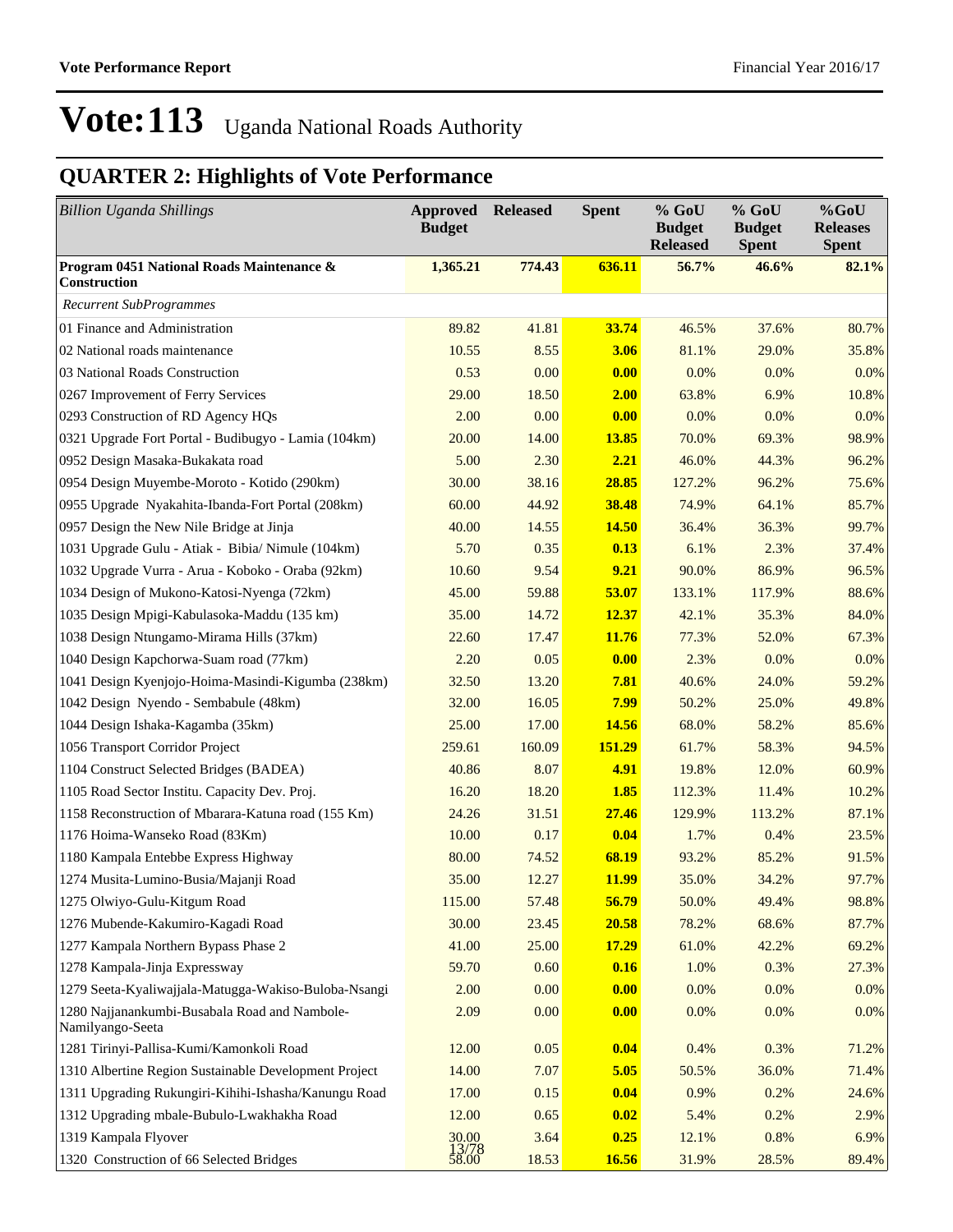### **QUARTER 2: Highlights of Vote Performance**

| 1322 Upgrading of Muyembe-Nakapiripirit (92 km) | 3.00     | l.90   | 0.01              | 63.3%    | 0.3%    | 0.5%    |
|-------------------------------------------------|----------|--------|-------------------|----------|---------|---------|
| 1402 Rwenkunye- Apac- Lira-Acholibur road       | 1.00     | 0.05   | 0.00              | 5.0%     | $0.0\%$ | $0.0\%$ |
| 1403 Soroti-Katakwi-Moroto-Lokitonyala road     | 4.00     | 0.00   | 0.00              | $0.0\%$  | $0.0\%$ | $0.0\%$ |
| 1404 Kibuye- Busega- Mpigi                      | 1.00     | 0.01   | 0.00 <sub>1</sub> | $0.5\%$  | 0.5%    | 99.2%   |
| <b>Total for Vote</b>                           | 1.365.21 | 774.43 | 636.11            | $56.7\%$ | 46.6%   | 82.1%   |

#### **Table V3.4: External Financing Releases and Expenditure by Sub Programme**

| <b>Billion Uganda Shillings</b>                                   | Approved<br><b>Budget</b> | <b>Released</b> | <b>Spent</b> | % Budget<br><b>Released</b> | % Budget<br><b>Spent</b> | %Releases<br><b>Spent</b> |
|-------------------------------------------------------------------|---------------------------|-----------------|--------------|-----------------------------|--------------------------|---------------------------|
| Program: 0451 National Roads Maintenance &<br><b>Construction</b> | 1,268.91                  | 131.30          | 131.30       | 10.3%                       | 10.3%                    | 100.0%                    |
| Development Projects.                                             |                           |                 |              |                             |                          |                           |
| 0957 Design the New Nile Bridge at Jinja                          | 41.47                     | 18.60           | 18.60        | 44.9%                       | 44.9%                    | 100.0%                    |
| 1031 Upgrade Gulu - Atiak - Bibia/ Nimule (104km)                 | 14.02                     | 8.60            | 8.60         | 61.3%                       | 61.3%                    | 100.0%                    |
| 1038 Design Ntungamo-Mirama Hills (37km)                          | 16.17                     | 4.53            | 4.53         | 28.0%                       | 28.0%                    | 100.0%                    |
| 1040 Design Kapchorwa-Suam road (77km)                            | 85.00                     | 0.00            | 0.00         | 0.0%                        | $0.0\%$                  | 0.0%                      |
| 1041 Design Kyenjojo-Hoima-Masindi-Kigumba (238km)                | 116.89                    | 8.98            | 8.98         | 7.7%                        | 7.7%                     | 100.0%                    |
| 1158 Reconstruction of Mbarara-Katuna road (155 Km)               | 2.36                      | 0.00            | 0.00         | 0.0%                        | $0.0\%$                  | 0.0%                      |
| 1180 Kampala Entebbe Express Highway                              | 227.05                    | 76.16           | 76.16        | 33.5%                       | 33.5%                    | 100.0%                    |
| 1277 Kampala Northern Bypass Phase 2                              | 45.96                     | 13.93           | 13.93        | 30.3%                       | 30.3%                    | 100.0%                    |
| 1310 Albertine Region Sustainable Development Project             | 70.00                     | 0.00            | 0.00         | 0.0%                        | 0.0%                     | 0.0%                      |
| 1311 Upgrading Rukungiri-Kihihi-Ishasha/Kanungu Road              | 28.71                     | 0.00            | 0.00         | 0.0%                        | 0.0%                     | 0.0%                      |
| 1312 Upgrading mbale-Bubulo-Lwakhakha Road                        | 28.72                     | 0.00            | 0.00         | 0.0%                        | $0.0\%$                  | 0.0%                      |
| 1313 North Eastern Road-Corridor Asset Management<br>Project      | 101.51                    | 0.50            | 0.50         | 0.5%                        | 0.5%                     | 100.0%                    |
| 1319 Kampala Flyover                                              | 198.77                    | 0.00            | 0.00         | 0.0%                        | $0.0\%$                  | 0.0%                      |
| 1322 Upgrading of Muyembe-Nakapiripirit (92 km)                   | 120.63                    | 0.00            | 0.00         | $0.0\%$                     | $0.0\%$                  | 0.0%                      |
| 1402 Rwenkunye- Apac- Lira-Acholibur road                         | 38.69                     | 0.00            | 0.00         | $0.0\%$                     | 0.0%                     | 0.0%                      |
| 1404 Kibuye- Busega- Mpigi                                        | 132.96                    | 0.00            | 0.00         | $0.0\%$                     | 0.0%                     | 0.0%                      |
| <b>Grand Total:</b>                                               | 1,268.91                  | 131.30          | 131.30       | 10.3%                       | 10.3%                    | 100.0%                    |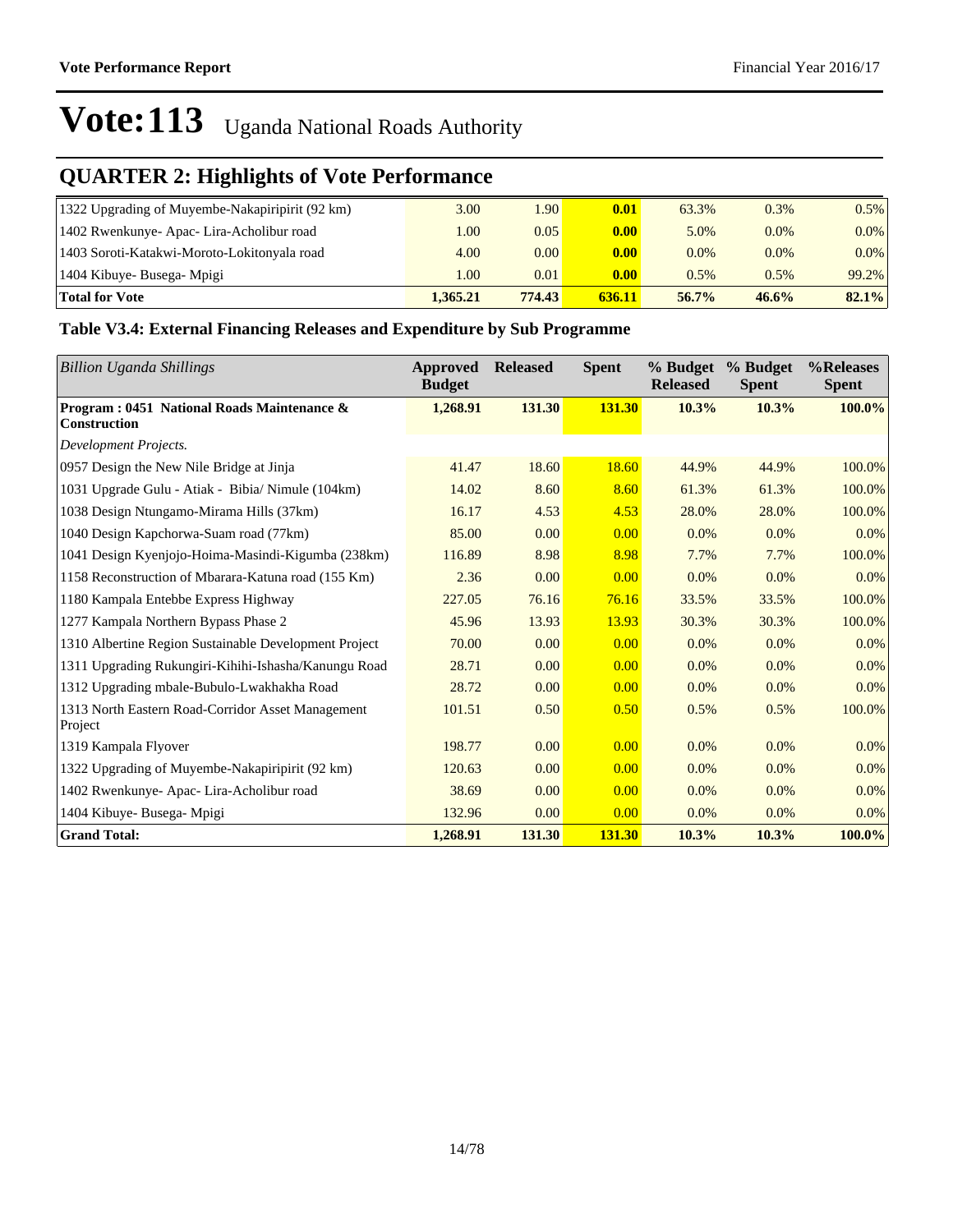#### **QUARTER 2: Cumulative Outputs and Expenditure by End of Quarter**

| <b>Annual Planned Outputs</b> | <b>Cumulative Outputs Achieved by</b> | <b>Cumulative Expenditures made by</b> | UShs            |
|-------------------------------|---------------------------------------|----------------------------------------|-----------------|
|                               | <b>End of Ouarter</b>                 | the End of the Ouarter to              | <i>Thousand</i> |
|                               |                                       | <b>Deliver Cumulative Outputs</b>      |                 |

#### **Program: 51 National Roads Maintenance & Construction**

*Recurrent Programmes*

|  |  | <b>Subprogram: 01 Finance and Administration</b> |
|--|--|--------------------------------------------------|
|  |  |                                                  |

*Outputs Provided* **Output: 01 Monitoring and Capacity Building Support** 500 staff members trained in various courses. Ongoing contracts monitored/ inspected. Annual Maintenance licenses for EDMS renewed Microsoft Licenses renewed. Oracle HR annual maintenance licenses renewed Annual Maintenance licenses for Lotus notes/d • A number of staff have been trained in a Item number of areas especially engineers, project managers and sociologists. A number of bench marks have been made for different projects. Staff have been recruited for a number of different positions. A number of projects have been inspected for progress of works. The UNRA strategy was compiled and approved. **Spent** 211103 Allowances 169,154 212101 Social Security Contributions 2,649,548 213001 Medical expenses (To employees) 810,856 213004 Gratuity Expenses 1,323,139 221001 Advertising and Public Relations 198,819 221002 Workshops and Seminars 111,234 221003 Staff Training 293,938 221004 Recruitment Expenses 38,236 221007 Books, Periodicals & Newspapers 4,266 221009 Welfare and Entertainment 115,844 221011 Printing, Stationery, Photocopying and Binding 212,402 221012 Small Office Equipment 34,117 221017 Subscriptions 1,064 222001 Telecommunications 78,032 222002 Postage and Courier 16,734 222003 Information and communications technology (ICT) 449,830 223001 Property Expenses 9,350  $223003$  Rent  $-$  (Produced Assets) to private entities 2,362,100 223005 Electricity 89,201 223006 Water 36,182 224004 Cleaning and Sanitation 47,899 225001 Consultancy Services- Short term 328,087 226001 Insurances 170,000 227001 Travel inland 142,591 227002 Travel abroad 211,344 227003 Carriage, Haulage, Freight and transport hire 138,255 227004 Fuel, Lubricants and Oils 230,000

*Reasons for Variation in performance* Insurficient budget allocation

228002 Maintenance - Vehicles 284,050

28,236

228003 Maintenance - Machinery, Equipment

& Furniture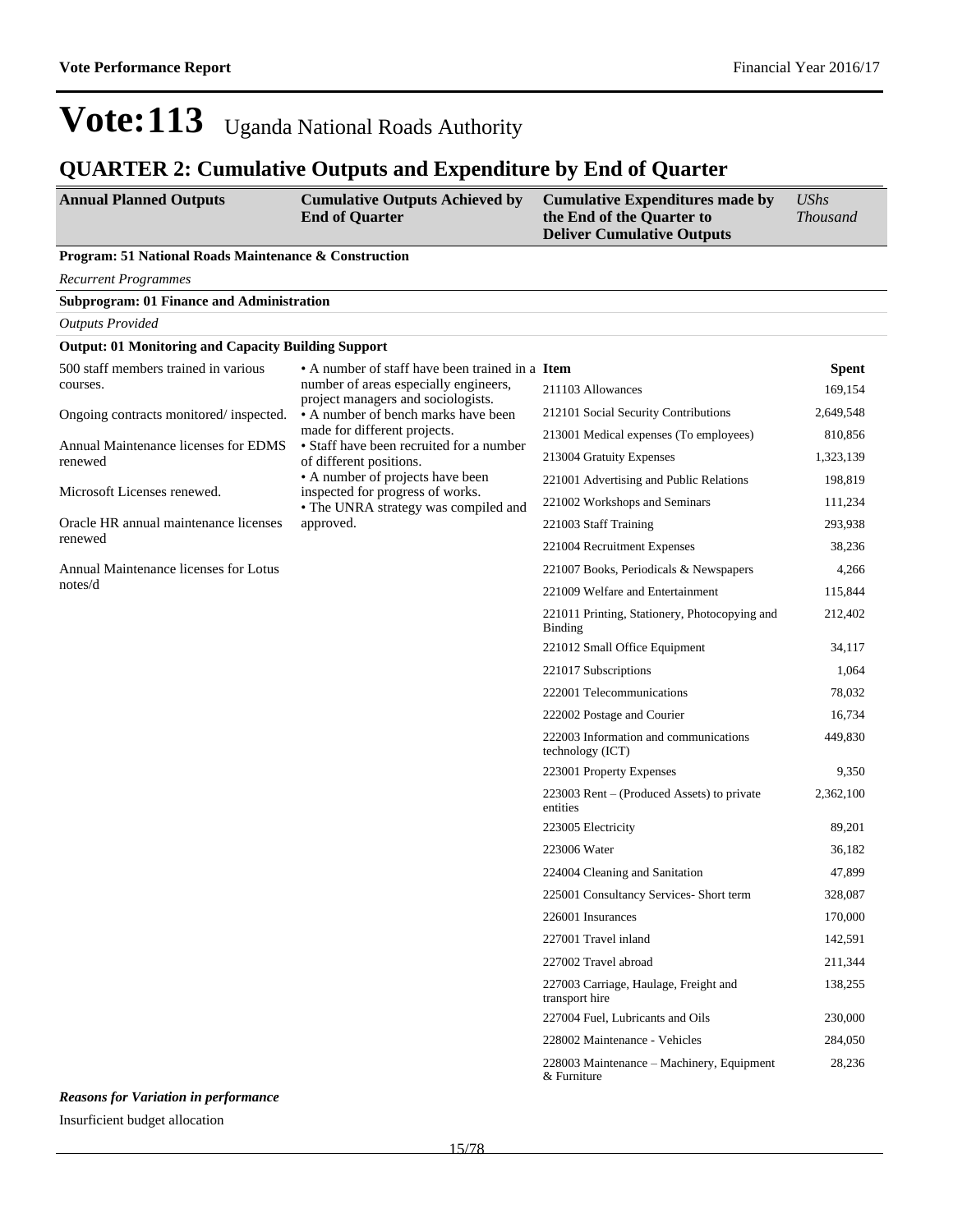| <b>Annual Planned Outputs</b>                              | <b>Cumulative Outputs Achieved by</b><br><b>End of Quarter</b> | <b>Cumulative Expenditures made by</b><br>the End of the Quarter to<br><b>Deliver Cumulative Outputs</b> | <b>UShs</b><br>Thousand    |
|------------------------------------------------------------|----------------------------------------------------------------|----------------------------------------------------------------------------------------------------------|----------------------------|
|                                                            |                                                                | <b>Total</b>                                                                                             | 10,584,512                 |
|                                                            |                                                                | Wage Recurrent                                                                                           | $\boldsymbol{0}$           |
|                                                            |                                                                | Non Wage Recurrent                                                                                       | 10,584,512                 |
|                                                            |                                                                | AIA                                                                                                      | 0                          |
| <b>Output: 02 UNRA Support Services</b>                    |                                                                |                                                                                                          |                            |
| Salaries and Wages paid                                    | wages for all staff were paid for the<br>quarter               | <b>Item</b><br>211102 Contract Staff Salaries (Incl. Casuals,<br>Temporary)                              | <b>Spent</b><br>23,152,466 |
| <b>Reasons for Variation in performance</b><br>N/A         |                                                                |                                                                                                          |                            |
|                                                            |                                                                | <b>Total</b>                                                                                             | 23,152,466                 |
|                                                            |                                                                | Wage Recurrent                                                                                           | 23,152,466                 |
|                                                            |                                                                | Non Wage Recurrent                                                                                       | $\boldsymbol{0}$           |
|                                                            |                                                                | AIA                                                                                                      | $\boldsymbol{0}$           |
|                                                            |                                                                | <b>Total For SubProgramme</b>                                                                            | 33,736,978                 |
|                                                            |                                                                | Wage Recurrent                                                                                           | 23,152,466                 |
|                                                            |                                                                | Non Wage Recurrent                                                                                       | 10,584,512                 |
|                                                            |                                                                | AIA                                                                                                      | $\boldsymbol{0}$           |
| <b>Recurrent Programmes</b>                                |                                                                |                                                                                                          |                            |
| Subprogram: 02 National roads maintenance                  |                                                                |                                                                                                          |                            |
| <b>Outputs Provided</b>                                    |                                                                |                                                                                                          |                            |
| <b>Output: 01 Monitoring and Capacity Building Support</b> |                                                                |                                                                                                          |                            |
| Salaries paid                                              | Salaries were paid                                             | <b>Item</b><br>211102 Contract Staff Salaries (Incl. Casuals,<br>Temporary)                              | <b>Spent</b><br>3,063,234  |
| <b>Reasons for Variation in performance</b>                |                                                                |                                                                                                          |                            |
| N/A                                                        |                                                                |                                                                                                          |                            |
|                                                            |                                                                | <b>Total</b>                                                                                             | 3,063,234                  |
|                                                            |                                                                | Wage Recurrent                                                                                           | 3,063,234                  |
|                                                            |                                                                | Non Wage Recurrent                                                                                       | $\theta$                   |
|                                                            |                                                                | AIA                                                                                                      | $\boldsymbol{0}$           |
| <b>Output: 02 UNRA Support Services</b>                    |                                                                |                                                                                                          |                            |
|                                                            |                                                                | Item                                                                                                     | <b>Spent</b>               |
| <b>Reasons for Variation in performance</b>                |                                                                |                                                                                                          |                            |
|                                                            |                                                                | <b>Total</b>                                                                                             | $\boldsymbol{0}$           |
|                                                            |                                                                | Wage Recurrent                                                                                           | 0                          |
|                                                            |                                                                | Non Wage Recurrent                                                                                       | $\boldsymbol{0}$           |
|                                                            |                                                                | AIA                                                                                                      | $\boldsymbol{0}$           |
| Output: 03 Maintenance of paved national roads             |                                                                |                                                                                                          |                            |
|                                                            |                                                                | Item                                                                                                     | <b>Spent</b>               |
|                                                            | 16/78                                                          |                                                                                                          |                            |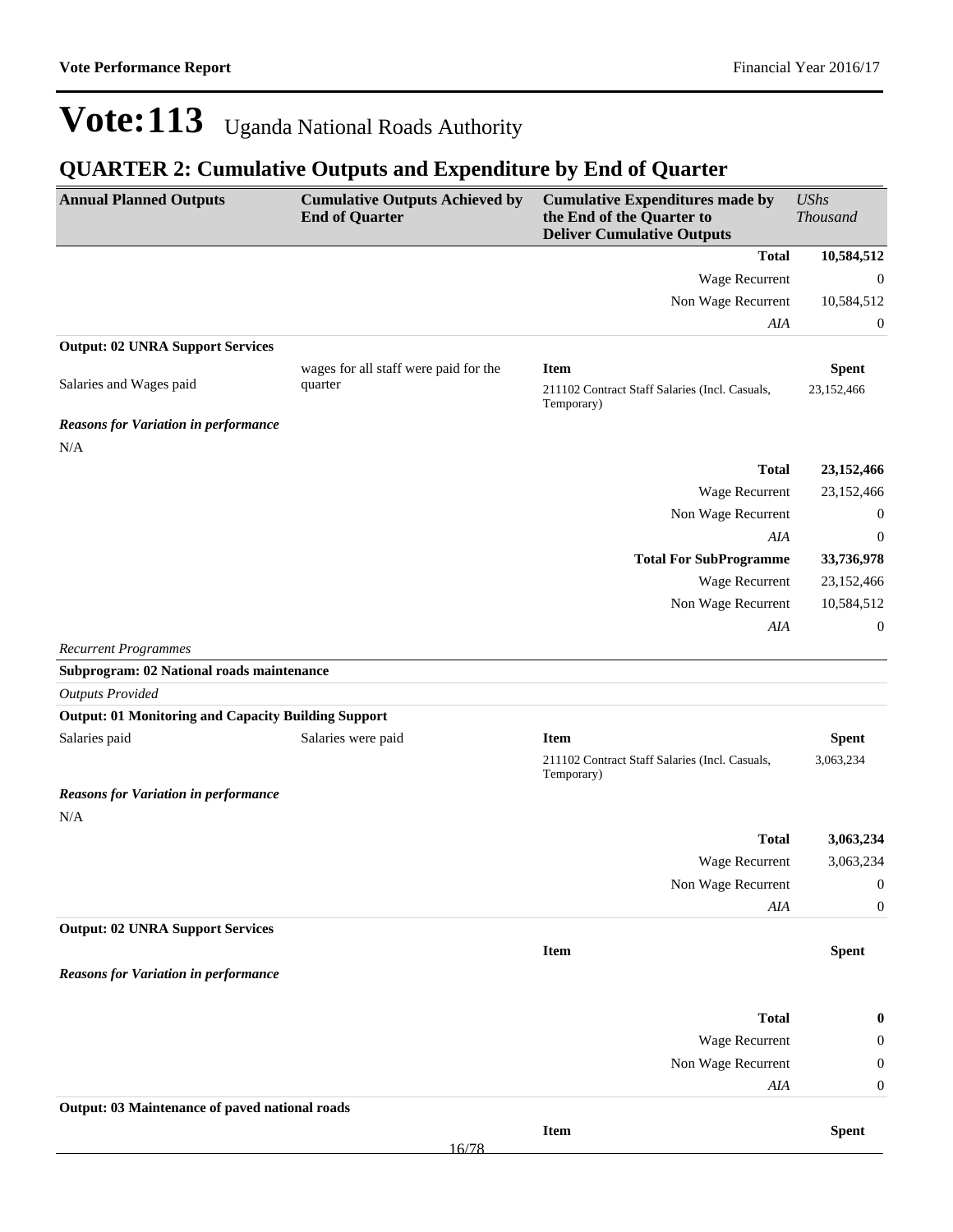| <b>Annual Planned Outputs</b>                       | <b>Cumulative Outputs Achieved by</b><br><b>End of Quarter</b> | the End of the Quarter to | <b>Cumulative Expenditures made by</b><br><b>Deliver Cumulative Outputs</b> | <b>UShs</b><br><b>Thousand</b> |
|-----------------------------------------------------|----------------------------------------------------------------|---------------------------|-----------------------------------------------------------------------------|--------------------------------|
| <b>Reasons for Variation in performance</b>         |                                                                |                           |                                                                             |                                |
|                                                     |                                                                |                           |                                                                             |                                |
|                                                     |                                                                |                           | <b>Total</b>                                                                | $\bf{0}$                       |
|                                                     |                                                                |                           | Wage Recurrent                                                              | $\boldsymbol{0}$               |
|                                                     |                                                                |                           | Non Wage Recurrent                                                          | $\boldsymbol{0}$               |
| Output: 04 Maintenance of unpaved national roads    |                                                                |                           | $A I\!A$                                                                    | $\boldsymbol{0}$               |
|                                                     |                                                                | <b>Item</b>               |                                                                             | <b>Spent</b>                   |
| <b>Reasons for Variation in performance</b>         |                                                                |                           |                                                                             |                                |
|                                                     |                                                                |                           |                                                                             |                                |
|                                                     |                                                                |                           | <b>Total</b>                                                                | $\bf{0}$                       |
|                                                     |                                                                |                           | Wage Recurrent                                                              | $\boldsymbol{0}$               |
|                                                     |                                                                |                           | Non Wage Recurrent                                                          | $\boldsymbol{0}$               |
|                                                     |                                                                |                           | AIA                                                                         | $\boldsymbol{0}$               |
| <b>Output: 05 Axle Load Control</b>                 |                                                                |                           |                                                                             |                                |
|                                                     |                                                                | <b>Item</b>               |                                                                             | <b>Spent</b>                   |
| <b>Reasons for Variation in performance</b>         |                                                                |                           |                                                                             |                                |
|                                                     |                                                                |                           |                                                                             |                                |
|                                                     |                                                                |                           | <b>Total</b>                                                                | $\boldsymbol{0}$               |
|                                                     |                                                                |                           | Wage Recurrent                                                              | $\boldsymbol{0}$               |
|                                                     |                                                                |                           | Non Wage Recurrent                                                          | $\boldsymbol{0}$               |
|                                                     |                                                                |                           | AIA                                                                         | $\boldsymbol{0}$               |
| <b>Output: 06 Ferry Services</b>                    |                                                                |                           |                                                                             |                                |
|                                                     |                                                                | Item                      |                                                                             | <b>Spent</b>                   |
| <b>Reasons for Variation in performance</b>         |                                                                |                           |                                                                             |                                |
|                                                     |                                                                |                           | <b>Total</b>                                                                | $\boldsymbol{0}$               |
|                                                     |                                                                |                           | Wage Recurrent                                                              | $\boldsymbol{0}$               |
|                                                     |                                                                |                           | Non Wage Recurrent                                                          | $\boldsymbol{0}$               |
|                                                     |                                                                |                           | AIA                                                                         | $\boldsymbol{0}$               |
|                                                     |                                                                |                           | <b>Total For SubProgramme</b>                                               | 3,063,234                      |
|                                                     |                                                                |                           | Wage Recurrent                                                              | 3,063,234                      |
|                                                     |                                                                |                           | Non Wage Recurrent                                                          | $\boldsymbol{0}$               |
|                                                     |                                                                |                           | AIA                                                                         | $\boldsymbol{0}$               |
| <b>Development Projects</b>                         |                                                                |                           |                                                                             |                                |
| Project: 0267 Improvement of Ferry Services         |                                                                |                           |                                                                             |                                |
| <b>Capital Purchases</b>                            |                                                                |                           |                                                                             |                                |
| <b>Output: 71 Acquisition of Land by Government</b> |                                                                |                           |                                                                             |                                |
|                                                     |                                                                | Item                      |                                                                             | <b>Spent</b>                   |
|                                                     |                                                                | 311101 Land               |                                                                             | 378,979                        |
|                                                     | 17/78                                                          |                           |                                                                             |                                |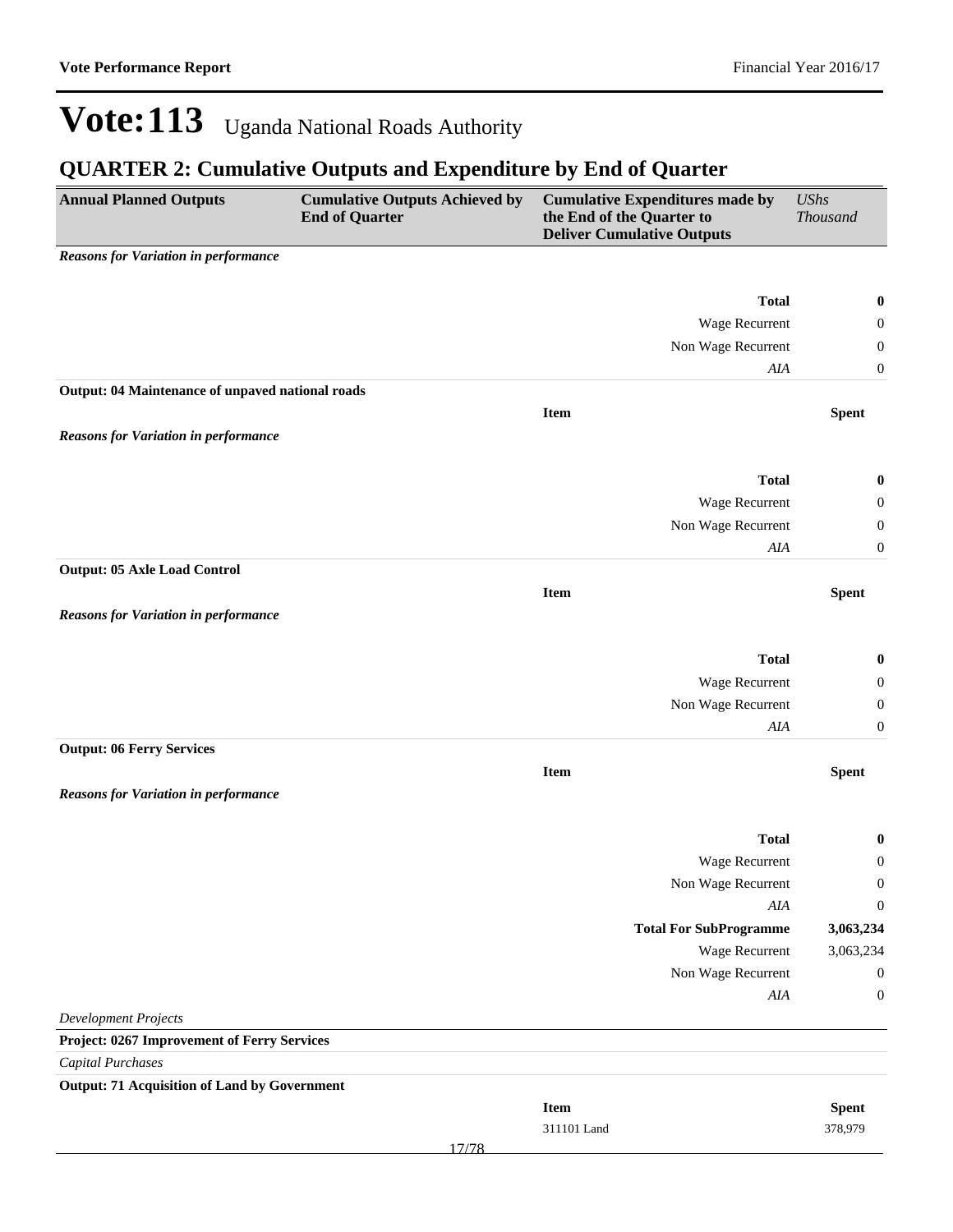### **QUARTER 2: Cumulative Outputs and Expenditure by End of Quarter**

| <b>Annual Planned Outputs</b> | <b>Cumulative Outputs Achieved by</b><br><b>End of Quarter</b> | <b>Cumulative Expenditures made by</b><br>the End of the Quarter to<br><b>Deliver Cumulative Outputs</b> | <i>UShs</i><br><i>Thousand</i> |
|-------------------------------|----------------------------------------------------------------|----------------------------------------------------------------------------------------------------------|--------------------------------|
|                               |                                                                |                                                                                                          |                                |

*Reasons for Variation in performance*

|                                                               |                                                                                                                                                                                                                                                                                                                                                                                                                                                                                                                                                                                                                                                           |                                          | <b>Total</b>                  | 378,979                   |
|---------------------------------------------------------------|-----------------------------------------------------------------------------------------------------------------------------------------------------------------------------------------------------------------------------------------------------------------------------------------------------------------------------------------------------------------------------------------------------------------------------------------------------------------------------------------------------------------------------------------------------------------------------------------------------------------------------------------------------------|------------------------------------------|-------------------------------|---------------------------|
|                                                               |                                                                                                                                                                                                                                                                                                                                                                                                                                                                                                                                                                                                                                                           |                                          | GoU Development               | 378,979                   |
|                                                               |                                                                                                                                                                                                                                                                                                                                                                                                                                                                                                                                                                                                                                                           |                                          | <b>External Financing</b>     | $\boldsymbol{0}$          |
|                                                               |                                                                                                                                                                                                                                                                                                                                                                                                                                                                                                                                                                                                                                                           |                                          | AIA                           | $\mathbf{0}$              |
|                                                               | Output: 80 National Road Construction/Rehabilitation (Bitumen Standard)                                                                                                                                                                                                                                                                                                                                                                                                                                                                                                                                                                                   |                                          |                               |                           |
| Kalangala ferry Infrastructure Project<br>support provided.   | MV Albert Nile-1 (Wanseko-Panyimur<br>Ferry): 100% physical works complete.<br>The ferry is now undergoing trial runs<br>and testing. Seaworthiness Certificate for<br>the Ferry was issued by MoWT.<br>MV Kyoga-2 (Zengebe-Namasale Ferry):<br>99% physical works complete. Ferry<br>construction and training of ferry crew<br>were completed.<br>Sigulu Ferry: 0% physical works<br>complete. Contract was signed but project<br>funds have not been committed yet<br>through the Letter of Credit as required in<br>the Contract.<br>Rehabilitation and upgrading of the<br>Monohull ferry: Contract submitted to<br>Solicitor General for clearance. | <b>Item</b><br>312103 Roads and Bridges. |                               | <b>Spent</b><br>1,619,174 |
| <b>Reasons for Variation in performance</b>                   |                                                                                                                                                                                                                                                                                                                                                                                                                                                                                                                                                                                                                                                           |                                          |                               |                           |
| N/A                                                           |                                                                                                                                                                                                                                                                                                                                                                                                                                                                                                                                                                                                                                                           |                                          | <b>Total</b>                  | 1,619,174                 |
|                                                               |                                                                                                                                                                                                                                                                                                                                                                                                                                                                                                                                                                                                                                                           |                                          | GoU Development               | 1,619,174                 |
|                                                               |                                                                                                                                                                                                                                                                                                                                                                                                                                                                                                                                                                                                                                                           |                                          | <b>External Financing</b>     | $\boldsymbol{0}$          |
|                                                               |                                                                                                                                                                                                                                                                                                                                                                                                                                                                                                                                                                                                                                                           |                                          | AIA                           | $\mathbf{0}$              |
|                                                               |                                                                                                                                                                                                                                                                                                                                                                                                                                                                                                                                                                                                                                                           |                                          | <b>Total For SubProgramme</b> | 1,998,153                 |
|                                                               |                                                                                                                                                                                                                                                                                                                                                                                                                                                                                                                                                                                                                                                           |                                          | GoU Development               | 1,998,153                 |
|                                                               |                                                                                                                                                                                                                                                                                                                                                                                                                                                                                                                                                                                                                                                           |                                          | <b>External Financing</b>     | $\mathbf{0}$              |
|                                                               |                                                                                                                                                                                                                                                                                                                                                                                                                                                                                                                                                                                                                                                           |                                          | AIA                           | $\mathbf{0}$              |
| <b>Development Projects</b>                                   |                                                                                                                                                                                                                                                                                                                                                                                                                                                                                                                                                                                                                                                           |                                          |                               |                           |
| Project: 0321 Upgrade Fort Portal - Budibugyo - Lamia (104km) |                                                                                                                                                                                                                                                                                                                                                                                                                                                                                                                                                                                                                                                           |                                          |                               |                           |
| Capital Purchases                                             |                                                                                                                                                                                                                                                                                                                                                                                                                                                                                                                                                                                                                                                           |                                          |                               |                           |
|                                                               | Output: 80 National Road Construction/Rehabilitation (Bitumen Standard)                                                                                                                                                                                                                                                                                                                                                                                                                                                                                                                                                                                   |                                          |                               |                           |

|                                             | Procurement of Urgent Repair Works on Item<br>Sections damaged by Landslides is<br>ongoing. Draft contract was submitted to<br>Solicitor General for approval | 312103 Roads and Bridges. |                        | <b>Spent</b><br>13,850,181 |
|---------------------------------------------|---------------------------------------------------------------------------------------------------------------------------------------------------------------|---------------------------|------------------------|----------------------------|
| <b>Reasons for Variation in performance</b> |                                                                                                                                                               |                           |                        |                            |
| N/A                                         |                                                                                                                                                               |                           |                        |                            |
|                                             |                                                                                                                                                               |                           | Total                  | 13,850,181                 |
|                                             |                                                                                                                                                               |                           | <b>GoU</b> Development | 13,850,181                 |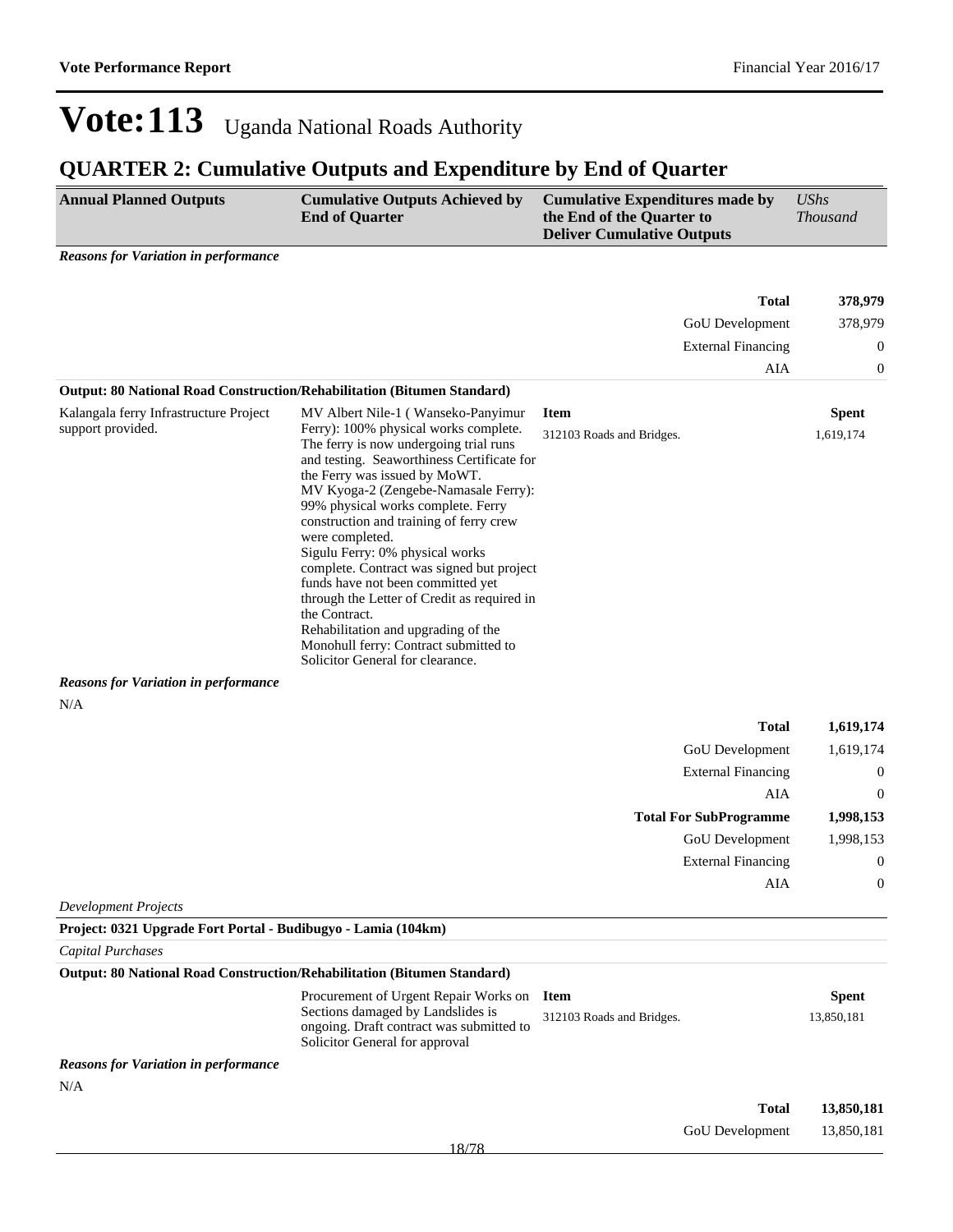| <b>Annual Planned Outputs</b>                                           | <b>Cumulative Outputs Achieved by</b><br><b>End of Quarter</b>                                      | <b>Cumulative Expenditures made by</b><br>the End of the Quarter to<br><b>Deliver Cumulative Outputs</b> |                               | <b>UShs</b><br><b>Thousand</b> |
|-------------------------------------------------------------------------|-----------------------------------------------------------------------------------------------------|----------------------------------------------------------------------------------------------------------|-------------------------------|--------------------------------|
|                                                                         |                                                                                                     |                                                                                                          | <b>External Financing</b>     | $\boldsymbol{0}$               |
|                                                                         |                                                                                                     |                                                                                                          | AIA                           | $\boldsymbol{0}$               |
|                                                                         |                                                                                                     |                                                                                                          | <b>Total For SubProgramme</b> | 13,850,181                     |
|                                                                         |                                                                                                     |                                                                                                          | GoU Development               | 13,850,181                     |
|                                                                         |                                                                                                     |                                                                                                          | <b>External Financing</b>     | 0                              |
|                                                                         |                                                                                                     |                                                                                                          | <b>AIA</b>                    | $\boldsymbol{0}$               |
| <b>Development Projects</b>                                             |                                                                                                     |                                                                                                          |                               |                                |
| Project: 0952 Design Masaka-Bukakata road                               |                                                                                                     |                                                                                                          |                               |                                |
| <b>Capital Purchases</b>                                                |                                                                                                     |                                                                                                          |                               |                                |
| <b>Output: 71 Acquisition of Land by Government</b>                     |                                                                                                     |                                                                                                          |                               |                                |
|                                                                         | 391 PAPs were compensated                                                                           | <b>Item</b>                                                                                              |                               | <b>Spent</b>                   |
|                                                                         |                                                                                                     | 311101 Land                                                                                              |                               | 2,213,704                      |
| <b>Reasons for Variation in performance</b>                             |                                                                                                     |                                                                                                          |                               |                                |
|                                                                         | Under staffing of the land acquisition department and Delays in submission of documentation by PAPs |                                                                                                          |                               |                                |
|                                                                         |                                                                                                     |                                                                                                          | <b>Total</b>                  | 2,213,704                      |
|                                                                         |                                                                                                     |                                                                                                          | GoU Development               | 2,213,704                      |
|                                                                         |                                                                                                     |                                                                                                          | <b>External Financing</b>     | $\boldsymbol{0}$               |
|                                                                         |                                                                                                     |                                                                                                          | <b>AIA</b>                    | $\boldsymbol{0}$               |
|                                                                         |                                                                                                     |                                                                                                          | <b>Total For SubProgramme</b> | 2,213,704                      |
|                                                                         |                                                                                                     |                                                                                                          | GoU Development               | 2,213,704                      |
|                                                                         |                                                                                                     |                                                                                                          | <b>External Financing</b>     | $\boldsymbol{0}$               |
|                                                                         |                                                                                                     |                                                                                                          | <b>AIA</b>                    | 0                              |
| <b>Development Projects</b>                                             |                                                                                                     |                                                                                                          |                               |                                |
| Project: 0954 Design Muyembe-Moroto - Kotido (290km)                    |                                                                                                     |                                                                                                          |                               |                                |
| <b>Capital Purchases</b>                                                |                                                                                                     |                                                                                                          |                               |                                |
| <b>Output: 71 Acquisition of Land by Government</b>                     |                                                                                                     |                                                                                                          |                               |                                |
|                                                                         | 15 PAPs have been paid and 18.58 acreas Item<br>acquired                                            |                                                                                                          |                               | <b>Spent</b>                   |
|                                                                         |                                                                                                     | 311101 Land                                                                                              |                               | 769,230                        |
| <b>Reasons for Variation in performance</b>                             |                                                                                                     |                                                                                                          |                               |                                |
| Delays in submission of documentation by PAPs                           |                                                                                                     |                                                                                                          |                               |                                |
|                                                                         |                                                                                                     |                                                                                                          | <b>Total</b>                  | 769,230                        |
|                                                                         |                                                                                                     |                                                                                                          | GoU Development               | 769,230                        |
|                                                                         |                                                                                                     |                                                                                                          | <b>External Financing</b>     | $\boldsymbol{0}$               |
|                                                                         |                                                                                                     |                                                                                                          | <b>AIA</b>                    | $\boldsymbol{0}$               |
| Output: 80 National Road Construction/Rehabilitation (Bitumen Standard) |                                                                                                     |                                                                                                          |                               |                                |
|                                                                         | Works have been substantially completed Item<br>and the Project is in Defects Liability<br>Period.  | 312103 Roads and Bridges.                                                                                |                               | <b>Spent</b><br>28,081,977     |
| <b>Reasons for Variation in performance</b>                             |                                                                                                     |                                                                                                          |                               |                                |
| N/A                                                                     |                                                                                                     |                                                                                                          |                               |                                |
|                                                                         |                                                                                                     |                                                                                                          | <b>Total</b>                  | 28,081,977                     |
|                                                                         | 19/78                                                                                               |                                                                                                          |                               |                                |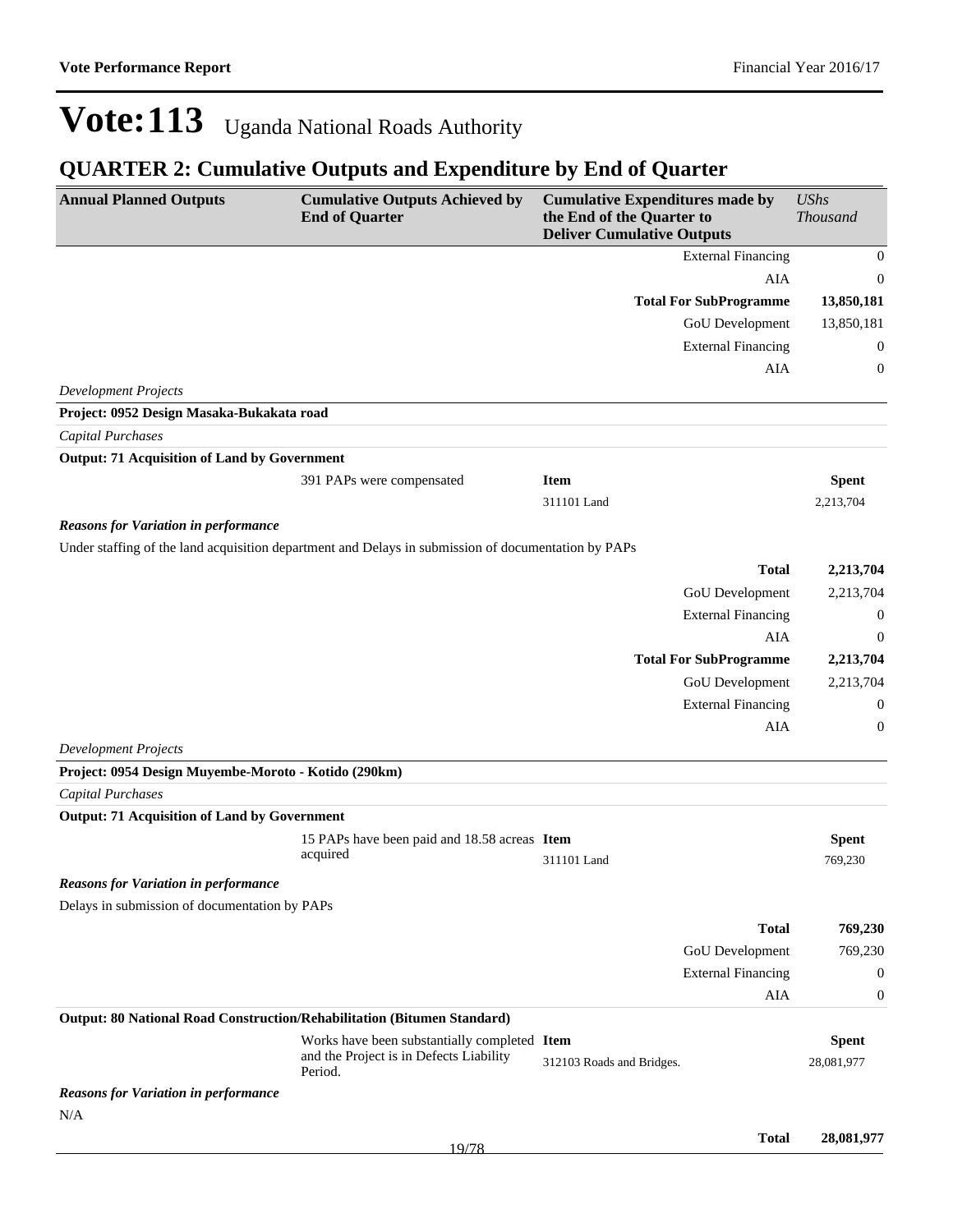### **QUARTER 2: Cumulative Outputs and Expenditure by End of Quarter**

| GoU Development<br><b>External Financing</b><br>AIA<br><b>Total For SubProgramme</b><br>GoU Development<br><b>External Financing</b><br><b>AIA</b><br><b>Development Projects</b><br>Project: 0955 Upgrade Nyakahita-Ibanda-Fort Portal (208km)<br><b>Capital Purchases</b><br><b>Output: 71 Acquisition of Land by Government</b><br>Nyakahita-Kazo: No compensation has<br><b>Item</b><br><b>Spent</b><br>been made this quarter<br>311101 Land<br>3,744,330<br>Kazo-Kamwenge: No payment was<br>effected this quarter<br>Fort Portal - Kamwenge (66km): 199<br>PAPs were paid and 8.29 acres acquired<br>during the quarter.<br><b>Reasons for Variation in performance</b><br>Project encountered challenges regarding adherence to environmental and social safeguards resulting in cancellation of funding<br><b>Total</b><br>GoU Development<br><b>External Financing</b><br>AIA<br>Output: 80 National Road Construction/Rehabilitation (Bitumen Standard)<br>Fort Portal – Kamwenge (66km): 88%<br><b>Item</b><br><b>Spent</b><br>cumulative physical progress was attained<br>281504 Monitoring, Supervision & Appraisal<br>397,862<br>up to the end of the quarter, representing<br>of capital works<br>58.3 Km-equivalents<br>312103 Roads and Bridges.<br>34, 341, 940<br><b>Reasons for Variation in performance</b><br>Project encountered challenges regarding adherence to environmental and social safeguards resulting in cancellation of funding<br><b>Total</b><br>34,739,802<br><b>GoU</b> Development<br>34,739,802<br><b>External Financing</b><br>$\boldsymbol{0}$<br>AIA<br>$\boldsymbol{0}$<br><b>Total For SubProgramme</b><br>38,484,132<br><b>GoU</b> Development<br>38,484,132<br><b>External Financing</b><br>$\boldsymbol{0}$<br>AIA<br>$\boldsymbol{0}$<br><b>Development Projects</b><br>Project: 0957 Design the New Nile Bridge at Jinja | <b>Annual Planned Outputs</b> | <b>Cumulative Outputs Achieved by</b><br><b>End of Quarter</b> | <b>Cumulative Expenditures made by</b><br>the End of the Quarter to<br><b>Deliver Cumulative Outputs</b> | <b>UShs</b><br><b>Thousand</b> |
|-------------------------------------------------------------------------------------------------------------------------------------------------------------------------------------------------------------------------------------------------------------------------------------------------------------------------------------------------------------------------------------------------------------------------------------------------------------------------------------------------------------------------------------------------------------------------------------------------------------------------------------------------------------------------------------------------------------------------------------------------------------------------------------------------------------------------------------------------------------------------------------------------------------------------------------------------------------------------------------------------------------------------------------------------------------------------------------------------------------------------------------------------------------------------------------------------------------------------------------------------------------------------------------------------------------------------------------------------------------------------------------------------------------------------------------------------------------------------------------------------------------------------------------------------------------------------------------------------------------------------------------------------------------------------------------------------------------------------------------------------------------------------------------------------------------------------------------------------------------------------------|-------------------------------|----------------------------------------------------------------|----------------------------------------------------------------------------------------------------------|--------------------------------|
|                                                                                                                                                                                                                                                                                                                                                                                                                                                                                                                                                                                                                                                                                                                                                                                                                                                                                                                                                                                                                                                                                                                                                                                                                                                                                                                                                                                                                                                                                                                                                                                                                                                                                                                                                                                                                                                                               |                               |                                                                |                                                                                                          | 28,081,977                     |
|                                                                                                                                                                                                                                                                                                                                                                                                                                                                                                                                                                                                                                                                                                                                                                                                                                                                                                                                                                                                                                                                                                                                                                                                                                                                                                                                                                                                                                                                                                                                                                                                                                                                                                                                                                                                                                                                               |                               |                                                                |                                                                                                          | 0                              |
|                                                                                                                                                                                                                                                                                                                                                                                                                                                                                                                                                                                                                                                                                                                                                                                                                                                                                                                                                                                                                                                                                                                                                                                                                                                                                                                                                                                                                                                                                                                                                                                                                                                                                                                                                                                                                                                                               |                               |                                                                |                                                                                                          | $\boldsymbol{0}$               |
|                                                                                                                                                                                                                                                                                                                                                                                                                                                                                                                                                                                                                                                                                                                                                                                                                                                                                                                                                                                                                                                                                                                                                                                                                                                                                                                                                                                                                                                                                                                                                                                                                                                                                                                                                                                                                                                                               |                               |                                                                |                                                                                                          | 28,851,207                     |
|                                                                                                                                                                                                                                                                                                                                                                                                                                                                                                                                                                                                                                                                                                                                                                                                                                                                                                                                                                                                                                                                                                                                                                                                                                                                                                                                                                                                                                                                                                                                                                                                                                                                                                                                                                                                                                                                               |                               |                                                                |                                                                                                          | 28,851,207                     |
|                                                                                                                                                                                                                                                                                                                                                                                                                                                                                                                                                                                                                                                                                                                                                                                                                                                                                                                                                                                                                                                                                                                                                                                                                                                                                                                                                                                                                                                                                                                                                                                                                                                                                                                                                                                                                                                                               |                               |                                                                |                                                                                                          | 0                              |
|                                                                                                                                                                                                                                                                                                                                                                                                                                                                                                                                                                                                                                                                                                                                                                                                                                                                                                                                                                                                                                                                                                                                                                                                                                                                                                                                                                                                                                                                                                                                                                                                                                                                                                                                                                                                                                                                               |                               |                                                                |                                                                                                          | 0                              |
|                                                                                                                                                                                                                                                                                                                                                                                                                                                                                                                                                                                                                                                                                                                                                                                                                                                                                                                                                                                                                                                                                                                                                                                                                                                                                                                                                                                                                                                                                                                                                                                                                                                                                                                                                                                                                                                                               |                               |                                                                |                                                                                                          |                                |
|                                                                                                                                                                                                                                                                                                                                                                                                                                                                                                                                                                                                                                                                                                                                                                                                                                                                                                                                                                                                                                                                                                                                                                                                                                                                                                                                                                                                                                                                                                                                                                                                                                                                                                                                                                                                                                                                               |                               |                                                                |                                                                                                          |                                |
|                                                                                                                                                                                                                                                                                                                                                                                                                                                                                                                                                                                                                                                                                                                                                                                                                                                                                                                                                                                                                                                                                                                                                                                                                                                                                                                                                                                                                                                                                                                                                                                                                                                                                                                                                                                                                                                                               |                               |                                                                |                                                                                                          |                                |
|                                                                                                                                                                                                                                                                                                                                                                                                                                                                                                                                                                                                                                                                                                                                                                                                                                                                                                                                                                                                                                                                                                                                                                                                                                                                                                                                                                                                                                                                                                                                                                                                                                                                                                                                                                                                                                                                               |                               |                                                                |                                                                                                          |                                |
|                                                                                                                                                                                                                                                                                                                                                                                                                                                                                                                                                                                                                                                                                                                                                                                                                                                                                                                                                                                                                                                                                                                                                                                                                                                                                                                                                                                                                                                                                                                                                                                                                                                                                                                                                                                                                                                                               |                               |                                                                |                                                                                                          |                                |
|                                                                                                                                                                                                                                                                                                                                                                                                                                                                                                                                                                                                                                                                                                                                                                                                                                                                                                                                                                                                                                                                                                                                                                                                                                                                                                                                                                                                                                                                                                                                                                                                                                                                                                                                                                                                                                                                               |                               |                                                                |                                                                                                          |                                |
|                                                                                                                                                                                                                                                                                                                                                                                                                                                                                                                                                                                                                                                                                                                                                                                                                                                                                                                                                                                                                                                                                                                                                                                                                                                                                                                                                                                                                                                                                                                                                                                                                                                                                                                                                                                                                                                                               |                               |                                                                |                                                                                                          |                                |
|                                                                                                                                                                                                                                                                                                                                                                                                                                                                                                                                                                                                                                                                                                                                                                                                                                                                                                                                                                                                                                                                                                                                                                                                                                                                                                                                                                                                                                                                                                                                                                                                                                                                                                                                                                                                                                                                               |                               |                                                                |                                                                                                          | 3,744,330                      |
|                                                                                                                                                                                                                                                                                                                                                                                                                                                                                                                                                                                                                                                                                                                                                                                                                                                                                                                                                                                                                                                                                                                                                                                                                                                                                                                                                                                                                                                                                                                                                                                                                                                                                                                                                                                                                                                                               |                               |                                                                |                                                                                                          | 3,744,330                      |
|                                                                                                                                                                                                                                                                                                                                                                                                                                                                                                                                                                                                                                                                                                                                                                                                                                                                                                                                                                                                                                                                                                                                                                                                                                                                                                                                                                                                                                                                                                                                                                                                                                                                                                                                                                                                                                                                               |                               |                                                                |                                                                                                          | $\boldsymbol{0}$               |
|                                                                                                                                                                                                                                                                                                                                                                                                                                                                                                                                                                                                                                                                                                                                                                                                                                                                                                                                                                                                                                                                                                                                                                                                                                                                                                                                                                                                                                                                                                                                                                                                                                                                                                                                                                                                                                                                               |                               |                                                                |                                                                                                          | 0                              |
|                                                                                                                                                                                                                                                                                                                                                                                                                                                                                                                                                                                                                                                                                                                                                                                                                                                                                                                                                                                                                                                                                                                                                                                                                                                                                                                                                                                                                                                                                                                                                                                                                                                                                                                                                                                                                                                                               |                               |                                                                |                                                                                                          |                                |
|                                                                                                                                                                                                                                                                                                                                                                                                                                                                                                                                                                                                                                                                                                                                                                                                                                                                                                                                                                                                                                                                                                                                                                                                                                                                                                                                                                                                                                                                                                                                                                                                                                                                                                                                                                                                                                                                               |                               |                                                                |                                                                                                          |                                |
|                                                                                                                                                                                                                                                                                                                                                                                                                                                                                                                                                                                                                                                                                                                                                                                                                                                                                                                                                                                                                                                                                                                                                                                                                                                                                                                                                                                                                                                                                                                                                                                                                                                                                                                                                                                                                                                                               |                               |                                                                |                                                                                                          |                                |
|                                                                                                                                                                                                                                                                                                                                                                                                                                                                                                                                                                                                                                                                                                                                                                                                                                                                                                                                                                                                                                                                                                                                                                                                                                                                                                                                                                                                                                                                                                                                                                                                                                                                                                                                                                                                                                                                               |                               |                                                                |                                                                                                          |                                |
|                                                                                                                                                                                                                                                                                                                                                                                                                                                                                                                                                                                                                                                                                                                                                                                                                                                                                                                                                                                                                                                                                                                                                                                                                                                                                                                                                                                                                                                                                                                                                                                                                                                                                                                                                                                                                                                                               |                               |                                                                |                                                                                                          |                                |
|                                                                                                                                                                                                                                                                                                                                                                                                                                                                                                                                                                                                                                                                                                                                                                                                                                                                                                                                                                                                                                                                                                                                                                                                                                                                                                                                                                                                                                                                                                                                                                                                                                                                                                                                                                                                                                                                               |                               |                                                                |                                                                                                          |                                |
|                                                                                                                                                                                                                                                                                                                                                                                                                                                                                                                                                                                                                                                                                                                                                                                                                                                                                                                                                                                                                                                                                                                                                                                                                                                                                                                                                                                                                                                                                                                                                                                                                                                                                                                                                                                                                                                                               |                               |                                                                |                                                                                                          |                                |
|                                                                                                                                                                                                                                                                                                                                                                                                                                                                                                                                                                                                                                                                                                                                                                                                                                                                                                                                                                                                                                                                                                                                                                                                                                                                                                                                                                                                                                                                                                                                                                                                                                                                                                                                                                                                                                                                               |                               |                                                                |                                                                                                          |                                |
|                                                                                                                                                                                                                                                                                                                                                                                                                                                                                                                                                                                                                                                                                                                                                                                                                                                                                                                                                                                                                                                                                                                                                                                                                                                                                                                                                                                                                                                                                                                                                                                                                                                                                                                                                                                                                                                                               |                               |                                                                |                                                                                                          |                                |
|                                                                                                                                                                                                                                                                                                                                                                                                                                                                                                                                                                                                                                                                                                                                                                                                                                                                                                                                                                                                                                                                                                                                                                                                                                                                                                                                                                                                                                                                                                                                                                                                                                                                                                                                                                                                                                                                               |                               |                                                                |                                                                                                          |                                |
|                                                                                                                                                                                                                                                                                                                                                                                                                                                                                                                                                                                                                                                                                                                                                                                                                                                                                                                                                                                                                                                                                                                                                                                                                                                                                                                                                                                                                                                                                                                                                                                                                                                                                                                                                                                                                                                                               |                               |                                                                |                                                                                                          |                                |
|                                                                                                                                                                                                                                                                                                                                                                                                                                                                                                                                                                                                                                                                                                                                                                                                                                                                                                                                                                                                                                                                                                                                                                                                                                                                                                                                                                                                                                                                                                                                                                                                                                                                                                                                                                                                                                                                               |                               |                                                                |                                                                                                          |                                |
|                                                                                                                                                                                                                                                                                                                                                                                                                                                                                                                                                                                                                                                                                                                                                                                                                                                                                                                                                                                                                                                                                                                                                                                                                                                                                                                                                                                                                                                                                                                                                                                                                                                                                                                                                                                                                                                                               |                               |                                                                |                                                                                                          |                                |
|                                                                                                                                                                                                                                                                                                                                                                                                                                                                                                                                                                                                                                                                                                                                                                                                                                                                                                                                                                                                                                                                                                                                                                                                                                                                                                                                                                                                                                                                                                                                                                                                                                                                                                                                                                                                                                                                               |                               |                                                                |                                                                                                          |                                |

*Capital Purchases*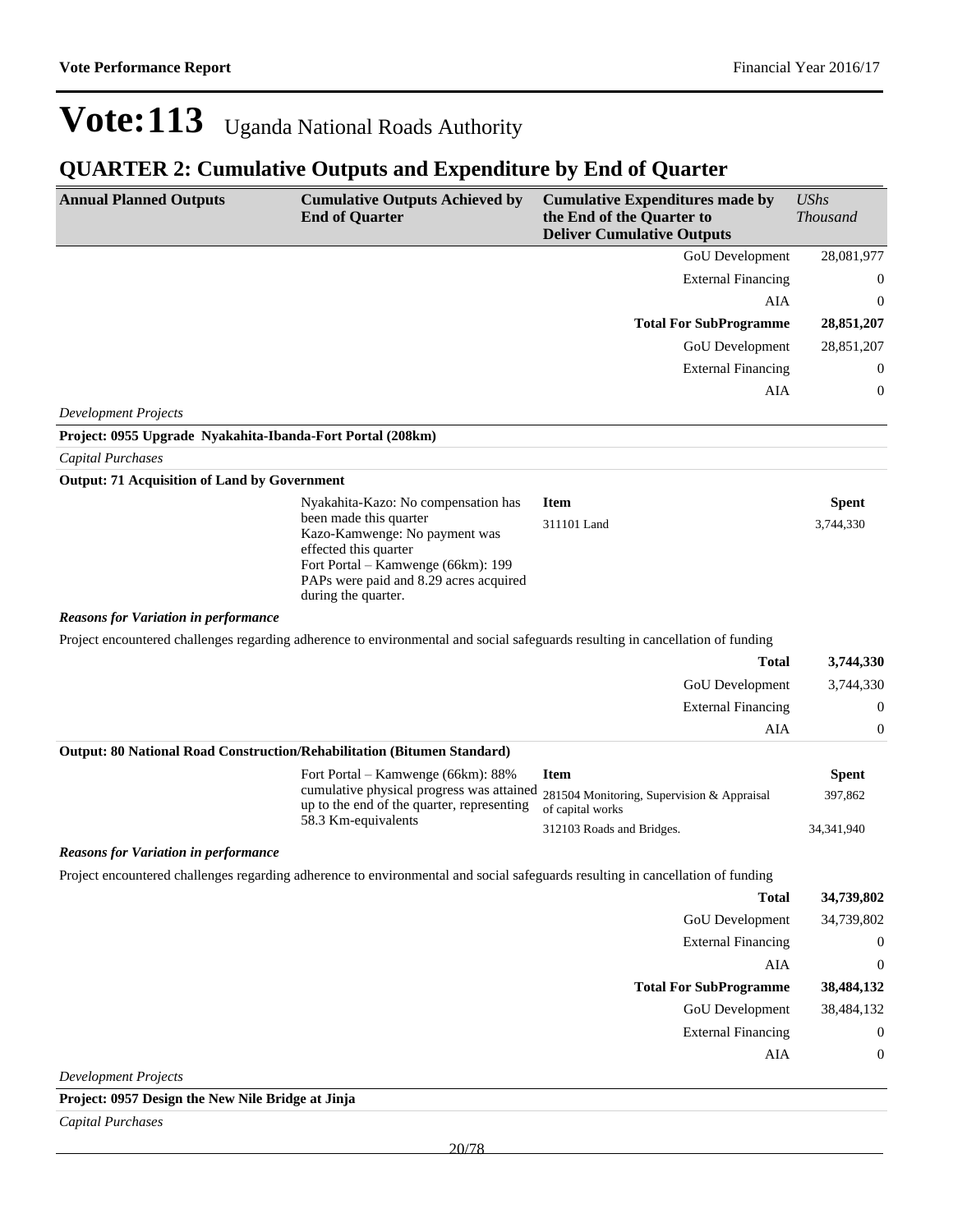${\bf AIA} \qquad \qquad {\bf 0}$ 

## Vote: 113 Uganda National Roads Authority

| <b>Annual Planned Outputs</b>                                           | <b>Cumulative Outputs Achieved by</b><br><b>End of Quarter</b>                                                                                                                                    | <b>Cumulative Expenditures made by</b><br>the End of the Quarter to<br><b>Deliver Cumulative Outputs</b> | <b>UShs</b><br>Thousand |
|-------------------------------------------------------------------------|---------------------------------------------------------------------------------------------------------------------------------------------------------------------------------------------------|----------------------------------------------------------------------------------------------------------|-------------------------|
| <b>Output: 74 Major Bridges</b>                                         |                                                                                                                                                                                                   |                                                                                                          |                         |
|                                                                         | 28.12% cumulative physical progress was Item                                                                                                                                                      |                                                                                                          | <b>Spent</b>            |
|                                                                         | achieved up to end Q2                                                                                                                                                                             | 281504 Monitoring, Supervision & Appraisal<br>of capital works                                           | 3,952,061               |
|                                                                         |                                                                                                                                                                                                   | 312103 Roads and Bridges.                                                                                | 29, 152, 584            |
| <b>Reasons for Variation in performance</b><br>N/A                      |                                                                                                                                                                                                   |                                                                                                          |                         |
|                                                                         |                                                                                                                                                                                                   | Total                                                                                                    | 33,104,644              |
|                                                                         |                                                                                                                                                                                                   | GoU Development                                                                                          | 14,501,328              |
|                                                                         |                                                                                                                                                                                                   | <b>External Financing</b>                                                                                | 18,603,316              |
|                                                                         |                                                                                                                                                                                                   | <b>AIA</b>                                                                                               | $\boldsymbol{0}$        |
|                                                                         |                                                                                                                                                                                                   | <b>Total For SubProgramme</b>                                                                            | 33,104,644              |
|                                                                         |                                                                                                                                                                                                   | GoU Development                                                                                          | 14,501,328              |
|                                                                         |                                                                                                                                                                                                   | <b>External Financing</b>                                                                                | 18,603,316              |
|                                                                         |                                                                                                                                                                                                   | <b>AIA</b>                                                                                               | $\boldsymbol{0}$        |
| <b>Development Projects</b>                                             |                                                                                                                                                                                                   |                                                                                                          |                         |
| Project: 1031 Upgrade Gulu - Atiak - Bibia/ Nimule (104km)              |                                                                                                                                                                                                   |                                                                                                          |                         |
| <b>Capital Purchases</b>                                                |                                                                                                                                                                                                   |                                                                                                          |                         |
| <b>Output: 71 Acquisition of Land by Government</b>                     |                                                                                                                                                                                                   |                                                                                                          |                         |
|                                                                         | 1159 PAPs were paid.                                                                                                                                                                              | <b>Item</b>                                                                                              | <b>Spent</b>            |
|                                                                         |                                                                                                                                                                                                   | 311101 Land                                                                                              | 29,955                  |
| <b>Reasons for Variation in performance</b>                             |                                                                                                                                                                                                   |                                                                                                          |                         |
|                                                                         | Under staffing of the land acquisition department and Delays in submission of documentation by PAPs                                                                                               |                                                                                                          |                         |
|                                                                         |                                                                                                                                                                                                   | <b>Total</b>                                                                                             | 29,955                  |
|                                                                         |                                                                                                                                                                                                   | GoU Development                                                                                          | 29,955                  |
|                                                                         |                                                                                                                                                                                                   | <b>External Financing</b>                                                                                | $\boldsymbol{0}$        |
|                                                                         |                                                                                                                                                                                                   | <b>AIA</b>                                                                                               | $\boldsymbol{0}$        |
| Output: 80 National Road Construction/Rehabilitation (Bitumen Standard) |                                                                                                                                                                                                   |                                                                                                          |                         |
|                                                                         | Gulu - Atiak (74km): The project is                                                                                                                                                               | <b>Item</b>                                                                                              | <b>Spent</b>            |
|                                                                         | substantially completed. Major works on<br>Gulu Municipal road to Airport and                                                                                                                     | 281504 Monitoring, Supervision & Appraisal<br>of capital works                                           | 99,156                  |
|                                                                         | Cathedral have also been completed;<br>Defects Liability Period ended in Quarter<br>one.<br>Atiak - Nimule (35km): The project is<br>substantially completed. Now in Defects<br>Liability Period. | 312103 Roads and Bridges.                                                                                | 8,595,828               |
| <b>Reasons for Variation in performance</b>                             |                                                                                                                                                                                                   |                                                                                                          |                         |
| N/A                                                                     |                                                                                                                                                                                                   |                                                                                                          |                         |
|                                                                         |                                                                                                                                                                                                   | <b>Total</b>                                                                                             | 8,694,984               |
|                                                                         |                                                                                                                                                                                                   | GoU Development                                                                                          | 99,156                  |
|                                                                         |                                                                                                                                                                                                   | <b>External Financing</b>                                                                                | 8,595,828               |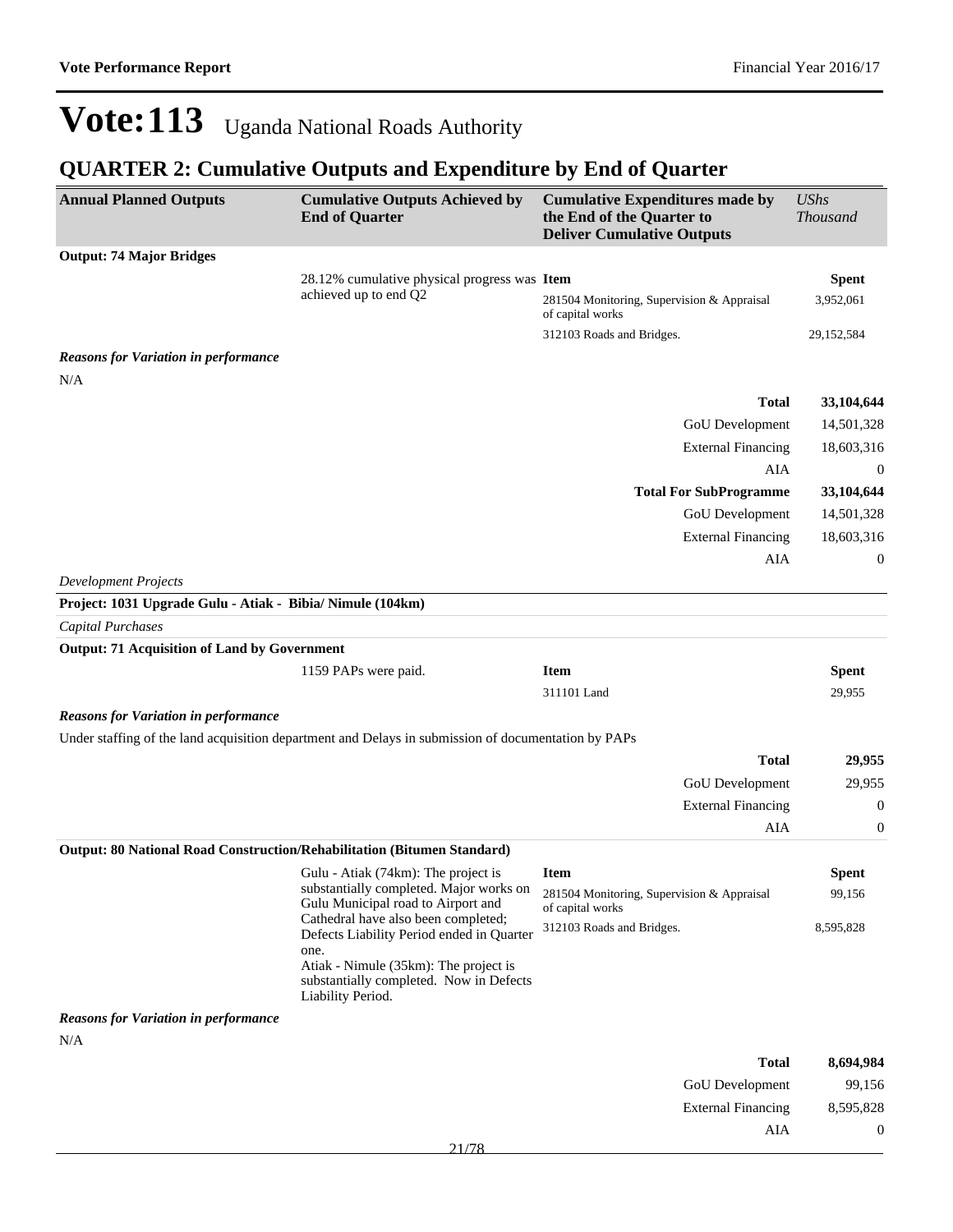#### **QUARTER 2: Cumulative Outputs and Expenditure by End of Quarter**

| <b>Annual Planned Outputs</b>                                           | <b>Cumulative Outputs Achieved by</b><br><b>End of Quarter</b>                                                    | <b>Cumulative Expenditures made by</b><br>the End of the Quarter to<br><b>Deliver Cumulative Outputs</b> | <b>UShs</b><br><b>Thousand</b> |
|-------------------------------------------------------------------------|-------------------------------------------------------------------------------------------------------------------|----------------------------------------------------------------------------------------------------------|--------------------------------|
|                                                                         |                                                                                                                   | <b>Total For SubProgramme</b>                                                                            | 8,724,939                      |
|                                                                         |                                                                                                                   | <b>GoU</b> Development                                                                                   | 129,111                        |
|                                                                         |                                                                                                                   | <b>External Financing</b>                                                                                | 8,595,828                      |
|                                                                         |                                                                                                                   | AIA                                                                                                      | 0                              |
| <b>Development Projects</b>                                             |                                                                                                                   |                                                                                                          |                                |
| Project: 1032 Upgrade Vurra - Arua - Koboko - Oraba (92km)              |                                                                                                                   |                                                                                                          |                                |
| Capital Purchases                                                       |                                                                                                                   |                                                                                                          |                                |
| Output: 80 National Road Construction/Rehabilitation (Bitumen Standard) |                                                                                                                   |                                                                                                          |                                |
|                                                                         | Civil works have been substantially                                                                               | <b>Item</b>                                                                                              | Spent                          |
|                                                                         | completed.                                                                                                        | 312103 Roads and Bridges.                                                                                | 9,210,399                      |
| <b>Reasons for Variation in performance</b><br>N/A                      |                                                                                                                   |                                                                                                          |                                |
|                                                                         |                                                                                                                   | <b>Total</b>                                                                                             | 9,210,399                      |
|                                                                         |                                                                                                                   | <b>GoU</b> Development                                                                                   | 9,210,399                      |
|                                                                         |                                                                                                                   | <b>External Financing</b>                                                                                | 0                              |
|                                                                         |                                                                                                                   | AIA                                                                                                      | $\theta$                       |
|                                                                         |                                                                                                                   | <b>Total For SubProgramme</b>                                                                            | 9,210,399                      |
|                                                                         |                                                                                                                   | GoU Development                                                                                          | 9,210,399                      |
|                                                                         |                                                                                                                   | <b>External Financing</b>                                                                                | 0                              |
|                                                                         |                                                                                                                   | AIA                                                                                                      | $\boldsymbol{0}$               |
| <b>Development Projects</b>                                             |                                                                                                                   |                                                                                                          |                                |
| Project: 1034 Design of Mukono-Katosi-Nyenga (72km)                     |                                                                                                                   |                                                                                                          |                                |
| <b>Capital Purchases</b>                                                |                                                                                                                   |                                                                                                          |                                |
| <b>Output: 71 Acquisition of Land by Government</b>                     |                                                                                                                   |                                                                                                          |                                |
|                                                                         | 237 PAPs were paid during the quarter.                                                                            | <b>Item</b>                                                                                              | <b>Spent</b>                   |
|                                                                         | Cumulatively, 3277 PAPs had been paid<br>by the end of quarter 2 while 29.87 acres<br>were acquired               | 311101 Land                                                                                              | 6,839,237                      |
| <b>Reasons for Variation in performance</b>                             |                                                                                                                   |                                                                                                          |                                |
| Under staffing of the land acquisition department                       |                                                                                                                   |                                                                                                          |                                |
|                                                                         |                                                                                                                   | <b>Total</b>                                                                                             | 6,839,237                      |
|                                                                         |                                                                                                                   | GoU Development                                                                                          | 6,839,237                      |
|                                                                         |                                                                                                                   | <b>External Financing</b>                                                                                | $\boldsymbol{0}$               |
|                                                                         |                                                                                                                   | AIA                                                                                                      | $\boldsymbol{0}$               |
| Output: 80 National Road Construction/Rehabilitation (Bitumen Standard) |                                                                                                                   |                                                                                                          |                                |
|                                                                         | 10.4% cumulative physical progress was                                                                            | <b>Item</b>                                                                                              | <b>Spent</b>                   |
|                                                                         | achieved in Quarter 2. Overall, 63.8%<br>cumulative physical progress was<br>achieved up to the end of the second | 281504 Monitoring, Supervision & Appraisal<br>of capital works                                           | 899,233                        |
|                                                                         | quarter.                                                                                                          | 312103 Roads and Bridges.                                                                                | 45,330,318                     |
|                                                                         |                                                                                                                   |                                                                                                          |                                |

*Reasons for Variation in performance*

The major issue on this project is delayed land compensation and payment of IPCs to the Contractor and Invoices to the Consultant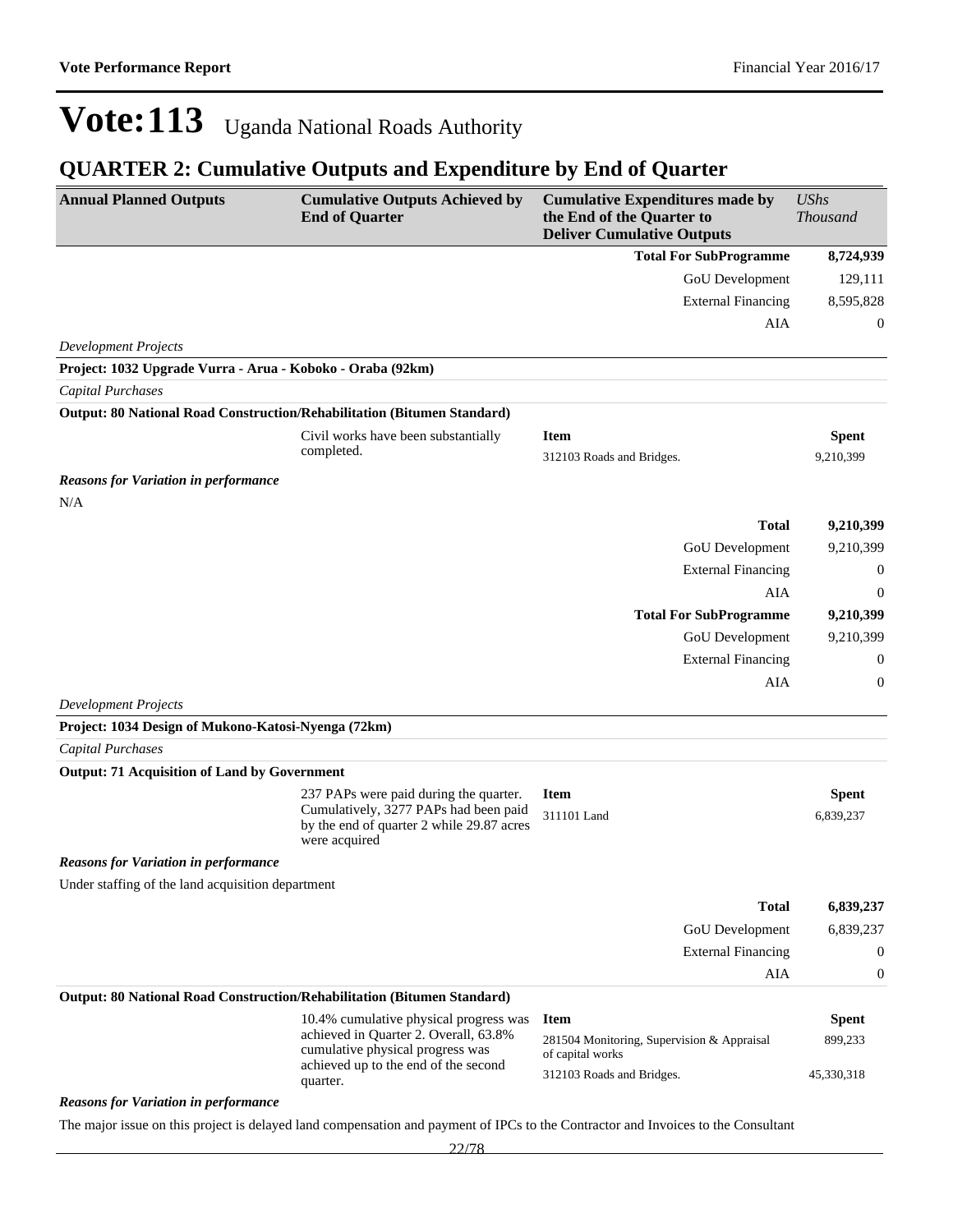| <b>Annual Planned Outputs</b>                                           | <b>Cumulative Outputs Achieved by</b><br><b>End of Quarter</b>                                                                                                                                                                                                     | <b>Cumulative Expenditures made by</b><br>the End of the Quarter to<br><b>Deliver Cumulative Outputs</b> | <b>UShs</b><br><b>Thousand</b> |
|-------------------------------------------------------------------------|--------------------------------------------------------------------------------------------------------------------------------------------------------------------------------------------------------------------------------------------------------------------|----------------------------------------------------------------------------------------------------------|--------------------------------|
|                                                                         |                                                                                                                                                                                                                                                                    | <b>Total</b>                                                                                             | 46,229,551                     |
|                                                                         |                                                                                                                                                                                                                                                                    | GoU Development                                                                                          | 46,229,551                     |
|                                                                         |                                                                                                                                                                                                                                                                    | <b>External Financing</b>                                                                                | 0                              |
|                                                                         |                                                                                                                                                                                                                                                                    | AIA                                                                                                      | $\boldsymbol{0}$               |
|                                                                         |                                                                                                                                                                                                                                                                    | <b>Total For SubProgramme</b>                                                                            | 53,068,787                     |
|                                                                         |                                                                                                                                                                                                                                                                    | GoU Development                                                                                          | 53,068,787                     |
|                                                                         |                                                                                                                                                                                                                                                                    | <b>External Financing</b>                                                                                | 0                              |
|                                                                         |                                                                                                                                                                                                                                                                    | AIA                                                                                                      | $\boldsymbol{0}$               |
| <b>Development Projects</b>                                             |                                                                                                                                                                                                                                                                    |                                                                                                          |                                |
| Project: 1035 Design Mpigi-Kabulasoka-Maddu (135 km)                    |                                                                                                                                                                                                                                                                    |                                                                                                          |                                |
| Capital Purchases                                                       |                                                                                                                                                                                                                                                                    |                                                                                                          |                                |
| <b>Output: 71 Acquisition of Land by Government</b>                     |                                                                                                                                                                                                                                                                    |                                                                                                          |                                |
|                                                                         | 3986 PAPs along Mpigi - Kanoni -<br>Sembabule section have been paid. 4014<br>PAPs have been paid in total and 1160.88<br>acres have been acquired                                                                                                                 | <b>Item</b><br>311101 Land                                                                               | <b>Spent</b><br>1,502,298      |
| <b>Reasons for Variation in performance</b>                             |                                                                                                                                                                                                                                                                    |                                                                                                          |                                |
|                                                                         | Under staffing of the land acquisition department and Delays in submission of documentation by PAPs                                                                                                                                                                |                                                                                                          |                                |
|                                                                         |                                                                                                                                                                                                                                                                    | <b>Total</b>                                                                                             | 1,502,298                      |
|                                                                         |                                                                                                                                                                                                                                                                    | GoU Development                                                                                          | 1,502,298                      |
|                                                                         |                                                                                                                                                                                                                                                                    | <b>External Financing</b>                                                                                | $\boldsymbol{0}$               |
|                                                                         |                                                                                                                                                                                                                                                                    | AIA                                                                                                      | 0                              |
| Output: 80 National Road Construction/Rehabilitation (Bitumen Standard) |                                                                                                                                                                                                                                                                    |                                                                                                          |                                |
|                                                                         | Mpigi - Kanoni (65 km): 0.7% physical<br>progress has been attained during the                                                                                                                                                                                     | <b>Item</b>                                                                                              | <b>Spent</b>                   |
|                                                                         | quarter. Overall, 45.7% cumulative                                                                                                                                                                                                                                 | 281504 Monitoring, Supervision & Appraisal<br>of capital works                                           | 1,077,390                      |
|                                                                         | physical progress has been attained.<br>Kanoni - Sembabule - Villa Maria (110<br>km): 11.3% cumulative physical progress<br>has been attained during the quarter.<br>Overall 46.3% cumulative physical<br>progress has been attained to the end of<br>the quarter. | 312103 Roads and Bridges.                                                                                | 9,786,516                      |
| <b>Reasons for Variation in performance</b>                             |                                                                                                                                                                                                                                                                    |                                                                                                          |                                |
| The major issue affecting progress is land compensation                 |                                                                                                                                                                                                                                                                    |                                                                                                          |                                |
|                                                                         |                                                                                                                                                                                                                                                                    | <b>Total</b>                                                                                             | 10,863,907                     |
|                                                                         |                                                                                                                                                                                                                                                                    | <b>GoU</b> Development                                                                                   | 10,863,907                     |
|                                                                         |                                                                                                                                                                                                                                                                    | <b>External Financing</b>                                                                                | $\boldsymbol{0}$               |
|                                                                         |                                                                                                                                                                                                                                                                    | AIA                                                                                                      | $\boldsymbol{0}$               |
|                                                                         |                                                                                                                                                                                                                                                                    | <b>Total For SubProgramme</b>                                                                            | 12,366,205                     |
|                                                                         |                                                                                                                                                                                                                                                                    | GoU Development                                                                                          | 12,366,205                     |
|                                                                         |                                                                                                                                                                                                                                                                    | <b>External Financing</b>                                                                                | $\boldsymbol{0}$               |
|                                                                         |                                                                                                                                                                                                                                                                    | AIA                                                                                                      | 0                              |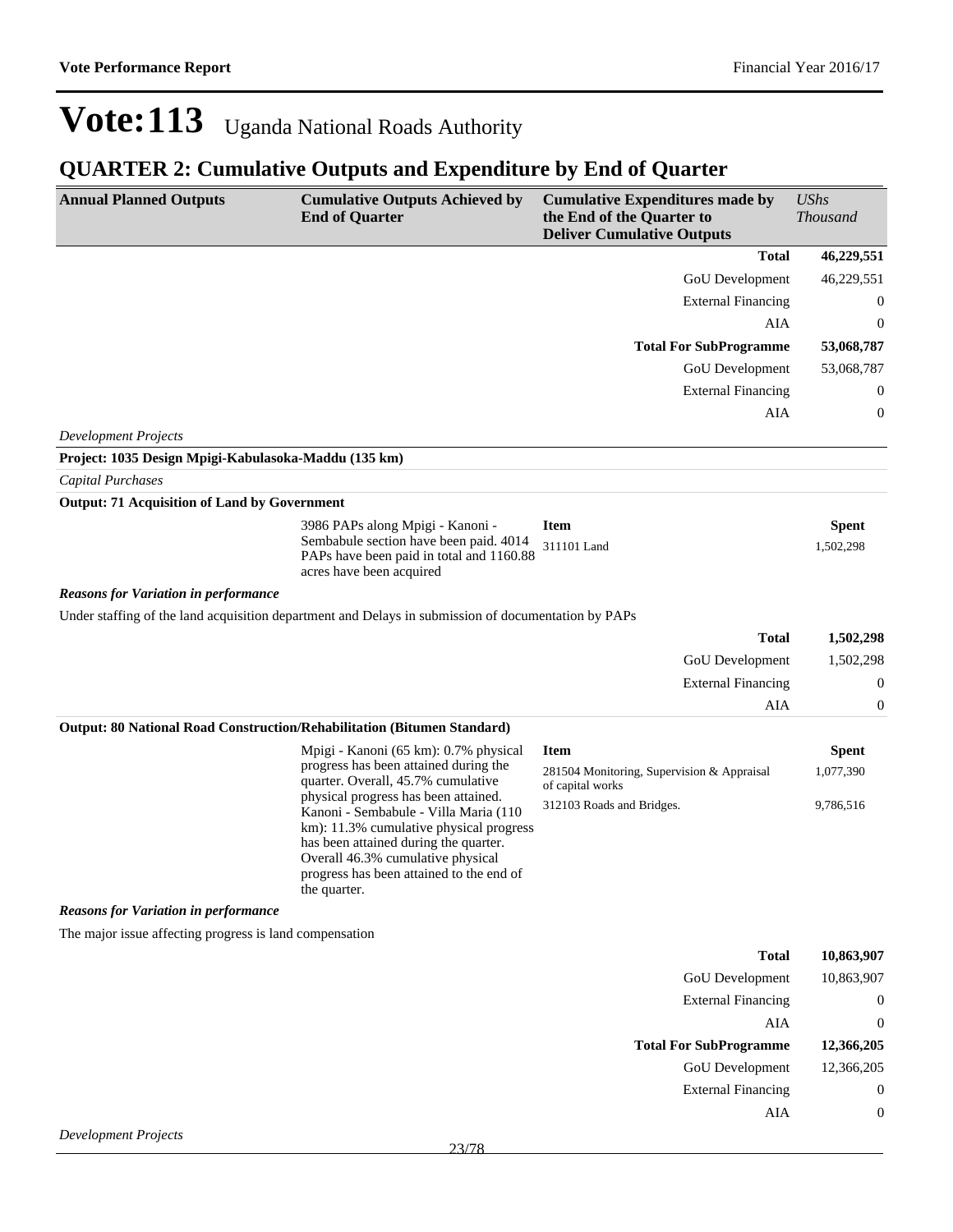| <b>Annual Planned Outputs</b>                                           | <b>Cumulative Outputs Achieved by</b><br><b>End of Quarter</b>                                                                                                                                | <b>Cumulative Expenditures made by</b><br>the End of the Quarter to<br><b>Deliver Cumulative Outputs</b> | <b>UShs</b><br><b>Thousand</b> |
|-------------------------------------------------------------------------|-----------------------------------------------------------------------------------------------------------------------------------------------------------------------------------------------|----------------------------------------------------------------------------------------------------------|--------------------------------|
| Project: 1038 Design Ntungamo-Mirama Hills (37km)                       |                                                                                                                                                                                               |                                                                                                          |                                |
| <b>Capital Purchases</b>                                                |                                                                                                                                                                                               |                                                                                                          |                                |
| <b>Output: 71 Acquisition of Land by Government</b>                     |                                                                                                                                                                                               |                                                                                                          |                                |
|                                                                         | 227 PAPs were paid during Quarter 2 and Item<br>49.6 acres were acquired.<br>A total of 1998 PAPs had been paid by<br>the end of Quarter 2                                                    | 311101 Land                                                                                              | <b>Spent</b><br>5,205,028      |
| <b>Reasons for Variation in performance</b>                             |                                                                                                                                                                                               |                                                                                                          |                                |
| Under staffing of the land acquisition department                       |                                                                                                                                                                                               |                                                                                                          |                                |
|                                                                         |                                                                                                                                                                                               | <b>Total</b>                                                                                             | 5,205,028                      |
|                                                                         |                                                                                                                                                                                               | GoU Development                                                                                          | 5,205,028                      |
|                                                                         |                                                                                                                                                                                               | <b>External Financing</b>                                                                                | $\boldsymbol{0}$               |
|                                                                         |                                                                                                                                                                                               | AIA                                                                                                      | $\boldsymbol{0}$               |
| Output: 80 National Road Construction/Rehabilitation (Bitumen Standard) |                                                                                                                                                                                               |                                                                                                          |                                |
|                                                                         | 7.8% cumulative physical progress was<br>attained during Q2 which represents 2.9<br>km-equivalents.                                                                                           | <b>Item</b><br>281504 Monitoring, Supervision & Appraisal<br>of capital works                            | <b>Spent</b><br>973,092        |
|                                                                         | 74.6% cumulative physical progress was<br>attained as at end of Q2, which represents<br>27.6 km-equivalents                                                                                   | 312103 Roads and Bridges.                                                                                | 10,111,231                     |
| <b>Reasons for Variation in performance</b>                             |                                                                                                                                                                                               |                                                                                                          |                                |
|                                                                         | The major issue affecting works progress was land acquisition and inadequate Contractor's mobilisation of equipment                                                                           |                                                                                                          |                                |
|                                                                         |                                                                                                                                                                                               | <b>Total</b>                                                                                             | 11,084,323                     |
|                                                                         |                                                                                                                                                                                               | GoU Development                                                                                          | 6,553,593                      |
|                                                                         |                                                                                                                                                                                               | <b>External Financing</b>                                                                                | 4,530,730                      |
|                                                                         |                                                                                                                                                                                               | AIA                                                                                                      | $\overline{0}$                 |
|                                                                         |                                                                                                                                                                                               | <b>Total For SubProgramme</b>                                                                            | 16,289,351                     |
|                                                                         |                                                                                                                                                                                               | GoU Development                                                                                          | 11,758,621                     |
|                                                                         |                                                                                                                                                                                               | <b>External Financing</b>                                                                                | 4,530,730                      |
|                                                                         |                                                                                                                                                                                               | AIA                                                                                                      | $\boldsymbol{0}$               |
| <b>Development Projects</b>                                             |                                                                                                                                                                                               |                                                                                                          |                                |
| Project: 1041 Design Kyenjojo-Hoima-Masindi-Kigumba (238km)             |                                                                                                                                                                                               |                                                                                                          |                                |
| Capital Purchases                                                       |                                                                                                                                                                                               |                                                                                                          |                                |
| <b>Output: 71 Acquisition of Land by Government</b>                     |                                                                                                                                                                                               |                                                                                                          |                                |
|                                                                         | Bulima - Kabwoya (66 km): A total of<br>1741 PAPs have been paid as at end of<br>quarter 2.<br>Kyenjojo - Kabwoya (100 km): A total of<br>1252 PAPs have been paid as at end of<br>quarter 2. | <b>Item</b><br>311101 Land                                                                               | <b>Spent</b><br>2,211,897      |
| <b>Reasons for Variation in performance</b>                             |                                                                                                                                                                                               |                                                                                                          |                                |
| Delays in submission of documentation by PAPs                           |                                                                                                                                                                                               |                                                                                                          |                                |
|                                                                         |                                                                                                                                                                                               | <b>Total</b>                                                                                             | 2,211,897                      |
|                                                                         |                                                                                                                                                                                               | GoU Development                                                                                          | 2,211,897                      |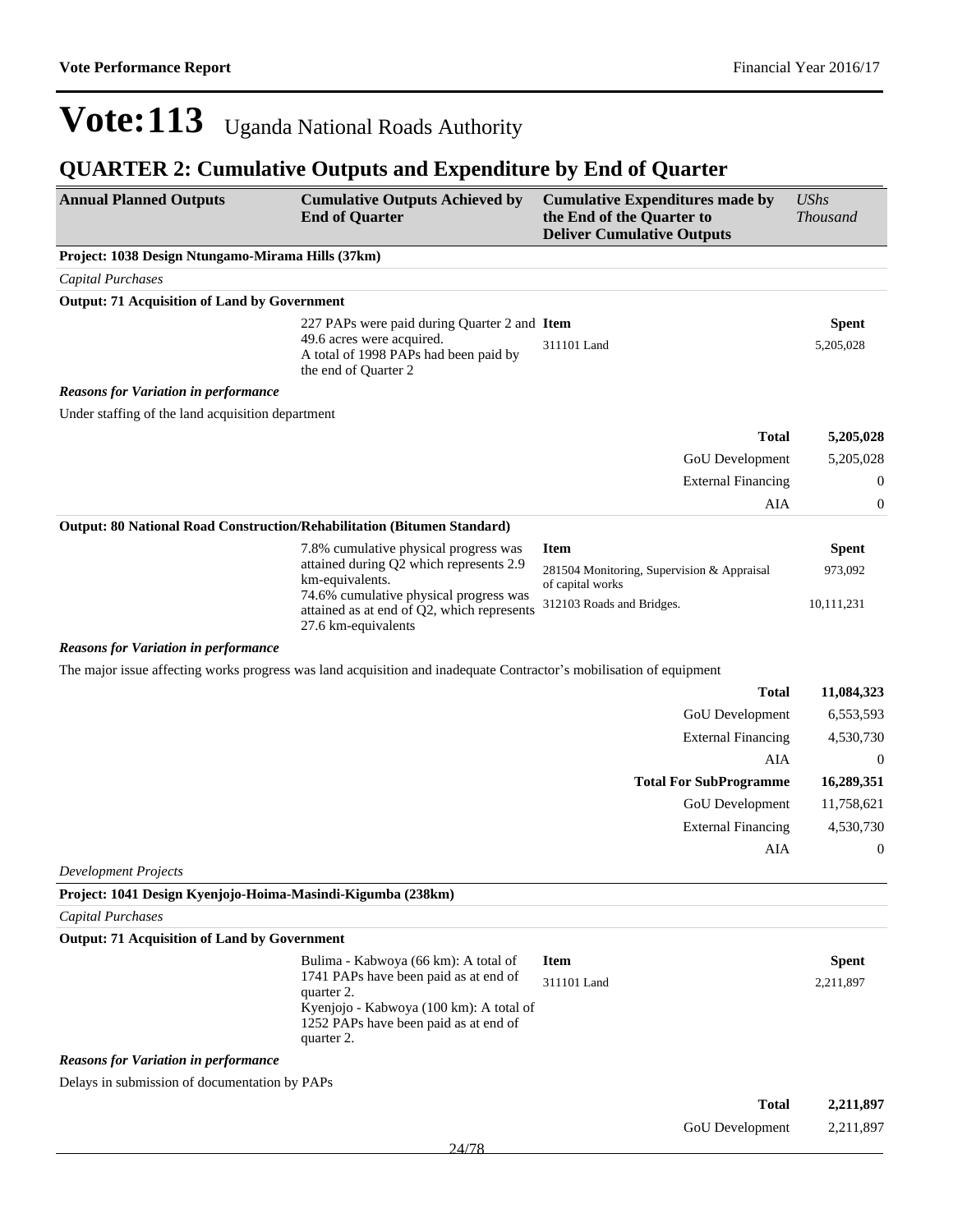#### **QUARTER 2: Cumulative Outputs and Expenditure by End of Quarter**

| <b>Annual Planned Outputs</b> | <b>Cumulative Outputs Achieved by</b><br><b>End of Quarter</b>                                                                                                  | <b>Cumulative Expenditures made by</b><br>the End of the Quarter to<br><b>Deliver Cumulative Outputs</b> | $\mathit{UShs}$<br><i>Thousand</i> |                |
|-------------------------------|-----------------------------------------------------------------------------------------------------------------------------------------------------------------|----------------------------------------------------------------------------------------------------------|------------------------------------|----------------|
|                               |                                                                                                                                                                 | <b>External Financing</b>                                                                                |                                    | $\theta$       |
|                               |                                                                                                                                                                 | AIA                                                                                                      |                                    | $\overline{0}$ |
|                               | <b>Output: 80 National Road Construction/Rehabilitation (Bitumen Standard)</b>                                                                                  |                                                                                                          |                                    |                |
|                               | Bulima - Kabwoya (66 km): 32.9%                                                                                                                                 | <b>Item</b>                                                                                              | <b>Spent</b>                       |                |
|                               | cumulative physical progress was attained<br>as at end of quarter 2, representing 21.7                                                                          | 281504 Monitoring, Supervision & Appraisal<br>of capital works                                           | 1,856,686                          |                |
|                               | km-equivalents.<br>Kyeniojo - Kabwoya (100 km): 6.3%<br>cumulative physical progress was attained<br>as at end of quarter 2, representing 6.3<br>km-equivalents | 312103 Roads and Bridges.                                                                                | 12,717,127                         |                |

#### *Reasons for Variation in performance*

The major issues affecting performance on these projects are delayed compensation of PAPs, delayed relocation of utilities and the suspension of World Bank funding

| <b>Total</b>                                   | 14,573,813     |
|------------------------------------------------|----------------|
| <b>GoU</b> Development                         | 5,596,182      |
| <b>External Financing</b>                      | 8,977,631      |
| AIA                                            | $\overline{0}$ |
| <b>Total For SubProgramme</b>                  | 16,785,711     |
| <b>GoU</b> Development                         | 7,808,080      |
| <b>External Financing</b>                      | 8,977,631      |
| AIA                                            | $\overline{0}$ |
| Development Projects                           |                |
| Project: 1042 Design Nyendo - Sembabule (48km) |                |
| $C$ and $L$ Dependence                         |                |

#### *Capital Purchases*

#### **Output: 80 National Road Construction/Rehabilitation (Bitumen Standard)**

| Kanoni - Sembabule - Villa Maria (110                                                                                                 | Item | <b>Spent</b> |
|---------------------------------------------------------------------------------------------------------------------------------------|------|--------------|
| km): 46.3% cumulative physical progress 312103 Roads and Bridges.<br>was attained as at end of Q2, representing<br>51 km-equivalents. |      | 7.993.673    |

#### *Reasons for Variation in performance*

The major issue affecting progress is land compensation and delayed relocation of utilities

| <b>Total</b>                  | 7,993,673        |
|-------------------------------|------------------|
| GoU Development               | 7,993,673        |
| <b>External Financing</b>     | $\boldsymbol{0}$ |
| AIA                           | $\overline{0}$   |
| <b>Total For SubProgramme</b> | 7,993,673        |
| GoU Development               | 7,993,673        |
| <b>External Financing</b>     | $\overline{0}$   |
| AIA                           | $\overline{0}$   |
| $\cdots$ D $\cdots$           |                  |

*Development Projects*

**Project: 1044 Design Ishaka-Kagamba (35km)**

*Capital Purchases*

**Output: 71 Acquisition of Land by Government**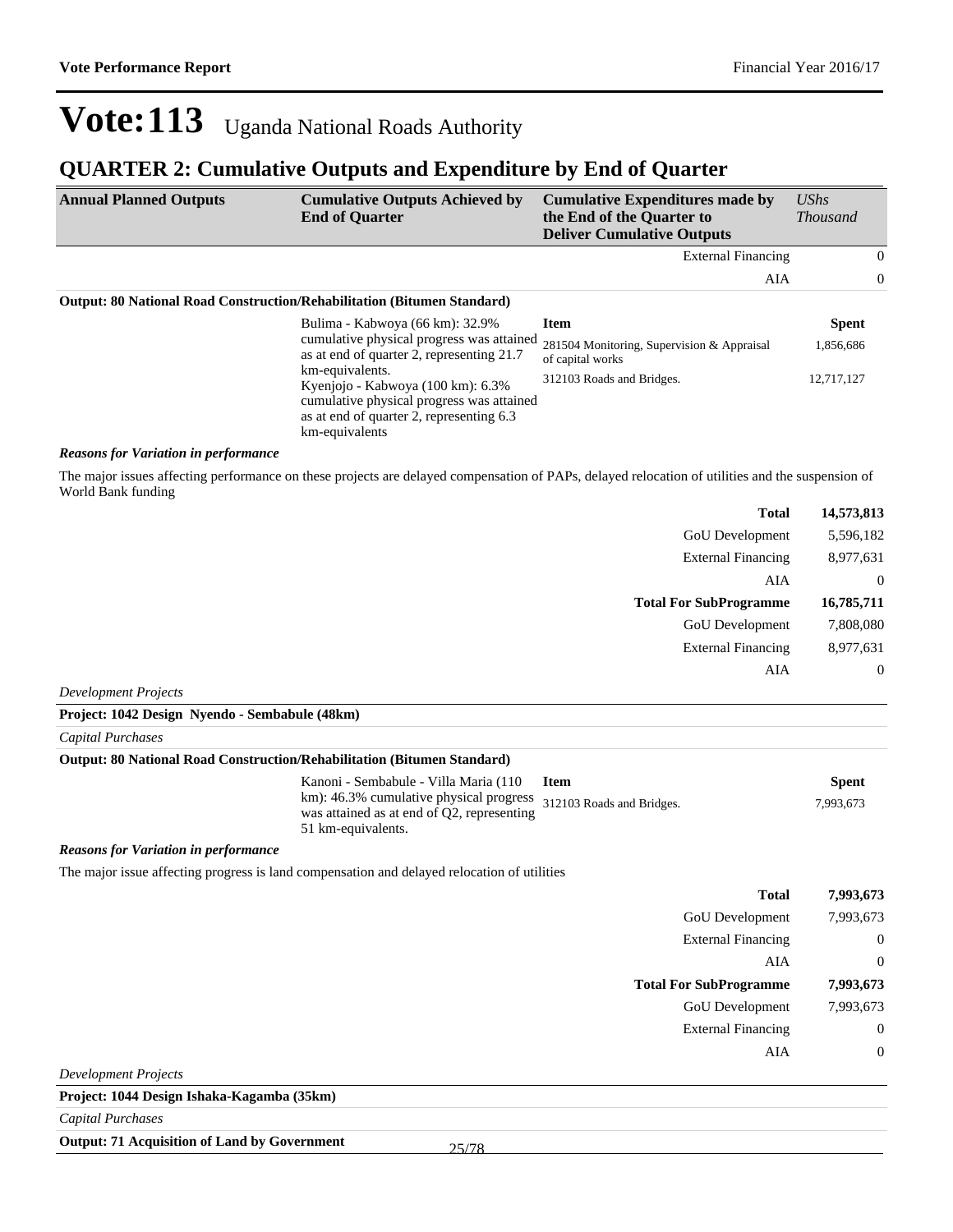#### **QUARTER 2: Cumulative Outputs and Expenditure by End of Quarter**

| <b>Annual Planned Outputs</b>                                           | <b>Cumulative Outputs Achieved by</b><br><b>End of Quarter</b>                                                     | <b>Cumulative Expenditures made by</b><br>the End of the Quarter to<br><b>Deliver Cumulative Outputs</b> | <b>UShs</b><br><b>Thousand</b> |
|-------------------------------------------------------------------------|--------------------------------------------------------------------------------------------------------------------|----------------------------------------------------------------------------------------------------------|--------------------------------|
|                                                                         | A total of 1884 PAPs have been paid by                                                                             | <b>Item</b>                                                                                              | <b>Spent</b>                   |
|                                                                         | end of quarter 2, representing 92.9% of<br>the total number of PAPs.                                               | 311101 Land                                                                                              | 47,180                         |
| <b>Reasons for Variation in performance</b>                             |                                                                                                                    |                                                                                                          |                                |
|                                                                         | Under staffing of the land acquisition department and Delays in submission of documentation by PAPs                |                                                                                                          |                                |
|                                                                         |                                                                                                                    | <b>Total</b>                                                                                             | 47,180                         |
|                                                                         |                                                                                                                    | GoU Development                                                                                          | 47,180                         |
|                                                                         |                                                                                                                    | <b>External Financing</b>                                                                                | $\boldsymbol{0}$               |
|                                                                         |                                                                                                                    | <b>AIA</b>                                                                                               | $\boldsymbol{0}$               |
| Output: 80 National Road Construction/Rehabilitation (Bitumen Standard) |                                                                                                                    |                                                                                                          |                                |
|                                                                         | 100% cumulative progress was attained                                                                              | <b>Item</b>                                                                                              | <b>Spent</b>                   |
|                                                                         | during Q2, representing 35.4 km-<br>equivalents. Project is in Defects<br>Notification Period from July 2016 to    | 281504 Monitoring, Supervision & Appraisal<br>of capital works                                           | 1,002                          |
|                                                                         | June 2017.                                                                                                         | 312103 Roads and Bridges.                                                                                | 14,510,752                     |
| <b>Reasons for Variation in performance</b><br>N/A                      |                                                                                                                    |                                                                                                          |                                |
|                                                                         |                                                                                                                    | <b>Total</b>                                                                                             | 14,511,754                     |
|                                                                         |                                                                                                                    | GoU Development                                                                                          | 14,511,754                     |
|                                                                         |                                                                                                                    | <b>External Financing</b>                                                                                | $\boldsymbol{0}$               |
|                                                                         |                                                                                                                    | AIA                                                                                                      | $\boldsymbol{0}$               |
|                                                                         |                                                                                                                    | <b>Total For SubProgramme</b>                                                                            | 14,558,934                     |
|                                                                         |                                                                                                                    | GoU Development                                                                                          | 14,558,934                     |
|                                                                         |                                                                                                                    | <b>External Financing</b>                                                                                | $\boldsymbol{0}$               |
|                                                                         |                                                                                                                    | <b>AIA</b>                                                                                               | $\boldsymbol{0}$               |
| <b>Development Projects</b>                                             |                                                                                                                    |                                                                                                          |                                |
| Project: 1056 Transport Corridor Project                                |                                                                                                                    |                                                                                                          |                                |
| <b>Outputs Provided</b>                                                 |                                                                                                                    |                                                                                                          |                                |
| <b>Capital Purchases</b>                                                |                                                                                                                    |                                                                                                          |                                |
| <b>Output: 71 Acquisition of Land by Government</b>                     |                                                                                                                    |                                                                                                          |                                |
|                                                                         | Mukono - Kayunga - Njeru (94km): Final Item<br>evaluation for the first 47km was<br>submitted to CGV for approval. | 311101 Land                                                                                              | <b>Spent</b><br>3,304,175      |
| <b>Reasons for Variation in performance</b>                             |                                                                                                                    |                                                                                                          |                                |
|                                                                         | Under staffing of the land acquisition department and Delays in submission of documentation by PAPs                |                                                                                                          |                                |
|                                                                         |                                                                                                                    | <b>Total</b>                                                                                             | 3,304,175                      |
|                                                                         |                                                                                                                    | GoU Development                                                                                          | 3,304,175                      |
|                                                                         |                                                                                                                    | <b>External Financing</b>                                                                                | 0                              |
|                                                                         |                                                                                                                    | AIA                                                                                                      | 0                              |
|                                                                         |                                                                                                                    |                                                                                                          |                                |

**Output: 80 National Road Construction/Rehabilitation (Bitumen Standard)**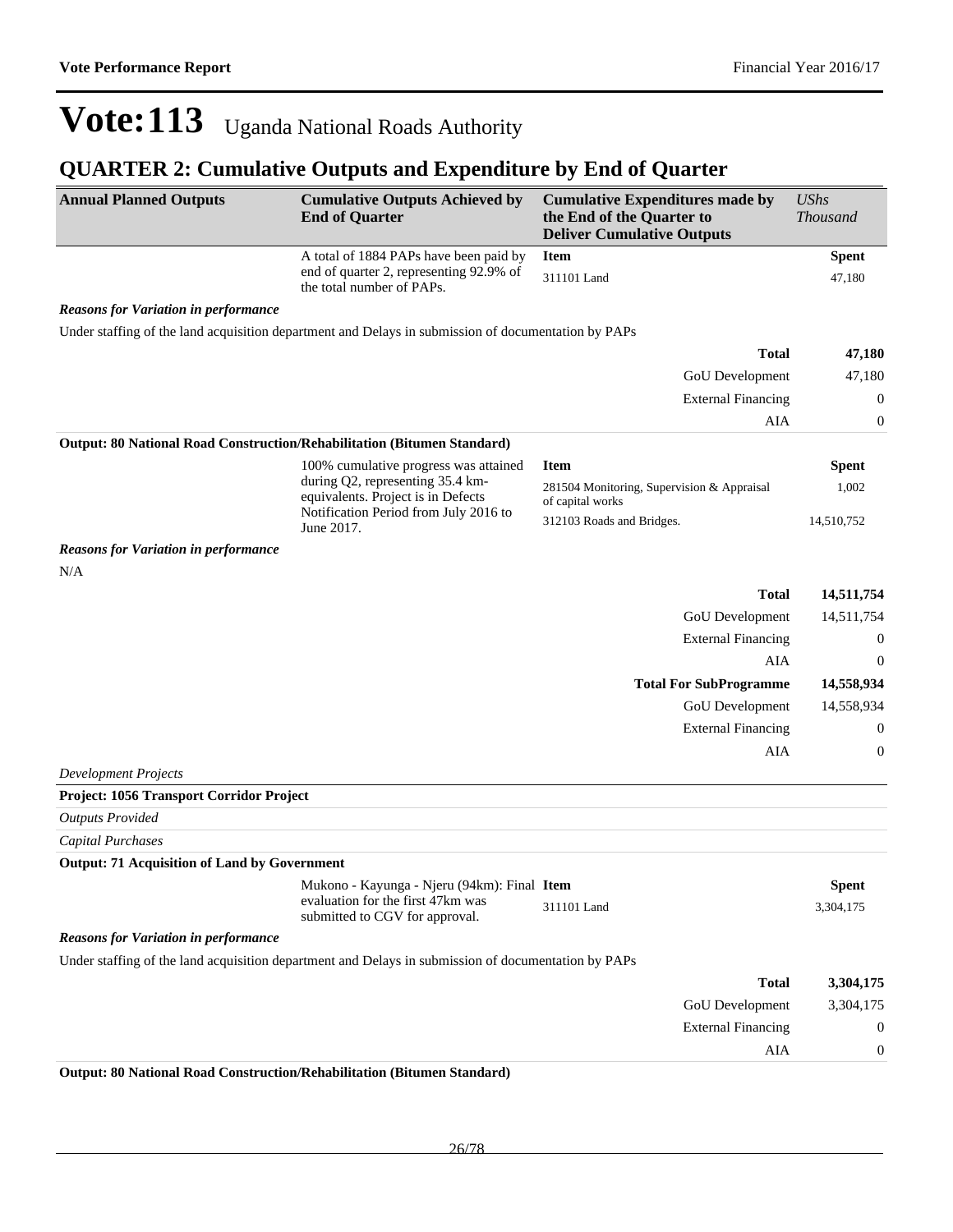#### **QUARTER 2: Cumulative Outputs and Expenditure by End of Quarter**

| <b>Annual Planned Outputs</b> | <b>Cumulative Outputs Achieved by</b><br><b>End of Quarter</b>                                                                                                                                                                                                                                                                                                                                                                                                                                                                                                                                                                                                                                                                                                                                                                                                                                                                                                                                                                                      | <b>Cumulative Expenditures made by</b><br>the End of the Quarter to<br><b>Deliver Cumulative Outputs</b> | <b>UShs</b><br><b>Thousand</b> |
|-------------------------------|-----------------------------------------------------------------------------------------------------------------------------------------------------------------------------------------------------------------------------------------------------------------------------------------------------------------------------------------------------------------------------------------------------------------------------------------------------------------------------------------------------------------------------------------------------------------------------------------------------------------------------------------------------------------------------------------------------------------------------------------------------------------------------------------------------------------------------------------------------------------------------------------------------------------------------------------------------------------------------------------------------------------------------------------------------|----------------------------------------------------------------------------------------------------------|--------------------------------|
|                               | Mukono - Kayunga - Njeru (94km):                                                                                                                                                                                                                                                                                                                                                                                                                                                                                                                                                                                                                                                                                                                                                                                                                                                                                                                                                                                                                    | <b>Item</b>                                                                                              | <b>Spent</b>                   |
|                               | 56.7% cumulative physical progress was<br>attained by end of the quarter,<br>representing 52.4 km-equivalents.<br>Nakalama – Tirinyi – Mbale (102km):                                                                                                                                                                                                                                                                                                                                                                                                                                                                                                                                                                                                                                                                                                                                                                                                                                                                                               | 281503 Engineering and Design Studies &<br>Plans for capital works                                       | 10,836,272                     |
|                               |                                                                                                                                                                                                                                                                                                                                                                                                                                                                                                                                                                                                                                                                                                                                                                                                                                                                                                                                                                                                                                                     | 281504 Monitoring, Supervision & Appraisal<br>of capital works                                           | 7,092,970                      |
|                               | 15.0% cumulative physical progress was<br>attained by end of the quarter,<br>representing 15.1 km-equivalents.<br>Namunsi - Sironko - Muyembe -<br>Kapchorwa (65km): 38.0% cumulative<br>physical progress was attained by end of<br>the quarter, representing 24.7 km-<br>equivalents.<br>Nansana - Busunju (47.6 km): 98.0%<br>cumulative physical progress was attained<br>by end of the quarter, representing 46.7<br>km-equivalents.<br>Packwach-Nebbi Road (30km): 96.0%<br>cumulative physical progress was attained<br>by end of the quarter, representing 28.8<br>km-equivalents.<br>Iganga – Kaliro (32km): $84.0\%$<br>cumulative physical progress was attained<br>by end of the quarter, representing 26.9<br>km-equivalents.<br>FortPortal – Kyenjojo (50km): 5.0%<br>cumulative physical progress was attained<br>by end of the quarter, representing 2.5<br>km-equivalents.<br>Access road to Sungira Hill (1.55km):<br>74% cumulative physical progress was<br>attained by end of the quarter,<br>representing 1.1 km-equivalents. | 312103 Roads and Bridges.                                                                                | 130,057,343                    |

#### *Reasons for Variation in performance*

Nansana - Busunju (47.6 km): The main Contractor underwent receivership. Plans are underway to directly procure the sub-contractor to complete the works.

Access road to Sungira Hill (1.55km): PAPs are yet to be compensated between Km 0+000 to Km 0+300

| <b>Total</b>                  | 147,986,585    |
|-------------------------------|----------------|
| GoU Development               | 147,986,585    |
| <b>External Financing</b>     | $\overline{0}$ |
| AIA                           | $\overline{0}$ |
| <b>Total For SubProgramme</b> | 151,290,760    |
| <b>GoU</b> Development        | 151,290,760    |
| <b>External Financing</b>     | $\theta$       |
| AIA                           | $\overline{0}$ |
| <b>Development Projects</b>   |                |

#### **Project: 1104 Construct Selected Bridges (BADEA)**

*Capital Purchases*

#### **Output: 74 Major Bridges**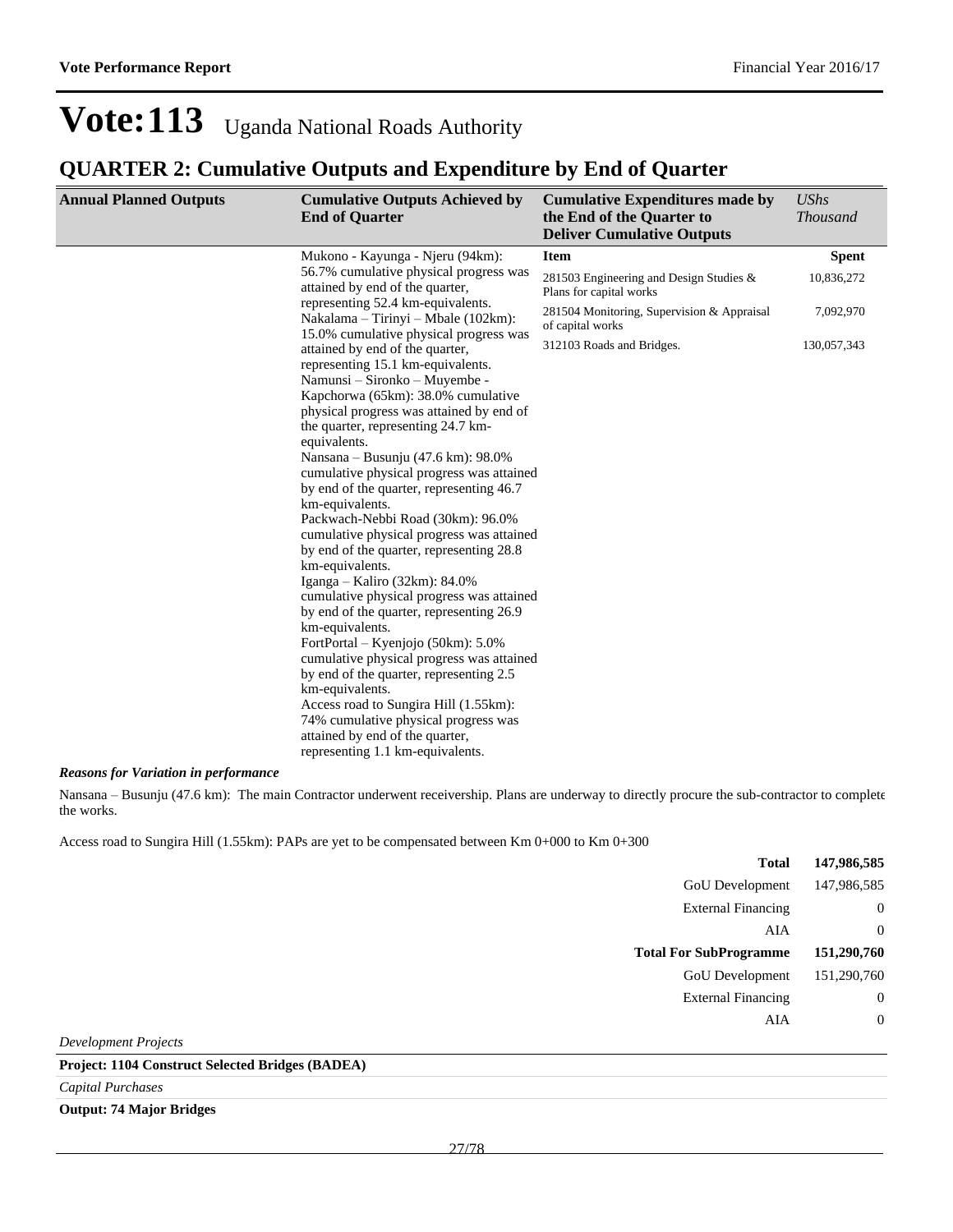#### **QUARTER 2: Cumulative Outputs and Expenditure by End of Quarter**

| <b>Annual Planned Outputs</b>                                 | <b>Cumulative Outputs Achieved by</b><br><b>End of Quarter</b>                                                                                             | <b>Cumulative Expenditures made by</b><br>the End of the Quarter to<br><b>Deliver Cumulative Outputs</b> | <b>UShs</b><br><b>Thousand</b> |
|---------------------------------------------------------------|------------------------------------------------------------------------------------------------------------------------------------------------------------|----------------------------------------------------------------------------------------------------------|--------------------------------|
| Nalakasi Bridge on Ariamoi-Kotido-                            | Lopei Bridge on Moroto - Ariamoi-Kotido Item                                                                                                               |                                                                                                          | <b>Spent</b>                   |
| Kaabong-Kapedo road, 10% completed                            | road: Project to commence on 5 January<br>2017.                                                                                                            | 312103 Roads and Bridges.                                                                                | 4,914,361                      |
| Lopei Bridge on Moroto - Ariamoi-Kotido<br>road 10% completed | Leresi Bridge - Butaleja-Leresi-Budaka<br>road: 97% cumulative physical progress                                                                           |                                                                                                          |                                |
| Leresi Bridge - Butaleja-Leresi-Budaka<br>road 30% completed  | was attained at end of quarter two.                                                                                                                        |                                                                                                          |                                |
| Nyaliti Bridge Kapchorwa-Suam 30%<br>completed                | Nyaliti Bridge Kapchorwa-Suam: 29%<br>cumulative physical progress was attained<br>by end of quarter 2.                                                    |                                                                                                          |                                |
| Ora Bridge on Okokko -                                        | Ora Bridge: Under procurement                                                                                                                              |                                                                                                          |                                |
| <b>Reasons for Variation in performance</b>                   |                                                                                                                                                            |                                                                                                          |                                |
| Delayed land acquisition affected project progress            |                                                                                                                                                            |                                                                                                          |                                |
|                                                               |                                                                                                                                                            | <b>Total</b>                                                                                             | 4,914,361                      |
|                                                               |                                                                                                                                                            | <b>GoU</b> Development                                                                                   | 4,914,361                      |
|                                                               |                                                                                                                                                            | <b>External Financing</b>                                                                                | $\mathbf{0}$                   |
|                                                               |                                                                                                                                                            | AIA                                                                                                      | $\theta$                       |
|                                                               |                                                                                                                                                            | <b>Total For SubProgramme</b>                                                                            | 4,914,361                      |
|                                                               |                                                                                                                                                            | GoU Development                                                                                          | 4,914,361                      |
|                                                               |                                                                                                                                                            | <b>External Financing</b>                                                                                | $\theta$                       |
|                                                               |                                                                                                                                                            | AIA                                                                                                      | $\mathbf{0}$                   |
| <b>Development Projects</b>                                   |                                                                                                                                                            |                                                                                                          |                                |
| Project: 1105 Road Sector Institu. Capacity Dev. Proj.        |                                                                                                                                                            |                                                                                                          |                                |
| <b>Outputs Provided</b>                                       |                                                                                                                                                            |                                                                                                          |                                |
| <b>Output: 01 Monitoring and Capacity Building Support</b>    |                                                                                                                                                            |                                                                                                          |                                |
|                                                               | Request of Expression of Interest<br>submitted to contracts committee.<br>Environment Audits are under evaluation.<br>16 Environment and Social compliance | <b>Item</b><br>225002 Consultancy Services-Long-term                                                     | <b>Spent</b><br>552,931        |

*Reasons for Variation in performance* N/A

| 552,931 | <b>Total</b>              |
|---------|---------------------------|
| 552,931 | <b>GoU</b> Development    |
| 0       | <b>External Financing</b> |
|         | AIA                       |

*Capital Purchases*

**Output: 77 Purchase of Specialised Machinery & Equipment**

40 Tipper trucks were procured

Assessments were undertaken on unra

road projects

| <b>Item</b>                    | Spent     |
|--------------------------------|-----------|
| 312202 Machinery and Equipment | 1.297.687 |

*Reasons for Variation in performance* N/A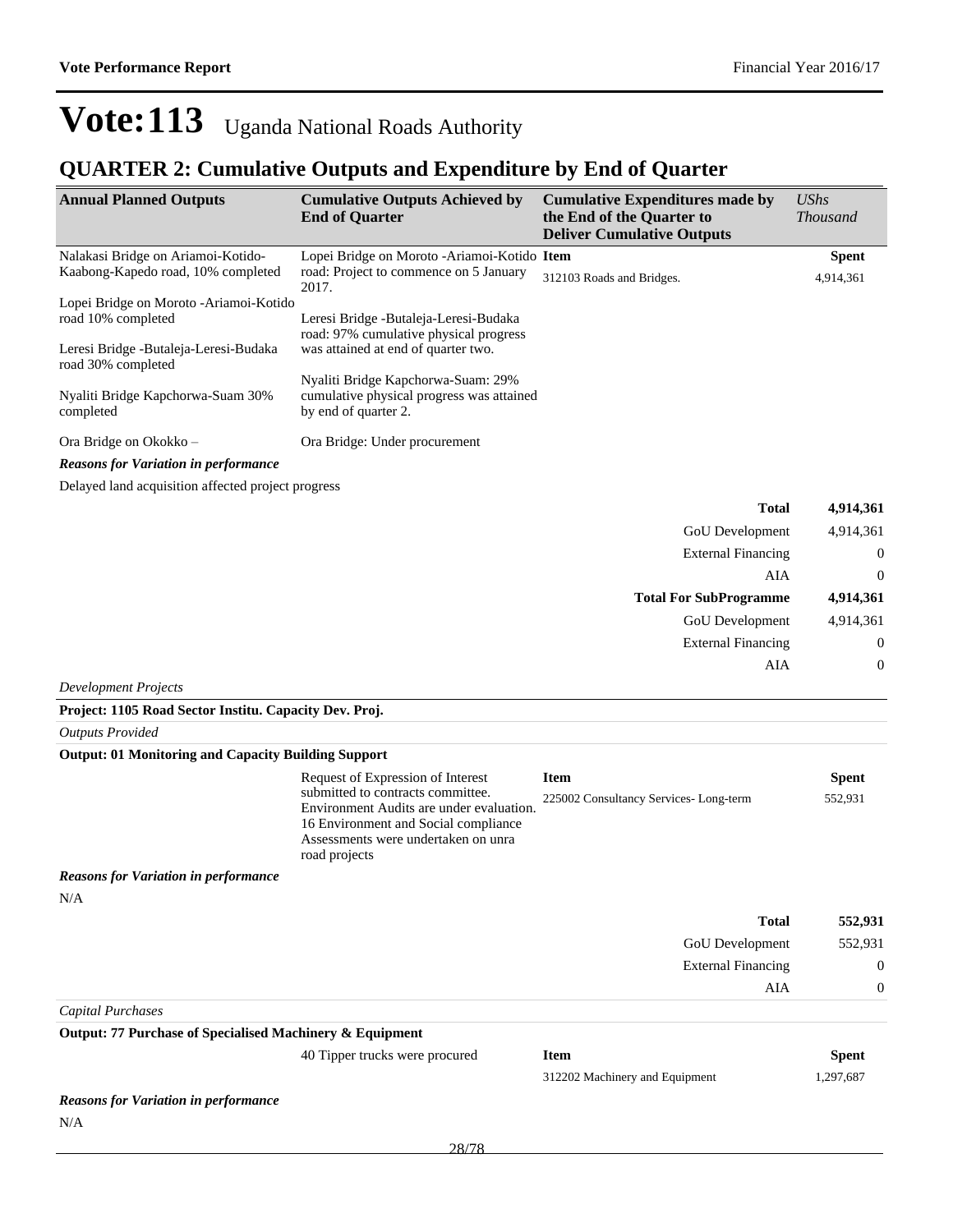### **QUARTER 2: Cumulative Outputs and Expenditure by End of Quarter**

| <b>Annual Planned Outputs</b>                                           | <b>Cumulative Outputs Achieved by</b><br><b>End of Quarter</b>                                         | <b>Cumulative Expenditures made by</b><br>the End of the Quarter to<br><b>Deliver Cumulative Outputs</b> | <b>UShs</b><br><b>Thousand</b> |
|-------------------------------------------------------------------------|--------------------------------------------------------------------------------------------------------|----------------------------------------------------------------------------------------------------------|--------------------------------|
|                                                                         |                                                                                                        | <b>Total</b>                                                                                             | 1,297,687                      |
|                                                                         |                                                                                                        | GoU Development                                                                                          | 1,297,687                      |
|                                                                         |                                                                                                        | <b>External Financing</b>                                                                                | $\boldsymbol{0}$               |
|                                                                         |                                                                                                        | <b>AIA</b>                                                                                               | $\boldsymbol{0}$               |
|                                                                         |                                                                                                        | <b>Total For SubProgramme</b>                                                                            | 1,850,618                      |
|                                                                         |                                                                                                        | GoU Development                                                                                          | 1,850,618                      |
|                                                                         |                                                                                                        | <b>External Financing</b>                                                                                | $\boldsymbol{0}$               |
|                                                                         |                                                                                                        | AIA                                                                                                      | $\boldsymbol{0}$               |
| <b>Development Projects</b>                                             |                                                                                                        |                                                                                                          |                                |
| Project: 1158 Reconstruction of Mbarara-Katuna road (155 Km)            |                                                                                                        |                                                                                                          |                                |
| <b>Capital Purchases</b>                                                |                                                                                                        |                                                                                                          |                                |
| <b>Output: 71 Acquisition of Land by Government</b>                     |                                                                                                        |                                                                                                          |                                |
| hectares of land and properties therein                                 | 6 PAPs paid                                                                                            | <b>Item</b>                                                                                              | <b>Spent</b>                   |
| acquired.                                                               |                                                                                                        | 311101 Land                                                                                              | 90,500                         |
| <b>Reasons for Variation in performance</b>                             |                                                                                                        |                                                                                                          |                                |
| Delays in submission of documentation by PAPs                           |                                                                                                        |                                                                                                          |                                |
|                                                                         |                                                                                                        | <b>Total</b>                                                                                             | 90,500                         |
|                                                                         |                                                                                                        | GoU Development                                                                                          | 90,500                         |
|                                                                         |                                                                                                        | <b>External Financing</b>                                                                                | $\boldsymbol{0}$               |
|                                                                         |                                                                                                        | AIA                                                                                                      | $\boldsymbol{0}$               |
| Output: 80 National Road Construction/Rehabilitation (Bitumen Standard) |                                                                                                        |                                                                                                          |                                |
| Mbarara Bypass (lot 1) - 10%                                            | Mbarara Bypass (41km): 82.1%<br>cumulative physical progress was attained                              | <b>Item</b>                                                                                              | <b>Spent</b>                   |
| 12.5% of the second carriageway of<br>Mbarara Bypass completed.         | by the end of Q2, representing 34.1 km-<br>equivalents.                                                | 281504 Monitoring, Supervision & Appraisal<br>of capital works                                           | 7,518                          |
| Kabale Towns Road (1.29km) completed                                    | Rwentobo (Ntungamo) - Kabale - Katuna<br>(65km): The project is in the defects<br>notification period. | 312103 Roads and Bridges.                                                                                | 27,360,055                     |
| <b>Reasons for Variation in performance</b>                             |                                                                                                        |                                                                                                          |                                |
| N/A                                                                     |                                                                                                        |                                                                                                          |                                |
|                                                                         |                                                                                                        | <b>Total</b>                                                                                             | 27,367,573                     |
|                                                                         |                                                                                                        | GoU Development                                                                                          | 27,367,573                     |
|                                                                         |                                                                                                        | <b>External Financing</b>                                                                                | 0                              |
|                                                                         |                                                                                                        | <b>AIA</b>                                                                                               | $\boldsymbol{0}$               |
|                                                                         |                                                                                                        | <b>Total For SubProgramme</b>                                                                            | 27,458,073                     |
|                                                                         |                                                                                                        | <b>GoU</b> Development                                                                                   | 27,458,073                     |
|                                                                         |                                                                                                        | <b>External Financing</b>                                                                                | 0                              |
|                                                                         |                                                                                                        | AIA                                                                                                      | $\boldsymbol{0}$               |
| <b>Development Projects</b>                                             |                                                                                                        |                                                                                                          |                                |
| Project: 1176 Hoima-Wanseko Road (83Km)                                 |                                                                                                        |                                                                                                          |                                |

*Capital Purchases*

**Output: 71 Acquisition of Land by Government**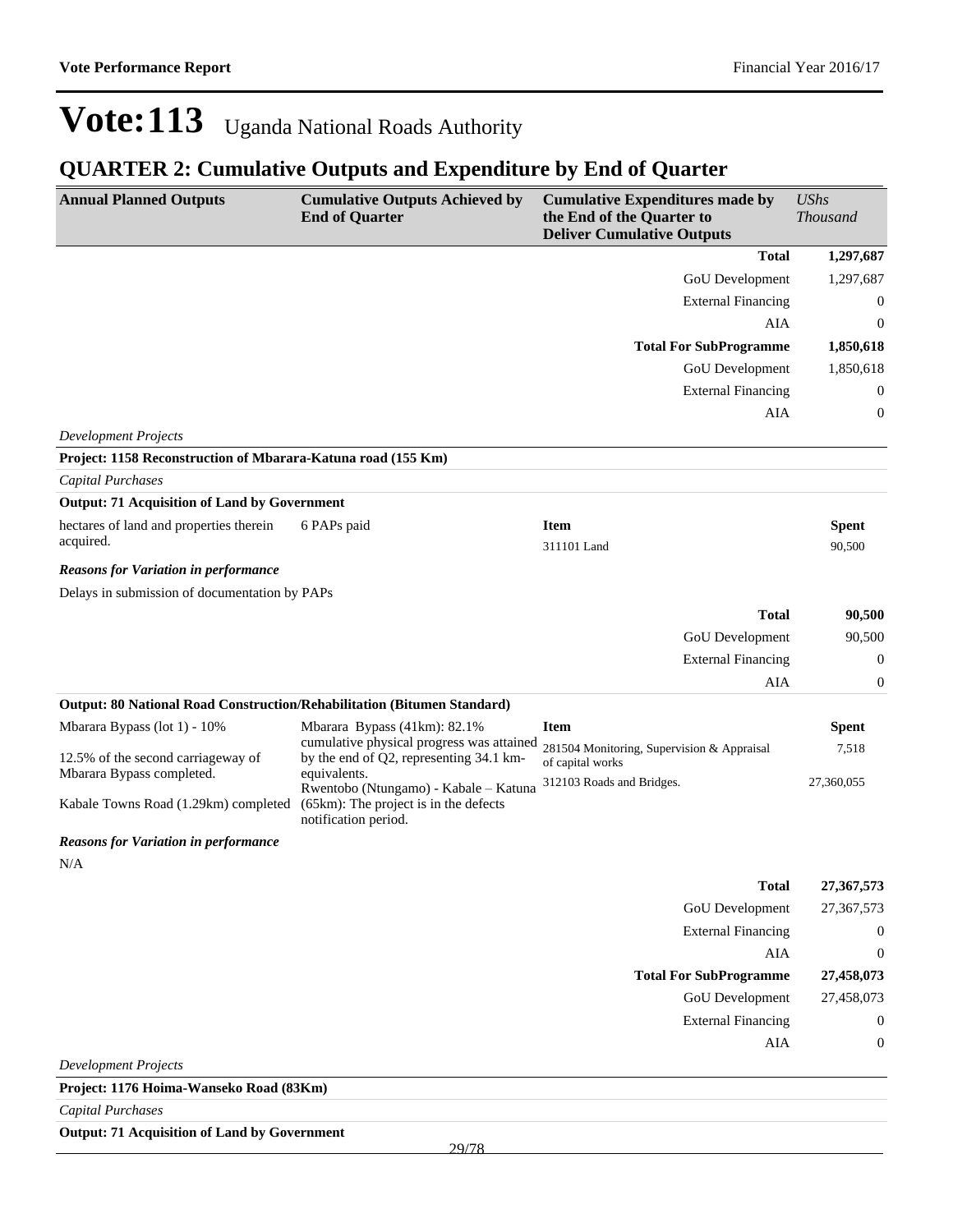| <b>Annual Planned Outputs</b>                                                                               | <b>Cumulative Outputs Achieved by</b><br><b>End of Quarter</b>           | <b>Cumulative Expenditures made by</b><br>the End of the Quarter to<br><b>Deliver Cumulative Outputs</b> | <b>UShs</b><br><b>Thousand</b> |
|-------------------------------------------------------------------------------------------------------------|--------------------------------------------------------------------------|----------------------------------------------------------------------------------------------------------|--------------------------------|
| 10 hectares of land acquired for Hoima -                                                                    | Update of RAP report ongoing                                             | <b>Item</b>                                                                                              | <b>Spent</b>                   |
| Butiaba - Wanseko road.<br>10 hectares of land acquired for Soroti -<br>Katakwi - Moroto - Lokitanyala road |                                                                          | 311101 Land                                                                                              | 38,729                         |
| <b>Reasons for Variation in performance</b>                                                                 |                                                                          |                                                                                                          |                                |
| Delays in submission of documentation by PAP                                                                |                                                                          |                                                                                                          |                                |
|                                                                                                             |                                                                          | <b>Total</b>                                                                                             | 38,729                         |
|                                                                                                             |                                                                          | GoU Development                                                                                          | 38,729                         |
|                                                                                                             |                                                                          | <b>External Financing</b>                                                                                | $\mathbf{0}$                   |
|                                                                                                             |                                                                          | AIA                                                                                                      | $\mathbf{0}$                   |
|                                                                                                             |                                                                          | <b>Total For SubProgramme</b>                                                                            | 38,729                         |
|                                                                                                             |                                                                          | GoU Development                                                                                          | 38,729                         |
|                                                                                                             |                                                                          | <b>External Financing</b>                                                                                | $\boldsymbol{0}$               |
|                                                                                                             |                                                                          | <b>AIA</b>                                                                                               | $\boldsymbol{0}$               |
| <b>Development Projects</b>                                                                                 |                                                                          |                                                                                                          |                                |
| Project: 1180 Kampala Entebbe Express Highway                                                               |                                                                          |                                                                                                          |                                |
| Capital Purchases                                                                                           |                                                                          |                                                                                                          |                                |
| <b>Output: 71 Acquisition of Land by Government</b>                                                         |                                                                          |                                                                                                          |                                |
| hectares and properties therein procured. 592 PAPs were paid upto the end of                                | quarter two                                                              | <b>Item</b><br>311101 Land                                                                               | <b>Spent</b><br>38,020,794     |
| <b>Reasons for Variation in performance</b>                                                                 |                                                                          |                                                                                                          |                                |
| Under staffing of the land acquisition unit                                                                 |                                                                          |                                                                                                          |                                |
|                                                                                                             |                                                                          | <b>Total</b>                                                                                             | 38,020,794                     |
|                                                                                                             |                                                                          | GoU Development                                                                                          | 38,020,794                     |
|                                                                                                             |                                                                          | <b>External Financing</b>                                                                                | 0                              |
|                                                                                                             |                                                                          | AIA                                                                                                      | $\boldsymbol{0}$               |
| Output: 80 National Road Construction/Rehabilitation (Bitumen Standard)                                     |                                                                          |                                                                                                          |                                |
| 7.5% completed                                                                                              | Kampala – Entebbe Expressway Highway Item                                |                                                                                                          | <b>Spent</b>                   |
|                                                                                                             | (51km): 74.9% cumulative physical<br>progress was attained by the end of | 281504 Monitoring, Supervision & Appraisal<br>of capital works                                           | 1,282,936                      |
|                                                                                                             | Quarter two, representing 38.2 km-<br>equivalents.                       | 312103 Roads and Bridges.                                                                                | 105,048,876                    |
| <b>Reasons for Variation in performance</b>                                                                 |                                                                          |                                                                                                          |                                |
| Land compensation remains the major issue affecting project progress                                        |                                                                          |                                                                                                          |                                |
|                                                                                                             |                                                                          | <b>Total</b>                                                                                             | 106,331,812                    |
|                                                                                                             |                                                                          | GoU Development                                                                                          | 30,167,083                     |
|                                                                                                             |                                                                          | <b>External Financing</b>                                                                                | 76,164,729                     |
|                                                                                                             |                                                                          | AIA                                                                                                      | $\boldsymbol{0}$               |
|                                                                                                             |                                                                          | <b>Total For SubProgramme</b>                                                                            | 144,352,606                    |
|                                                                                                             |                                                                          | GoU Development                                                                                          | 68,187,877                     |
|                                                                                                             |                                                                          | <b>External Financing</b>                                                                                | 76,164,729                     |
|                                                                                                             |                                                                          | AIA                                                                                                      | $\boldsymbol{0}$               |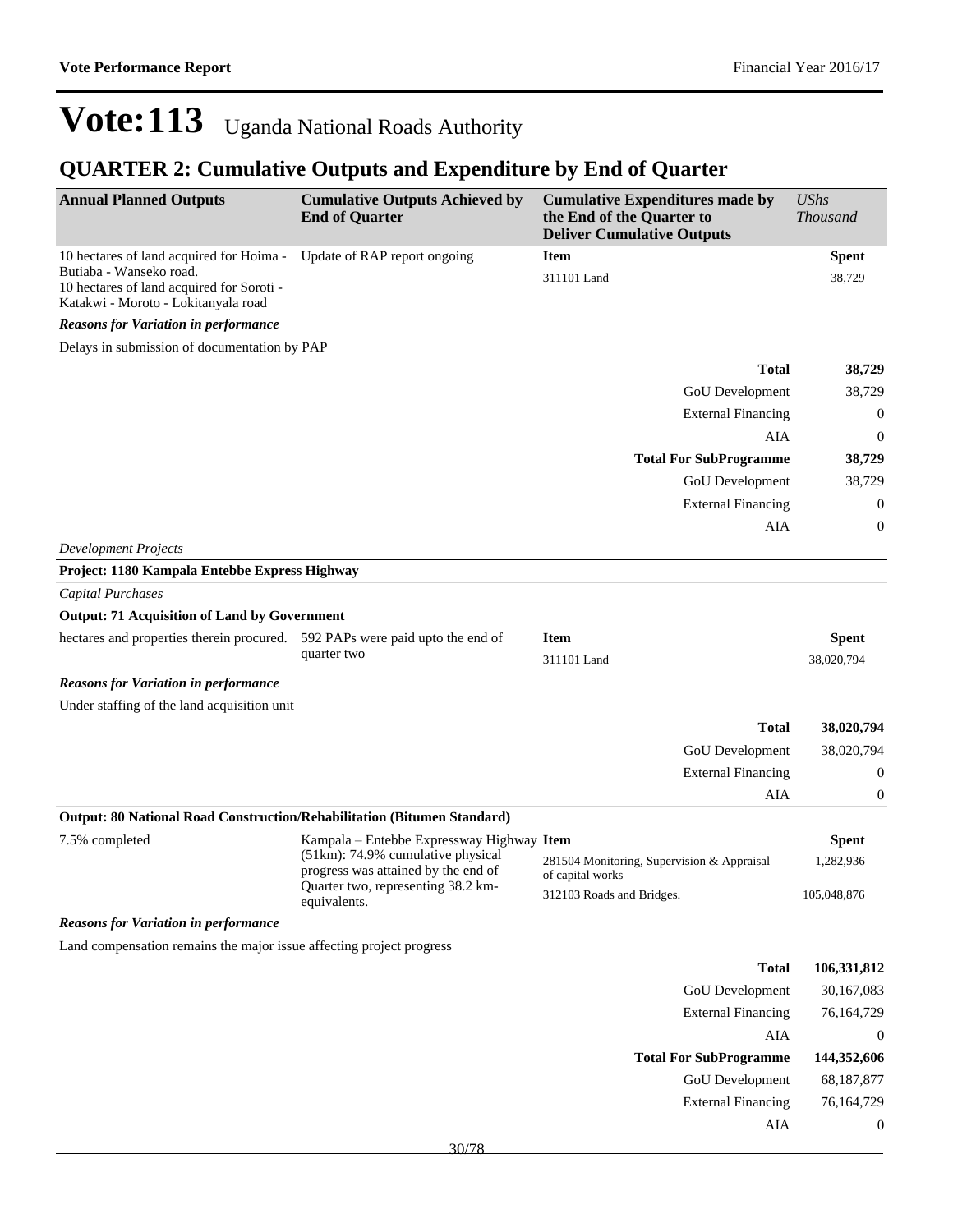### **QUARTER 2: Cumulative Outputs and Expenditure by End of Quarter**

| <b>Annual Planned Outputs</b>                                                   | <b>Cumulative Outputs Achieved by</b><br><b>End of Quarter</b>                                                                                                   | <b>Cumulative Expenditures made by</b><br>the End of the Quarter to<br><b>Deliver Cumulative Outputs</b> | <b>UShs</b><br><b>Thousand</b> |
|---------------------------------------------------------------------------------|------------------------------------------------------------------------------------------------------------------------------------------------------------------|----------------------------------------------------------------------------------------------------------|--------------------------------|
| <b>Development Projects</b>                                                     |                                                                                                                                                                  |                                                                                                          |                                |
| Project: 1274 Musita-Lumino-Busia/Majanji Road                                  |                                                                                                                                                                  |                                                                                                          |                                |
| Capital Purchases                                                               |                                                                                                                                                                  |                                                                                                          |                                |
| <b>Output: 71 Acquisition of Land by Government</b>                             |                                                                                                                                                                  |                                                                                                          |                                |
|                                                                                 | 50 hectares of land and properties therein 1515 PAPs were paid and 121.5 hectares Item                                                                           |                                                                                                          | <b>Spent</b>                   |
| procured                                                                        | acquired                                                                                                                                                         | 311101 Land                                                                                              | 122                            |
| <b>Reasons for Variation in performance</b>                                     |                                                                                                                                                                  |                                                                                                          |                                |
|                                                                                 | Understaffing of the land acquisition unit and Delays in submission of documentation by PAPs                                                                     |                                                                                                          |                                |
|                                                                                 |                                                                                                                                                                  | <b>Total</b>                                                                                             | 122                            |
|                                                                                 |                                                                                                                                                                  | GoU Development                                                                                          | 122                            |
|                                                                                 |                                                                                                                                                                  | <b>External Financing</b>                                                                                | $\boldsymbol{0}$               |
|                                                                                 |                                                                                                                                                                  | AIA                                                                                                      | $\boldsymbol{0}$               |
| Output: 80 National Road Construction/Rehabilitation (Bitumen Standard)         |                                                                                                                                                                  |                                                                                                          |                                |
| 7.5% completed                                                                  | Musita-Lumino-Busia/Majanji (104km):                                                                                                                             | <b>Item</b>                                                                                              | <b>Spent</b>                   |
|                                                                                 | 9.0% cumulative physical progress was<br>attained as at end of Q2, representing 9.4<br>km-equivalents                                                            | 281504 Monitoring, Supervision & Appraisal<br>of capital works                                           | 948,871                        |
|                                                                                 |                                                                                                                                                                  | 312103 Roads and Bridges.                                                                                | 11,036,706                     |
| <b>Reasons for Variation in performance</b>                                     |                                                                                                                                                                  |                                                                                                          |                                |
| There has been a delay in acquisition of Right of Way.                          |                                                                                                                                                                  |                                                                                                          |                                |
|                                                                                 |                                                                                                                                                                  | <b>Total</b>                                                                                             | 11,985,577                     |
|                                                                                 |                                                                                                                                                                  | GoU Development                                                                                          | 11,985,577                     |
|                                                                                 |                                                                                                                                                                  | <b>External Financing</b>                                                                                | $\boldsymbol{0}$               |
|                                                                                 |                                                                                                                                                                  | <b>AIA</b>                                                                                               | $\theta$                       |
|                                                                                 |                                                                                                                                                                  | <b>Total For SubProgramme</b>                                                                            | 11,985,699                     |
|                                                                                 |                                                                                                                                                                  | GoU Development                                                                                          | 11,985,699                     |
|                                                                                 |                                                                                                                                                                  | <b>External Financing</b>                                                                                | $\boldsymbol{0}$               |
|                                                                                 |                                                                                                                                                                  | <b>AIA</b>                                                                                               | $\boldsymbol{0}$               |
| <b>Development Projects</b>                                                     |                                                                                                                                                                  |                                                                                                          |                                |
| Project: 1275 Olwiyo-Gulu-Kitgum Road                                           |                                                                                                                                                                  |                                                                                                          |                                |
| <b>Capital Purchases</b>                                                        |                                                                                                                                                                  |                                                                                                          |                                |
| <b>Output: 71 Acquisition of Land by Government</b>                             |                                                                                                                                                                  |                                                                                                          |                                |
| 150 hectares of land and properties                                             | Olwiyo-Gulu (70.3km): A total of 134                                                                                                                             | <b>Item</b>                                                                                              | <b>Spent</b>                   |
| therein acquired                                                                | PAPs had been paid as at the end of<br>quarter two.<br>Acholibur - Kitgum-Musingo (86.4km):<br>A total of 490 PAPs had been paid as at<br>the end of quarter two | 311101 Land                                                                                              | 1,007,442                      |
|                                                                                 | Gulu-Acholibur (77.7km): A total of 584<br>PAPs had been paid as at the end of<br>quarter 2                                                                      |                                                                                                          |                                |
| <b>Reasons for Variation in performance</b>                                     |                                                                                                                                                                  |                                                                                                          |                                |
| Verification and disclosure exercises are still on going on Olwiyo - Gulu road. |                                                                                                                                                                  |                                                                                                          |                                |

31/78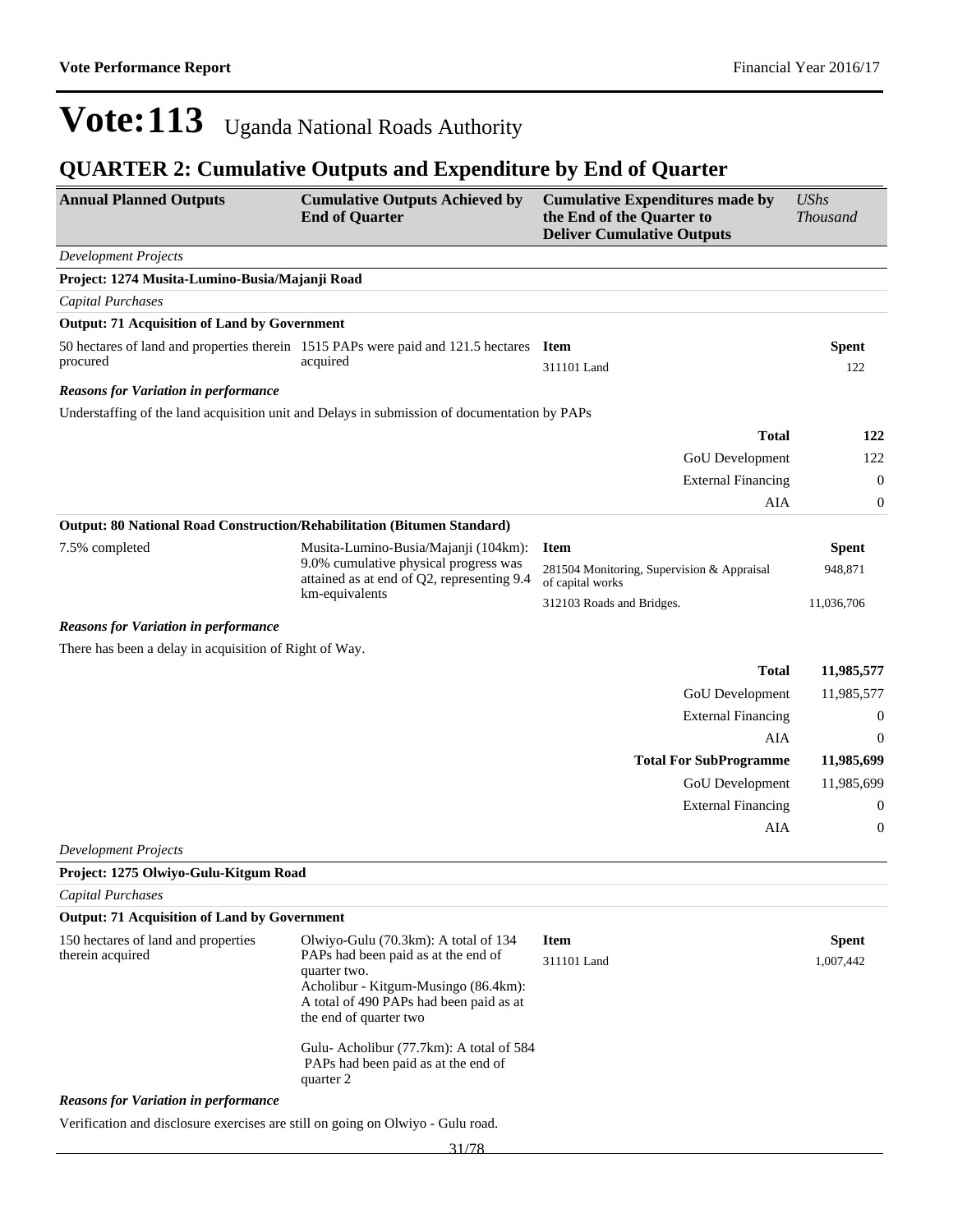### **QUARTER 2: Cumulative Outputs and Expenditure by End of Quarter**

| <b>Annual Planned Outputs</b>                                                  | <b>Cumulative Outputs Achieved by</b><br><b>End of Quarter</b>                                                                                        | <b>Cumulative Expenditures made by</b><br>the End of the Quarter to<br><b>Deliver Cumulative Outputs</b> | $\mathit{UShs}$<br><b>Thousand</b> |
|--------------------------------------------------------------------------------|-------------------------------------------------------------------------------------------------------------------------------------------------------|----------------------------------------------------------------------------------------------------------|------------------------------------|
|                                                                                |                                                                                                                                                       | <b>Total</b>                                                                                             | 1,007,442                          |
|                                                                                |                                                                                                                                                       | GoU Development                                                                                          | 1,007,442                          |
|                                                                                |                                                                                                                                                       | <b>External Financing</b>                                                                                | $\theta$                           |
|                                                                                |                                                                                                                                                       | AIA                                                                                                      | 0                                  |
| <b>Output: 80 National Road Construction/Rehabilitation (Bitumen Standard)</b> |                                                                                                                                                       |                                                                                                          |                                    |
| Acholibur - Kitgum - Musingo (86.4km) Olwiyo-Gulu (70.3km): 27.5%              |                                                                                                                                                       | <b>Item</b>                                                                                              | <b>Spent</b>                       |
| 10% completed                                                                  | cumulative physical progress was attained<br>by the end of quarter 2, representing 19.3                                                               | 281504 Monitoring, Supervision & Appraisal<br>of capital works                                           | 1,435,730                          |
| Olwiyo (Anak) - Gulu (70.3km) 7%<br>completed                                  | km-equivalents                                                                                                                                        | 312103 Roads and Bridges.                                                                                | 54, 351, 124                       |
| Gulu - Acholibur (77.7km) 10%<br>completed                                     | Acholibur - Kitgum-Musingo (86.4km):<br>55% cumulative physical progress was<br>attained by the end of quarter 2,<br>representing 47.5 km-equivalents |                                                                                                          |                                    |
|                                                                                | Gulu-Acholibur (77.7km): 48.7%<br>cumulative physical progress was attained<br>by the end of quarter 2, representing 37.9<br>km-equivalents           |                                                                                                          |                                    |
| <b>Reasons for Variation in performance</b>                                    |                                                                                                                                                       |                                                                                                          |                                    |
|                                                                                | Delayed mobilization of equipment by the contractor and land compensation affected project performance                                                |                                                                                                          |                                    |
|                                                                                |                                                                                                                                                       | <b>Total</b>                                                                                             | 55,786,854                         |
|                                                                                |                                                                                                                                                       | <b>GoU</b> Development                                                                                   | 55.786.854                         |

| 55,786,854     | GoU Development               |
|----------------|-------------------------------|
| $\overline{0}$ | <b>External Financing</b>     |
| $\overline{0}$ | AIA                           |
| 56,794,296     | <b>Total For SubProgramme</b> |
| 56,794,296     | <b>GoU</b> Development        |
| $\overline{0}$ | <b>External Financing</b>     |
| $\overline{0}$ | AIA                           |
|                |                               |

*Development Projects*

| Project: 1276 Mubende-Kakumiro-Kagadi Road  |                                                                                                        |                                                                |                  |
|---------------------------------------------|--------------------------------------------------------------------------------------------------------|----------------------------------------------------------------|------------------|
| Capital Purchases                           |                                                                                                        |                                                                |                  |
|                                             | <b>Output: 80 National Road Construction/Rehabilitation (Bitumen Standard)</b>                         |                                                                |                  |
| 5% of road works completed.                 | 8% cumulative physical progress was<br>attained during quarter two, representing<br>8.6 km-equivalents | <b>Item</b>                                                    | <b>Spent</b>     |
|                                             |                                                                                                        | 281504 Monitoring, Supervision & Appraisal<br>of capital works | 677,073          |
|                                             |                                                                                                        | 312103 Roads and Bridges.                                      | 19,899,712       |
| <b>Reasons for Variation in performance</b> |                                                                                                        |                                                                |                  |
| N/A                                         |                                                                                                        |                                                                |                  |
|                                             |                                                                                                        | <b>Total</b>                                                   | 20,576,785       |
|                                             |                                                                                                        | <b>GoU</b> Development                                         | 20,576,785       |
|                                             |                                                                                                        | <b>External Financing</b>                                      | $\boldsymbol{0}$ |
|                                             |                                                                                                        | AIA                                                            | $\overline{0}$   |
|                                             |                                                                                                        | <b>Total For SubProgramme</b>                                  | 20,576,785       |
|                                             | 32/78                                                                                                  | GoU Development                                                | 20,576,785       |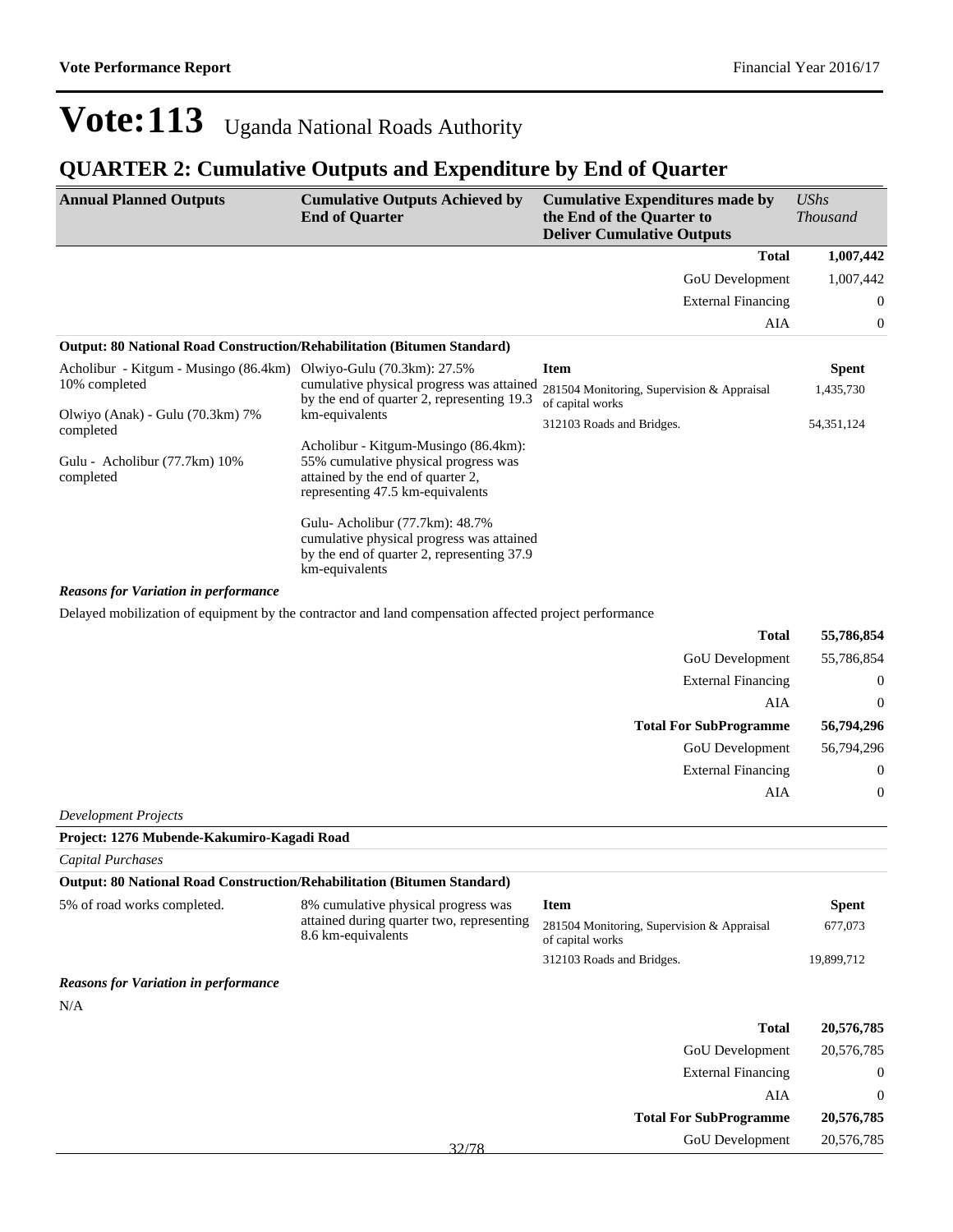| <b>Annual Planned Outputs</b>                                                             | <b>Cumulative Outputs Achieved by</b><br><b>End of Quarter</b>         | <b>Cumulative Expenditures made by</b><br>the End of the Quarter to<br><b>Deliver Cumulative Outputs</b> | <b>UShs</b><br><b>Thousand</b> |
|-------------------------------------------------------------------------------------------|------------------------------------------------------------------------|----------------------------------------------------------------------------------------------------------|--------------------------------|
|                                                                                           |                                                                        | <b>External Financing</b>                                                                                | $\boldsymbol{0}$               |
|                                                                                           |                                                                        | AIA                                                                                                      | $\boldsymbol{0}$               |
| <b>Development Projects</b>                                                               |                                                                        |                                                                                                          |                                |
| Project: 1277 Kampala Northern Bypass Phase 2                                             |                                                                        |                                                                                                          |                                |
| <b>Capital Purchases</b>                                                                  |                                                                        |                                                                                                          |                                |
| <b>Output: 71 Acquisition of Land by Government</b>                                       |                                                                        |                                                                                                          |                                |
| 30 Hectares of land and properties therein 275 PAPs were paid inthe first two<br>acquired | quarters and 21.149 acres acquired                                     | <b>Item</b><br>311101 Land                                                                               | <b>Spent</b><br>7,878,115      |
| <b>Reasons for Variation in performance</b>                                               |                                                                        |                                                                                                          |                                |
| Delays in submission of documentation by PAPs                                             |                                                                        |                                                                                                          |                                |
|                                                                                           |                                                                        | <b>Total</b>                                                                                             | 7,878,115                      |
|                                                                                           |                                                                        | GoU Development                                                                                          | 7,878,115                      |
|                                                                                           |                                                                        | <b>External Financing</b>                                                                                | $\boldsymbol{0}$               |
|                                                                                           |                                                                        | AIA                                                                                                      | $\boldsymbol{0}$               |
| <b>Output: 80 National Road Construction/Rehabilitation (Bitumen Standard)</b>            |                                                                        |                                                                                                          |                                |
| 10% of road works completed                                                               | 37.1% cumulative physical progress was                                 | <b>Item</b>                                                                                              | <b>Spent</b>                   |
|                                                                                           | attained by the end of quarter two,<br>representing 6.3 km-equivalents | 281504 Monitoring, Supervision & Appraisal<br>of capital works                                           | 435,935                        |
|                                                                                           |                                                                        | 312103 Roads and Bridges.                                                                                | 22,905,936                     |
| <b>Reasons for Variation in performance</b>                                               |                                                                        |                                                                                                          |                                |
| Delayed site access and designs are major issues affecting project progress               |                                                                        |                                                                                                          |                                |
|                                                                                           |                                                                        | <b>Total</b>                                                                                             | 23,341,870                     |
|                                                                                           |                                                                        | GoU Development                                                                                          | 9,412,091                      |
|                                                                                           |                                                                        | <b>External Financing</b>                                                                                | 13,929,779                     |
|                                                                                           |                                                                        | AIA                                                                                                      | $\mathbf{0}$                   |
|                                                                                           |                                                                        | <b>Total For SubProgramme</b>                                                                            | 31,219,985                     |
|                                                                                           |                                                                        | GoU Development                                                                                          | 17,290,206                     |
|                                                                                           |                                                                        | <b>External Financing</b>                                                                                | 13,929,779                     |
|                                                                                           |                                                                        | AIA                                                                                                      | $\boldsymbol{0}$               |
| <b>Development Projects</b>                                                               |                                                                        |                                                                                                          |                                |
| Project: 1278 Kampala-Jinja Expressway                                                    |                                                                        |                                                                                                          |                                |
| Capital Purchases                                                                         |                                                                        |                                                                                                          |                                |
| <b>Output: 71 Acquisition of Land by Government</b>                                       |                                                                        |                                                                                                          |                                |
|                                                                                           | Updated the valuation report for Kampala Item<br>Southern Bypass       |                                                                                                          | <b>Spent</b>                   |
|                                                                                           |                                                                        | 311101 Land                                                                                              | 163,727                        |
| <b>Reasons for Variation in performance</b>                                               |                                                                        |                                                                                                          |                                |
| Under staffing of the land acquisition unit                                               |                                                                        |                                                                                                          |                                |
|                                                                                           |                                                                        | <b>Total</b>                                                                                             | 163,727                        |
|                                                                                           |                                                                        | GoU Development                                                                                          | 163,727                        |
|                                                                                           |                                                                        | <b>External Financing</b>                                                                                | $\boldsymbol{0}$               |
|                                                                                           | 33/78                                                                  | AIA                                                                                                      | $\boldsymbol{0}$               |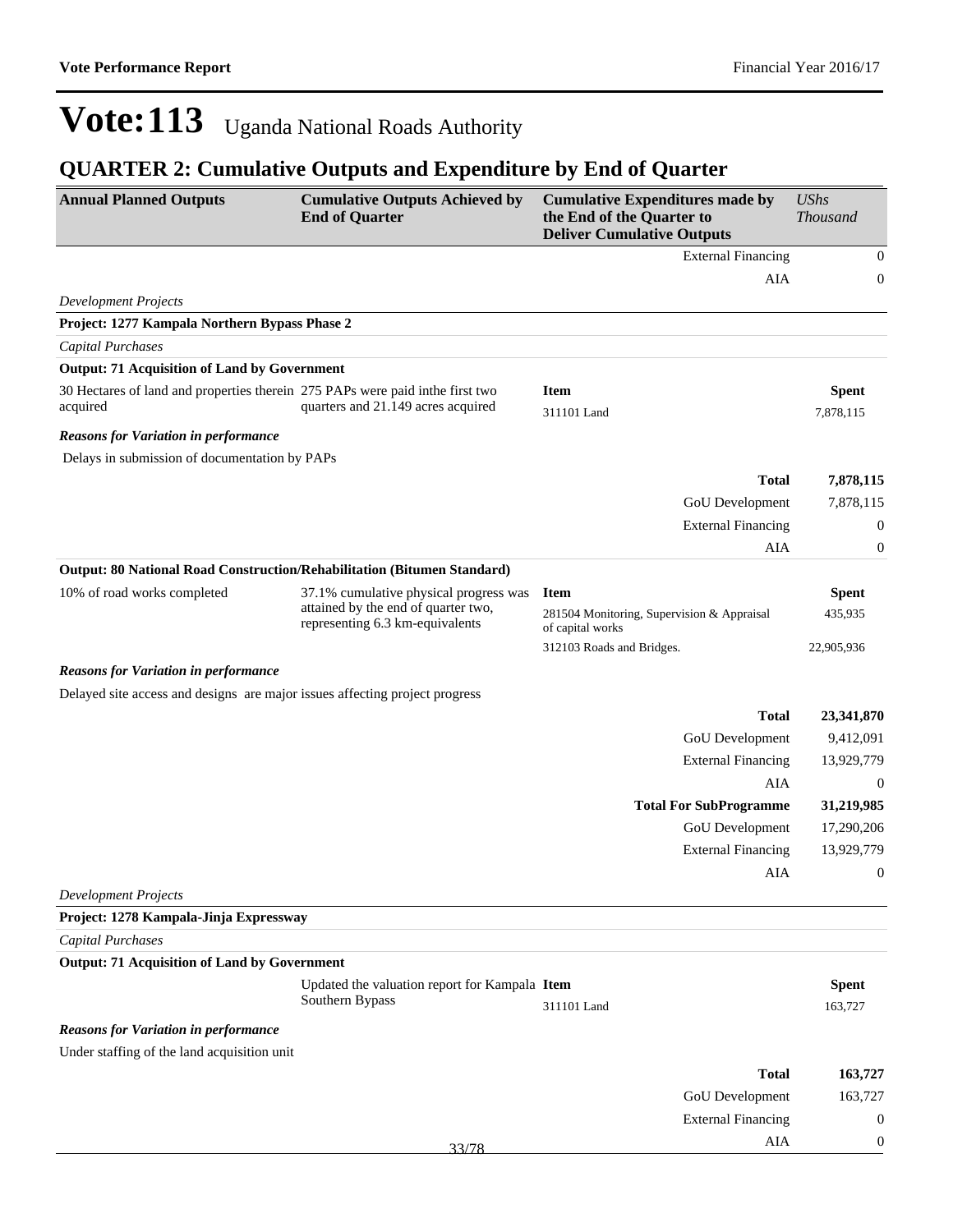### **QUARTER 2: Cumulative Outputs and Expenditure by End of Quarter**

| <b>Annual Planned Outputs</b>                                                                     | <b>Cumulative Outputs Achieved by</b><br><b>End of Quarter</b>                                    |                            | <b>Cumulative Expenditures made by</b><br>the End of the Quarter to<br><b>Deliver Cumulative Outputs</b> | <b>UShs</b><br><b>Thousand</b> |
|---------------------------------------------------------------------------------------------------|---------------------------------------------------------------------------------------------------|----------------------------|----------------------------------------------------------------------------------------------------------|--------------------------------|
|                                                                                                   |                                                                                                   |                            | <b>Total For SubProgramme</b>                                                                            | 163,727                        |
|                                                                                                   |                                                                                                   |                            | GoU Development                                                                                          | 163,727                        |
|                                                                                                   |                                                                                                   |                            | <b>External Financing</b>                                                                                | $\mathbf{0}$                   |
|                                                                                                   |                                                                                                   |                            | AIA                                                                                                      | $\theta$                       |
| <b>Development Projects</b>                                                                       |                                                                                                   |                            |                                                                                                          |                                |
| Project: 1281 Tirinyi-Pallisa-Kumi/Kamonkoli Road                                                 |                                                                                                   |                            |                                                                                                          |                                |
| Capital Purchases                                                                                 |                                                                                                   |                            |                                                                                                          |                                |
| <b>Output: 71 Acquisition of Land by Government</b>                                               |                                                                                                   |                            |                                                                                                          |                                |
| 50 hectares of land and properties therein Updated the RAP report<br>procured                     |                                                                                                   | <b>Item</b><br>311101 Land |                                                                                                          | <b>Spent</b><br>35,608         |
| <b>Reasons for Variation in performance</b>                                                       |                                                                                                   |                            |                                                                                                          |                                |
| N/A                                                                                               |                                                                                                   |                            |                                                                                                          |                                |
|                                                                                                   |                                                                                                   |                            | <b>Total</b>                                                                                             | 35,608                         |
|                                                                                                   |                                                                                                   |                            | GoU Development                                                                                          | 35,608                         |
|                                                                                                   |                                                                                                   |                            | <b>External Financing</b>                                                                                | $\mathbf{0}$                   |
|                                                                                                   |                                                                                                   |                            | <b>AIA</b>                                                                                               | $\theta$                       |
|                                                                                                   |                                                                                                   |                            | <b>Total For SubProgramme</b>                                                                            | 35,608                         |
|                                                                                                   |                                                                                                   |                            | GoU Development                                                                                          | 35,608                         |
|                                                                                                   |                                                                                                   |                            | <b>External Financing</b>                                                                                | $\overline{0}$                 |
|                                                                                                   |                                                                                                   |                            | AIA                                                                                                      | $\mathbf{0}$                   |
| <b>Development Projects</b>                                                                       |                                                                                                   |                            |                                                                                                          |                                |
| Project: 1310 Albertine Region Sustainable Development Project                                    |                                                                                                   |                            |                                                                                                          |                                |
| <b>Capital Purchases</b>                                                                          |                                                                                                   |                            |                                                                                                          |                                |
| <b>Output: 71 Acquisition of Land by Government</b>                                               |                                                                                                   |                            |                                                                                                          |                                |
| 30 hactares of land acquired and property Kyenjojo - Kabwoya: 861 PAPs were<br>therein compesated | paid and 96.944 acres aquired<br>Bulima - Kabwoya: 1553 PAPs were paid<br>and 171.4 acres aquired | <b>Item</b><br>311101 Land |                                                                                                          | <b>Spent</b><br>5,045,913      |
| <b>Reasons for Variation in performance</b>                                                       |                                                                                                   |                            |                                                                                                          |                                |
| Changes in road alignments have delayed valuation of PAPs                                         |                                                                                                   |                            |                                                                                                          |                                |
|                                                                                                   |                                                                                                   |                            | <b>Total</b>                                                                                             | 5,045,913                      |
|                                                                                                   |                                                                                                   |                            | <b>GoU</b> Development                                                                                   | 5,045,913                      |
|                                                                                                   |                                                                                                   |                            | <b>External Financing</b>                                                                                | $\boldsymbol{0}$               |
|                                                                                                   |                                                                                                   |                            | AIA                                                                                                      | $\boldsymbol{0}$               |
|                                                                                                   |                                                                                                   |                            | <b>Total For SubProgramme</b>                                                                            | 5,045,913                      |
|                                                                                                   |                                                                                                   |                            | <b>GoU</b> Development                                                                                   | 5,045,913                      |
|                                                                                                   |                                                                                                   |                            | <b>External Financing</b>                                                                                | $\mathbf{0}$                   |
|                                                                                                   |                                                                                                   |                            | AIA                                                                                                      | $\boldsymbol{0}$               |
| <b>Development Projects</b>                                                                       |                                                                                                   |                            |                                                                                                          |                                |
| Project: 1311 Upgrading Rukungiri-Kihihi-Ishasha/Kanungu Road                                     |                                                                                                   |                            |                                                                                                          |                                |

*Capital Purchases*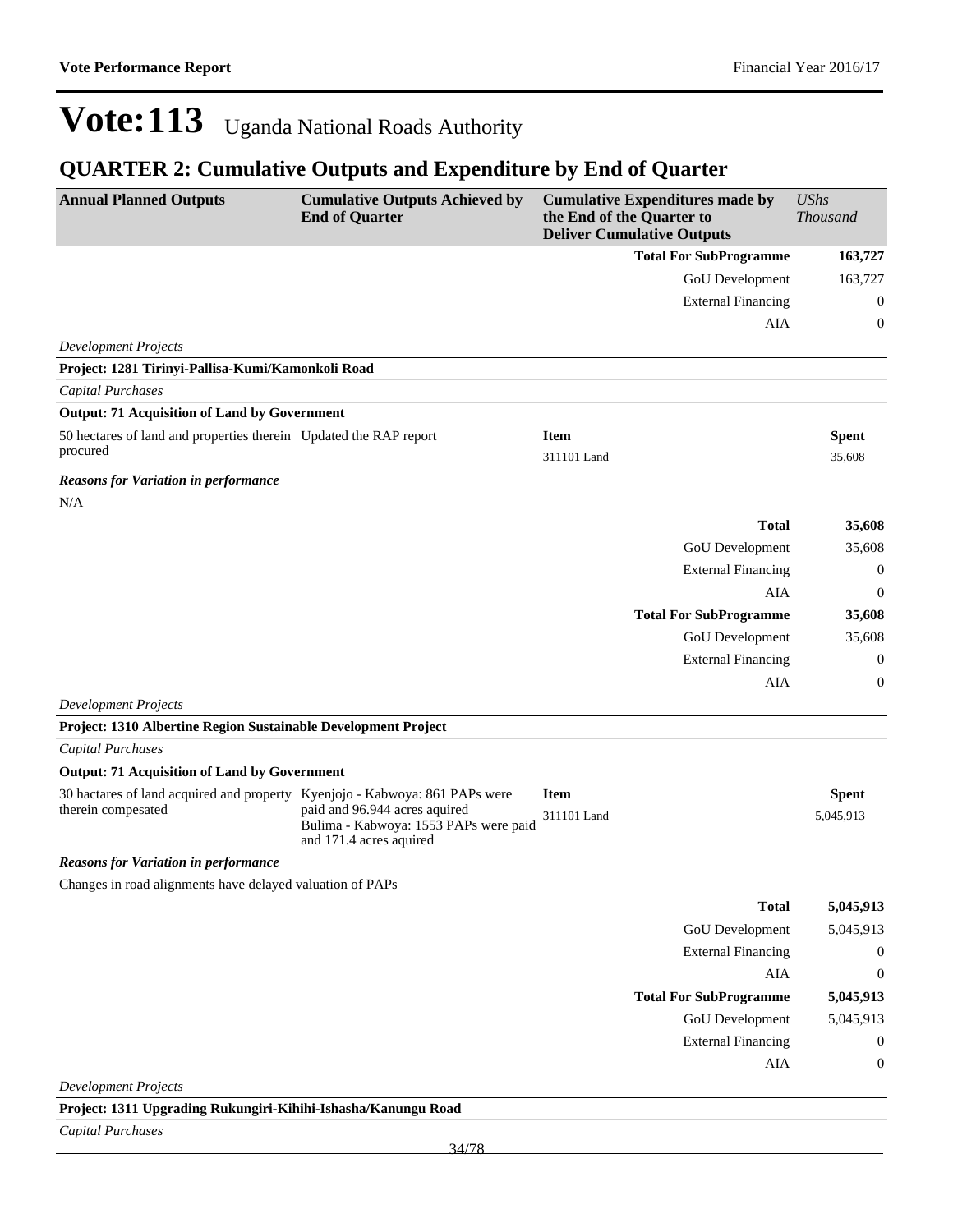| <b>Annual Planned Outputs</b>                                                                 | <b>Cumulative Outputs Achieved by</b><br><b>End of Quarter</b>                             | <b>Cumulative Expenditures made by</b><br>the End of the Quarter to<br><b>Deliver Cumulative Outputs</b>                                    | <b>UShs</b><br><b>Thousand</b> |
|-----------------------------------------------------------------------------------------------|--------------------------------------------------------------------------------------------|---------------------------------------------------------------------------------------------------------------------------------------------|--------------------------------|
| <b>Output: 71 Acquisition of Land by Government</b>                                           |                                                                                            |                                                                                                                                             |                                |
| 10 hectares acquired and property therein Land Acquisition Unit is working on<br>compensated. | updating of the valuation report and<br>project strip map                                  | <b>Item</b><br>311101 Land                                                                                                                  | <b>Spent</b><br>36,942         |
| <b>Reasons for Variation in performance</b>                                                   |                                                                                            |                                                                                                                                             |                                |
| Under staffing of the land acquisition unit                                                   |                                                                                            |                                                                                                                                             |                                |
|                                                                                               |                                                                                            | <b>Total</b>                                                                                                                                | 36,942                         |
|                                                                                               |                                                                                            | GoU Development                                                                                                                             | 36,942                         |
|                                                                                               |                                                                                            | <b>External Financing</b>                                                                                                                   | $\overline{0}$                 |
|                                                                                               |                                                                                            | AIA                                                                                                                                         | $\mathbf{0}$                   |
|                                                                                               |                                                                                            | <b>Total For SubProgramme</b>                                                                                                               | 36,942                         |
|                                                                                               |                                                                                            | GoU Development                                                                                                                             | 36,942                         |
|                                                                                               |                                                                                            | <b>External Financing</b>                                                                                                                   | $\overline{0}$                 |
|                                                                                               |                                                                                            | AIA                                                                                                                                         | $\mathbf{0}$                   |
| <b>Development Projects</b>                                                                   |                                                                                            |                                                                                                                                             |                                |
| Project: 1312 Upgrading mbale-Bubulo-Lwakhakha Road                                           |                                                                                            |                                                                                                                                             |                                |
| Capital Purchases                                                                             |                                                                                            |                                                                                                                                             |                                |
| <b>Output: 71 Acquisition of Land by Government</b>                                           |                                                                                            |                                                                                                                                             |                                |
| 20 Hectares and property therein acquired Updated the valuation report                        |                                                                                            | <b>Item</b>                                                                                                                                 | <b>Spent</b>                   |
|                                                                                               |                                                                                            | 311101 Land                                                                                                                                 | 16,812                         |
| <b>Reasons for Variation in performance</b>                                                   |                                                                                            |                                                                                                                                             |                                |
| Under staffing of the land acquisition unit                                                   |                                                                                            |                                                                                                                                             |                                |
|                                                                                               |                                                                                            | <b>Total</b>                                                                                                                                | 16,812                         |
|                                                                                               |                                                                                            | GoU Development                                                                                                                             | 16,812                         |
|                                                                                               |                                                                                            | <b>External Financing</b>                                                                                                                   | $\overline{0}$                 |
|                                                                                               |                                                                                            | AIA                                                                                                                                         | $\mathbf{0}$                   |
| Output: 80 National Road Construction/Rehabilitation (Bitumen Standard)                       |                                                                                            |                                                                                                                                             |                                |
| 10% of the works completed.                                                                   | The cumulative progress as December<br>2016 was 0.0% of works out of the<br>programmed 0%. | <b>Item</b>                                                                                                                                 | <b>Spent</b>                   |
|                                                                                               |                                                                                            | 281504 Monitoring, Supervision & Appraisal<br>of capital works                                                                              | 1,718                          |
| <b>Reasons for Variation in performance</b>                                                   |                                                                                            |                                                                                                                                             |                                |
|                                                                                               |                                                                                            | The major issues on this project are delayed acquisition of necessary approvals and permits. Delayed Mobilization of the Resident Engineer. |                                |

| <b>Total</b>                  | 1,718    |
|-------------------------------|----------|
| <b>GoU</b> Development        | 1,718    |
| <b>External Financing</b>     | $\theta$ |
| AIA                           | 0        |
| <b>Total For SubProgramme</b> | 18,530   |
| <b>GoU</b> Development        | 18,530   |
| <b>External Financing</b>     | 0        |
| AIA                           | $\theta$ |
|                               |          |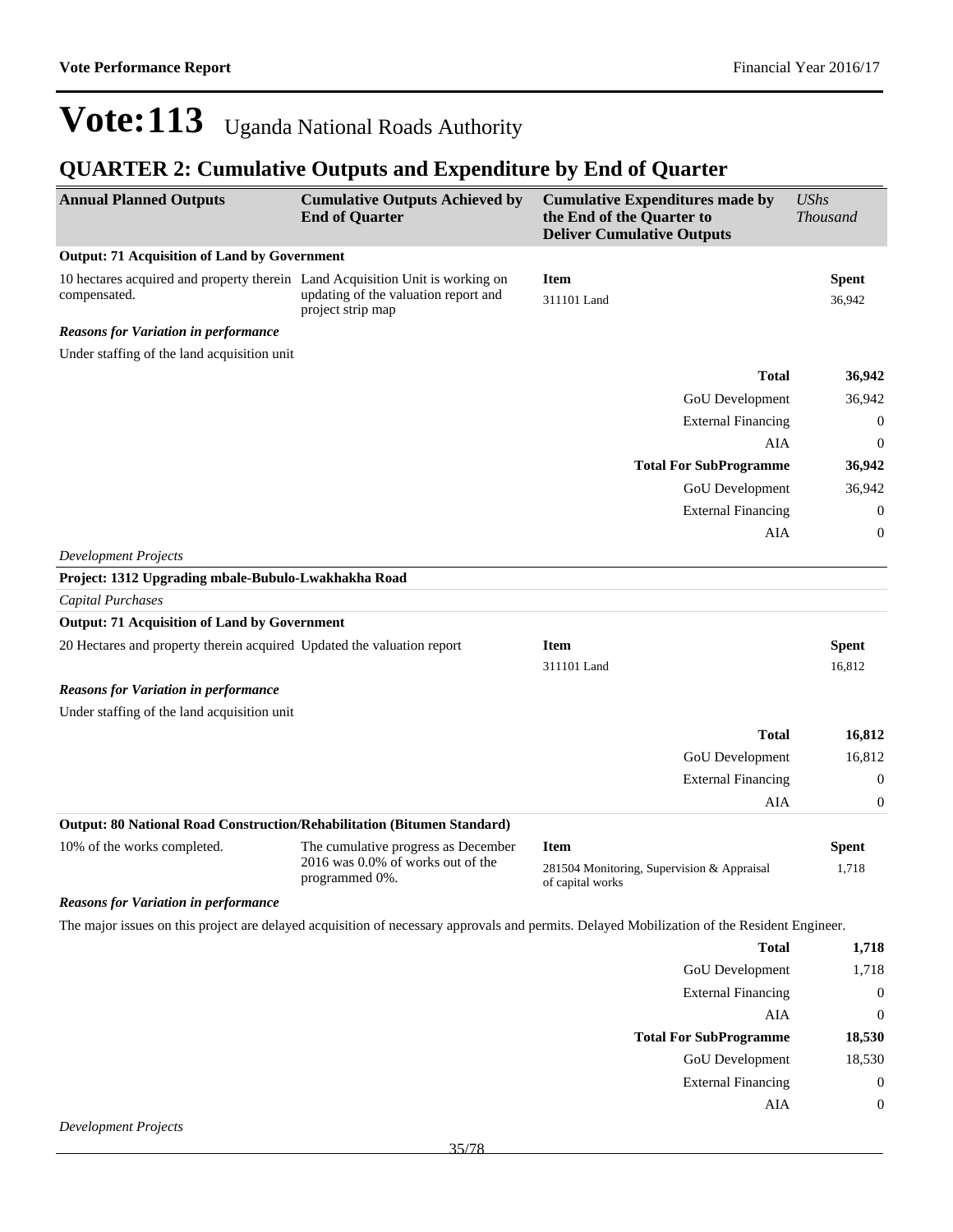| <b>Annual Planned Outputs</b>                                                | <b>Cumulative Outputs Achieved by</b><br><b>End of Quarter</b> | <b>Cumulative Expenditures made by</b><br>the End of the Quarter to<br><b>Deliver Cumulative Outputs</b> | <b>UShs</b><br>Thousand |
|------------------------------------------------------------------------------|----------------------------------------------------------------|----------------------------------------------------------------------------------------------------------|-------------------------|
| Project: 1319 Kampala Flyover                                                |                                                                |                                                                                                          |                         |
| <b>Capital Purchases</b>                                                     |                                                                |                                                                                                          |                         |
| <b>Output: 71 Acquisition of Land by Government</b>                          |                                                                |                                                                                                          |                         |
|                                                                              | 20 PAPs were paid                                              | <b>Item</b>                                                                                              | <b>Spent</b>            |
|                                                                              |                                                                | 311101 Land                                                                                              | 252,034                 |
| <b>Reasons for Variation in performance</b>                                  |                                                                |                                                                                                          |                         |
| N/A                                                                          |                                                                |                                                                                                          |                         |
|                                                                              |                                                                | <b>Total</b>                                                                                             | 252,034                 |
|                                                                              |                                                                | GoU Development                                                                                          | 252,034                 |
|                                                                              |                                                                | <b>External Financing</b>                                                                                | $\overline{0}$          |
|                                                                              |                                                                | AIA                                                                                                      | $\boldsymbol{0}$        |
|                                                                              |                                                                | <b>Total For SubProgramme</b>                                                                            | 252,034                 |
|                                                                              |                                                                | GoU Development                                                                                          | 252,034                 |
|                                                                              |                                                                | <b>External Financing</b>                                                                                | $\theta$                |
|                                                                              |                                                                | AIA                                                                                                      | $\boldsymbol{0}$        |
| <b>Development Projects</b>                                                  |                                                                |                                                                                                          |                         |
| Project: 1320 Construction of 66 Selected Bridges                            |                                                                |                                                                                                          |                         |
| <b>Capital Purchases</b>                                                     |                                                                |                                                                                                          |                         |
| <b>Output: 71 Acquisition of Land by Government</b>                          |                                                                |                                                                                                          |                         |
| 10 hectares                                                                  | 69 PAPs were paid                                              | <b>Item</b>                                                                                              | <b>Spent</b>            |
|                                                                              |                                                                | 311101 Land                                                                                              | 111,575                 |
| <b>Reasons for Variation in performance</b>                                  |                                                                |                                                                                                          |                         |
| Under staffing of the land acquisition unit                                  |                                                                |                                                                                                          |                         |
|                                                                              |                                                                | <b>Total</b>                                                                                             | 111,575                 |
|                                                                              |                                                                | GoU Development                                                                                          | 111,575                 |
|                                                                              |                                                                | <b>External Financing</b>                                                                                | $\boldsymbol{0}$        |
|                                                                              |                                                                | AIA                                                                                                      | $\boldsymbol{0}$        |
| <b>Output: 74 Major Bridges</b>                                              |                                                                |                                                                                                          |                         |
| Ora 2 Bridge on Pakwach-Inde-Ocoko Under Procurement<br>road (15% completed) |                                                                | Item                                                                                                     | <b>Spent</b>            |
|                                                                              |                                                                | 281504 Monitoring, Supervision & Appraisal<br>of capital works                                           | 341,928                 |
| Ora 1Bridge on Pakwach-Inde-Ocoko<br>road (15% completed)                    |                                                                | 312103 Roads and Bridges.                                                                                | 16,103,344              |
| Awa Bridge on Pakwach-Inde-Ocoko<br>road (15% completed)                     |                                                                |                                                                                                          |                         |
| Olemika Bridge on Pakwach-Inde-Ocoko<br>road (15% completed)                 |                                                                |                                                                                                          |                         |
| Nyakambu Bridge on K                                                         |                                                                |                                                                                                          |                         |
| <b>Reasons for Variation in performance</b>                                  |                                                                |                                                                                                          |                         |
| N/A                                                                          |                                                                |                                                                                                          |                         |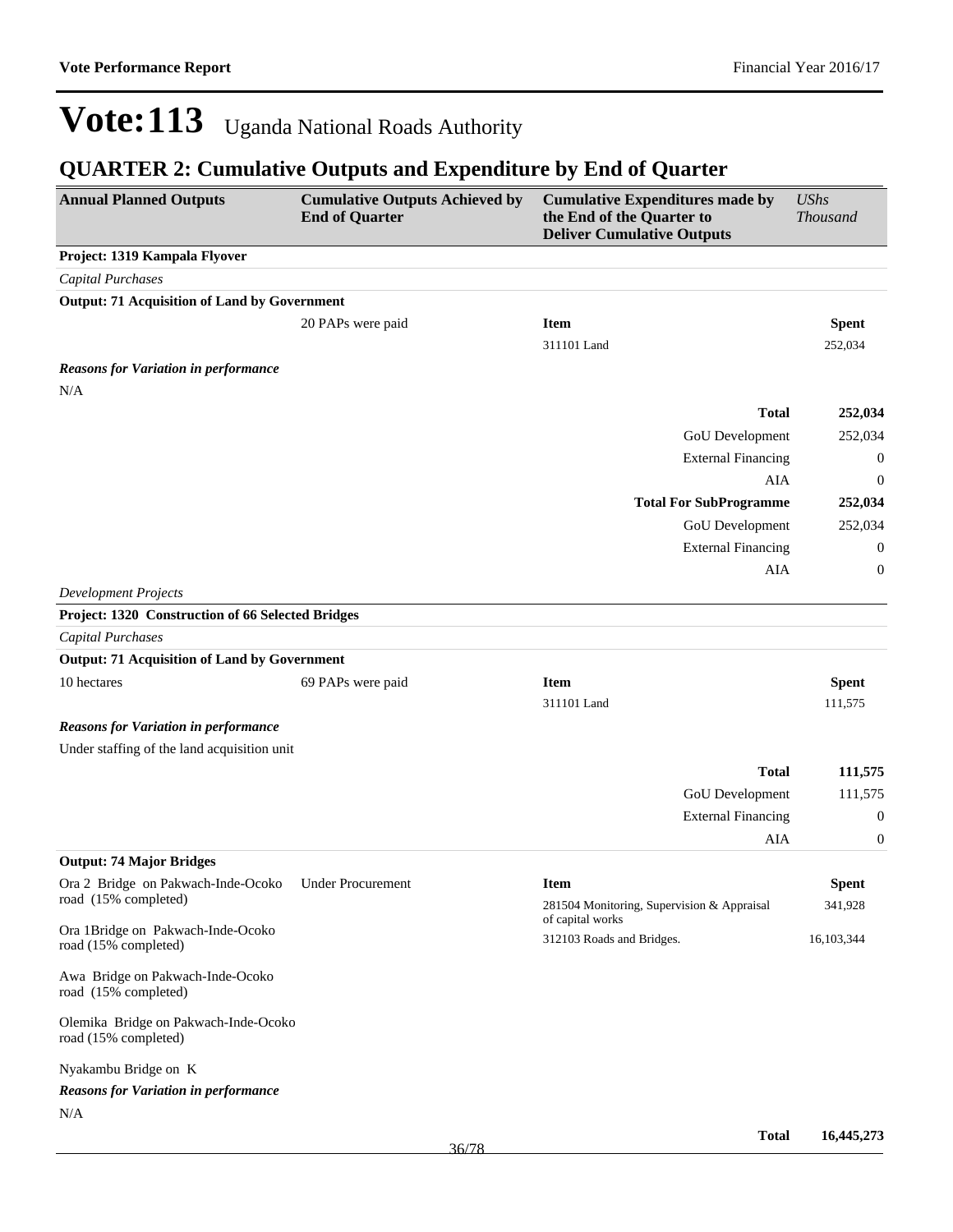### **QUARTER 2: Cumulative Outputs and Expenditure by End of Quarter**

| <b>Annual Planned Outputs</b>                                                           | <b>Cumulative Outputs Achieved by</b> | <b>Cumulative Expenditures made by</b>                         |                                  | <b>UShs</b>           |
|-----------------------------------------------------------------------------------------|---------------------------------------|----------------------------------------------------------------|----------------------------------|-----------------------|
|                                                                                         | <b>End of Quarter</b>                 | the End of the Quarter to<br><b>Deliver Cumulative Outputs</b> |                                  | Thousand              |
|                                                                                         |                                       |                                                                | GoU Development                  | 16,445,273            |
|                                                                                         |                                       |                                                                | <b>External Financing</b>        | $\boldsymbol{0}$      |
|                                                                                         |                                       |                                                                | AIA                              | $\mathbf{0}$          |
|                                                                                         |                                       |                                                                | <b>Total For SubProgramme</b>    | 16,556,847            |
|                                                                                         |                                       |                                                                | GoU Development                  | 16,556,847            |
|                                                                                         |                                       |                                                                | <b>External Financing</b>        | 0                     |
|                                                                                         |                                       |                                                                | <b>AIA</b>                       | 0                     |
| <b>Development Projects</b><br>Project: 1322 Upgrading of Muyembe-Nakapiripirit (92 km) |                                       |                                                                |                                  |                       |
| <b>Capital Purchases</b>                                                                |                                       |                                                                |                                  |                       |
| <b>Output: 71 Acquisition of Land by Government</b>                                     |                                       |                                                                |                                  |                       |
| 20 hectares of land and property acquired 483 PAPs were paid and 19 hectares            |                                       | <b>Item</b>                                                    |                                  | <b>Spent</b>          |
|                                                                                         | acquired                              | 311101 Land                                                    |                                  | 10,408                |
| <b>Reasons for Variation in performance</b>                                             |                                       |                                                                |                                  |                       |
| Under staffing of the land acquisition unit                                             |                                       |                                                                |                                  |                       |
|                                                                                         |                                       |                                                                | <b>Total</b>                     | 10,408                |
|                                                                                         |                                       |                                                                | GoU Development                  | 10,408                |
|                                                                                         |                                       |                                                                | <b>External Financing</b>        | $\boldsymbol{0}$      |
|                                                                                         |                                       |                                                                | AIA                              | $\boldsymbol{0}$      |
|                                                                                         |                                       |                                                                | <b>Total For SubProgramme</b>    | 10,408                |
|                                                                                         |                                       |                                                                | GoU Development                  | 10,408                |
|                                                                                         |                                       |                                                                | <b>External Financing</b>        | $\boldsymbol{0}$      |
|                                                                                         |                                       |                                                                | AIA                              | $\boldsymbol{0}$      |
| <b>Development Projects</b>                                                             |                                       |                                                                |                                  |                       |
| Project: 1404 Kibuye- Busega- Mpigi                                                     |                                       |                                                                |                                  |                       |
| <b>Capital Purchases</b>                                                                |                                       |                                                                |                                  |                       |
| <b>Output: 71 Acquisition of Land by Government</b>                                     |                                       |                                                                |                                  |                       |
|                                                                                         | Prepared of RAP report                | <b>Item</b>                                                    |                                  | <b>Spent</b>          |
|                                                                                         |                                       | 311101 Land                                                    |                                  | 4,962                 |
| <b>Reasons for Variation in performance</b>                                             |                                       |                                                                |                                  |                       |
| Under staffing of the land acquisition unit                                             |                                       |                                                                |                                  |                       |
|                                                                                         |                                       |                                                                | <b>Total</b>                     | 4,962                 |
|                                                                                         |                                       |                                                                | <b>GoU</b> Development           | 4,962                 |
|                                                                                         |                                       |                                                                | <b>External Financing</b>        | $\boldsymbol{0}$      |
|                                                                                         |                                       |                                                                | ${\rm AIA}$                      | $\boldsymbol{0}$      |
|                                                                                         |                                       |                                                                | <b>Total For SubProgramme</b>    | 4,962                 |
|                                                                                         |                                       |                                                                | GoU Development                  | 4,962                 |
|                                                                                         |                                       |                                                                | <b>External Financing</b><br>AIA | $\boldsymbol{0}$<br>0 |
|                                                                                         |                                       |                                                                | <b>GRAND TOTAL</b>               | 767,402,146           |
|                                                                                         |                                       |                                                                |                                  |                       |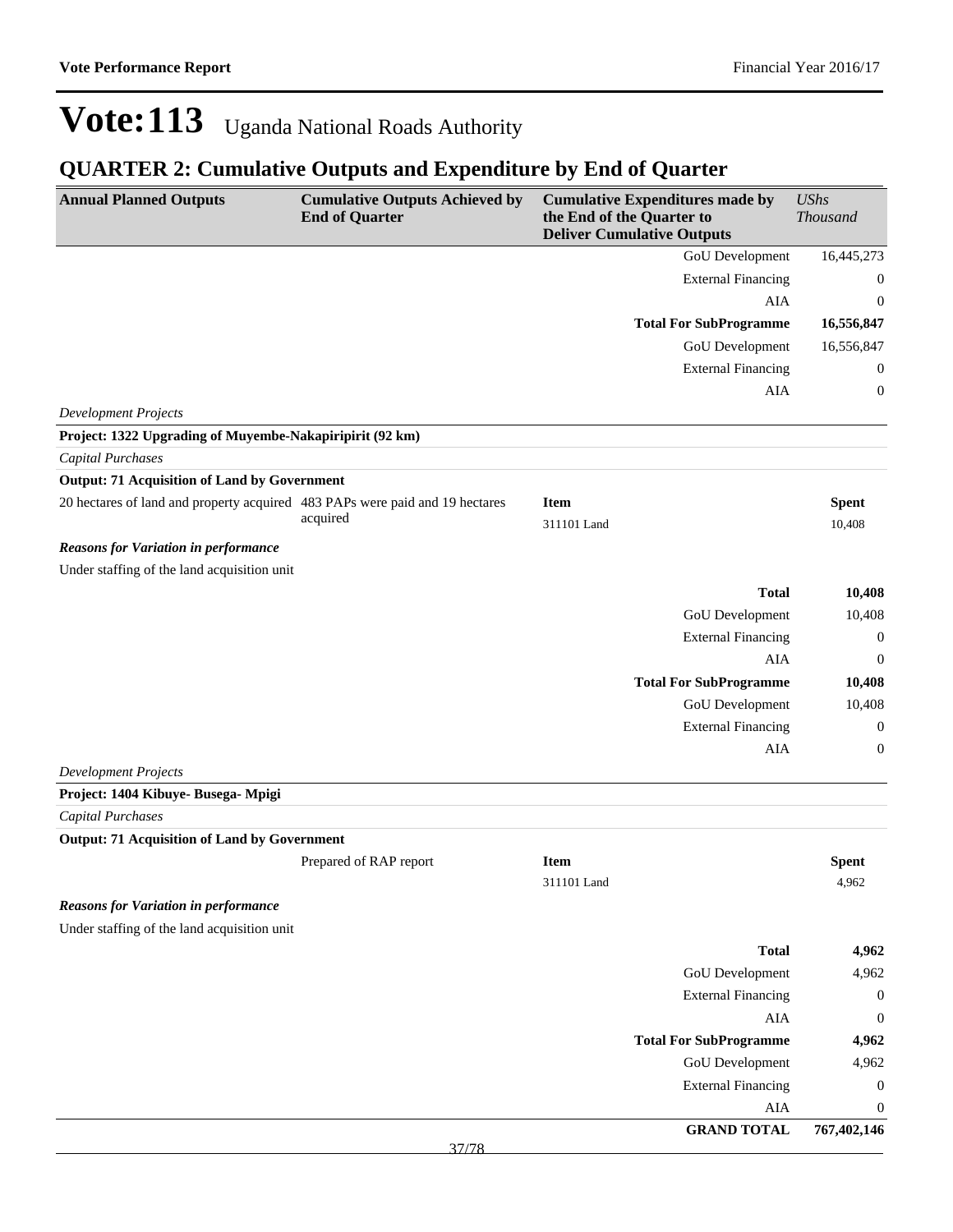### **QUARTER 2: Cumulative Outputs and Expenditure by End of Quarter**

| Wage Recurrent            | 26,215,700  |
|---------------------------|-------------|
| Non Wage Recurrent        | 10,584,512  |
| <b>GoU</b> Development    | 599,304,890 |
| <b>External Financing</b> | 131,297,044 |
| AIA                       |             |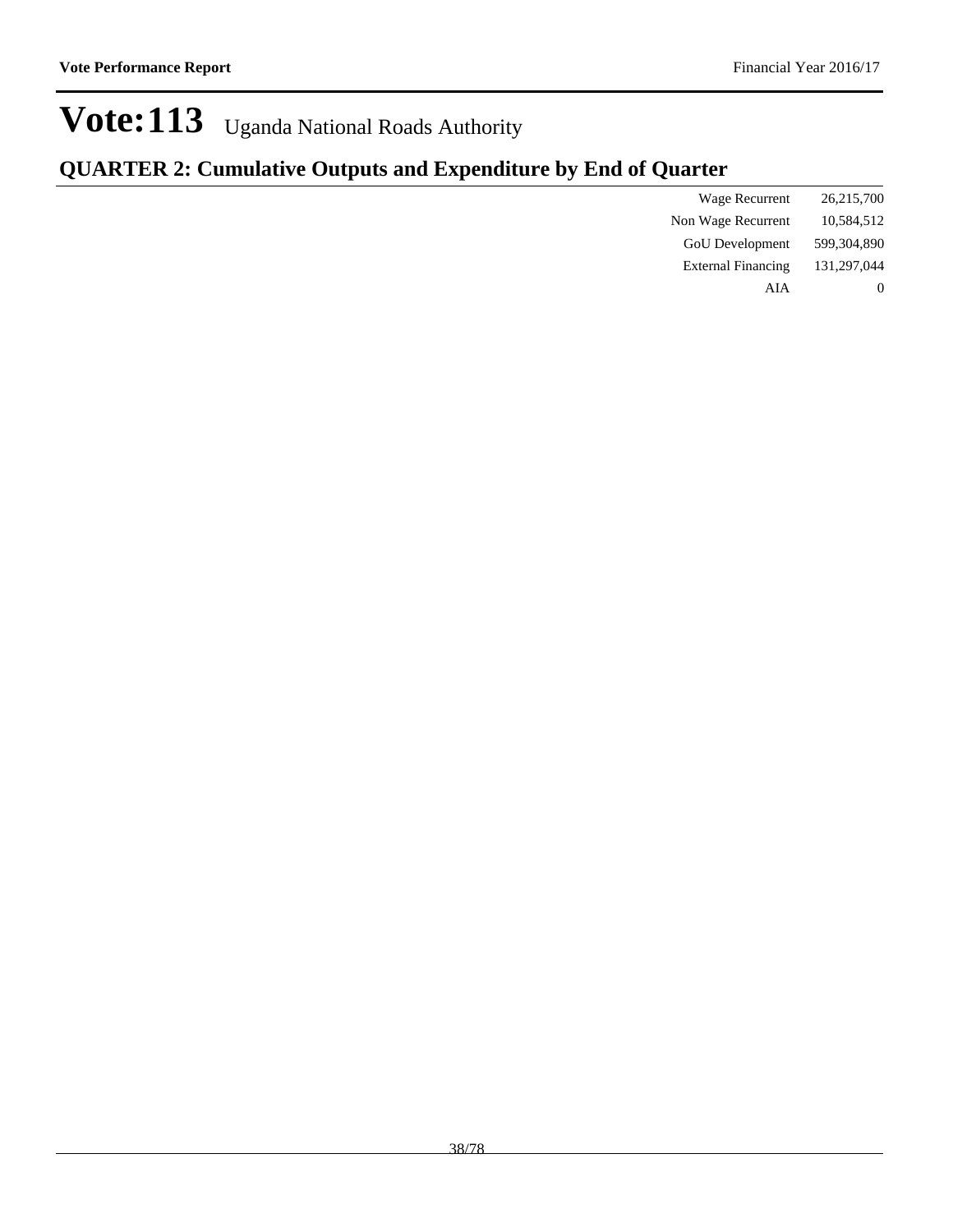| <b>Outputs Planned in Quarter</b>                          | <b>Actual Outputs Achieved in</b><br><b>Ouarter</b>                                                                                                                                                                                                                                                                                                                                                                                                                                                                                                                                                                                                                                                                                                                                                                                                                                                                                                                                                                                                                                                                                                                                                                                                                                                                                                                                              | <b>Expenditures incurred in the</b><br><b>Quarter to deliver outputs</b> | <b>UShs</b><br><b>Thousand</b> |
|------------------------------------------------------------|--------------------------------------------------------------------------------------------------------------------------------------------------------------------------------------------------------------------------------------------------------------------------------------------------------------------------------------------------------------------------------------------------------------------------------------------------------------------------------------------------------------------------------------------------------------------------------------------------------------------------------------------------------------------------------------------------------------------------------------------------------------------------------------------------------------------------------------------------------------------------------------------------------------------------------------------------------------------------------------------------------------------------------------------------------------------------------------------------------------------------------------------------------------------------------------------------------------------------------------------------------------------------------------------------------------------------------------------------------------------------------------------------|--------------------------------------------------------------------------|--------------------------------|
| Program: 51 National Roads Maintenance & Construction      |                                                                                                                                                                                                                                                                                                                                                                                                                                                                                                                                                                                                                                                                                                                                                                                                                                                                                                                                                                                                                                                                                                                                                                                                                                                                                                                                                                                                  |                                                                          |                                |
| <b>Recurrent Programmes</b>                                |                                                                                                                                                                                                                                                                                                                                                                                                                                                                                                                                                                                                                                                                                                                                                                                                                                                                                                                                                                                                                                                                                                                                                                                                                                                                                                                                                                                                  |                                                                          |                                |
| <b>Subprogram: 01 Finance and Administration</b>           |                                                                                                                                                                                                                                                                                                                                                                                                                                                                                                                                                                                                                                                                                                                                                                                                                                                                                                                                                                                                                                                                                                                                                                                                                                                                                                                                                                                                  |                                                                          |                                |
| <b>Outputs Provided</b>                                    |                                                                                                                                                                                                                                                                                                                                                                                                                                                                                                                                                                                                                                                                                                                                                                                                                                                                                                                                                                                                                                                                                                                                                                                                                                                                                                                                                                                                  |                                                                          |                                |
| <b>Output: 01 Monitoring and Capacity Building Support</b> |                                                                                                                                                                                                                                                                                                                                                                                                                                                                                                                                                                                                                                                                                                                                                                                                                                                                                                                                                                                                                                                                                                                                                                                                                                                                                                                                                                                                  |                                                                          |                                |
| 500 staff members trained in various<br>courses.           |                                                                                                                                                                                                                                                                                                                                                                                                                                                                                                                                                                                                                                                                                                                                                                                                                                                                                                                                                                                                                                                                                                                                                                                                                                                                                                                                                                                                  |                                                                          | <b>Spent</b>                   |
|                                                            | project managers and sociologists.                                                                                                                                                                                                                                                                                                                                                                                                                                                                                                                                                                                                                                                                                                                                                                                                                                                                                                                                                                                                                                                                                                                                                                                                                                                                                                                                                               |                                                                          | 169,154                        |
| Ongoing contracts monitored/inspected.                     |                                                                                                                                                                                                                                                                                                                                                                                                                                                                                                                                                                                                                                                                                                                                                                                                                                                                                                                                                                                                                                                                                                                                                                                                                                                                                                                                                                                                  |                                                                          | 2,649,548                      |
| Annual Maintenance licenses for EDMS                       | • Staff have been recruited for a number of                                                                                                                                                                                                                                                                                                                                                                                                                                                                                                                                                                                                                                                                                                                                                                                                                                                                                                                                                                                                                                                                                                                                                                                                                                                                                                                                                      |                                                                          | 810,856                        |
| renewed                                                    | • A number of staff have been trained in a Item<br>number of areas especially engineers,<br>211103 Allowances<br>212101 Social Security Contributions<br>• A number of bench marks have been<br>made for different projects.<br>213001 Medical expenses (To employees)<br>213004 Gratuity Expenses<br>different positions.<br>• A number of projects have been<br>221001 Advertising and Public Relations<br>inspected for progress of works.<br>221002 Workshops and Seminars<br>• The UNRA strategy was compiled and<br>approved.<br>221003 Staff Training<br>221004 Recruitment Expenses<br>221007 Books, Periodicals & Newspapers<br>221009 Welfare and Entertainment<br>221011 Printing, Stationery, Photocopying and<br>Binding<br>221012 Small Office Equipment<br>221017 Subscriptions<br>222001 Telecommunications<br>222002 Postage and Courier<br>222003 Information and communications<br>technology (ICT)<br>223001 Property Expenses<br>223003 Rent – (Produced Assets) to private<br>entities<br>223005 Electricity<br>223006 Water<br>224004 Cleaning and Sanitation<br>225001 Consultancy Services- Short term<br>226001 Insurances<br>227001 Travel inland<br>227002 Travel abroad<br>227003 Carriage, Haulage, Freight and<br>transport hire<br>227004 Fuel, Lubricants and Oils<br>228002 Maintenance - Vehicles<br>228003 Maintenance - Machinery, Equipment<br>& Furniture |                                                                          | 1,323,139                      |
| Microsoft Licenses renewed.                                |                                                                                                                                                                                                                                                                                                                                                                                                                                                                                                                                                                                                                                                                                                                                                                                                                                                                                                                                                                                                                                                                                                                                                                                                                                                                                                                                                                                                  |                                                                          | 198,819<br>111,234             |
| Oracle HR annual maintenance licenses                      |                                                                                                                                                                                                                                                                                                                                                                                                                                                                                                                                                                                                                                                                                                                                                                                                                                                                                                                                                                                                                                                                                                                                                                                                                                                                                                                                                                                                  |                                                                          | 293,938                        |
| renewed                                                    |                                                                                                                                                                                                                                                                                                                                                                                                                                                                                                                                                                                                                                                                                                                                                                                                                                                                                                                                                                                                                                                                                                                                                                                                                                                                                                                                                                                                  | 38,236                                                                   |                                |
| Annual Maintenance licenses for Lotus                      |                                                                                                                                                                                                                                                                                                                                                                                                                                                                                                                                                                                                                                                                                                                                                                                                                                                                                                                                                                                                                                                                                                                                                                                                                                                                                                                                                                                                  |                                                                          | 4,266                          |
| notes/d                                                    |                                                                                                                                                                                                                                                                                                                                                                                                                                                                                                                                                                                                                                                                                                                                                                                                                                                                                                                                                                                                                                                                                                                                                                                                                                                                                                                                                                                                  |                                                                          | 115,844                        |
|                                                            |                                                                                                                                                                                                                                                                                                                                                                                                                                                                                                                                                                                                                                                                                                                                                                                                                                                                                                                                                                                                                                                                                                                                                                                                                                                                                                                                                                                                  |                                                                          | 212,402                        |
|                                                            |                                                                                                                                                                                                                                                                                                                                                                                                                                                                                                                                                                                                                                                                                                                                                                                                                                                                                                                                                                                                                                                                                                                                                                                                                                                                                                                                                                                                  |                                                                          | 34,117                         |
|                                                            |                                                                                                                                                                                                                                                                                                                                                                                                                                                                                                                                                                                                                                                                                                                                                                                                                                                                                                                                                                                                                                                                                                                                                                                                                                                                                                                                                                                                  |                                                                          | 1,064                          |
|                                                            |                                                                                                                                                                                                                                                                                                                                                                                                                                                                                                                                                                                                                                                                                                                                                                                                                                                                                                                                                                                                                                                                                                                                                                                                                                                                                                                                                                                                  |                                                                          | 78,032                         |
|                                                            |                                                                                                                                                                                                                                                                                                                                                                                                                                                                                                                                                                                                                                                                                                                                                                                                                                                                                                                                                                                                                                                                                                                                                                                                                                                                                                                                                                                                  |                                                                          | 16,734                         |
|                                                            |                                                                                                                                                                                                                                                                                                                                                                                                                                                                                                                                                                                                                                                                                                                                                                                                                                                                                                                                                                                                                                                                                                                                                                                                                                                                                                                                                                                                  |                                                                          | 449,830                        |
|                                                            |                                                                                                                                                                                                                                                                                                                                                                                                                                                                                                                                                                                                                                                                                                                                                                                                                                                                                                                                                                                                                                                                                                                                                                                                                                                                                                                                                                                                  |                                                                          | 9,350                          |
|                                                            |                                                                                                                                                                                                                                                                                                                                                                                                                                                                                                                                                                                                                                                                                                                                                                                                                                                                                                                                                                                                                                                                                                                                                                                                                                                                                                                                                                                                  |                                                                          | 2,362,100                      |
|                                                            |                                                                                                                                                                                                                                                                                                                                                                                                                                                                                                                                                                                                                                                                                                                                                                                                                                                                                                                                                                                                                                                                                                                                                                                                                                                                                                                                                                                                  |                                                                          | 89,201                         |
|                                                            |                                                                                                                                                                                                                                                                                                                                                                                                                                                                                                                                                                                                                                                                                                                                                                                                                                                                                                                                                                                                                                                                                                                                                                                                                                                                                                                                                                                                  |                                                                          | 36,182                         |
|                                                            |                                                                                                                                                                                                                                                                                                                                                                                                                                                                                                                                                                                                                                                                                                                                                                                                                                                                                                                                                                                                                                                                                                                                                                                                                                                                                                                                                                                                  |                                                                          | 47,899                         |
|                                                            |                                                                                                                                                                                                                                                                                                                                                                                                                                                                                                                                                                                                                                                                                                                                                                                                                                                                                                                                                                                                                                                                                                                                                                                                                                                                                                                                                                                                  |                                                                          | 328,087                        |
|                                                            |                                                                                                                                                                                                                                                                                                                                                                                                                                                                                                                                                                                                                                                                                                                                                                                                                                                                                                                                                                                                                                                                                                                                                                                                                                                                                                                                                                                                  |                                                                          | 170,000                        |
|                                                            |                                                                                                                                                                                                                                                                                                                                                                                                                                                                                                                                                                                                                                                                                                                                                                                                                                                                                                                                                                                                                                                                                                                                                                                                                                                                                                                                                                                                  |                                                                          | 142,591                        |
|                                                            |                                                                                                                                                                                                                                                                                                                                                                                                                                                                                                                                                                                                                                                                                                                                                                                                                                                                                                                                                                                                                                                                                                                                                                                                                                                                                                                                                                                                  |                                                                          | 211,344                        |
|                                                            |                                                                                                                                                                                                                                                                                                                                                                                                                                                                                                                                                                                                                                                                                                                                                                                                                                                                                                                                                                                                                                                                                                                                                                                                                                                                                                                                                                                                  |                                                                          | 138,255                        |
|                                                            |                                                                                                                                                                                                                                                                                                                                                                                                                                                                                                                                                                                                                                                                                                                                                                                                                                                                                                                                                                                                                                                                                                                                                                                                                                                                                                                                                                                                  |                                                                          | 230,000                        |
|                                                            |                                                                                                                                                                                                                                                                                                                                                                                                                                                                                                                                                                                                                                                                                                                                                                                                                                                                                                                                                                                                                                                                                                                                                                                                                                                                                                                                                                                                  |                                                                          | 284,050                        |
|                                                            |                                                                                                                                                                                                                                                                                                                                                                                                                                                                                                                                                                                                                                                                                                                                                                                                                                                                                                                                                                                                                                                                                                                                                                                                                                                                                                                                                                                                  |                                                                          | 28,236                         |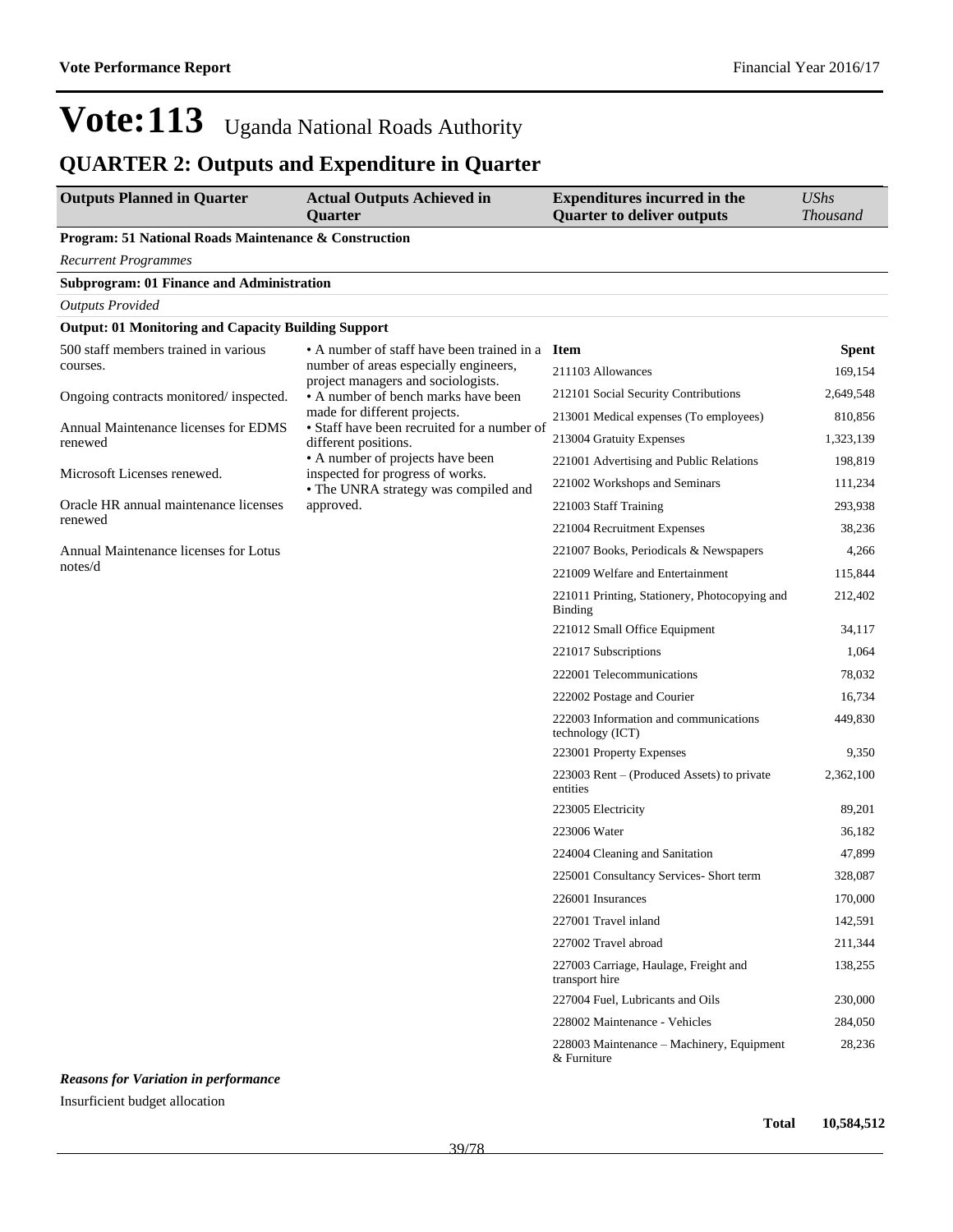| <b>Outputs Planned in Quarter</b>                          | <b>Actual Outputs Achieved in</b><br>Quarter     | <b>Expenditures incurred in the</b><br><b>Quarter to deliver outputs</b>    | <b>UShs</b><br><b>Thousand</b> |
|------------------------------------------------------------|--------------------------------------------------|-----------------------------------------------------------------------------|--------------------------------|
|                                                            |                                                  | Wage Recurrent                                                              | $\overline{0}$                 |
|                                                            |                                                  | Non Wage Recurrent                                                          | 10,584,512                     |
|                                                            |                                                  | AIA                                                                         | $\boldsymbol{0}$               |
| <b>Output: 02 UNRA Support Services</b>                    |                                                  |                                                                             |                                |
| Salaries and Wages paid                                    | wages for all staff were paid for the<br>quarter | <b>Item</b><br>211102 Contract Staff Salaries (Incl. Casuals,<br>Temporary) | <b>Spent</b><br>23,152,466     |
| <b>Reasons for Variation in performance</b>                |                                                  |                                                                             |                                |
| N/A                                                        |                                                  |                                                                             |                                |
|                                                            |                                                  | <b>Total</b>                                                                | 23,152,466                     |
|                                                            |                                                  | Wage Recurrent                                                              | 23,152,466                     |
|                                                            |                                                  | Non Wage Recurrent                                                          | $\mathbf{0}$                   |
|                                                            |                                                  | AIA                                                                         | $\boldsymbol{0}$               |
|                                                            |                                                  | <b>Total For SubProgramme</b>                                               | 33,736,978                     |
|                                                            |                                                  | Wage Recurrent                                                              | 23,152,466                     |
|                                                            |                                                  | Non Wage Recurrent                                                          | 10,584,512                     |
|                                                            |                                                  | AIA                                                                         | $\boldsymbol{0}$               |
| <b>Recurrent Programmes</b>                                |                                                  |                                                                             |                                |
| Subprogram: 02 National roads maintenance                  |                                                  |                                                                             |                                |
| <b>Outputs Provided</b>                                    |                                                  |                                                                             |                                |
| <b>Output: 01 Monitoring and Capacity Building Support</b> |                                                  |                                                                             |                                |
| Salaries paid                                              | salaries were paid                               | <b>Item</b>                                                                 | <b>Spent</b>                   |
|                                                            |                                                  | 211102 Contract Staff Salaries (Incl. Casuals,<br>Temporary)                | 3,063,234                      |
| <b>Reasons for Variation in performance</b>                |                                                  |                                                                             |                                |
| N/A                                                        |                                                  |                                                                             |                                |
|                                                            |                                                  | <b>Total</b>                                                                | 3,063,234                      |
|                                                            |                                                  | Wage Recurrent                                                              | 3,063,234                      |
|                                                            |                                                  | Non Wage Recurrent                                                          | $\mathbf{0}$                   |
|                                                            |                                                  | AIA                                                                         | 0                              |
| <b>Output: 02 UNRA Support Services</b>                    |                                                  |                                                                             |                                |
|                                                            |                                                  | Item                                                                        | <b>Spent</b>                   |
| <b>Reasons for Variation in performance</b>                |                                                  |                                                                             |                                |
|                                                            |                                                  | <b>Total</b>                                                                | $\bf{0}$                       |
|                                                            |                                                  | Wage Recurrent                                                              | 0                              |
|                                                            |                                                  | Non Wage Recurrent                                                          | $\boldsymbol{0}$               |
|                                                            |                                                  | AIA                                                                         | 0                              |
| Output: 03 Maintenance of paved national roads             |                                                  |                                                                             |                                |
|                                                            |                                                  | <b>Item</b>                                                                 | <b>Spent</b>                   |
| <b>Reasons for Variation in performance</b>                |                                                  |                                                                             |                                |
|                                                            |                                                  |                                                                             |                                |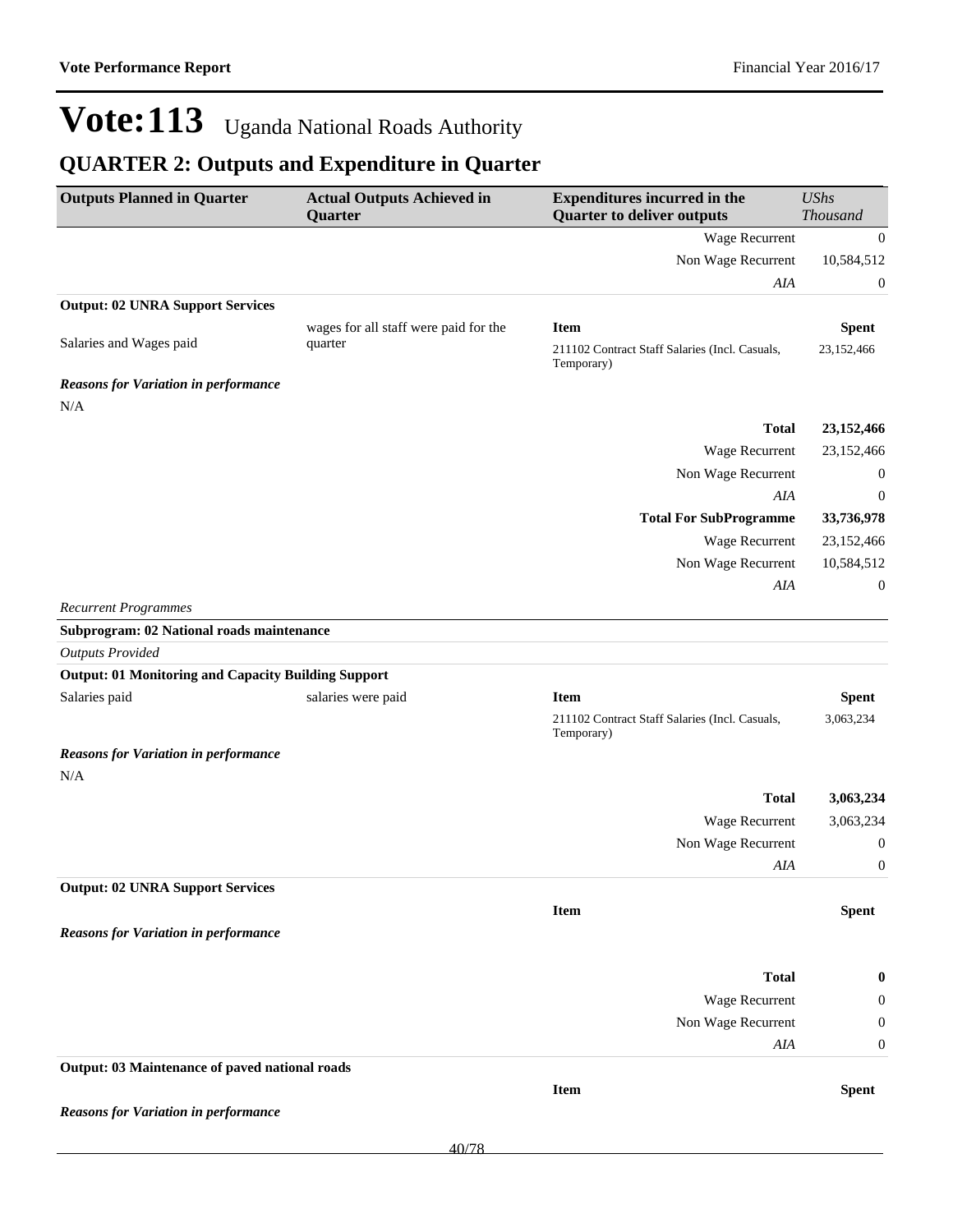| <b>Outputs Planned in Quarter</b>                   | <b>Actual Outputs Achieved in</b><br>Quarter | <b>Expenditures incurred in the</b><br><b>Quarter to deliver outputs</b> |                               | <b>UShs</b><br><b>Thousand</b> |
|-----------------------------------------------------|----------------------------------------------|--------------------------------------------------------------------------|-------------------------------|--------------------------------|
|                                                     |                                              |                                                                          | <b>Total</b>                  | $\boldsymbol{0}$               |
|                                                     |                                              |                                                                          | Wage Recurrent                | $\boldsymbol{0}$               |
|                                                     |                                              |                                                                          | Non Wage Recurrent            | $\boldsymbol{0}$               |
|                                                     |                                              |                                                                          | AIA                           | $\boldsymbol{0}$               |
| Output: 04 Maintenance of unpaved national roads    |                                              |                                                                          |                               |                                |
|                                                     |                                              | <b>Item</b>                                                              |                               | <b>Spent</b>                   |
| <b>Reasons for Variation in performance</b>         |                                              |                                                                          |                               |                                |
|                                                     |                                              |                                                                          | <b>Total</b>                  | $\boldsymbol{0}$               |
|                                                     |                                              |                                                                          | Wage Recurrent                | 0                              |
|                                                     |                                              |                                                                          | Non Wage Recurrent            | $\boldsymbol{0}$               |
|                                                     |                                              |                                                                          | AIA                           | $\boldsymbol{0}$               |
| <b>Output: 05 Axle Load Control</b>                 |                                              |                                                                          |                               |                                |
|                                                     |                                              | Item                                                                     |                               | <b>Spent</b>                   |
| <b>Reasons for Variation in performance</b>         |                                              |                                                                          |                               |                                |
|                                                     |                                              |                                                                          |                               |                                |
|                                                     |                                              |                                                                          | <b>Total</b>                  | 0                              |
|                                                     |                                              |                                                                          | Wage Recurrent                | $\boldsymbol{0}$               |
|                                                     |                                              |                                                                          | Non Wage Recurrent<br>AIA     | $\boldsymbol{0}$<br>0          |
| <b>Output: 06 Ferry Services</b>                    |                                              |                                                                          |                               |                                |
|                                                     |                                              | <b>Item</b>                                                              |                               | <b>Spent</b>                   |
| <b>Reasons for Variation in performance</b>         |                                              |                                                                          |                               |                                |
|                                                     |                                              |                                                                          | <b>Total</b>                  | 0                              |
|                                                     |                                              |                                                                          | Wage Recurrent                | $\boldsymbol{0}$               |
|                                                     |                                              |                                                                          | Non Wage Recurrent            | 0                              |
|                                                     |                                              |                                                                          | AIA                           | $\boldsymbol{0}$               |
|                                                     |                                              |                                                                          | <b>Total For SubProgramme</b> | 3,063,234                      |
|                                                     |                                              |                                                                          | Wage Recurrent                | 3,063,234                      |
|                                                     |                                              |                                                                          | Non Wage Recurrent            | $\mathbf{0}$                   |
|                                                     |                                              |                                                                          | $A I\!A$                      | $\boldsymbol{0}$               |
| <b>Development Projects</b>                         |                                              |                                                                          |                               |                                |
| Project: 0267 Improvement of Ferry Services         |                                              |                                                                          |                               |                                |
| <b>Capital Purchases</b>                            |                                              |                                                                          |                               |                                |
| <b>Output: 71 Acquisition of Land by Government</b> |                                              |                                                                          |                               |                                |
|                                                     |                                              | <b>Item</b>                                                              |                               | <b>Spent</b>                   |
|                                                     |                                              | 311101 Land                                                              |                               | 378,979                        |
| <b>Reasons for Variation in performance</b>         |                                              |                                                                          |                               |                                |
|                                                     |                                              |                                                                          |                               |                                |
|                                                     |                                              |                                                                          | <b>Total</b>                  | 378,979                        |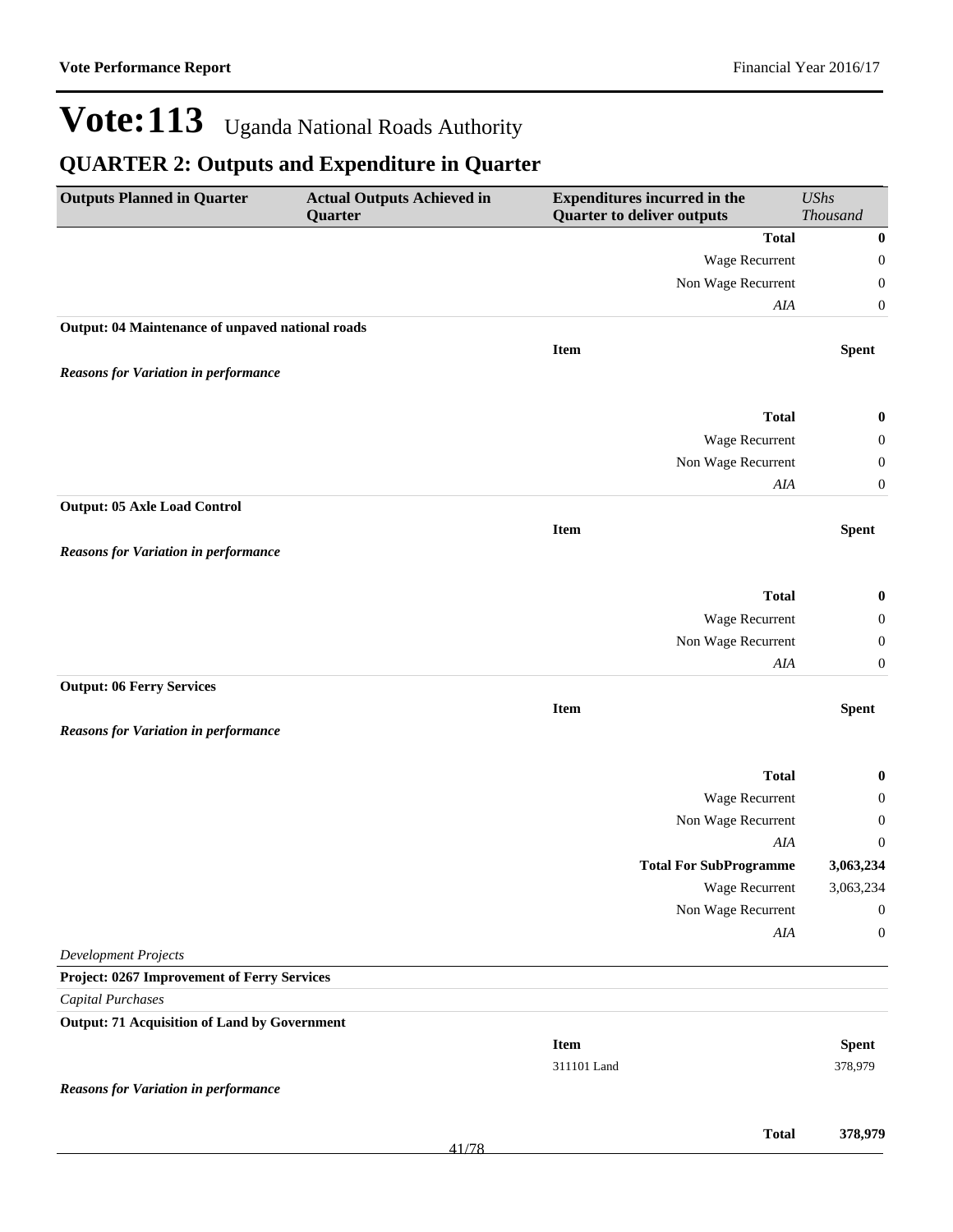### **QUARTER 2: Outputs and Expenditure in Quarter**

| <b>Outputs Planned in Quarter</b>                                              | <b>Actual Outputs Achieved in</b><br>Quarter                                                                                                                                                                                                                                                                                                                                                                                                                                                                                                                                                                         | <b>Expenditures incurred in the</b><br><b>Quarter to deliver outputs</b> | <b>UShs</b><br><b>Thousand</b> |
|--------------------------------------------------------------------------------|----------------------------------------------------------------------------------------------------------------------------------------------------------------------------------------------------------------------------------------------------------------------------------------------------------------------------------------------------------------------------------------------------------------------------------------------------------------------------------------------------------------------------------------------------------------------------------------------------------------------|--------------------------------------------------------------------------|--------------------------------|
|                                                                                |                                                                                                                                                                                                                                                                                                                                                                                                                                                                                                                                                                                                                      | <b>GoU</b> Development                                                   | 378,979                        |
|                                                                                |                                                                                                                                                                                                                                                                                                                                                                                                                                                                                                                                                                                                                      | <b>External Financing</b>                                                | 0                              |
|                                                                                |                                                                                                                                                                                                                                                                                                                                                                                                                                                                                                                                                                                                                      | AIA                                                                      | 0                              |
| <b>Output: 80 National Road Construction/Rehabilitation (Bitumen Standard)</b> |                                                                                                                                                                                                                                                                                                                                                                                                                                                                                                                                                                                                                      |                                                                          |                                |
| Kalangala ferry Infrastructure Project                                         | MV Albert Nile-1 (Wanseko-Panyimur                                                                                                                                                                                                                                                                                                                                                                                                                                                                                                                                                                                   | <b>Item</b>                                                              | <b>Spent</b>                   |
| support provided.                                                              | Ferry): The ferry is now undergoing trial<br>runs and testing. Seaworthiness Certificate<br>for the Ferry was issued by MoWT.<br>MV Kyoga-2 (Zengebe-Namasale Ferry):<br>Ferry construction and training of ferry<br>crew were completed. Seaworthiness<br>Certificate for the Ferry was issued by<br>MoWT.<br>Sigulu Ferry: 0% physical works<br>complete. Contract was signed but project<br>funds have not been committed yet<br>through the Letter of Credit as required in<br>the Contract.<br>Rehabilitation and upgrading of the<br>Monohull ferry: Contract submitted to<br>Solicitor General for clearance. | 312103 Roads and Bridges.                                                | 1,619,174                      |
| <b>Reasons for Variation in performance</b>                                    |                                                                                                                                                                                                                                                                                                                                                                                                                                                                                                                                                                                                                      |                                                                          |                                |

N/A

|                               | 1,619,174<br><b>Total</b> |
|-------------------------------|---------------------------|
| GoU Development               | 1,619,174                 |
| <b>External Financing</b>     | $\mathbf 0$               |
|                               | AIA<br>$\theta$           |
|                               |                           |
| <b>Total For SubProgramme</b> | 1,998,153                 |
| GoU Development               | 1,998,153                 |
| <b>External Financing</b>     | $\theta$                  |
|                               | AIA<br>$\theta$           |

*Development Projects*

| Project: 0321 Upgrade Fort Portal - Budibugyo - Lamia (104km) |                                                                                                                 |                               |                  |
|---------------------------------------------------------------|-----------------------------------------------------------------------------------------------------------------|-------------------------------|------------------|
| <b>Capital Purchases</b>                                      |                                                                                                                 |                               |                  |
|                                                               | Output: 80 National Road Construction/Rehabilitation (Bitumen Standard)                                         |                               |                  |
|                                                               | Procurement of Urgent Repair Works on                                                                           | <b>Item</b>                   | <b>Spent</b>     |
|                                                               | Sections damaged by Landslides is<br>ongoing. Draft contract was submitted to<br>Solicitor General for approval | 312103 Roads and Bridges.     | 13,850,181       |
| <b>Reasons for Variation in performance</b>                   |                                                                                                                 |                               |                  |
| N/A                                                           |                                                                                                                 |                               |                  |
|                                                               |                                                                                                                 | <b>Total</b>                  | 13,850,181       |
|                                                               |                                                                                                                 | <b>GoU</b> Development        | 13,850,181       |
|                                                               |                                                                                                                 | <b>External Financing</b>     | $\boldsymbol{0}$ |
|                                                               |                                                                                                                 | AIA                           | $\theta$         |
|                                                               |                                                                                                                 | <b>Total For SubProgramme</b> | 13,850,181       |
|                                                               | 42/78                                                                                                           | <b>GoU</b> Development        | 13,850,181       |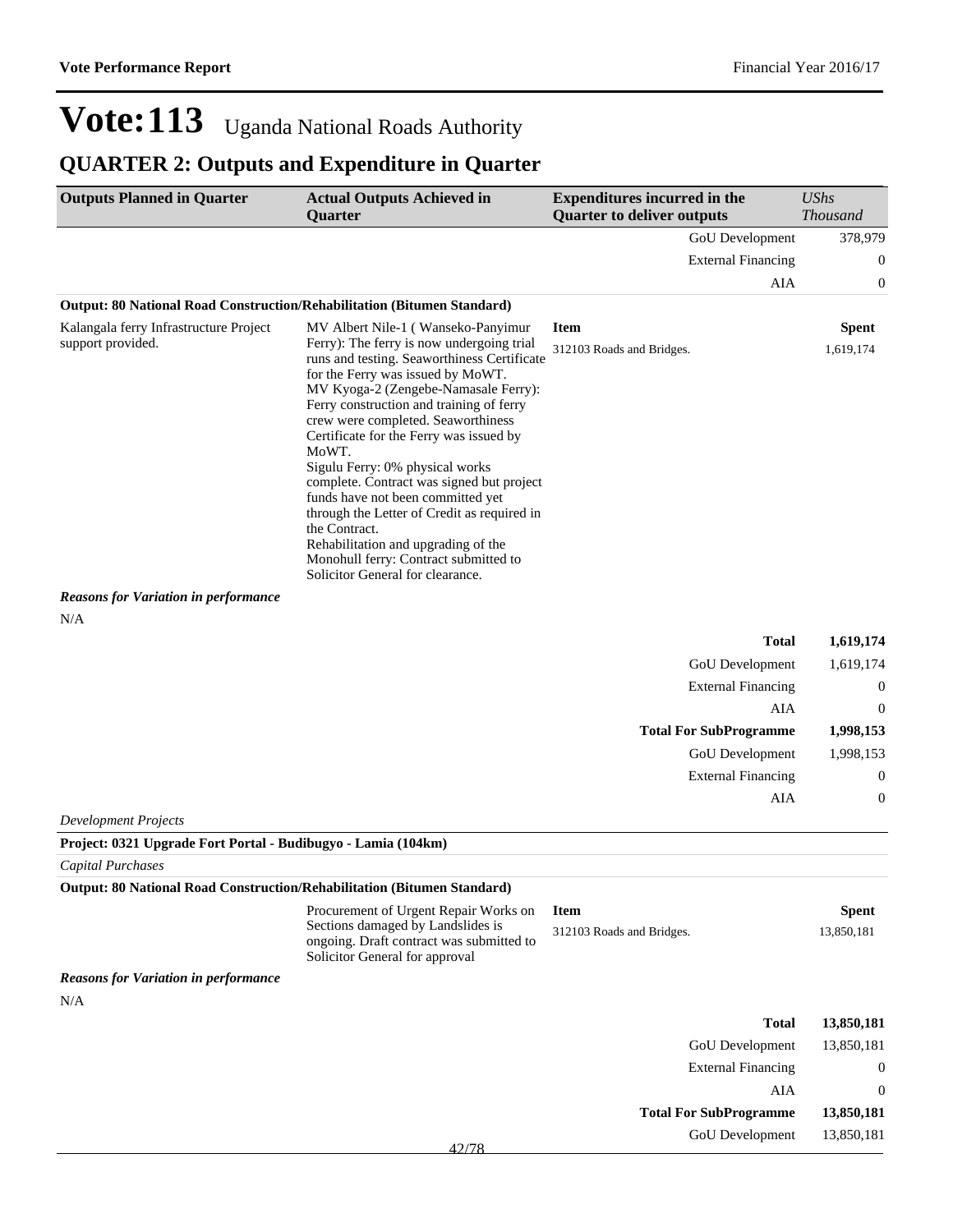| <b>Outputs Planned in Quarter</b>                                       | <b>Actual Outputs Achieved in</b><br><b>Quarter</b>                                                 | <b>Expenditures incurred in the</b><br><b>Quarter to deliver outputs</b> | <b>UShs</b><br>Thousand    |
|-------------------------------------------------------------------------|-----------------------------------------------------------------------------------------------------|--------------------------------------------------------------------------|----------------------------|
|                                                                         |                                                                                                     | <b>External Financing</b>                                                | $\boldsymbol{0}$           |
|                                                                         |                                                                                                     | AIA                                                                      | $\boldsymbol{0}$           |
| <b>Development Projects</b>                                             |                                                                                                     |                                                                          |                            |
| Project: 0952 Design Masaka-Bukakata road                               |                                                                                                     |                                                                          |                            |
| <b>Capital Purchases</b>                                                |                                                                                                     |                                                                          |                            |
| <b>Output: 71 Acquisition of Land by Government</b>                     |                                                                                                     |                                                                          |                            |
|                                                                         | 391 PAPs were compensated                                                                           | <b>Item</b>                                                              | <b>Spent</b>               |
|                                                                         |                                                                                                     | 311101 Land                                                              | 2,213,704                  |
| <b>Reasons for Variation in performance</b>                             |                                                                                                     |                                                                          |                            |
|                                                                         | Under staffing of the land acquisition department and Delays in submission of documentation by PAPs |                                                                          |                            |
|                                                                         |                                                                                                     | <b>Total</b>                                                             | 2,213,704                  |
|                                                                         |                                                                                                     | GoU Development                                                          | 2,213,704                  |
|                                                                         |                                                                                                     | <b>External Financing</b>                                                | $\mathbf{0}$               |
|                                                                         |                                                                                                     | AIA                                                                      | $\mathbf{0}$               |
|                                                                         |                                                                                                     | <b>Total For SubProgramme</b>                                            | 2,213,704                  |
|                                                                         |                                                                                                     | GoU Development                                                          | 2,213,704                  |
|                                                                         |                                                                                                     | <b>External Financing</b>                                                | $\boldsymbol{0}$           |
|                                                                         |                                                                                                     | AIA                                                                      | $\mathbf{0}$               |
| <b>Development Projects</b>                                             |                                                                                                     |                                                                          |                            |
| Project: 0954 Design Muyembe-Moroto - Kotido (290km)                    |                                                                                                     |                                                                          |                            |
| <b>Capital Purchases</b>                                                |                                                                                                     |                                                                          |                            |
| <b>Output: 71 Acquisition of Land by Government</b>                     |                                                                                                     |                                                                          |                            |
|                                                                         | 15 PAPs have been paid and 18.58 acreas<br>acquired                                                 | <b>Item</b><br>311101 Land                                               | <b>Spent</b><br>769,230    |
| <b>Reasons for Variation in performance</b>                             |                                                                                                     |                                                                          |                            |
| Delays in submission of documentation by PAPs                           |                                                                                                     |                                                                          |                            |
|                                                                         |                                                                                                     | <b>Total</b>                                                             | 769,230                    |
|                                                                         |                                                                                                     | GoU Development                                                          | 769,230                    |
|                                                                         |                                                                                                     | <b>External Financing</b>                                                | $\boldsymbol{0}$           |
|                                                                         |                                                                                                     | AIA                                                                      | $\boldsymbol{0}$           |
| Output: 80 National Road Construction/Rehabilitation (Bitumen Standard) |                                                                                                     |                                                                          |                            |
|                                                                         | Works have been substantially completed<br>and the Project is in Defects Liability<br>Period.       | <b>Item</b><br>312103 Roads and Bridges.                                 | <b>Spent</b><br>28,081,977 |
| <b>Reasons for Variation in performance</b><br>N/A                      |                                                                                                     |                                                                          |                            |
|                                                                         |                                                                                                     | <b>Total</b>                                                             | 28,081,977                 |
|                                                                         |                                                                                                     | GoU Development                                                          | 28,081,977                 |
|                                                                         |                                                                                                     | <b>External Financing</b>                                                | $\boldsymbol{0}$           |
|                                                                         |                                                                                                     | AIA                                                                      | $\boldsymbol{0}$           |
|                                                                         |                                                                                                     | <b>Total For SubProgramme</b>                                            | 28,851,207                 |
|                                                                         | 43/78                                                                                               | GoU Development                                                          | 28,851,207                 |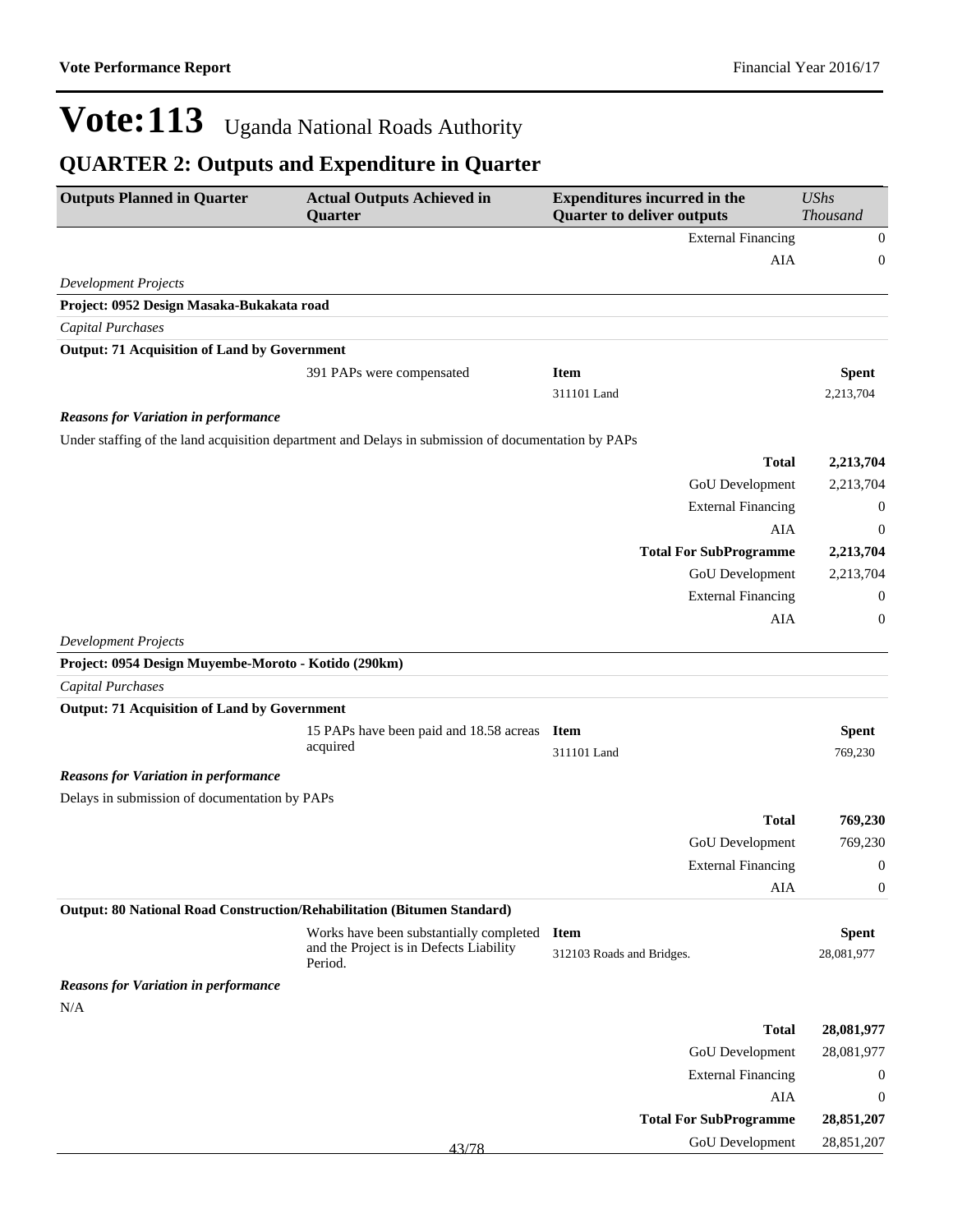| <b>Outputs Planned in Quarter</b>                                       | <b>Actual Outputs Achieved in</b><br>Quarter                                                                                             | <b>Expenditures incurred in the</b><br><b>Quarter to deliver outputs</b> | <b>UShs</b><br><b>Thousand</b> |
|-------------------------------------------------------------------------|------------------------------------------------------------------------------------------------------------------------------------------|--------------------------------------------------------------------------|--------------------------------|
|                                                                         |                                                                                                                                          | <b>External Financing</b>                                                | $\boldsymbol{0}$               |
|                                                                         |                                                                                                                                          | AIA                                                                      | 0                              |
| <b>Development Projects</b>                                             |                                                                                                                                          |                                                                          |                                |
| Project: 0955 Upgrade Nyakahita-Ibanda-Fort Portal (208km)              |                                                                                                                                          |                                                                          |                                |
| Capital Purchases                                                       |                                                                                                                                          |                                                                          |                                |
| <b>Output: 71 Acquisition of Land by Government</b>                     |                                                                                                                                          |                                                                          |                                |
|                                                                         | Nyakahita-Kazo: No compensation has                                                                                                      | <b>Item</b>                                                              | <b>Spent</b>                   |
|                                                                         | been made this quarter<br>Kazo-Kamwenge: No payment was<br>effected this quarter<br>Fort Portal - Kamwenge (66km): 199<br>PAPs were paid | 311101 Land                                                              | 3,744,330                      |
| <b>Reasons for Variation in performance</b>                             |                                                                                                                                          |                                                                          |                                |
|                                                                         | Project encountered challenges regarding adherence to environmental and social safeguards resulting in cancellation of funding           |                                                                          |                                |
|                                                                         |                                                                                                                                          | <b>Total</b>                                                             | 3,744,330                      |
|                                                                         |                                                                                                                                          | GoU Development                                                          | 3,744,330                      |
|                                                                         |                                                                                                                                          | <b>External Financing</b>                                                | 0                              |
|                                                                         |                                                                                                                                          | AIA                                                                      | 0                              |
| Output: 80 National Road Construction/Rehabilitation (Bitumen Standard) |                                                                                                                                          |                                                                          |                                |
|                                                                         | Fort Portal – Kamwenge (66km): 7.7%                                                                                                      | <b>Item</b>                                                              | <b>Spent</b>                   |
|                                                                         | physical progress was attained during the<br>quarter, representing 5.1 Km-equivalents                                                    | 281504 Monitoring, Supervision & Appraisal<br>of capital works           | 397,862                        |
|                                                                         |                                                                                                                                          | 312103 Roads and Bridges.                                                | 34, 341, 940                   |
| <b>Reasons for Variation in performance</b>                             |                                                                                                                                          |                                                                          |                                |
|                                                                         | Project encountered challenges regarding adherence to environmental and social safeguards resulting in cancellation of funding           |                                                                          |                                |
|                                                                         |                                                                                                                                          | <b>Total</b>                                                             | 34,739,802                     |
|                                                                         |                                                                                                                                          | GoU Development                                                          | 34,739,802                     |
|                                                                         |                                                                                                                                          | <b>External Financing</b>                                                | $\boldsymbol{0}$               |
|                                                                         |                                                                                                                                          | AIA                                                                      | $\boldsymbol{0}$               |
|                                                                         |                                                                                                                                          | <b>Total For SubProgramme</b>                                            | 38,484,132                     |
|                                                                         |                                                                                                                                          | GoU Development                                                          | 38,484,132                     |
|                                                                         |                                                                                                                                          | <b>External Financing</b>                                                | $\boldsymbol{0}$               |
|                                                                         |                                                                                                                                          | AIA                                                                      | 0                              |
| <b>Development Projects</b>                                             |                                                                                                                                          |                                                                          |                                |
| Project: 0957 Design the New Nile Bridge at Jinja                       |                                                                                                                                          |                                                                          |                                |
| <b>Capital Purchases</b>                                                |                                                                                                                                          |                                                                          |                                |
| <b>Output: 74 Major Bridges</b>                                         | 4.12% cumulative physical progress was                                                                                                   | <b>Item</b>                                                              |                                |
|                                                                         | achieved during Q2                                                                                                                       | 281504 Monitoring, Supervision & Appraisal                               | <b>Spent</b><br>3,952,061      |
|                                                                         |                                                                                                                                          | of capital works<br>312103 Roads and Bridges.                            | 29, 152, 584                   |
| <b>Reasons for Variation in performance</b><br>N/A                      |                                                                                                                                          |                                                                          |                                |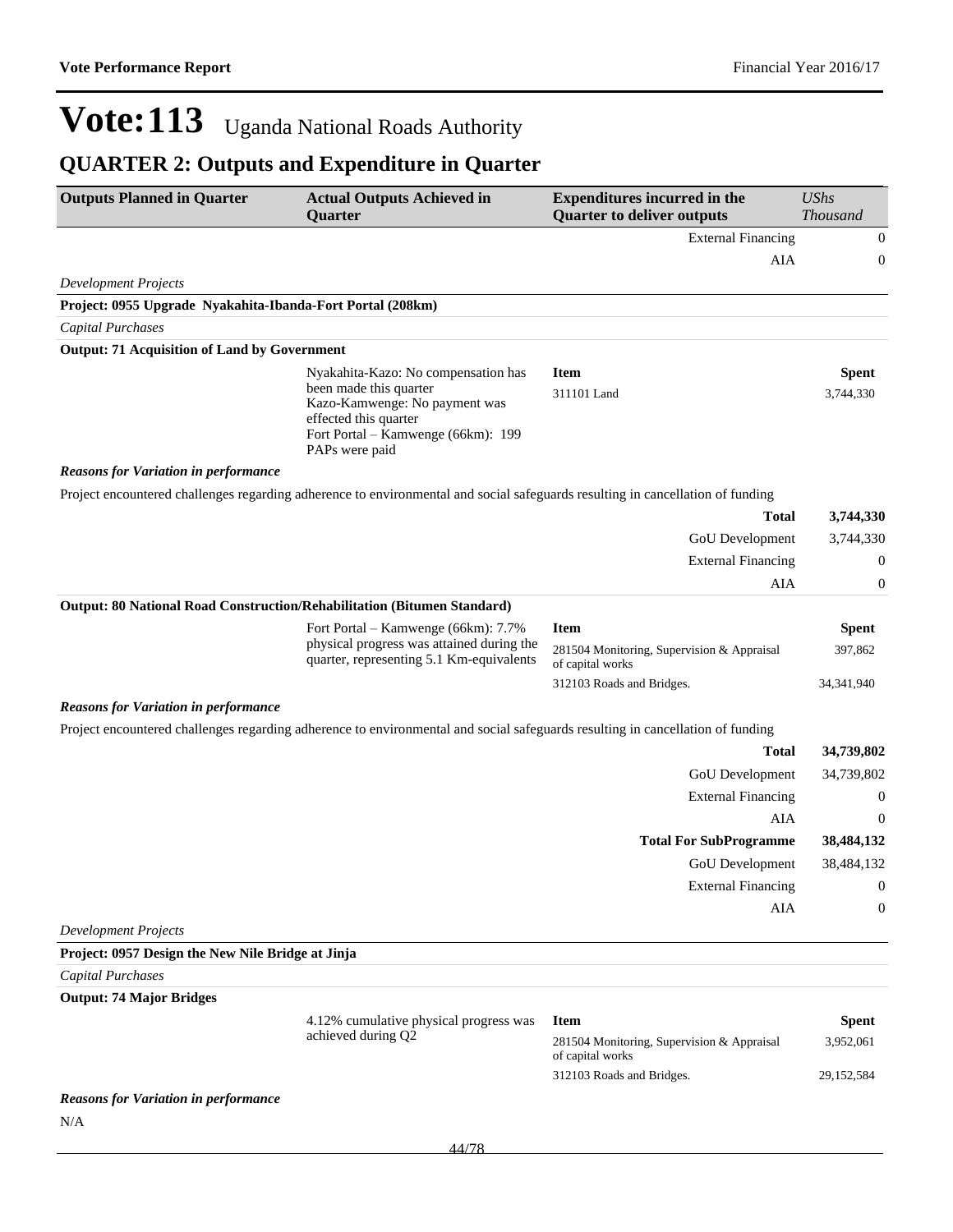### **QUARTER 2: Outputs and Expenditure in Quarter**

| <b>Outputs Planned in Quarter</b>                          | <b>Actual Outputs Achieved in</b><br>Quarter                                                          | <b>Expenditures incurred in the</b><br><b>Quarter to deliver outputs</b> | <b>UShs</b><br>Thousand |
|------------------------------------------------------------|-------------------------------------------------------------------------------------------------------|--------------------------------------------------------------------------|-------------------------|
|                                                            |                                                                                                       | <b>Total</b>                                                             | 33,104,644              |
|                                                            |                                                                                                       | GoU Development                                                          | 14,501,328              |
|                                                            |                                                                                                       | <b>External Financing</b>                                                | 18,603,316              |
|                                                            |                                                                                                       | AIA                                                                      | $\theta$                |
|                                                            |                                                                                                       | <b>Total For SubProgramme</b>                                            | 33,104,644              |
|                                                            |                                                                                                       | GoU Development                                                          | 14,501,328              |
|                                                            |                                                                                                       | <b>External Financing</b>                                                | 18,603,316              |
|                                                            |                                                                                                       | AIA                                                                      | 0                       |
| <b>Development Projects</b>                                |                                                                                                       |                                                                          |                         |
| Project: 1031 Upgrade Gulu - Atiak - Bibia/ Nimule (104km) |                                                                                                       |                                                                          |                         |
| <b>Capital Purchases</b>                                   |                                                                                                       |                                                                          |                         |
| <b>Output: 71 Acquisition of Land by Government</b>        |                                                                                                       |                                                                          |                         |
|                                                            | 1159 PAPs were paid                                                                                   | <b>Item</b>                                                              | <b>Spent</b>            |
|                                                            |                                                                                                       | 311101 Land                                                              | 29,955                  |
| <b>Reasons for Variation in performance</b>                |                                                                                                       |                                                                          |                         |
|                                                            | Under staffing of the land acquisition department and Delays in submission of documentation by PAPs   |                                                                          |                         |
|                                                            |                                                                                                       | <b>Total</b>                                                             | 29,955                  |
|                                                            |                                                                                                       | <b>GoU</b> Development                                                   | 29,955                  |
|                                                            |                                                                                                       | <b>External Financing</b>                                                | 0                       |
|                                                            |                                                                                                       | AIA                                                                      | 0                       |
|                                                            | Output: 80 National Road Construction/Rehabilitation (Bitumen Standard)                               |                                                                          |                         |
|                                                            | Gulu - Atiak (74km): The project is<br>substantially completed. Major works on                        | <b>Item</b>                                                              | <b>Spent</b>            |
|                                                            | Gulu Municipal road to Airport and                                                                    | 281504 Monitoring, Supervision & Appraisal<br>of capital works           | 99,156                  |
|                                                            | Cathedral have also been completed;<br>Defects Liability Period ended in Quarter                      | 312103 Roads and Bridges.                                                | 8,595,828               |
|                                                            | one.                                                                                                  |                                                                          |                         |
|                                                            | Atiak - Nimule (35km): The project is<br>substantially completed. Now in Defects<br>Liability Period. |                                                                          |                         |
| <b>Reasons for Variation in performance</b>                |                                                                                                       |                                                                          |                         |
| N/A                                                        |                                                                                                       |                                                                          |                         |
|                                                            |                                                                                                       | <b>Total</b>                                                             | 8,694,983               |
|                                                            |                                                                                                       | <b>GoU</b> Development                                                   | 99,156                  |
|                                                            |                                                                                                       | <b>External Financing</b>                                                | 8,595,828               |
|                                                            |                                                                                                       | AIA                                                                      | $\boldsymbol{0}$        |
|                                                            |                                                                                                       | <b>Total For SubProgramme</b>                                            | 8,724,938               |
|                                                            |                                                                                                       | <b>GoU</b> Development                                                   | 129,111                 |
|                                                            |                                                                                                       | <b>External Financing</b>                                                | 8,595,828               |
|                                                            |                                                                                                       | AIA                                                                      | $\boldsymbol{0}$        |
| <b>Development Projects</b>                                |                                                                                                       |                                                                          |                         |

**Project: 1032 Upgrade Vurra - Arua - Koboko - Oraba (92km)**

*Capital Purchases*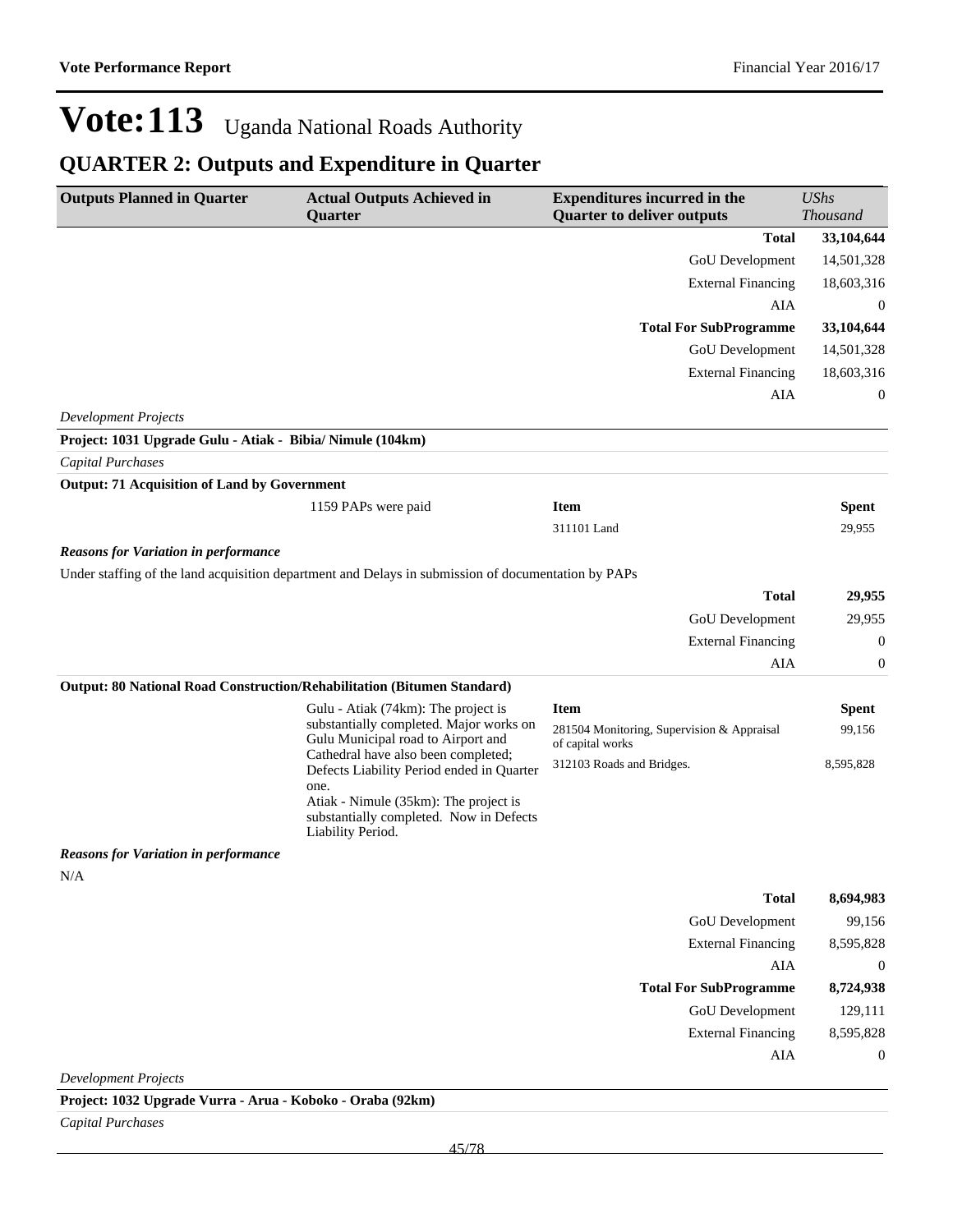| <b>Outputs Planned in Quarter</b>                                               | <b>Actual Outputs Achieved in</b><br><b>Quarter</b>           | <b>Expenditures incurred in the</b><br><b>Quarter to deliver outputs</b>                                                          | <b>UShs</b><br><b>Thousand</b> |
|---------------------------------------------------------------------------------|---------------------------------------------------------------|-----------------------------------------------------------------------------------------------------------------------------------|--------------------------------|
| Output: 80 National Road Construction/Rehabilitation (Bitumen Standard)         |                                                               |                                                                                                                                   |                                |
|                                                                                 | Civil works have been substantially<br>completed.             | <b>Item</b><br>312103 Roads and Bridges.                                                                                          | <b>Spent</b><br>9,210,399      |
| <b>Reasons for Variation in performance</b>                                     |                                                               |                                                                                                                                   |                                |
| N/A                                                                             |                                                               |                                                                                                                                   |                                |
|                                                                                 |                                                               | <b>Total</b>                                                                                                                      | 9,210,399                      |
|                                                                                 |                                                               | GoU Development                                                                                                                   | 9,210,399                      |
|                                                                                 |                                                               | <b>External Financing</b>                                                                                                         | $\mathbf 0$                    |
|                                                                                 |                                                               | AIA                                                                                                                               | $\mathbf 0$                    |
|                                                                                 |                                                               | <b>Total For SubProgramme</b>                                                                                                     | 9,210,399                      |
|                                                                                 |                                                               | GoU Development                                                                                                                   | 9,210,399                      |
|                                                                                 |                                                               | <b>External Financing</b>                                                                                                         | $\mathbf{0}$                   |
|                                                                                 |                                                               | AIA                                                                                                                               | $\boldsymbol{0}$               |
| <b>Development Projects</b>                                                     |                                                               |                                                                                                                                   |                                |
| Project: 1034 Design of Mukono-Katosi-Nyenga (72km)<br><b>Capital Purchases</b> |                                                               |                                                                                                                                   |                                |
| <b>Output: 71 Acquisition of Land by Government</b>                             |                                                               |                                                                                                                                   |                                |
|                                                                                 | 237 PAPs were paid and 29.87 acres were Item                  |                                                                                                                                   | Spent                          |
|                                                                                 | acquired in this quarter                                      | 311101 Land                                                                                                                       | 6,839,237                      |
| <b>Reasons for Variation in performance</b>                                     |                                                               |                                                                                                                                   |                                |
| Under staffing of the land acquisition department                               |                                                               |                                                                                                                                   |                                |
|                                                                                 |                                                               | <b>Total</b>                                                                                                                      | 6,839,237                      |
|                                                                                 |                                                               | GoU Development                                                                                                                   | 6,839,237                      |
|                                                                                 |                                                               | <b>External Financing</b>                                                                                                         | $\mathbf 0$                    |
|                                                                                 |                                                               | AIA                                                                                                                               | $\boldsymbol{0}$               |
| Output: 80 National Road Construction/Rehabilitation (Bitumen Standard)         |                                                               |                                                                                                                                   |                                |
|                                                                                 | 10.4% cumulative physical progress was                        | <b>Item</b>                                                                                                                       | <b>Spent</b>                   |
|                                                                                 | achieved in Quarter 2, which represents<br>7.7 km-equivalents | 281504 Monitoring, Supervision & Appraisal<br>of capital works                                                                    | 899,233                        |
|                                                                                 |                                                               | 312103 Roads and Bridges.                                                                                                         | 45,330,318                     |
| <b>Reasons for Variation in performance</b>                                     |                                                               |                                                                                                                                   |                                |
|                                                                                 |                                                               | The major issue on this project is delayed land compensation and payment of IPCs to the Contractor and Invoices to the Consultant |                                |
|                                                                                 |                                                               | <b>Total</b>                                                                                                                      | 46,229,551                     |
|                                                                                 |                                                               | GoU Development                                                                                                                   | 46,229,551                     |
|                                                                                 |                                                               | <b>External Financing</b>                                                                                                         | $\mathbf 0$                    |
|                                                                                 |                                                               | AIA                                                                                                                               | $\boldsymbol{0}$               |
|                                                                                 |                                                               | <b>Total For SubProgramme</b>                                                                                                     | 53,068,787                     |
|                                                                                 |                                                               | GoU Development                                                                                                                   | 53,068,787                     |
|                                                                                 |                                                               | <b>External Financing</b>                                                                                                         | $\mathbf{0}$                   |
|                                                                                 |                                                               | AIA                                                                                                                               | $\boldsymbol{0}$               |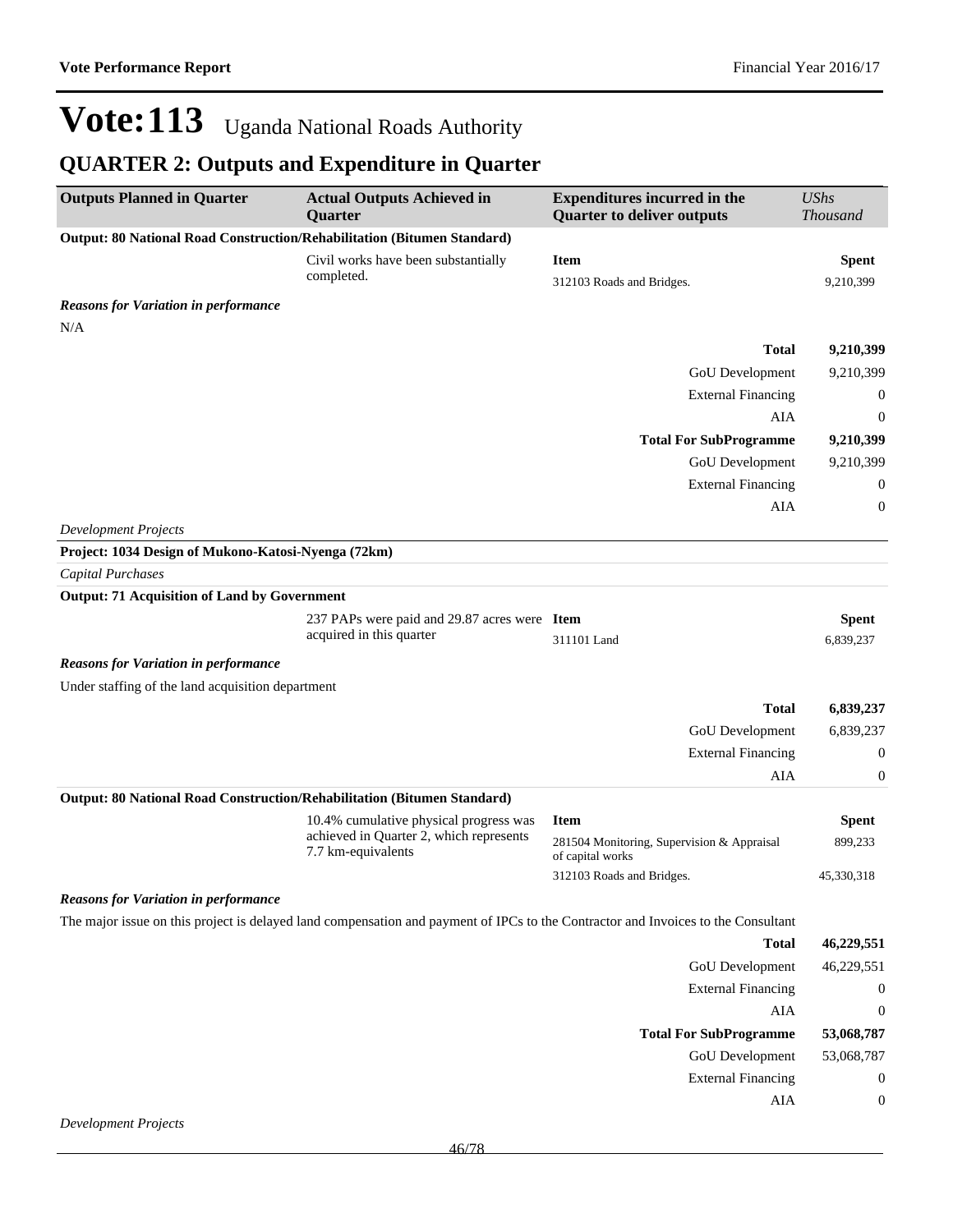### **QUARTER 2: Outputs and Expenditure in Quarter**

| <b>Outputs Planned in Quarter</b>                       | <b>Actual Outputs Achieved in</b><br>Quarter                                                        | <b>Expenditures incurred in the</b><br><b>Quarter to deliver outputs</b> | <b>UShs</b><br><b>Thousand</b> |
|---------------------------------------------------------|-----------------------------------------------------------------------------------------------------|--------------------------------------------------------------------------|--------------------------------|
| Project: 1035 Design Mpigi-Kabulasoka-Maddu (135 km)    |                                                                                                     |                                                                          |                                |
| <b>Capital Purchases</b>                                |                                                                                                     |                                                                          |                                |
| <b>Output: 71 Acquisition of Land by Government</b>     |                                                                                                     |                                                                          |                                |
|                                                         | 3986 PAPs along Mpigi - Kanoni -                                                                    | <b>Item</b>                                                              | <b>Spent</b>                   |
|                                                         | Sembabule section have been paid                                                                    | 311101 Land                                                              | 1,502,298                      |
| <b>Reasons for Variation in performance</b>             |                                                                                                     |                                                                          |                                |
|                                                         | Under staffing of the land acquisition department and Delays in submission of documentation by PAPs |                                                                          |                                |
|                                                         |                                                                                                     | <b>Total</b>                                                             | 1,502,298                      |
|                                                         |                                                                                                     | GoU Development                                                          | 1,502,298                      |
|                                                         |                                                                                                     | <b>External Financing</b>                                                | $\mathbf{0}$                   |
|                                                         |                                                                                                     | AIA                                                                      | $\mathbf{0}$                   |
|                                                         | Output: 80 National Road Construction/Rehabilitation (Bitumen Standard)                             |                                                                          |                                |
|                                                         | Mpigi - Kanoni (65 km): 0.7% physical                                                               | <b>Item</b>                                                              | <b>Spent</b>                   |
|                                                         | progress has been attained while for<br>Kanoni - Sembabule - Villa Maria (110                       | 281504 Monitoring, Supervision & Appraisal<br>of capital works           | 1,077,390                      |
|                                                         | km): 11.3% cumulative physical progress<br>has been attained in the quarter.                        | 312103 Roads and Bridges.                                                | 9,786,516                      |
| <b>Reasons for Variation in performance</b>             |                                                                                                     |                                                                          |                                |
| The major issue affecting progress is land compensation |                                                                                                     |                                                                          |                                |
|                                                         |                                                                                                     | <b>Total</b>                                                             | 10,863,907                     |
|                                                         |                                                                                                     | GoU Development                                                          | 10,863,907                     |
|                                                         |                                                                                                     | <b>External Financing</b>                                                | $\mathbf{0}$                   |
|                                                         |                                                                                                     | AIA                                                                      | $\mathbf 0$                    |
|                                                         |                                                                                                     | <b>Total For SubProgramme</b>                                            | 12,366,205                     |
|                                                         |                                                                                                     | GoU Development                                                          | 12,366,205                     |
|                                                         |                                                                                                     | <b>External Financing</b>                                                | $\mathbf{0}$                   |
|                                                         |                                                                                                     | AIA                                                                      | $\mathbf{0}$                   |
| <b>Development Projects</b>                             |                                                                                                     |                                                                          |                                |
| Project: 1038 Design Ntungamo-Mirama Hills (37km)       |                                                                                                     |                                                                          |                                |
| Capital Purchases                                       |                                                                                                     |                                                                          |                                |
| <b>Output: 71 Acquisition of Land by Government</b>     |                                                                                                     |                                                                          |                                |
|                                                         | 227 PAPs were paid during Quarter 2<br>while 49.6 acres were acquired.                              | <b>Item</b><br>311101 Land                                               | <b>Spent</b><br>5,205,028      |
|                                                         |                                                                                                     |                                                                          |                                |
| <b>Reasons for Variation in performance</b>             |                                                                                                     |                                                                          |                                |
| Under staffing of the land acquisition department       |                                                                                                     |                                                                          |                                |
|                                                         |                                                                                                     | <b>Total</b>                                                             | 5,205,028                      |
|                                                         |                                                                                                     | GoU Development                                                          | 5,205,028                      |
|                                                         |                                                                                                     | <b>External Financing</b>                                                | $\mathbf{0}$                   |
|                                                         |                                                                                                     | AIA                                                                      | $\boldsymbol{0}$               |

**Output: 80 National Road Construction/Rehabilitation (Bitumen Standard)**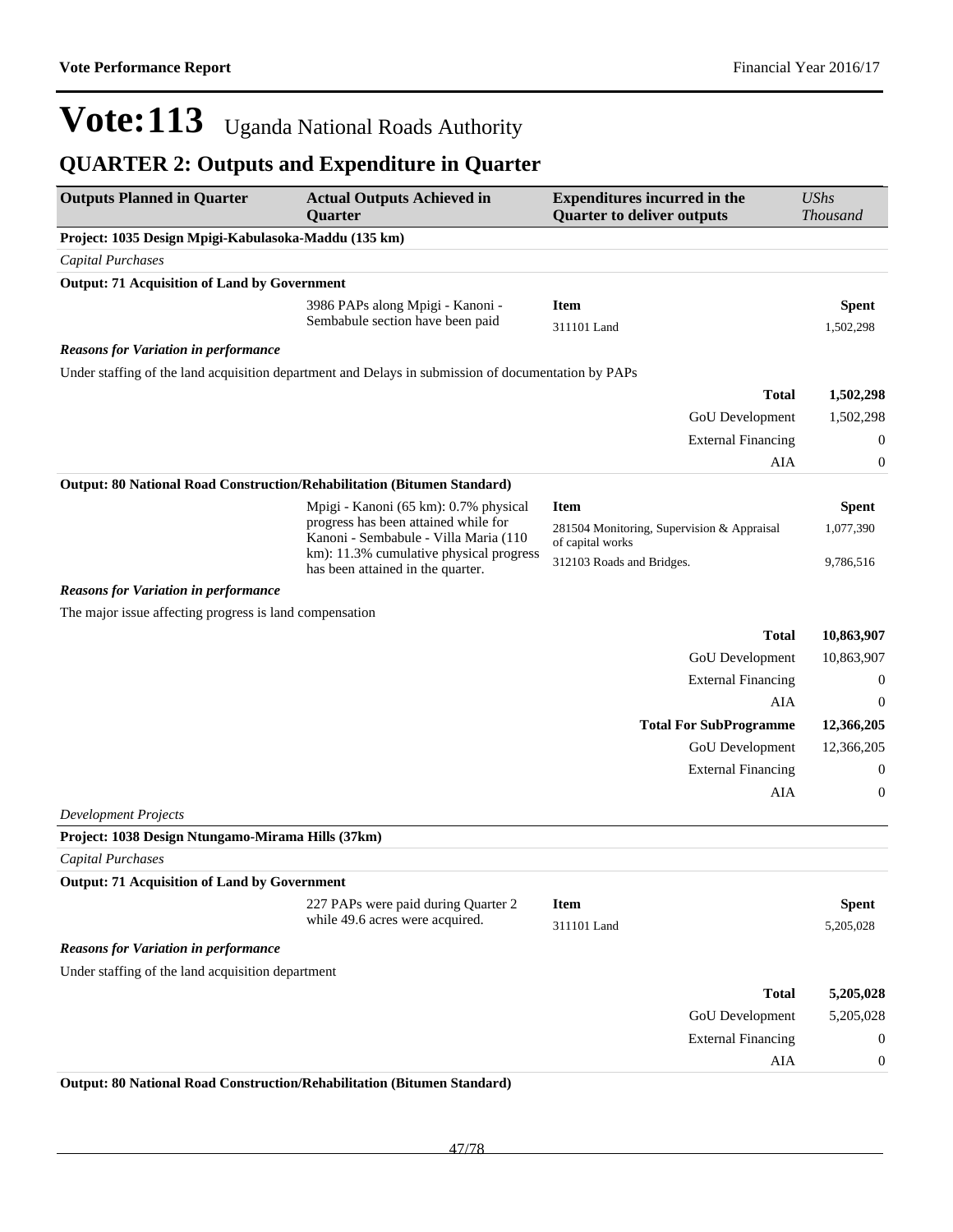#### **QUARTER 2: Outputs and Expenditure in Quarter**

| <b>Outputs Planned in Quarter</b>                         | <b>Actual Outputs Achieved in</b><br><b>Ouarter</b>       | <b>Expenditures incurred in the</b><br><b>Quarter to deliver outputs</b> | <b>UShs</b><br><b>Thousand</b> |
|-----------------------------------------------------------|-----------------------------------------------------------|--------------------------------------------------------------------------|--------------------------------|
|                                                           | 7.8% cumulative physical progress was                     | <b>Item</b>                                                              | <b>Spent</b>                   |
|                                                           | attained during Q2 which represents 2.9<br>km-equivalents | 281504 Monitoring, Supervision & Appraisal<br>of capital works           | 973,092                        |
|                                                           |                                                           | 312103 Roads and Bridges.                                                | 10,111,231                     |
| $\mathbf{r}$ , $\mathbf{r}$ , $\mathbf{r}$ , $\mathbf{r}$ |                                                           |                                                                          |                                |

#### *Reasons for Variation in performance*

The major issue affecting works progress was land acquisition and inadequate Contractor's mobilisation of equipment

| 11,084,323     | <b>Total</b>                  |
|----------------|-------------------------------|
| 6,553,593      | <b>GoU</b> Development        |
| 4,530,730      | <b>External Financing</b>     |
| $\overline{0}$ | AIA                           |
| 16,289,350     | <b>Total For SubProgramme</b> |
|                |                               |
| 11,758,621     | <b>GoU</b> Development        |
| 4,530,730      | <b>External Financing</b>     |
| $\overline{0}$ | AIA                           |

*Development Projects*

| Project: 1041 Design Kyenjojo-Hoima-Masindi-Kigumba (238km)                    |                                                                                                                                                                                                        |                            |                           |                           |
|--------------------------------------------------------------------------------|--------------------------------------------------------------------------------------------------------------------------------------------------------------------------------------------------------|----------------------------|---------------------------|---------------------------|
| Capital Purchases                                                              |                                                                                                                                                                                                        |                            |                           |                           |
| <b>Output: 71 Acquisition of Land by Government</b>                            |                                                                                                                                                                                                        |                            |                           |                           |
|                                                                                | Bulima - Kabwoya (66 km): 514 PAPs<br>were paid in quarter 2.<br>Kyenjojo - Kabwoya (100 km): No PAPs<br>were paid during quarter 2. Batches being<br>cleared by consultant for submission to<br>UNRA. | <b>Item</b><br>311101 Land |                           | <b>Spent</b><br>2,211,897 |
| <b>Reasons for Variation in performance</b>                                    |                                                                                                                                                                                                        |                            |                           |                           |
| Delays in submission of documentation by PAPs                                  |                                                                                                                                                                                                        |                            |                           |                           |
|                                                                                |                                                                                                                                                                                                        |                            | <b>Total</b>              | 2,211,897                 |
|                                                                                |                                                                                                                                                                                                        |                            | GoU Development           | 2,211,897                 |
|                                                                                |                                                                                                                                                                                                        |                            | <b>External Financing</b> | $\theta$                  |
|                                                                                |                                                                                                                                                                                                        |                            | AIA                       | $\Omega$                  |
| <b>Output: 80 National Road Construction/Rehabilitation (Bitumen Standard)</b> |                                                                                                                                                                                                        |                            |                           |                           |
|                                                                                | Bulima - Kabwoya (66 km): 13.6%                                                                                                                                                                        | Item                       |                           | Spent                     |

| Bulima - Kabwoya (66 km): 13.6%                                                                                                                         | Item                                                           | <b>Spent</b> |
|---------------------------------------------------------------------------------------------------------------------------------------------------------|----------------------------------------------------------------|--------------|
| cumulative physical progress was attained<br>during quarter 2, representing 9 km-                                                                       | 281504 Monitoring, Supervision & Appraisal<br>of capital works | 1,856,686    |
| equivalents.<br>Kyenjojo - Kabwoya (100 km): 3.8%<br>cumulative physical progress was attained<br>during quarter 2, representing 3.8 km-<br>equivalents | 312103 Roads and Bridges.                                      | 12,717,127   |

#### *Reasons for Variation in performance*

The major issues affecting performance on these projects are delayed compensation of PAPs, delayed relocation of utilities and the suspension of World Bank funding

| 14,573,814 | Total                                 |  |
|------------|---------------------------------------|--|
|            | GoU Development 5,596,182             |  |
|            | External Financing 8,977,631<br>10/70 |  |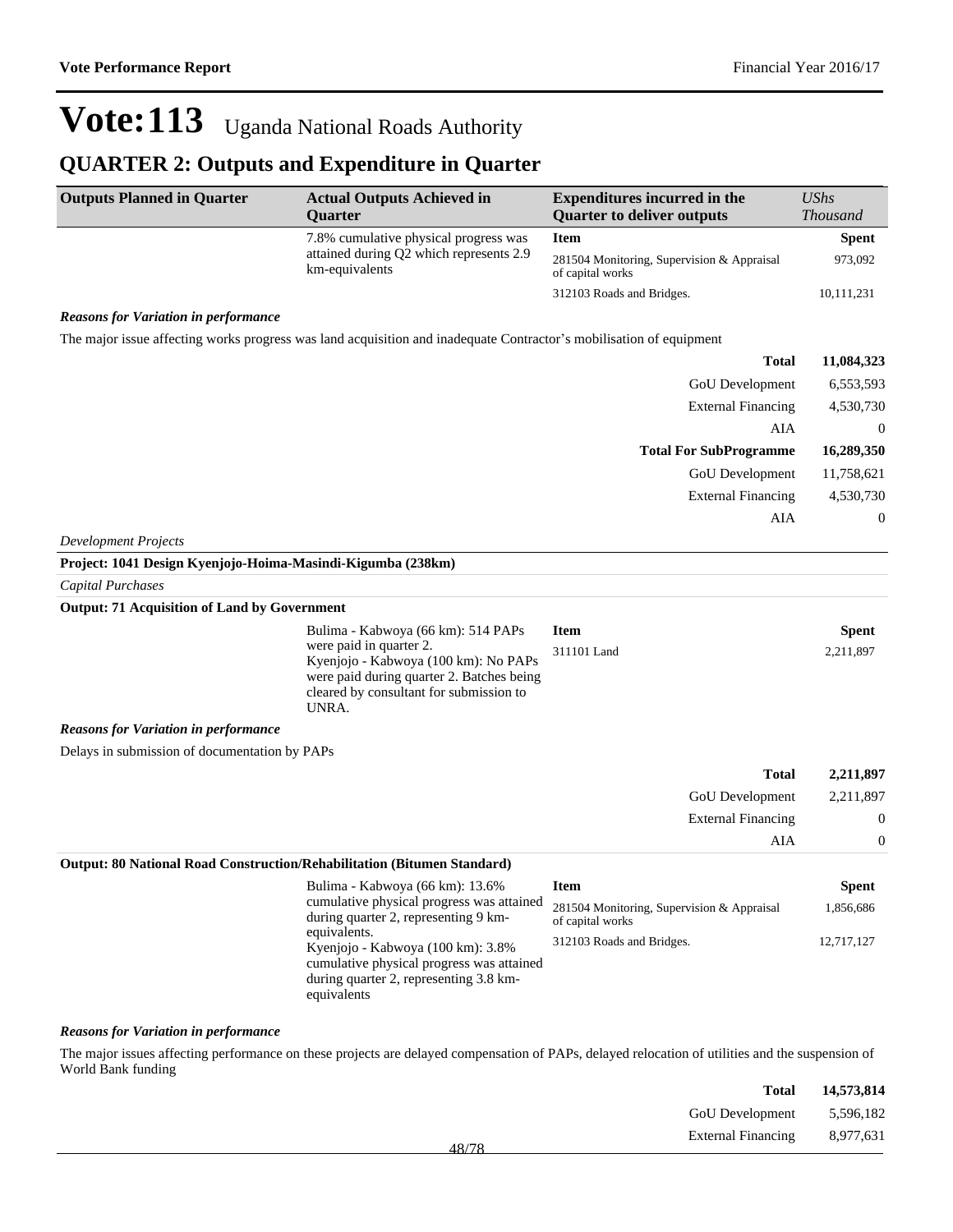| <b>Outputs Planned in Quarter</b>                                       | <b>Actual Outputs Achieved in</b><br>Quarter                                                                                                     | <b>Expenditures incurred in the</b><br><b>Quarter to deliver outputs</b> | <b>UShs</b><br>Thousand |
|-------------------------------------------------------------------------|--------------------------------------------------------------------------------------------------------------------------------------------------|--------------------------------------------------------------------------|-------------------------|
|                                                                         |                                                                                                                                                  | AIA                                                                      | $\boldsymbol{0}$        |
|                                                                         |                                                                                                                                                  | <b>Total For SubProgramme</b>                                            | 16,785,711              |
|                                                                         |                                                                                                                                                  | <b>GoU</b> Development                                                   | 7,808,080               |
|                                                                         |                                                                                                                                                  | <b>External Financing</b>                                                | 8,977,631               |
|                                                                         |                                                                                                                                                  | AIA                                                                      | 0                       |
| <b>Development Projects</b>                                             |                                                                                                                                                  |                                                                          |                         |
| Project: 1042 Design Nyendo - Sembabule (48km)                          |                                                                                                                                                  |                                                                          |                         |
| Capital Purchases                                                       |                                                                                                                                                  |                                                                          |                         |
| Output: 80 National Road Construction/Rehabilitation (Bitumen Standard) |                                                                                                                                                  |                                                                          |                         |
|                                                                         | Kanoni - Sembabule - Villa Maria (110<br>km): 11.3% cumulative physical progress<br>was attained during Q2, representing 12.5<br>km-equivalents. | <b>Item</b><br>312103 Roads and Bridges.                                 | Spent<br>7,993,673      |
| <b>Reasons for Variation in performance</b>                             |                                                                                                                                                  |                                                                          |                         |
|                                                                         | The major issue affecting progress is land compensation and delayed relocation of utilities                                                      | <b>Total</b>                                                             |                         |
|                                                                         |                                                                                                                                                  |                                                                          | 7,993,673               |
|                                                                         |                                                                                                                                                  | GoU Development<br><b>External Financing</b>                             | 7,993,673<br>0          |
|                                                                         |                                                                                                                                                  | AIA                                                                      | 0                       |
|                                                                         |                                                                                                                                                  | <b>Total For SubProgramme</b>                                            | 7,993,673               |
|                                                                         |                                                                                                                                                  | <b>GoU</b> Development                                                   | 7,993,673               |
|                                                                         |                                                                                                                                                  | <b>External Financing</b>                                                | 0                       |
|                                                                         |                                                                                                                                                  | AIA                                                                      | 0                       |
| <b>Development Projects</b>                                             |                                                                                                                                                  |                                                                          |                         |
| Project: 1044 Design Ishaka-Kagamba (35km)                              |                                                                                                                                                  |                                                                          |                         |
| <b>Capital Purchases</b>                                                |                                                                                                                                                  |                                                                          |                         |
| <b>Output: 71 Acquisition of Land by Government</b>                     |                                                                                                                                                  |                                                                          |                         |
|                                                                         | 271 PAPs were paid during quarter 2                                                                                                              | <b>Item</b>                                                              | <b>Spent</b>            |
|                                                                         |                                                                                                                                                  | 311101 Land                                                              | 47,180                  |
| <b>Reasons for Variation in performance</b>                             |                                                                                                                                                  |                                                                          |                         |
|                                                                         | Under staffing of the land acquisition department and Delays in submission of documentation by PAPs                                              |                                                                          |                         |
|                                                                         |                                                                                                                                                  | <b>Total</b>                                                             | 47,180                  |
|                                                                         |                                                                                                                                                  | <b>GoU</b> Development                                                   | 47,180                  |
|                                                                         |                                                                                                                                                  | <b>External Financing</b>                                                | 0                       |
|                                                                         |                                                                                                                                                  | AIA                                                                      | 0                       |
| Output: 80 National Road Construction/Rehabilitation (Bitumen Standard) |                                                                                                                                                  |                                                                          |                         |
|                                                                         | 0.2% cumulative progress was attained<br>during Q2, representing 0.1 km-                                                                         | <b>Item</b><br>281504 Monitoring, Supervision & Appraisal                | <b>Spent</b><br>1,002   |
|                                                                         | equivalents. Project is in Defects<br>Notification Period from July 2016 to June                                                                 | of capital works                                                         |                         |
|                                                                         | 2017.                                                                                                                                            | 312103 Roads and Bridges.                                                | 14,510,752              |
| <b>Reasons for Variation in performance</b><br>N/A                      |                                                                                                                                                  |                                                                          |                         |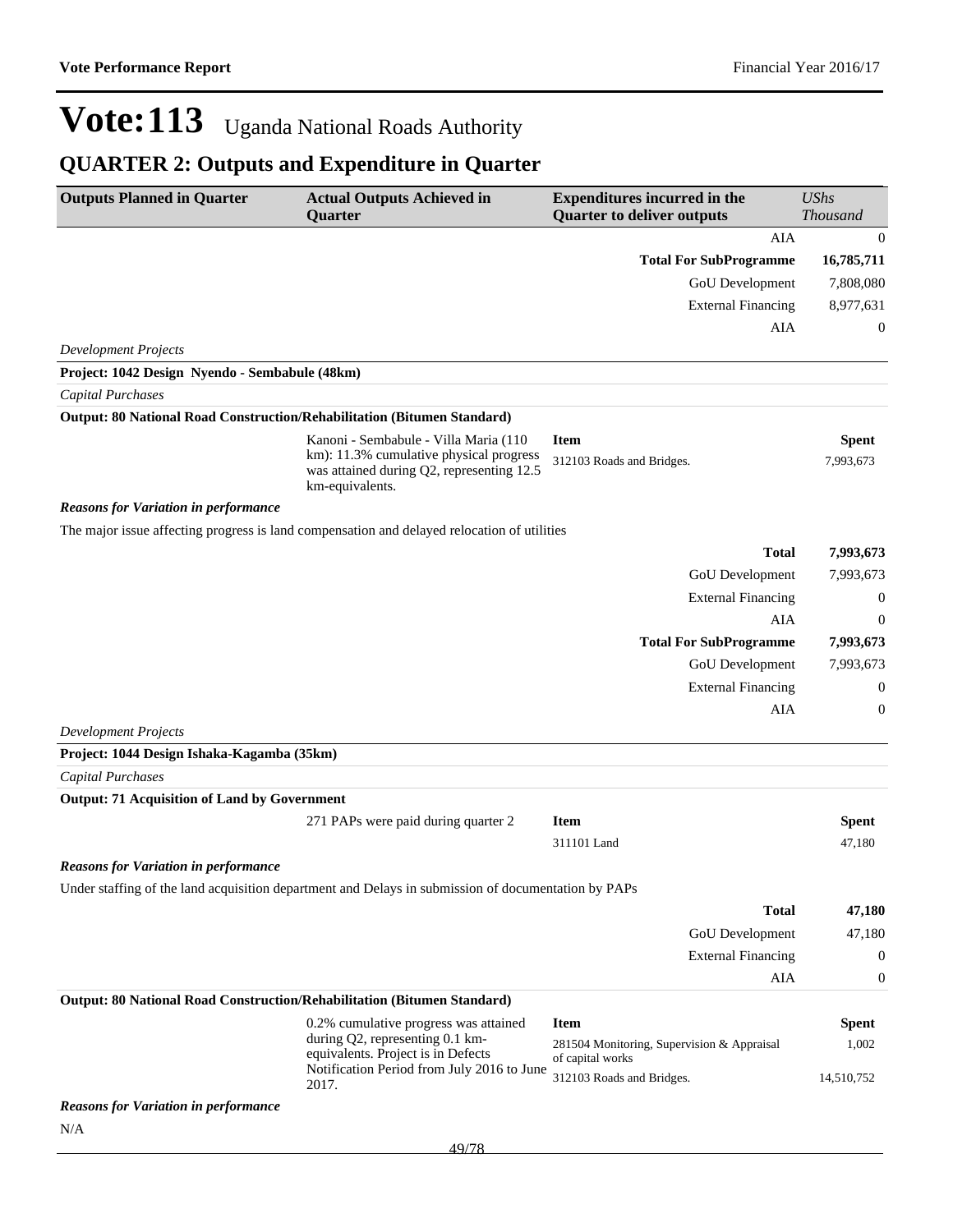### **QUARTER 2: Outputs and Expenditure in Quarter**

| <b>Outputs Planned in Quarter</b>                   | <b>Actual Outputs Achieved in</b><br><b>Ouarter</b>                                                 | <b>Expenditures incurred in the</b><br><b>Quarter to deliver outputs</b> | <b>UShs</b><br><b>Thousand</b> |
|-----------------------------------------------------|-----------------------------------------------------------------------------------------------------|--------------------------------------------------------------------------|--------------------------------|
|                                                     |                                                                                                     | <b>Total</b>                                                             | 14,511,754                     |
|                                                     |                                                                                                     | GoU Development                                                          | 14,511,754                     |
|                                                     |                                                                                                     | <b>External Financing</b>                                                | $\theta$                       |
|                                                     |                                                                                                     |                                                                          | <b>AIA</b><br>$\theta$         |
|                                                     |                                                                                                     | <b>Total For SubProgramme</b>                                            | 14,558,934                     |
|                                                     |                                                                                                     | GoU Development                                                          | 14,558,934                     |
|                                                     |                                                                                                     | <b>External Financing</b>                                                | $\theta$                       |
|                                                     |                                                                                                     |                                                                          | AIA<br>$\theta$                |
| <b>Development Projects</b>                         |                                                                                                     |                                                                          |                                |
| Project: 1056 Transport Corridor Project            |                                                                                                     |                                                                          |                                |
| <b>Outputs Provided</b>                             |                                                                                                     |                                                                          |                                |
| Capital Purchases                                   |                                                                                                     |                                                                          |                                |
| <b>Output: 71 Acquisition of Land by Government</b> |                                                                                                     |                                                                          |                                |
|                                                     | Mukono - Kayunga - Njeru (94km): Final Item                                                         |                                                                          | <b>Spent</b>                   |
|                                                     | evaluation for the first 47km was<br>submitted to CGV for approval.                                 | 311101 Land                                                              | 3,304,175                      |
| <b>Reasons for Variation in performance</b>         |                                                                                                     |                                                                          |                                |
|                                                     | Under staffing of the land acquisition department and Delays in submission of documentation by PAPs |                                                                          |                                |
|                                                     |                                                                                                     | <b>Total</b>                                                             | 3,304,175                      |
|                                                     |                                                                                                     | <b>GoU</b> Development                                                   | 3,304,175                      |
|                                                     |                                                                                                     | <b>External Financing</b>                                                | $\boldsymbol{0}$               |
|                                                     |                                                                                                     |                                                                          | AIA<br>$\boldsymbol{0}$        |
|                                                     | Outpute 00 Notional Dead Construction Debabilitation (Ditumon Ctondard)                             |                                                                          |                                |

**Output: 80 National Road Construction/Rehabilitation (Bitumen Standard)**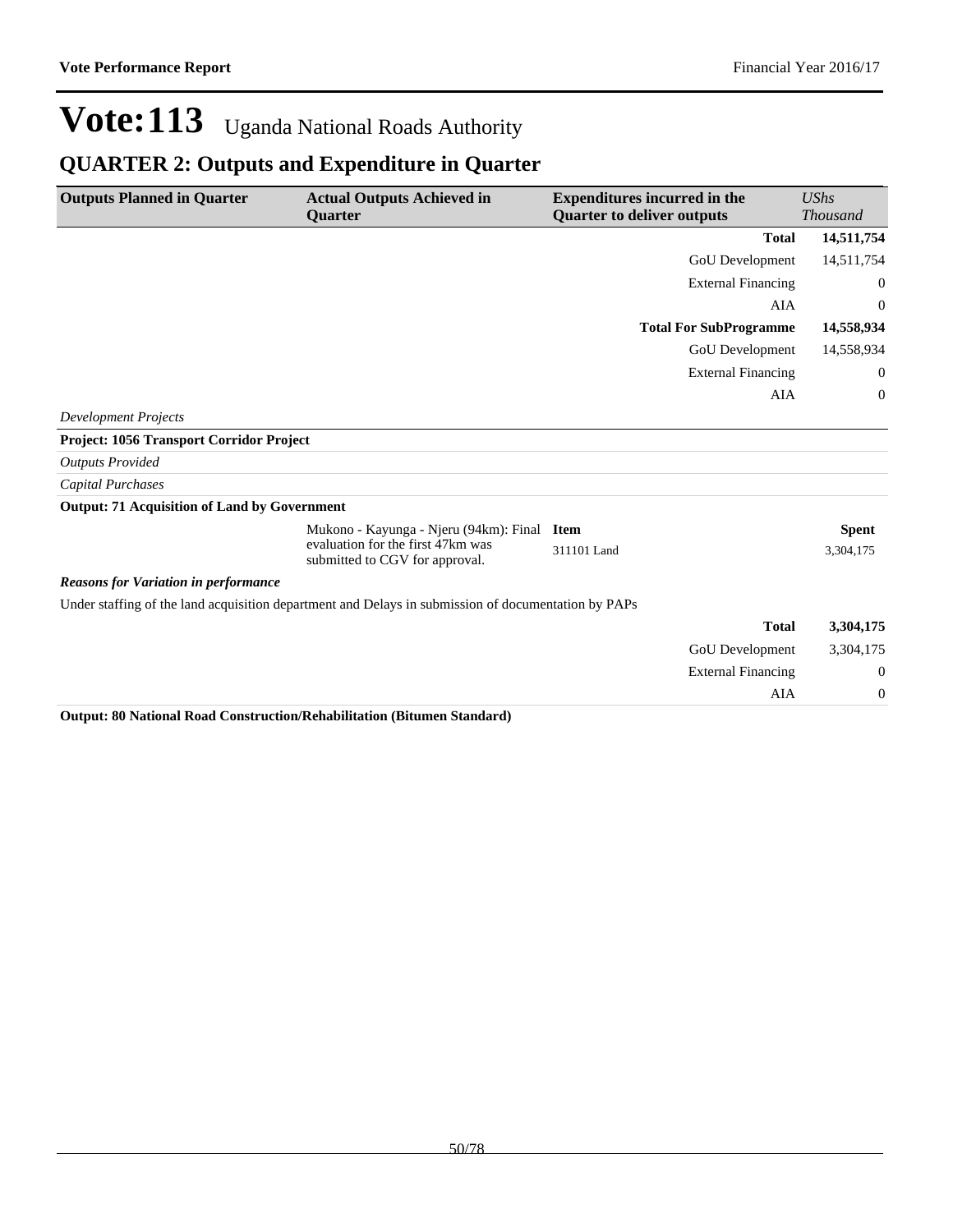#### **QUARTER 2: Outputs and Expenditure in Quarter**

| <b>Outputs Planned in Quarter</b> | <b>Actual Outputs Achieved in</b><br><b>Ouarter</b>                                                                                                 | <b>Expenditures incurred in the</b><br><b>Quarter to deliver outputs</b> | UShs<br><i>Thousand</i> |
|-----------------------------------|-----------------------------------------------------------------------------------------------------------------------------------------------------|--------------------------------------------------------------------------|-------------------------|
|                                   | Mukono - Kayunga - Njeru (94km): 5.7%                                                                                                               | <b>Item</b>                                                              | <b>Spent</b>            |
|                                   | cumulative physical progress was attained<br>during the quarter, representing 5.2 km-                                                               | 281503 Engineering and Design Studies &<br>Plans for capital works       | 10,836,272              |
|                                   | equivalents.<br>Nakalama – Tirinyi – Mbale (102km):<br>3.8% cumulative physical progress was                                                        | 281504 Monitoring, Supervision & Appraisal<br>of capital works           | 7,092,970               |
|                                   | attained during the quarter, representing<br>3.8 km-equivalents.                                                                                    | 312103 Roads and Bridges.                                                | 130,057,343             |
|                                   | Namunsi - Sironko - Muyembe -<br>Kapchorwa (65km): 12.5% cumulative                                                                                 |                                                                          |                         |
|                                   | physical progress was attained during the<br>quarter, representing 8.1 km-equivalents.                                                              |                                                                          |                         |
|                                   | Nansana – Busunju (47.6 km): 14.1%<br>cumulative physical progress was attained<br>during the quarter, representing 6.7 km-                         |                                                                          |                         |
|                                   | equivalents.<br>Packwach-Nebbi Road (30km): 1%<br>cumulative physical progress was attained                                                         |                                                                          |                         |
|                                   | during the quarter, representing 0.3 km-<br>equivalents.                                                                                            |                                                                          |                         |
|                                   | Iganga – Kaliro (32km): 17% cumulative<br>physical progress was attained during the<br>quarter, representing 5.4 km-equivalents.                    |                                                                          |                         |
|                                   | FortPortal - Kyenjojo (50km): 4.9%<br>cumulative physical progress was attained<br>during the quarter, representing 2.5 km-<br>equivalents.         |                                                                          |                         |
|                                   | Access road to Sungira Hill (1.55km):<br>55.0% cumulative physical progress was<br>attained during the quarter, representing<br>0.9 km-equivalents. |                                                                          |                         |

#### *Reasons for Variation in performance*

Nansana - Busunju (47.6 km): The main Contractor underwent receivership. Plans are underway to directly procure the sub-contractor to complete the works.

Access road to Sungira Hill (1.55km): PAPs are yet to be compensated between Km 0+000 to Km 0+300

| 147,986,585    | <b>Total</b>                  |
|----------------|-------------------------------|
| 147,986,585    | GoU Development               |
| $\theta$       | <b>External Financing</b>     |
| $\theta$       | AIA                           |
| 151,290,760    | <b>Total For SubProgramme</b> |
| 151,290,760    | <b>GoU</b> Development        |
| $\overline{0}$ | <b>External Financing</b>     |
| $\overline{0}$ | AIA                           |
|                |                               |

*Development Projects*

#### **Project: 1104 Construct Selected Bridges (BADEA)**

*Capital Purchases*

#### **Output: 74 Major Bridges**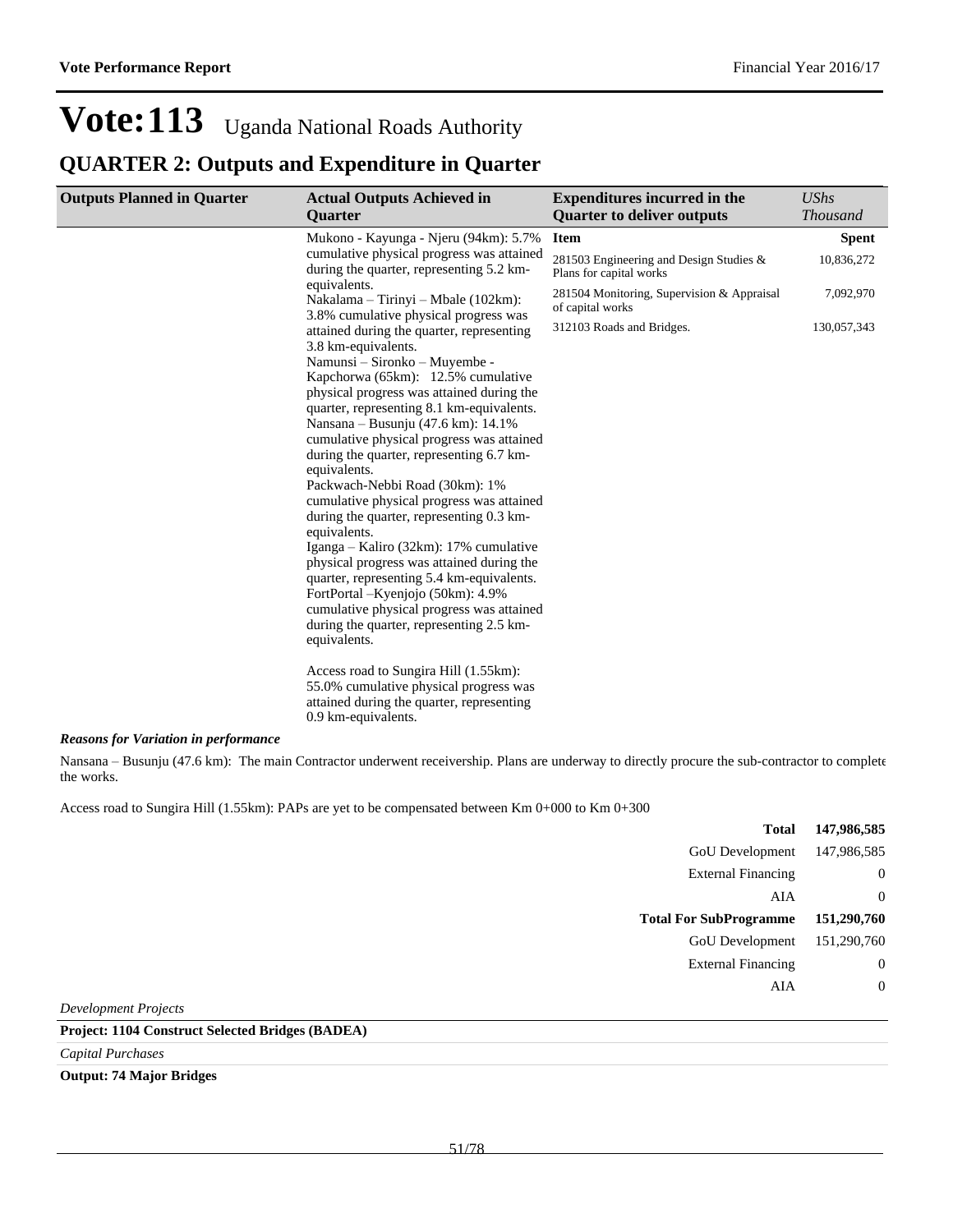| <b>Outputs Planned in Quarter</b>                           | <b>Actual Outputs Achieved in</b><br>Quarter                                                                                | <b>Expenditures incurred in the</b><br><b>Quarter to deliver outputs</b> | <b>UShs</b><br><b>Thousand</b> |
|-------------------------------------------------------------|-----------------------------------------------------------------------------------------------------------------------------|--------------------------------------------------------------------------|--------------------------------|
| Nalakasi Bridge on Ariamoi-Kotido-                          | Lopei Bridge on Moroto - Ariamoi-Kotido                                                                                     | Item                                                                     | <b>Spent</b>                   |
| Kaabong-Kapedo road, 10% completed                          | road: Project to commence on 5 January<br>2017.                                                                             | 312103 Roads and Bridges.                                                | 4,914,361                      |
| Lopei Bridge on Moroto - Ariamoi-Kotido                     |                                                                                                                             |                                                                          |                                |
| road 10% completed                                          | Leresi Bridge -Butaleja-Leresi-Budaka<br>road: Construction of 3 cell and 2 cell box                                        |                                                                          |                                |
| Leresi Bridge -Butaleja-Leresi-Budaka<br>road 30% completed | culverts and multiple pipe culverts on the<br>3km flood plain on river Manafa and<br>Namatala is completed. Only signage is |                                                                          |                                |
| Nyaliti Bridge Kapchorwa-Suam 30%<br>completed              | pending.                                                                                                                    |                                                                          |                                |
| Ora Bridge on Okokko -                                      | Nyaliti Bridge: Foundation structures are<br>complete and abutments have reached the<br>bearing shelf.                      |                                                                          |                                |
|                                                             | Ora Bridge: Under procurement                                                                                               |                                                                          |                                |
| <b>Reasons for Variation in performance</b>                 |                                                                                                                             |                                                                          |                                |
| Delayed land acquisition affected project progress          |                                                                                                                             |                                                                          |                                |
|                                                             |                                                                                                                             | <b>Total</b>                                                             | 4,914,361                      |
|                                                             |                                                                                                                             | GoU Development                                                          | 4,914,361                      |
|                                                             |                                                                                                                             | <b>External Financing</b>                                                | $\boldsymbol{0}$               |
|                                                             |                                                                                                                             | AIA                                                                      | $\boldsymbol{0}$               |
|                                                             |                                                                                                                             | <b>Total For SubProgramme</b>                                            | 4,914,361                      |
|                                                             |                                                                                                                             | GoU Development                                                          | 4,914,361                      |
|                                                             |                                                                                                                             | <b>External Financing</b>                                                | $\boldsymbol{0}$               |
| <b>Development Projects</b>                                 |                                                                                                                             | AIA                                                                      | $\boldsymbol{0}$               |
| Project: 1105 Road Sector Institu. Capacity Dev. Proj.      |                                                                                                                             |                                                                          |                                |
| <b>Outputs Provided</b>                                     |                                                                                                                             |                                                                          |                                |
| <b>Output: 01 Monitoring and Capacity Building Support</b>  |                                                                                                                             |                                                                          |                                |
|                                                             | Request of Expression of Interest                                                                                           | <b>Item</b>                                                              | <b>Spent</b>                   |
|                                                             | submitted to contracts committee.                                                                                           | 225002 Consultancy Services-Long-term                                    | 552,931                        |
| <b>Reasons for Variation in performance</b>                 |                                                                                                                             |                                                                          |                                |
| N/A                                                         |                                                                                                                             |                                                                          |                                |
|                                                             |                                                                                                                             | <b>Total</b>                                                             | 552,931                        |
|                                                             |                                                                                                                             | <b>GoU</b> Development                                                   | 552,931                        |
|                                                             |                                                                                                                             | <b>External Financing</b>                                                | $\boldsymbol{0}$               |
|                                                             |                                                                                                                             | AIA                                                                      | $\boldsymbol{0}$               |
| <b>Capital Purchases</b>                                    |                                                                                                                             |                                                                          |                                |
| Output: 77 Purchase of Specialised Machinery & Equipment    |                                                                                                                             |                                                                          |                                |
|                                                             | 40 Tipper trucks were procured                                                                                              | <b>Item</b>                                                              | <b>Spent</b>                   |
|                                                             |                                                                                                                             | 312202 Machinery and Equipment                                           | 1,297,687                      |
| <b>Reasons for Variation in performance</b>                 |                                                                                                                             |                                                                          |                                |
| N/A                                                         |                                                                                                                             |                                                                          |                                |
|                                                             |                                                                                                                             | <b>Total</b>                                                             | 1,297,687                      |
|                                                             | 52/78                                                                                                                       |                                                                          |                                |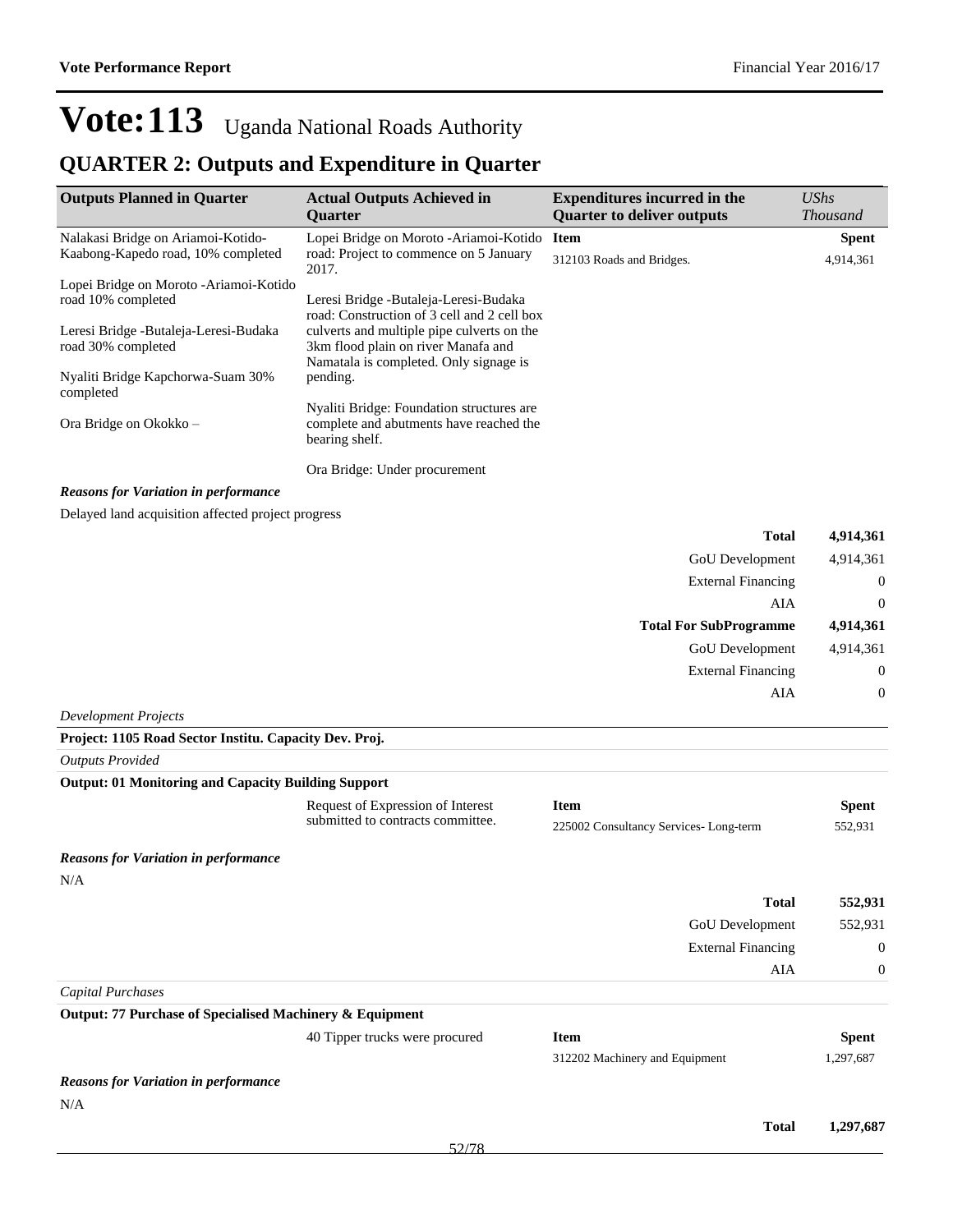### **QUARTER 2: Outputs and Expenditure in Quarter**

| <b>Outputs Planned in Quarter</b>                                       | <b>Actual Outputs Achieved in</b><br>Quarter                                          | <b>Expenditures incurred in the</b><br><b>Quarter to deliver outputs</b> | <b>UShs</b><br><b>Thousand</b> |
|-------------------------------------------------------------------------|---------------------------------------------------------------------------------------|--------------------------------------------------------------------------|--------------------------------|
|                                                                         |                                                                                       | GoU Development                                                          | 1,297,687                      |
|                                                                         |                                                                                       | <b>External Financing</b>                                                | 0                              |
|                                                                         |                                                                                       | AIA                                                                      | 0                              |
|                                                                         |                                                                                       | <b>Total For SubProgramme</b>                                            | 1,850,618                      |
|                                                                         |                                                                                       | <b>GoU</b> Development                                                   | 1,850,618                      |
|                                                                         |                                                                                       | <b>External Financing</b>                                                | 0                              |
|                                                                         |                                                                                       | AIA                                                                      | 0                              |
| <b>Development Projects</b>                                             |                                                                                       |                                                                          |                                |
| Project: 1158 Reconstruction of Mbarara-Katuna road (155 Km)            |                                                                                       |                                                                          |                                |
| Capital Purchases                                                       |                                                                                       |                                                                          |                                |
| <b>Output: 71 Acquisition of Land by Government</b>                     |                                                                                       |                                                                          |                                |
| hectares of land and properties therein                                 | 6 PAPs paid                                                                           | <b>Item</b>                                                              | <b>Spent</b>                   |
| acquired.                                                               |                                                                                       | 311101 Land                                                              | 90,500                         |
| <b>Reasons for Variation in performance</b>                             |                                                                                       |                                                                          |                                |
| Delays in submission of documentation by PAPs                           |                                                                                       |                                                                          |                                |
|                                                                         |                                                                                       | <b>Total</b>                                                             | 90,500                         |
|                                                                         |                                                                                       | GoU Development                                                          | 90,500                         |
|                                                                         |                                                                                       | <b>External Financing</b>                                                | 0                              |
|                                                                         |                                                                                       | AIA                                                                      | 0                              |
| Output: 80 National Road Construction/Rehabilitation (Bitumen Standard) |                                                                                       |                                                                          |                                |
| Mbarara Bypass (lot 1) - 10%                                            | Mbarara Bypass (41km): 8.6%                                                           | <b>Item</b>                                                              | <b>Spent</b>                   |
| 12.5% of the second carriageway of                                      | cumulative physical progress was attained<br>during the quarter, representing 3.6 km- | 281504 Monitoring, Supervision & Appraisal<br>of capital works           | 7,518                          |
| Mbarara Bypass completed.                                               | equivalents.<br>Rwentobo (Ntungamo) - Kabale - Katuna                                 | 312103 Roads and Bridges.                                                | 27,360,055                     |
| Kabale Towns Road (1.29km) completed                                    | (65km): The project is in the defects<br>notification period.                         |                                                                          |                                |
| <b>Reasons for Variation in performance</b>                             |                                                                                       |                                                                          |                                |
| N/A                                                                     |                                                                                       |                                                                          |                                |
|                                                                         |                                                                                       | <b>Total</b>                                                             | 27, 367, 573                   |
|                                                                         |                                                                                       | GoU Development                                                          | 27,367,573                     |
|                                                                         |                                                                                       | <b>External Financing</b>                                                | $\boldsymbol{0}$               |
|                                                                         |                                                                                       | AIA                                                                      | $\boldsymbol{0}$               |
|                                                                         |                                                                                       | <b>Total For SubProgramme</b>                                            | 27,458,073                     |
|                                                                         |                                                                                       | <b>GoU</b> Development                                                   | 27,458,073                     |
|                                                                         |                                                                                       | <b>External Financing</b>                                                | $\mathbf{0}$                   |
|                                                                         |                                                                                       | AIA                                                                      | 0                              |
| <b>Development Projects</b>                                             |                                                                                       |                                                                          |                                |
| Project: 1176 Hoima-Wanseko Road (83Km)                                 |                                                                                       |                                                                          |                                |
| <b>Capital Purchases</b>                                                |                                                                                       |                                                                          |                                |

**Output: 71 Acquisition of Land by Government**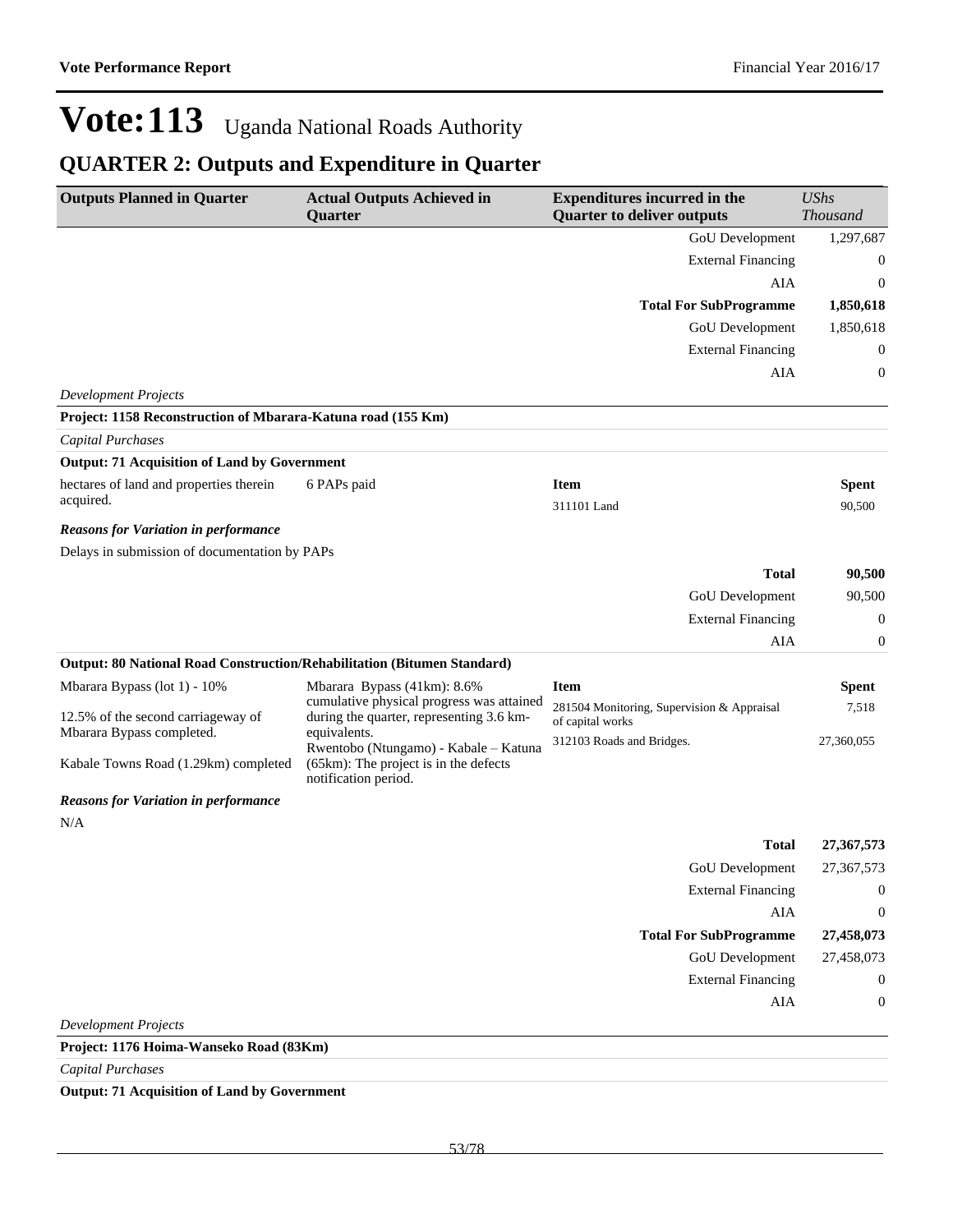| <b>Outputs Planned in Quarter</b>                                                | <b>Actual Outputs Achieved in</b><br>Quarter                                  | <b>Expenditures incurred in the</b><br><b>Quarter to deliver outputs</b> | <b>UShs</b><br><b>Thousand</b> |
|----------------------------------------------------------------------------------|-------------------------------------------------------------------------------|--------------------------------------------------------------------------|--------------------------------|
| 10 hectares of land acquired for Hoima -<br>Butiaba - Wanseko road.              | Update of RAP report ongoing                                                  | <b>Item</b><br>311101 Land                                               | <b>Spent</b><br>38,729         |
| 10 hectares of land acquired for Soroti -<br>Katakwi - Moroto - Lokitanyala road |                                                                               |                                                                          |                                |
| <b>Reasons for Variation in performance</b>                                      |                                                                               |                                                                          |                                |
| Delays in submission of documentation by PAP                                     |                                                                               |                                                                          |                                |
|                                                                                  |                                                                               | <b>Total</b>                                                             | 38,729                         |
|                                                                                  |                                                                               | GoU Development                                                          | 38,729                         |
|                                                                                  |                                                                               | <b>External Financing</b>                                                | $\boldsymbol{0}$               |
|                                                                                  |                                                                               | AIA                                                                      | 0                              |
|                                                                                  |                                                                               | <b>Total For SubProgramme</b>                                            | 38,729                         |
|                                                                                  |                                                                               | GoU Development                                                          | 38,729                         |
|                                                                                  |                                                                               | <b>External Financing</b>                                                | 0                              |
|                                                                                  |                                                                               | AIA                                                                      | 0                              |
| <b>Development Projects</b>                                                      |                                                                               |                                                                          |                                |
| Project: 1180 Kampala Entebbe Express Highway                                    |                                                                               |                                                                          |                                |
| Capital Purchases                                                                |                                                                               |                                                                          |                                |
| <b>Output: 71 Acquisition of Land by Government</b>                              |                                                                               |                                                                          |                                |
| hectares and properties therein procured.                                        | 212 PAPs were paid and 79.3 hectares                                          | <b>Item</b>                                                              | <b>Spent</b>                   |
|                                                                                  | acqiured<br>311101 Land                                                       |                                                                          | 38,020,794                     |
| <b>Reasons for Variation in performance</b>                                      |                                                                               |                                                                          |                                |
| Under staffing of the land acquisition unit                                      |                                                                               |                                                                          |                                |
|                                                                                  |                                                                               | <b>Total</b>                                                             | 38,020,794                     |
|                                                                                  |                                                                               | <b>GoU</b> Development                                                   | 38,020,794                     |
|                                                                                  |                                                                               | <b>External Financing</b>                                                | 0                              |
|                                                                                  |                                                                               | AIA                                                                      | 0                              |
| Output: 80 National Road Construction/Rehabilitation (Bitumen Standard)          |                                                                               |                                                                          |                                |
| 7.5% completed                                                                   | Kampala – Entebbe Expressway Highway                                          | <b>Item</b>                                                              | <b>Spent</b>                   |
|                                                                                  | (51km): 4.9% cumulative physical<br>progress was attained during quarter two, | 281504 Monitoring, Supervision & Appraisal<br>of capital works           | 1,282,936                      |
|                                                                                  | representing 2.5 km-equivalents.                                              | 312103 Roads and Bridges.                                                | 105,048,876                    |
| <b>Reasons for Variation in performance</b>                                      |                                                                               |                                                                          |                                |
| Land compensation remains the major issue affecting project progress             |                                                                               |                                                                          |                                |
|                                                                                  |                                                                               | <b>Total</b>                                                             | 106,331,812                    |
|                                                                                  |                                                                               | GoU Development                                                          | 30,167,083                     |
|                                                                                  |                                                                               | <b>External Financing</b>                                                | 76,164,729                     |
|                                                                                  |                                                                               | AIA                                                                      | $\boldsymbol{0}$               |
|                                                                                  |                                                                               | <b>Total For SubProgramme</b>                                            | 144,352,606                    |
|                                                                                  |                                                                               | <b>GoU</b> Development                                                   | 68,187,877                     |
|                                                                                  |                                                                               | <b>External Financing</b>                                                | 76,164,729                     |
|                                                                                  |                                                                               | AIA                                                                      | $\boldsymbol{0}$               |
| <b>Development Projects</b>                                                      |                                                                               |                                                                          |                                |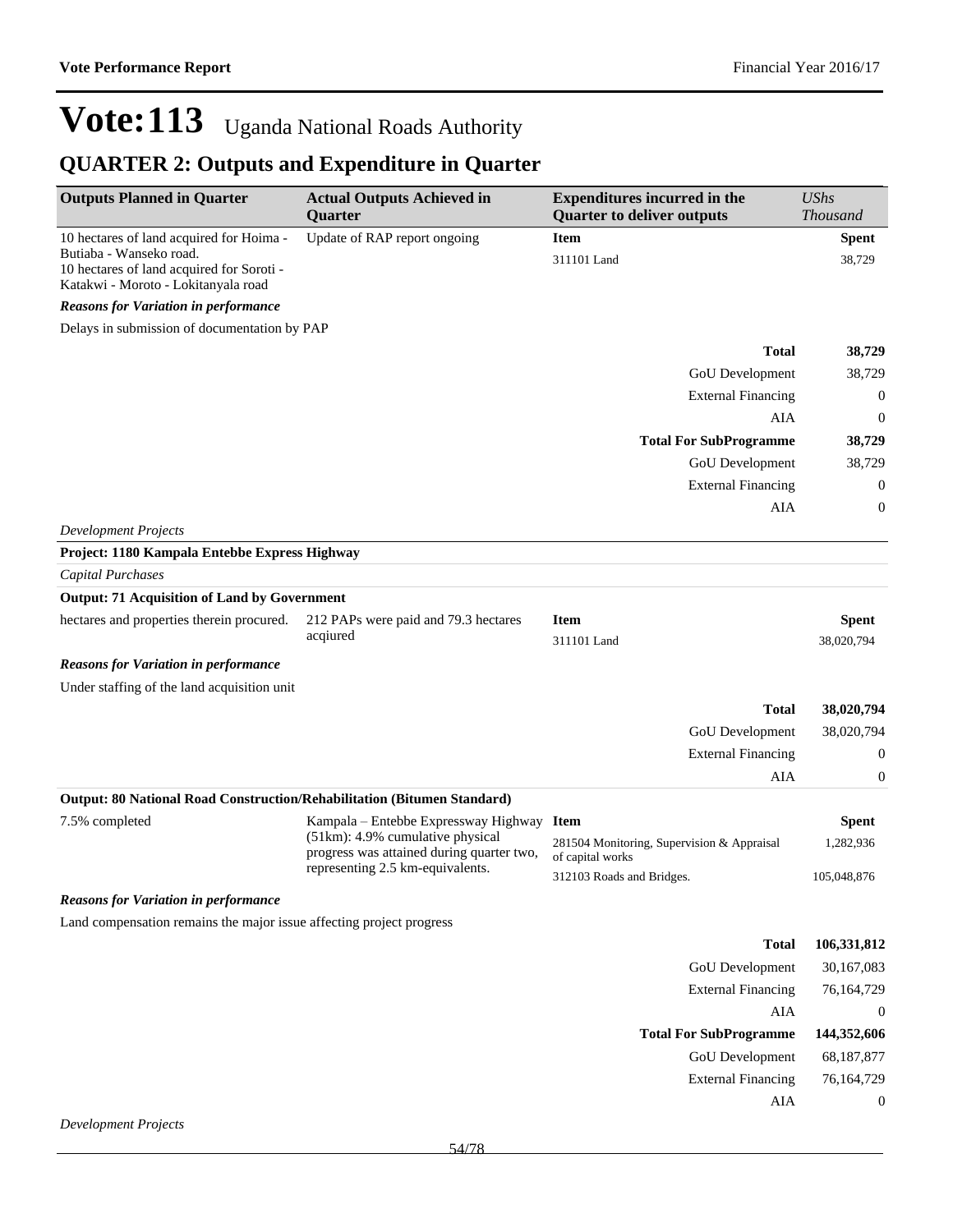| <b>Outputs Planned in Quarter</b>                                                | <b>Actual Outputs Achieved in</b><br>Quarter                                                 | <b>Expenditures incurred in the</b><br><b>Quarter to deliver outputs</b> | <b>UShs</b><br><b>Thousand</b> |
|----------------------------------------------------------------------------------|----------------------------------------------------------------------------------------------|--------------------------------------------------------------------------|--------------------------------|
| Project: 1274 Musita-Lumino-Busia/Majanji Road                                   |                                                                                              |                                                                          |                                |
| Capital Purchases                                                                |                                                                                              |                                                                          |                                |
| <b>Output: 71 Acquisition of Land by Government</b>                              |                                                                                              |                                                                          |                                |
|                                                                                  | 50 hectares of land and properties therein 1515 PAPs were paid and 121.5 hectares            | <b>Item</b>                                                              | Spent                          |
| procured                                                                         | acquired                                                                                     | 311101 Land                                                              | 122                            |
| <b>Reasons for Variation in performance</b>                                      |                                                                                              |                                                                          |                                |
|                                                                                  | Understaffing of the land acquisition unit and Delays in submission of documentation by PAPs |                                                                          |                                |
|                                                                                  |                                                                                              | <b>Total</b>                                                             | 122                            |
|                                                                                  |                                                                                              | GoU Development                                                          | 122                            |
|                                                                                  |                                                                                              | <b>External Financing</b>                                                | $\mathbf{0}$                   |
|                                                                                  |                                                                                              | AIA                                                                      | $\boldsymbol{0}$               |
| Output: 80 National Road Construction/Rehabilitation (Bitumen Standard)          |                                                                                              |                                                                          |                                |
| 7.5% completed                                                                   | Musita-Lumino-Busia/Majanji (104km):                                                         | <b>Item</b>                                                              | <b>Spent</b>                   |
|                                                                                  | 2.4% cumulative physical progress was<br>attained during Q2, representing 2.5 km-            | 281504 Monitoring, Supervision & Appraisal<br>of capital works           | 948,871                        |
|                                                                                  | equivalents                                                                                  | 312103 Roads and Bridges.                                                | 11,036,706                     |
| <b>Reasons for Variation in performance</b>                                      |                                                                                              |                                                                          |                                |
| There has been a delay in acquisition of Right of Way.                           |                                                                                              |                                                                          |                                |
|                                                                                  |                                                                                              | <b>Total</b>                                                             | 11,985,577                     |
|                                                                                  |                                                                                              | GoU Development                                                          | 11,985,577                     |
|                                                                                  |                                                                                              | <b>External Financing</b>                                                | $\boldsymbol{0}$               |
|                                                                                  |                                                                                              | AIA                                                                      | $\boldsymbol{0}$               |
|                                                                                  |                                                                                              | <b>Total For SubProgramme</b>                                            | 11,985,699                     |
|                                                                                  |                                                                                              | GoU Development                                                          | 11,985,699                     |
|                                                                                  |                                                                                              | <b>External Financing</b>                                                | $\boldsymbol{0}$               |
|                                                                                  |                                                                                              | AIA                                                                      | $\boldsymbol{0}$               |
| <b>Development Projects</b>                                                      |                                                                                              |                                                                          |                                |
| Project: 1275 Olwiyo-Gulu-Kitgum Road                                            |                                                                                              |                                                                          |                                |
| Capital Purchases                                                                |                                                                                              |                                                                          |                                |
| <b>Output: 71 Acquisition of Land by Government</b>                              |                                                                                              |                                                                          |                                |
| 150 hectares of land and properties therein Acholibur - Kitgum-Musingo (86.4km): |                                                                                              | <b>Item</b>                                                              | <b>Spent</b>                   |
| acquired                                                                         | 490 PAPs were paid during quarter 2                                                          | 311101 Land                                                              | 1,007,442                      |
|                                                                                  | Gulu- Acholibur (77.7km): 565 PAPs<br>were paid during quarter 2                             |                                                                          |                                |
| <b>Reasons for Variation in performance</b>                                      |                                                                                              |                                                                          |                                |
| Verification and disclosure exercises are still on going on Olwiyo - Gulu road.  |                                                                                              |                                                                          |                                |
|                                                                                  |                                                                                              | <b>Total</b>                                                             | 1,007,442                      |
|                                                                                  |                                                                                              | GoU Development                                                          | 1,007,442                      |
|                                                                                  |                                                                                              | <b>External Financing</b>                                                | $\boldsymbol{0}$               |
|                                                                                  |                                                                                              | AIA                                                                      | $\boldsymbol{0}$               |
| Output: 80 National Road Construction/Rehabilitation (Bitumen Standard)          |                                                                                              |                                                                          |                                |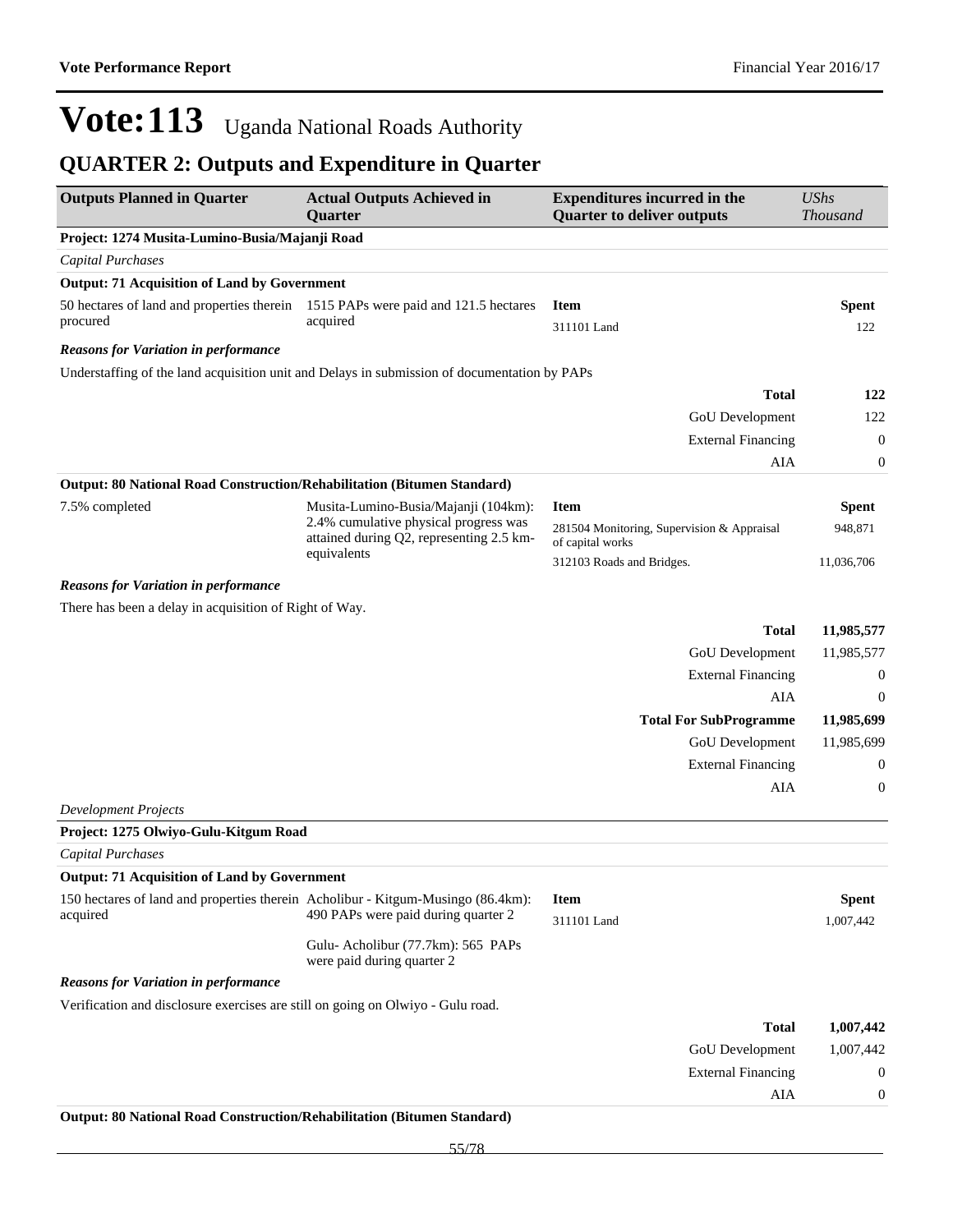#### **QUARTER 2: Outputs and Expenditure in Quarter**

| <b>Outputs Planned in Quarter</b>             | <b>Actual Outputs Achieved in</b><br><b>Ouarter</b>                                                                                 | <b>Expenditures incurred in the</b><br><b>Quarter to deliver outputs</b> | $\mathit{UShs}$<br><b>Thousand</b> |
|-----------------------------------------------|-------------------------------------------------------------------------------------------------------------------------------------|--------------------------------------------------------------------------|------------------------------------|
| Acholibur - Kitgum - Musingo (86.4km)         | Olwiyo-Gulu (70.3km): 4.6% cumulative                                                                                               | <b>Item</b>                                                              | <b>Spent</b>                       |
| 10% completed                                 | physical progress was attained during<br>quarter 2, representing 3.2 km-equivalents                                                 | 281504 Monitoring, Supervision & Appraisal<br>of capital works           | 1,435,730                          |
| Olwiyo (Anak) - Gulu (70.3km) 7%<br>completed | Acholibur - Kitgum-Musingo (86.4km):<br>9% cumulative physical progress was                                                         | 312103 Roads and Bridges.                                                | 54, 351, 124                       |
| Gulu - Acholibur (77.7km) 10%<br>completed    | attained during quarter 2, representing 7.8<br>km-equivalents                                                                       |                                                                          |                                    |
|                                               | Gulu-Acholibur (77.7km): 1.9%<br>cumulative physical progress was attained<br>during quarter 2, representing 1.5 km-<br>equivalents |                                                                          |                                    |

#### *Reasons for Variation in performance*

Delayed mobilization of equipment by the contractor and land compensation affected project performance

| 55,786,854     | <b>Total</b>                  |
|----------------|-------------------------------|
| 55,786,854     | GoU Development               |
| $\mathbf{0}$   | <b>External Financing</b>     |
| $\overline{0}$ | AIA                           |
| 56,794,296     | <b>Total For SubProgramme</b> |
| 56,794,296     | GoU Development               |
| $\overline{0}$ | <b>External Financing</b>     |
| $\theta$       | AIA                           |

*Development Projects*

| Capital Purchases                                                              |                                                                 |                                                                |              |
|--------------------------------------------------------------------------------|-----------------------------------------------------------------|----------------------------------------------------------------|--------------|
| <b>Output: 80 National Road Construction/Rehabilitation (Bitumen Standard)</b> |                                                                 |                                                                |              |
| 5% of road works completed.                                                    | 8% cumulative physical progress was                             | <b>Item</b>                                                    | <b>Spent</b> |
|                                                                                | attained during quarter two, representing<br>8.6 km-equivalents | 281504 Monitoring, Supervision & Appraisal<br>of capital works | 677,073      |
|                                                                                |                                                                 | 312103 Roads and Bridges.                                      | 19,899,712   |
| <b>Reasons for Variation in performance</b>                                    |                                                                 |                                                                |              |

#### *Reasons for Variation in performance*

**Project: 1276 Mubende-Kakumiro-Kagadi Road**

N/A

|                             | <b>Total</b>                  | 20,576,785  |
|-----------------------------|-------------------------------|-------------|
|                             | GoU Development               | 20,576,785  |
|                             | <b>External Financing</b>     | $\mathbf 0$ |
|                             | AIA                           | $\theta$    |
|                             | <b>Total For SubProgramme</b> | 20,576,785  |
|                             | GoU Development               | 20,576,785  |
|                             | <b>External Financing</b>     | $\mathbf 0$ |
|                             | AIA                           | $\mathbf 0$ |
| <b>Development Projects</b> |                               |             |

**Project: 1277 Kampala Northern Bypass Phase 2**

*Capital Purchases*

**Output: 71 Acquisition of Land by Government**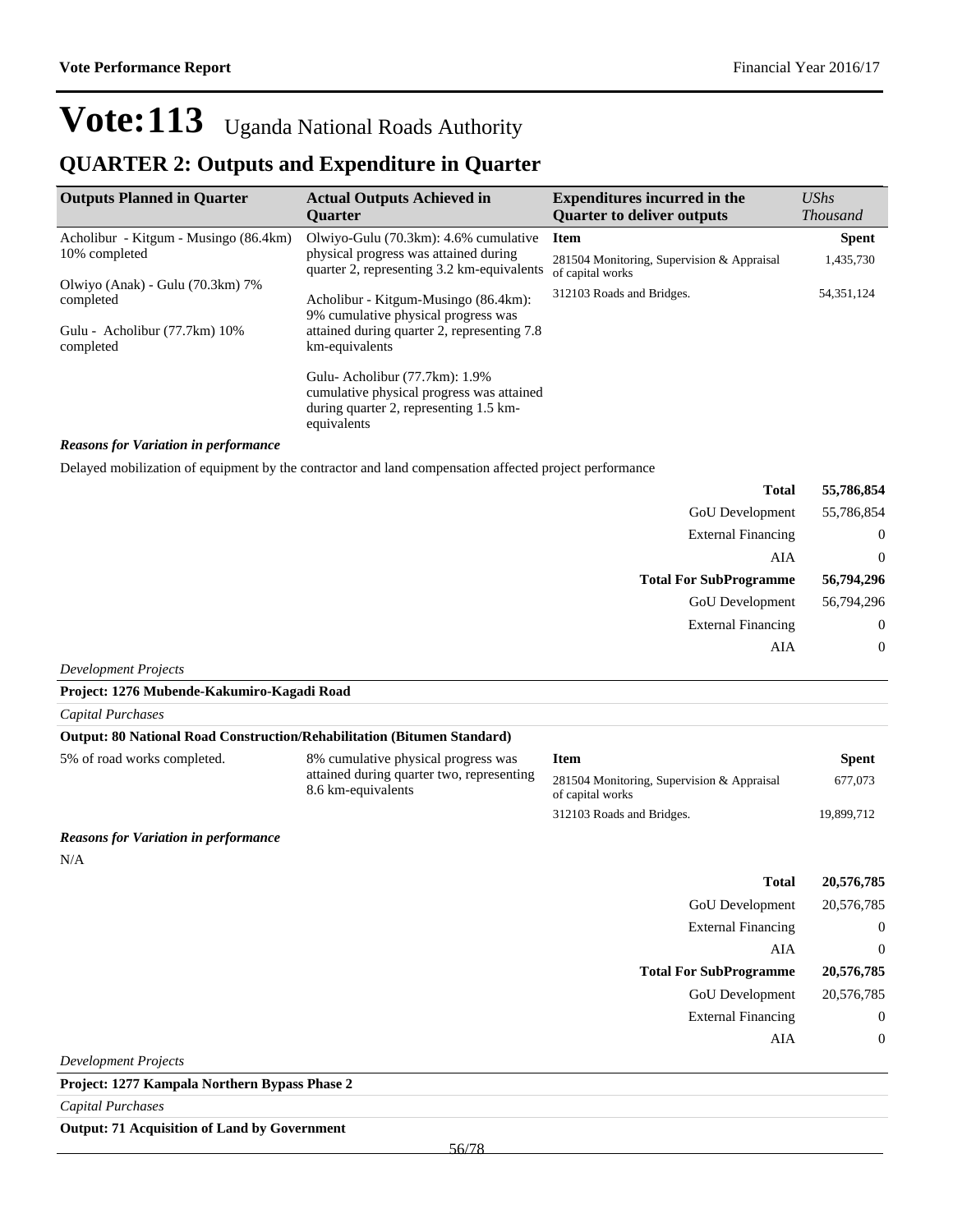### **QUARTER 2: Outputs and Expenditure in Quarter**

| <b>Outputs Planned in Quarter</b>                                                          | <b>Actual Outputs Achieved in</b><br>Quarter                                       | <b>Expenditures incurred in the</b><br><b>Quarter to deliver outputs</b> | <b>UShs</b><br><b>Thousand</b> |  |
|--------------------------------------------------------------------------------------------|------------------------------------------------------------------------------------|--------------------------------------------------------------------------|--------------------------------|--|
| 30 Hectares of land and properties therein                                                 | 147 PAPs were paid during the quarter                                              | <b>Item</b>                                                              | <b>Spent</b>                   |  |
| acquired                                                                                   | and 21.149 acres were acquired                                                     | 311101 Land                                                              | 7,878,115                      |  |
| <b>Reasons for Variation in performance</b>                                                |                                                                                    |                                                                          |                                |  |
| Delays in submission of documentation by PAPs                                              |                                                                                    |                                                                          |                                |  |
|                                                                                            |                                                                                    | <b>Total</b>                                                             | 7,878,115                      |  |
|                                                                                            |                                                                                    | GoU Development                                                          | 7,878,115                      |  |
|                                                                                            |                                                                                    | <b>External Financing</b>                                                | $\boldsymbol{0}$               |  |
|                                                                                            |                                                                                    | AIA                                                                      | 0                              |  |
| Output: 80 National Road Construction/Rehabilitation (Bitumen Standard)                    |                                                                                    |                                                                          |                                |  |
| 10% of road works completed                                                                | 3.5% cumulative physical progress was<br>attained during quarter two, representing | <b>Item</b>                                                              | <b>Spent</b>                   |  |
|                                                                                            | 0.6 km-equivalents                                                                 | 281504 Monitoring, Supervision & Appraisal<br>of capital works           | 435,935                        |  |
|                                                                                            |                                                                                    | 312103 Roads and Bridges.                                                | 22,905,936                     |  |
| <b>Reasons for Variation in performance</b>                                                |                                                                                    |                                                                          |                                |  |
| Delayed site access and designs are major issues affecting project progress                |                                                                                    |                                                                          |                                |  |
|                                                                                            |                                                                                    | <b>Total</b>                                                             | 23,341,870                     |  |
|                                                                                            |                                                                                    | GoU Development                                                          | 9,412,091                      |  |
|                                                                                            |                                                                                    | <b>External Financing</b>                                                | 13,929,779                     |  |
|                                                                                            |                                                                                    | AIA                                                                      | $\mathbf{0}$                   |  |
|                                                                                            |                                                                                    | <b>Total For SubProgramme</b>                                            | 31,219,986                     |  |
|                                                                                            |                                                                                    | GoU Development                                                          | 17,290,206                     |  |
|                                                                                            |                                                                                    | <b>External Financing</b>                                                | 13,929,779                     |  |
|                                                                                            |                                                                                    | AIA                                                                      | $\mathbf{0}$                   |  |
| <b>Development Projects</b>                                                                |                                                                                    |                                                                          |                                |  |
| Project: 1278 Kampala-Jinja Expressway                                                     |                                                                                    |                                                                          |                                |  |
| Capital Purchases                                                                          |                                                                                    |                                                                          |                                |  |
| <b>Output: 71 Acquisition of Land by Government</b>                                        |                                                                                    |                                                                          |                                |  |
|                                                                                            | Updated the valuation report for Kampala Item<br>Southern Bypass                   | 311101 Land                                                              | <b>Spent</b><br>163,727        |  |
|                                                                                            |                                                                                    |                                                                          |                                |  |
| <b>Reasons for Variation in performance</b><br>Under staffing of the land acquisition unit |                                                                                    |                                                                          |                                |  |
|                                                                                            |                                                                                    | <b>Total</b>                                                             | 163,727                        |  |
|                                                                                            |                                                                                    | GoU Development                                                          | 163,727                        |  |
|                                                                                            |                                                                                    | <b>External Financing</b>                                                | $\boldsymbol{0}$               |  |
|                                                                                            |                                                                                    | AIA                                                                      | $\boldsymbol{0}$               |  |
|                                                                                            |                                                                                    | <b>Total For SubProgramme</b>                                            | 163,727                        |  |
|                                                                                            |                                                                                    | <b>GoU</b> Development                                                   | 163,727                        |  |
|                                                                                            |                                                                                    | <b>External Financing</b>                                                | $\boldsymbol{0}$               |  |
|                                                                                            |                                                                                    | AIA                                                                      | $\boldsymbol{0}$               |  |
| <b>Development Projects</b>                                                                |                                                                                    |                                                                          |                                |  |

**Project: 1281 Tirinyi-Pallisa-Kumi/Kamonkoli Road**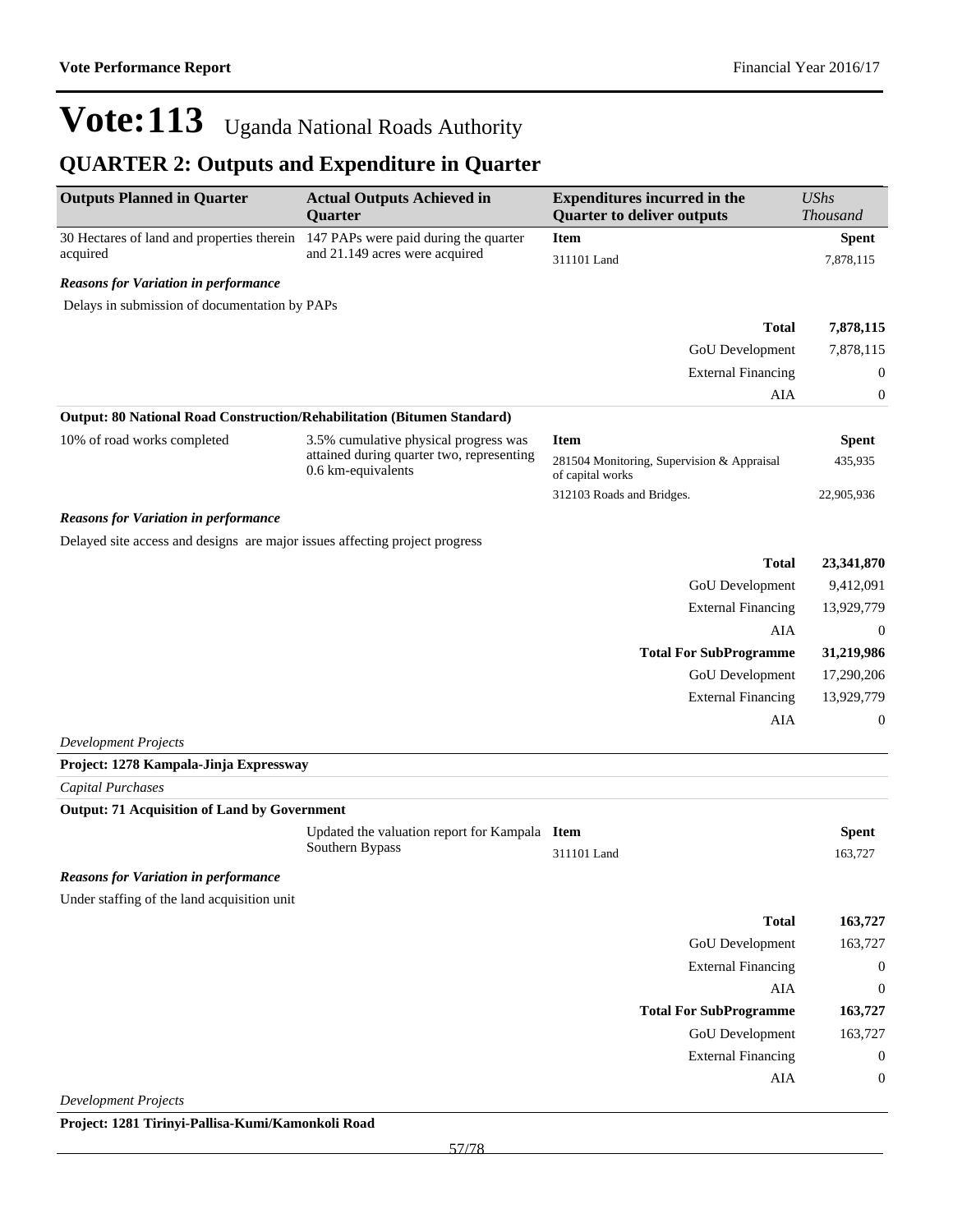| <b>Outputs Planned in Quarter</b>                                                             | <b>Actual Outputs Achieved in</b><br><b>Quarter</b>                                                                                         | <b>Expenditures incurred in the</b><br><b>Quarter to deliver outputs</b> |                               | <b>UShs</b><br><b>Thousand</b> |  |
|-----------------------------------------------------------------------------------------------|---------------------------------------------------------------------------------------------------------------------------------------------|--------------------------------------------------------------------------|-------------------------------|--------------------------------|--|
| <b>Capital Purchases</b>                                                                      |                                                                                                                                             |                                                                          |                               |                                |  |
| <b>Output: 71 Acquisition of Land by Government</b>                                           |                                                                                                                                             |                                                                          |                               |                                |  |
| 50 hectares of land and properties therein Updated the RAP report<br>procured                 |                                                                                                                                             | <b>Item</b><br>311101 Land                                               |                               | <b>Spent</b><br>35,608         |  |
| <b>Reasons for Variation in performance</b>                                                   |                                                                                                                                             |                                                                          |                               |                                |  |
| N/A                                                                                           |                                                                                                                                             |                                                                          |                               |                                |  |
|                                                                                               |                                                                                                                                             |                                                                          | <b>Total</b>                  | 35,608                         |  |
|                                                                                               |                                                                                                                                             |                                                                          | GoU Development               | 35,608                         |  |
|                                                                                               |                                                                                                                                             |                                                                          | <b>External Financing</b>     | $\boldsymbol{0}$               |  |
|                                                                                               |                                                                                                                                             |                                                                          | AIA                           | 0                              |  |
|                                                                                               |                                                                                                                                             |                                                                          | <b>Total For SubProgramme</b> | 35,608                         |  |
|                                                                                               |                                                                                                                                             |                                                                          | GoU Development               | 35,608                         |  |
|                                                                                               |                                                                                                                                             |                                                                          | <b>External Financing</b>     | $\boldsymbol{0}$               |  |
|                                                                                               |                                                                                                                                             |                                                                          | AIA                           | $\boldsymbol{0}$               |  |
| <b>Development Projects</b>                                                                   |                                                                                                                                             |                                                                          |                               |                                |  |
| Project: 1310 Albertine Region Sustainable Development Project                                |                                                                                                                                             |                                                                          |                               |                                |  |
| Capital Purchases                                                                             |                                                                                                                                             |                                                                          |                               |                                |  |
| <b>Output: 71 Acquisition of Land by Government</b>                                           |                                                                                                                                             |                                                                          |                               |                                |  |
| 30 hactares of land acquired and property<br>therein compesated                               | Kyenjojo - Kabwoya: 861 PAPs were paid Item<br>and 96.944 acres aquired<br>Bulima - Kabwoya: 1553 PAPs were paid<br>and 171.4 acres aquired | 311101 Land                                                              |                               | <b>Spent</b><br>5,045,913      |  |
| <b>Reasons for Variation in performance</b>                                                   |                                                                                                                                             |                                                                          |                               |                                |  |
| Changes in road alignments have delayed valuation of PAPs                                     |                                                                                                                                             |                                                                          |                               |                                |  |
|                                                                                               |                                                                                                                                             |                                                                          | <b>Total</b>                  | 5,045,913                      |  |
|                                                                                               |                                                                                                                                             |                                                                          | <b>GoU</b> Development        | 5,045,913                      |  |
|                                                                                               |                                                                                                                                             |                                                                          | <b>External Financing</b>     | 0                              |  |
|                                                                                               |                                                                                                                                             |                                                                          | AIA                           | $\boldsymbol{0}$               |  |
|                                                                                               |                                                                                                                                             |                                                                          | <b>Total For SubProgramme</b> | 5,045,913                      |  |
|                                                                                               |                                                                                                                                             |                                                                          | <b>GoU</b> Development        | 5,045,913                      |  |
|                                                                                               |                                                                                                                                             |                                                                          | <b>External Financing</b>     | $\Omega$                       |  |
|                                                                                               |                                                                                                                                             |                                                                          | AIA                           | 0                              |  |
| <b>Development Projects</b>                                                                   |                                                                                                                                             |                                                                          |                               |                                |  |
| Project: 1311 Upgrading Rukungiri-Kihihi-Ishasha/Kanungu Road                                 |                                                                                                                                             |                                                                          |                               |                                |  |
| <b>Capital Purchases</b>                                                                      |                                                                                                                                             |                                                                          |                               |                                |  |
| <b>Output: 71 Acquisition of Land by Government</b>                                           |                                                                                                                                             |                                                                          |                               |                                |  |
| 10 hectares acquired and property therein Land Acquisition Unit is working on<br>compensated. | updating of the valuation report and<br>project strip map                                                                                   | <b>Item</b><br>311101 Land                                               |                               | <b>Spent</b><br>36,942         |  |
| <b>Reasons for Variation in performance</b>                                                   |                                                                                                                                             |                                                                          |                               |                                |  |
| Under staffing of the land acquisition unit                                                   |                                                                                                                                             |                                                                          |                               |                                |  |
|                                                                                               |                                                                                                                                             |                                                                          | <b>Total</b>                  | 36,942                         |  |
|                                                                                               | 58/78                                                                                                                                       |                                                                          |                               |                                |  |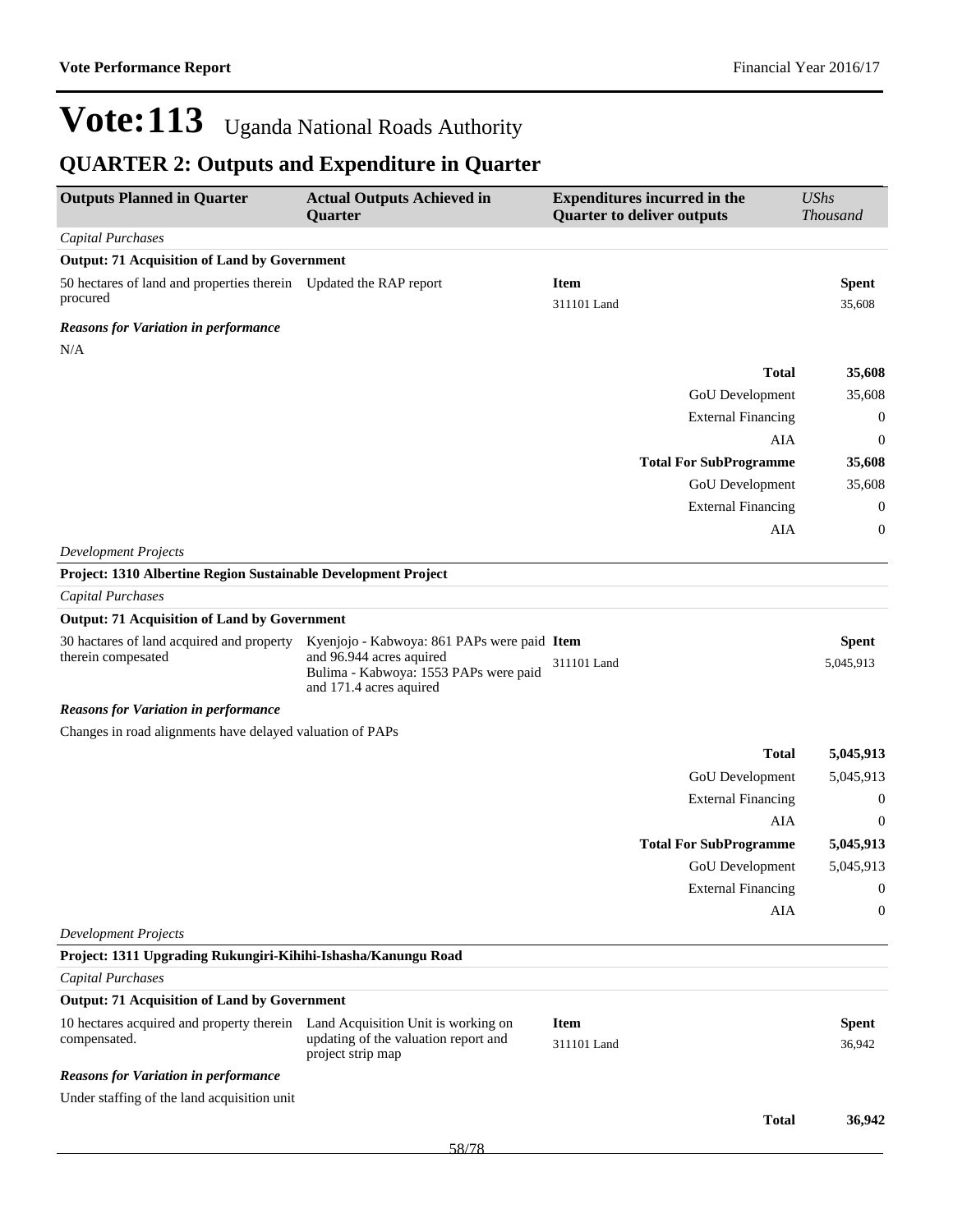| <b>Outputs Planned in Quarter</b>                                       | <b>Actual Outputs Achieved in</b><br>Quarter                                               | <b>Expenditures incurred in the</b><br><b>Quarter to deliver outputs</b>                                                                    | <b>UShs</b><br><b>Thousand</b> |
|-------------------------------------------------------------------------|--------------------------------------------------------------------------------------------|---------------------------------------------------------------------------------------------------------------------------------------------|--------------------------------|
|                                                                         |                                                                                            | GoU Development                                                                                                                             | 36,942                         |
|                                                                         |                                                                                            | <b>External Financing</b>                                                                                                                   | $\mathbf 0$                    |
|                                                                         |                                                                                            | AIA                                                                                                                                         | $\mathbf 0$                    |
|                                                                         |                                                                                            | <b>Total For SubProgramme</b>                                                                                                               | 36,942                         |
|                                                                         |                                                                                            | GoU Development                                                                                                                             | 36,942                         |
|                                                                         |                                                                                            | <b>External Financing</b>                                                                                                                   | $\mathbf 0$                    |
|                                                                         |                                                                                            | AIA                                                                                                                                         | $\mathbf 0$                    |
| <b>Development Projects</b>                                             |                                                                                            |                                                                                                                                             |                                |
| Project: 1312 Upgrading mbale-Bubulo-Lwakhakha Road                     |                                                                                            |                                                                                                                                             |                                |
| Capital Purchases                                                       |                                                                                            |                                                                                                                                             |                                |
| <b>Output: 71 Acquisition of Land by Government</b>                     |                                                                                            |                                                                                                                                             |                                |
| 20 Hectares and property therein acquired Updated the valuation report  |                                                                                            | <b>Item</b><br>311101 Land                                                                                                                  | <b>Spent</b><br>16,812         |
| <b>Reasons for Variation in performance</b>                             |                                                                                            |                                                                                                                                             |                                |
| Under staffing of the land acquisition unit                             |                                                                                            |                                                                                                                                             |                                |
|                                                                         |                                                                                            | <b>Total</b>                                                                                                                                | 16,812                         |
|                                                                         |                                                                                            | GoU Development                                                                                                                             | 16,812                         |
|                                                                         |                                                                                            | <b>External Financing</b>                                                                                                                   | $\mathbf 0$                    |
|                                                                         |                                                                                            | AIA                                                                                                                                         | $\boldsymbol{0}$               |
| Output: 80 National Road Construction/Rehabilitation (Bitumen Standard) |                                                                                            |                                                                                                                                             |                                |
| 10% of the works completed.                                             | The cumulative progress as December<br>2016 was 0.0% of works out of the<br>programmed 0%. | <b>Item</b><br>281504 Monitoring, Supervision & Appraisal<br>of capital works                                                               | <b>Spent</b><br>1,718          |
| <b>Reasons for Variation in performance</b>                             |                                                                                            |                                                                                                                                             |                                |
|                                                                         |                                                                                            | The major issues on this project are delayed acquisition of necessary approvals and permits. Delayed Mobilization of the Resident Engineer. |                                |
|                                                                         |                                                                                            | <b>Total</b>                                                                                                                                | 1,718                          |
|                                                                         |                                                                                            | GoU Development                                                                                                                             | 1,718                          |
|                                                                         |                                                                                            | <b>External Financing</b>                                                                                                                   | $\mathbf 0$                    |
|                                                                         |                                                                                            | AIA                                                                                                                                         | $\mathbf 0$                    |
|                                                                         |                                                                                            | <b>Total For SubProgramme</b>                                                                                                               | 18,530                         |
|                                                                         |                                                                                            | GoU Development                                                                                                                             | 18,530                         |
|                                                                         |                                                                                            | <b>External Financing</b>                                                                                                                   | $\mathbf{0}$                   |
|                                                                         |                                                                                            | AIA                                                                                                                                         | $\mathbf{0}$                   |
| <b>Development Projects</b>                                             |                                                                                            |                                                                                                                                             |                                |
| Project: 1319 Kampala Flyover                                           |                                                                                            |                                                                                                                                             |                                |
| <b>Capital Purchases</b>                                                |                                                                                            |                                                                                                                                             |                                |
| <b>Output: 71 Acquisition of Land by Government</b>                     |                                                                                            |                                                                                                                                             |                                |
|                                                                         | 20 PAPs were paid                                                                          | <b>Item</b>                                                                                                                                 | <b>Spent</b>                   |
|                                                                         |                                                                                            | 311101 Land                                                                                                                                 | 252,034                        |
| <b>Reasons for Variation in performance</b>                             |                                                                                            |                                                                                                                                             |                                |
| N/A                                                                     |                                                                                            |                                                                                                                                             |                                |
|                                                                         | 50/70                                                                                      |                                                                                                                                             |                                |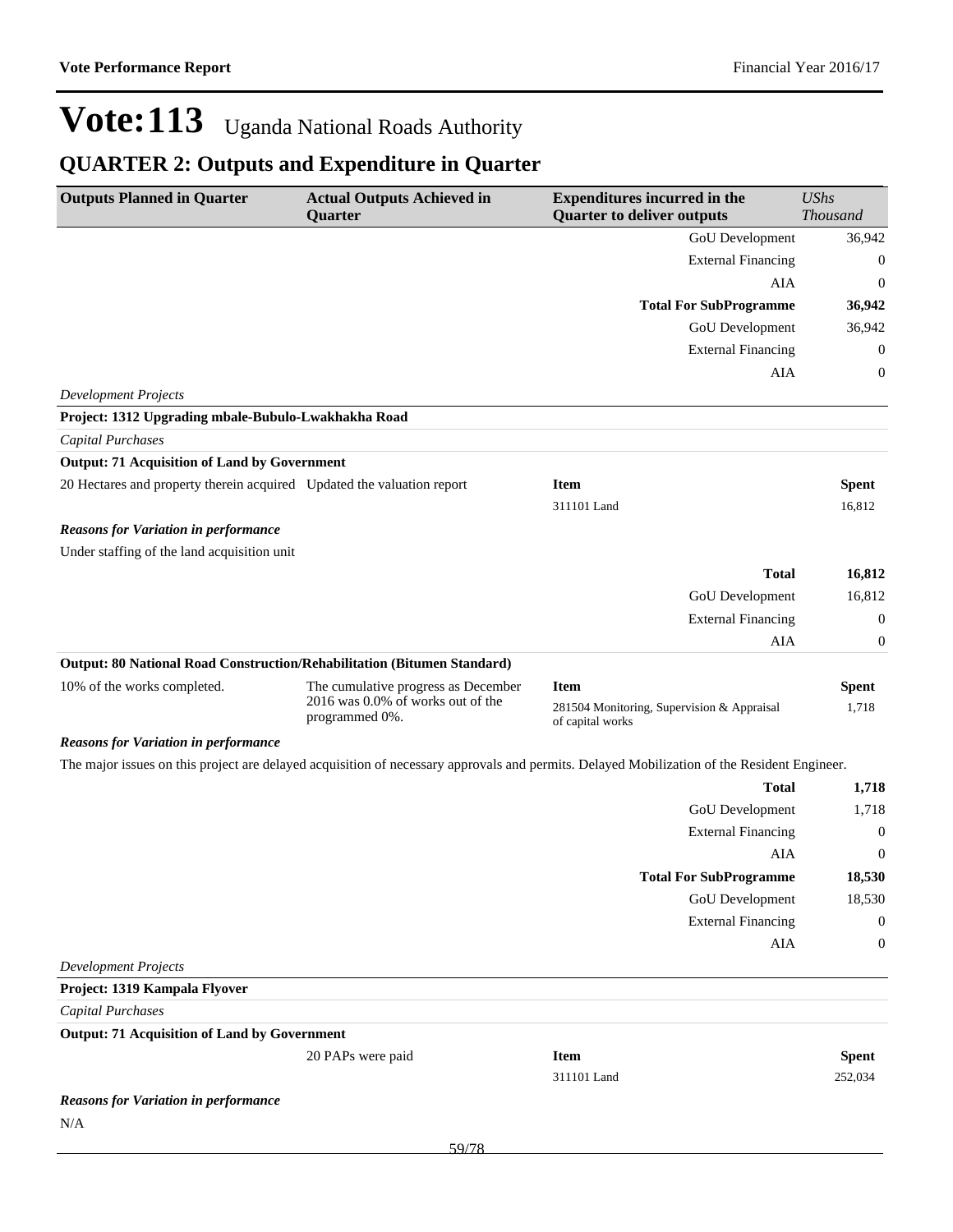${\bf AIA} \qquad \qquad {\bf 0}$ 

# Vote: 113 Uganda National Roads Authority

| <b>Outputs Planned in Quarter</b><br><b>Actual Outputs Achieved in</b><br><b>Expenditures incurred in the</b><br><b>Quarter to deliver outputs</b><br><b>Quarter</b> |                          |                                                                | <b>UShs</b><br><b>Thousand</b> |  |
|----------------------------------------------------------------------------------------------------------------------------------------------------------------------|--------------------------|----------------------------------------------------------------|--------------------------------|--|
|                                                                                                                                                                      |                          | <b>Total</b>                                                   | 252,034                        |  |
|                                                                                                                                                                      |                          | GoU Development                                                | 252,034                        |  |
|                                                                                                                                                                      |                          | <b>External Financing</b>                                      | $\boldsymbol{0}$               |  |
|                                                                                                                                                                      |                          | AIA                                                            | $\boldsymbol{0}$               |  |
|                                                                                                                                                                      |                          | <b>Total For SubProgramme</b>                                  | 252,034                        |  |
|                                                                                                                                                                      |                          | <b>GoU</b> Development                                         | 252,034                        |  |
|                                                                                                                                                                      |                          | <b>External Financing</b>                                      | 0                              |  |
|                                                                                                                                                                      |                          | AIA                                                            | 0                              |  |
| <b>Development Projects</b>                                                                                                                                          |                          |                                                                |                                |  |
| Project: 1320 Construction of 66 Selected Bridges                                                                                                                    |                          |                                                                |                                |  |
| <b>Capital Purchases</b>                                                                                                                                             |                          |                                                                |                                |  |
| <b>Output: 71 Acquisition of Land by Government</b>                                                                                                                  |                          |                                                                |                                |  |
| 10 hectares                                                                                                                                                          | 69 PAPs were paid        | <b>Item</b><br>311101 Land                                     | <b>Spent</b><br>111,575        |  |
| <b>Reasons for Variation in performance</b>                                                                                                                          |                          |                                                                |                                |  |
| Under staffing of the land acquisition unit                                                                                                                          |                          |                                                                |                                |  |
|                                                                                                                                                                      |                          | <b>Total</b>                                                   | 111,575                        |  |
|                                                                                                                                                                      |                          | <b>GoU</b> Development                                         | 111,575                        |  |
|                                                                                                                                                                      |                          | <b>External Financing</b>                                      | 0                              |  |
|                                                                                                                                                                      |                          | AIA                                                            | 0                              |  |
| <b>Output: 74 Major Bridges</b>                                                                                                                                      |                          |                                                                |                                |  |
| Ora 2 Bridge on Pakwach-Inde-Ocoko                                                                                                                                   | <b>Under Procurement</b> | <b>Item</b>                                                    | <b>Spent</b>                   |  |
| road (15% completed)                                                                                                                                                 |                          | 281504 Monitoring, Supervision & Appraisal<br>of capital works | 341,928                        |  |
| Ora 1Bridge on Pakwach-Inde-Ocoko<br>road (15% completed)                                                                                                            |                          | 312103 Roads and Bridges.                                      | 16,103,344                     |  |
| Awa Bridge on Pakwach-Inde-Ocoko<br>road (15% completed)                                                                                                             |                          |                                                                |                                |  |
| Olemika Bridge on Pakwach-Inde-Ocoko<br>road (15% completed)                                                                                                         |                          |                                                                |                                |  |
| Nyakambu Bridge on K                                                                                                                                                 |                          |                                                                |                                |  |
| <b>Reasons for Variation in performance</b>                                                                                                                          |                          |                                                                |                                |  |
| N/A                                                                                                                                                                  |                          |                                                                |                                |  |
|                                                                                                                                                                      |                          | <b>Total</b>                                                   | 16,445,273                     |  |
|                                                                                                                                                                      |                          | GoU Development                                                | 16,445,273                     |  |
|                                                                                                                                                                      |                          | <b>External Financing</b>                                      | $\boldsymbol{0}$               |  |
|                                                                                                                                                                      |                          | ${\rm AIA}$                                                    | $\boldsymbol{0}$               |  |
|                                                                                                                                                                      |                          | <b>Total For SubProgramme</b>                                  | 16,556,847                     |  |
|                                                                                                                                                                      |                          | GoU Development                                                | 16,556,847                     |  |
|                                                                                                                                                                      |                          | <b>External Financing</b>                                      | $\boldsymbol{0}$               |  |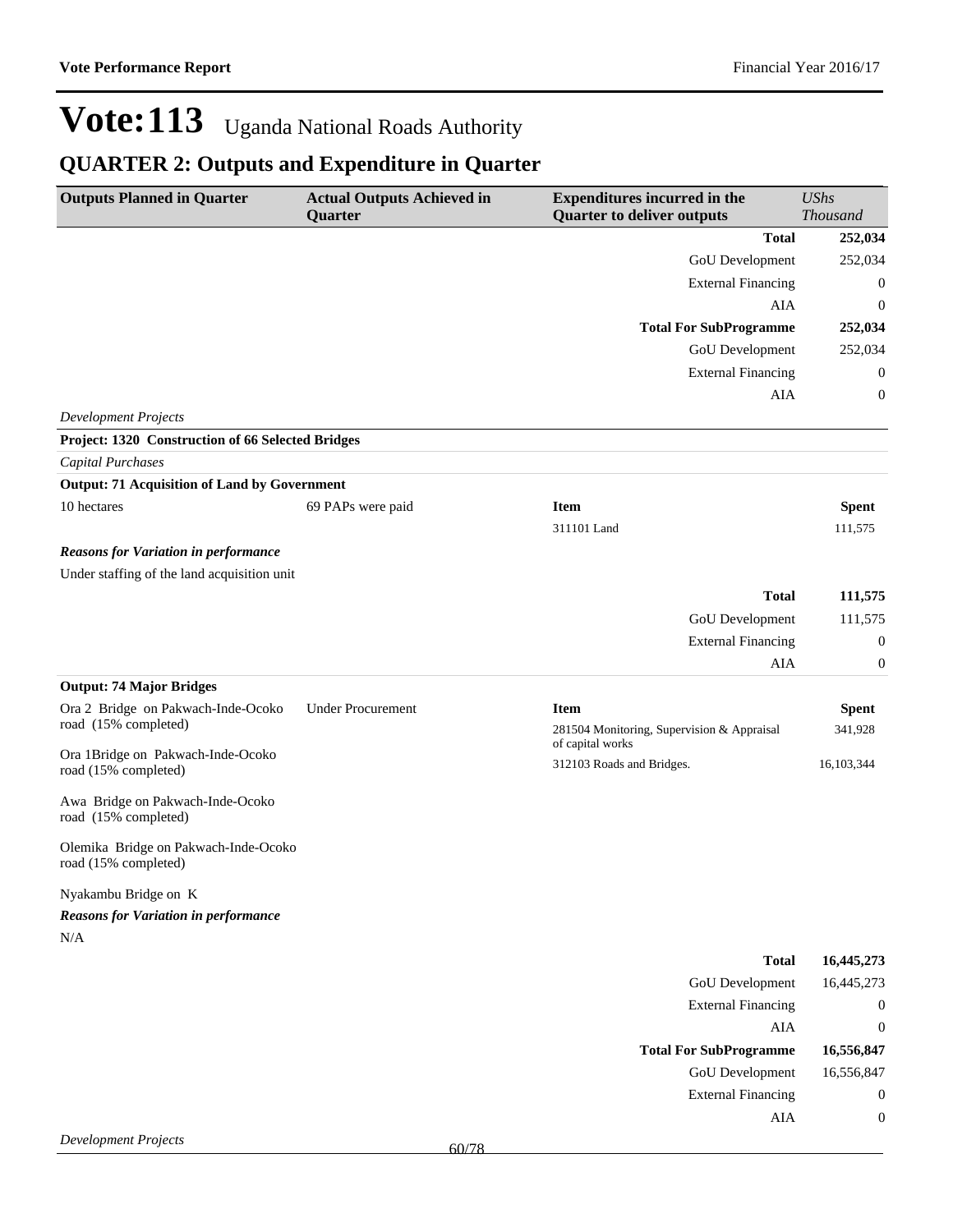| <b>Outputs Planned in Quarter</b>                                           | <b>Actual Outputs Achieved in</b><br>Quarter | <b>Expenditures incurred in the</b><br><b>Quarter to deliver outputs</b> | <b>UShs</b><br><b>Thousand</b>  |
|-----------------------------------------------------------------------------|----------------------------------------------|--------------------------------------------------------------------------|---------------------------------|
| Project: 1322 Upgrading of Muyembe-Nakapiripirit (92 km)                    |                                              |                                                                          |                                 |
| <b>Capital Purchases</b>                                                    |                                              |                                                                          |                                 |
| <b>Output: 71 Acquisition of Land by Government</b>                         |                                              |                                                                          |                                 |
| 20 hectares of land and property acquired 15 PAPs were paid and 19 hectares |                                              | <b>Item</b>                                                              | <b>Spent</b>                    |
|                                                                             | acquired                                     | 311101 Land                                                              | 10,408                          |
| <b>Reasons for Variation in performance</b>                                 |                                              |                                                                          |                                 |
| Under staffing of the land acquisition unit                                 |                                              |                                                                          |                                 |
|                                                                             |                                              |                                                                          | <b>Total</b><br>10,408          |
|                                                                             |                                              | GoU Development                                                          | 10,408                          |
|                                                                             |                                              | <b>External Financing</b>                                                | $\boldsymbol{0}$                |
|                                                                             |                                              |                                                                          | AIA<br>$\boldsymbol{0}$         |
|                                                                             |                                              | <b>Total For SubProgramme</b>                                            | 10,408                          |
|                                                                             |                                              | GoU Development                                                          | 10,408                          |
|                                                                             |                                              | <b>External Financing</b>                                                | $\boldsymbol{0}$                |
|                                                                             |                                              |                                                                          | AIA<br>0                        |
| <b>Development Projects</b>                                                 |                                              |                                                                          |                                 |
| Project: 1404 Kibuye- Busega- Mpigi                                         |                                              |                                                                          |                                 |
| <b>Capital Purchases</b>                                                    |                                              |                                                                          |                                 |
| <b>Output: 71 Acquisition of Land by Government</b>                         |                                              |                                                                          |                                 |
|                                                                             | Prepared of RAP report                       | <b>Item</b>                                                              | <b>Spent</b>                    |
|                                                                             |                                              | 311101 Land                                                              | 4,962                           |
| <b>Reasons for Variation in performance</b>                                 |                                              |                                                                          |                                 |
| Under staffing of the land acquisition unit                                 |                                              |                                                                          |                                 |
|                                                                             |                                              |                                                                          | <b>Total</b><br>4,962           |
|                                                                             |                                              | GoU Development                                                          | 4,962                           |
|                                                                             |                                              | <b>External Financing</b>                                                | $\boldsymbol{0}$                |
|                                                                             |                                              |                                                                          | AIA<br>$\boldsymbol{0}$         |
|                                                                             |                                              | <b>Total For SubProgramme</b>                                            | 4,962                           |
|                                                                             |                                              | GoU Development                                                          | 4,962                           |
|                                                                             |                                              | <b>External Financing</b>                                                | $\overline{0}$                  |
|                                                                             |                                              |                                                                          | ${\rm AIA}$<br>$\boldsymbol{0}$ |
|                                                                             |                                              | <b>GRAND TOTAL</b>                                                       | 767,402,146                     |
|                                                                             |                                              | Wage Recurrent                                                           | 26,215,700                      |
|                                                                             |                                              | Non Wage Recurrent                                                       | 10,584,512                      |
|                                                                             |                                              | GoU Development                                                          | 599,304,890                     |
|                                                                             |                                              | <b>External Financing</b>                                                | 131,297,044                     |
|                                                                             |                                              |                                                                          | ${\rm AIA}$<br>$\boldsymbol{0}$ |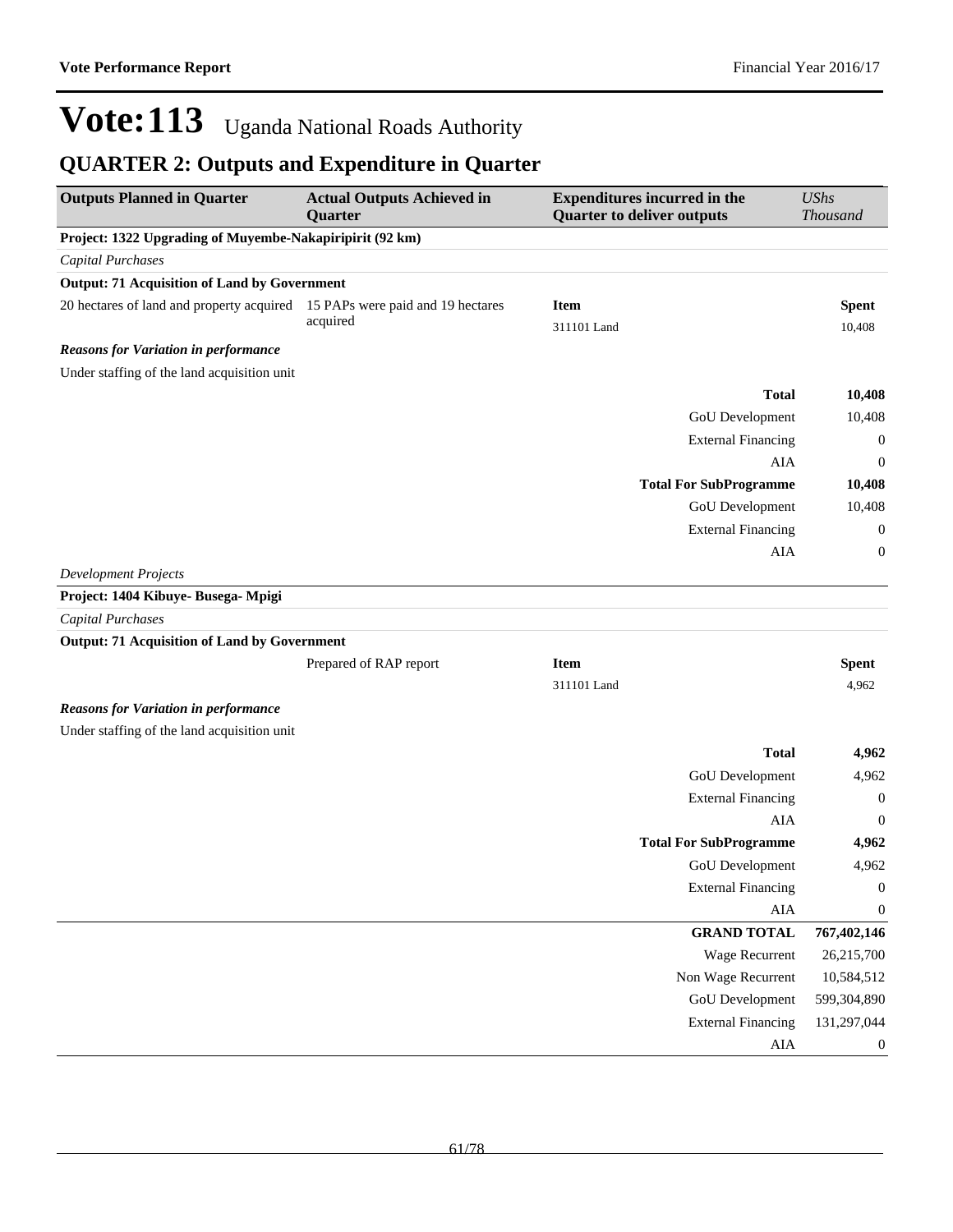*UShs Thousand* **Planned Outputs for the Quarter Estimated Funds Available in Quarter (from balance brought forward and actual/expected releaes)**

**Program: 51 National Roads Maintenance & Construction**

*Recurrent Programmes*

**Subprogram: 01 Finance and Administration**

*Outputs Provided*

**Output: 01 Monitoring and Capacity Building Support**

| <b>Item</b>                                            | <b>Balance b/f</b> | <b>New Funds</b> | <b>Total</b> |
|--------------------------------------------------------|--------------------|------------------|--------------|
| 211103 Allowances                                      | 30,846             | $\Omega$         | 30,846       |
| 212101 Social Security Contributions                   | 28,082             | $\boldsymbol{0}$ | 28,082       |
| 213001 Medical expenses (To employees)                 | 39,144             | $\overline{0}$   | 39,144       |
| 213004 Gratuity Expenses                               | 141,861            | $\boldsymbol{0}$ | 141,861      |
| 221001 Advertising and Public Relations                | 1,181              | $\overline{0}$   | 1,181        |
| 221002 Workshops and Seminars                          | 209,232            | $\overline{0}$   | 209,232      |
| 221003 Staff Training                                  | 106,062            | $\overline{0}$   | 106,062      |
| 221004 Recruitment Expenses                            | 81,764             | $\Omega$         | 81,764       |
| 221007 Books, Periodicals & Newspapers                 | 55,867             | $\overline{0}$   | 55,867       |
| 221009 Welfare and Entertainment                       | 4,156              | $\overline{0}$   | 4,156        |
| 221011 Printing, Stationery, Photocopying and Binding  | 22,598             | $\overline{0}$   | 22,598       |
| 221012 Small Office Equipment                          | 16,243             | $\overline{0}$   | 16,243       |
| 221017 Subscriptions                                   | 48,936             | $\overline{0}$   | 48,936       |
| 222001 Telecommunications                              | 84,468             | $\overline{0}$   | 84,468       |
| 222002 Postage and Courier                             | 1,266              | $\theta$         | 1.266        |
| 222003 Information and communications technology (ICT) | 200,170            | $\overline{0}$   | 200,170      |
| 223001 Property Expenses                               | 650                | $\boldsymbol{0}$ | 650          |
| 223003 Rent – (Produced Assets) to private entities    | 2,344,200          | $\boldsymbol{0}$ | 2,344,200    |
| 223005 Electricity                                     | 208,799            | $\theta$         | 208,799      |
| 223006 Water                                           | 1,818              | $\overline{0}$   | 1,818        |
| 224004 Cleaning and Sanitation                         | 32,101             | $\overline{0}$   | 32,101       |
| 225001 Consultancy Services- Short term                | 8,967              | $\boldsymbol{0}$ | 8,967        |
| 225002 Consultancy Services-Long-term                  | 100,000            | 0                | 100,000      |
| 227001 Travel inland                                   | 67,409             | 0                | 67,409       |
| 227002 Travel abroad                                   | 71,380             | 0                | 71,380       |
| 227003 Carriage, Haulage, Freight and transport hire   | 15,745             | $\boldsymbol{0}$ | 15,745       |
| 228001 Maintenance - Civil                             | 36,575             | $\boldsymbol{0}$ | 36,575       |
| 228002 Maintenance - Vehicles                          | 182,591            | $\boldsymbol{0}$ | 182,591      |
| 228003 Maintenance – Machinery, Equipment & Furniture  | 80,054             | $\boldsymbol{0}$ | 80,054       |
| Total                                                  | 4,222,161          | $\mathbf{0}$     | 4,222,161    |
| <b>Wage Recurrent</b>                                  | 0                  | 0                | 0            |
| <b>Non Wage Recurrent</b>                              | 4,222,161          | 0                | 4,222,161    |
| AIA                                                    | 0                  | 0                | 0            |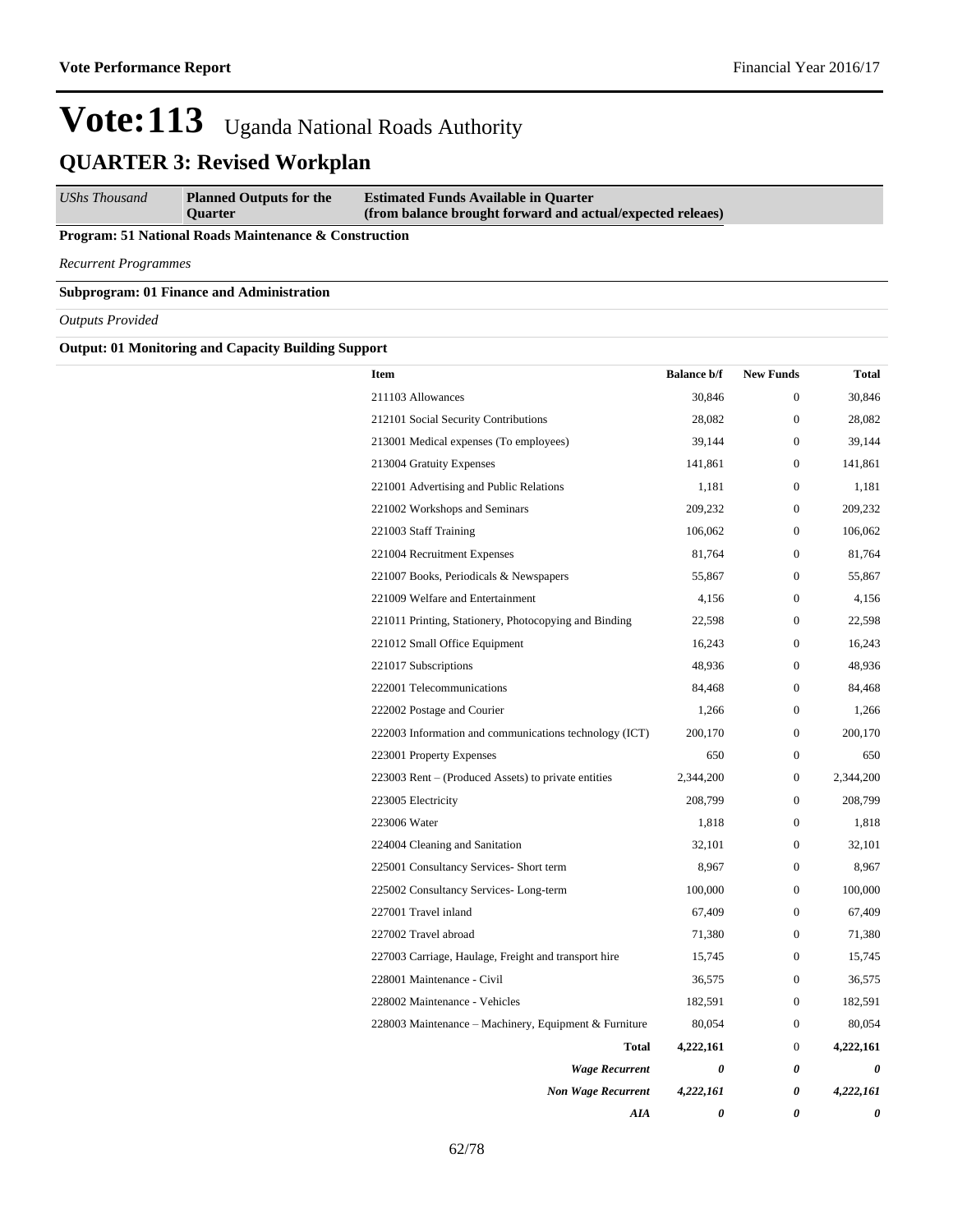| <b>UShs Thousand</b>                    | <b>Planned Outputs for the</b><br>Quarter | <b>Estimated Funds Available in Quarter</b><br>(from balance brought forward and actual/expected releaes) |                    |                  |                       |
|-----------------------------------------|-------------------------------------------|-----------------------------------------------------------------------------------------------------------|--------------------|------------------|-----------------------|
| <b>Output: 02 UNRA Support Services</b> |                                           |                                                                                                           |                    |                  |                       |
|                                         |                                           | <b>Item</b>                                                                                               | <b>Balance b/f</b> | <b>New Funds</b> | Total                 |
|                                         |                                           | 211102 Contract Staff Salaries (Incl. Casuals, Temporary)                                                 | 3,847,534          | $\mathbf{0}$     | 3,847,534             |
|                                         |                                           | <b>Total</b>                                                                                              | 3,847,534          | $\mathbf{0}$     | 3,847,534             |
|                                         |                                           | <b>Wage Recurrent</b>                                                                                     | 3,847,534          | 0                | 3,847,534             |
|                                         |                                           | <b>Non Wage Recurrent</b>                                                                                 | 0                  | 0                | $\boldsymbol{\theta}$ |
|                                         |                                           | AIA                                                                                                       | 0                  | 0                | 0                     |
|                                         | Subprogram: 02 National roads maintenance |                                                                                                           |                    |                  |                       |

*Outputs Provided*

#### **Output: 01 Monitoring and Capacity Building Support**

| <b>Total</b>          | <b>New Funds</b> | <b>Balance b/f</b>    | Item                                                      |
|-----------------------|------------------|-----------------------|-----------------------------------------------------------|
| 5,489,363             | $\boldsymbol{0}$ | 5,489,363             | 211102 Contract Staff Salaries (Incl. Casuals, Temporary) |
| 5,489,363             | $\boldsymbol{0}$ | 5,489,363             | <b>Total</b>                                              |
| 5,489,363             | 0                | 5,489,363             | <b>Wage Recurrent</b>                                     |
| $\boldsymbol{\theta}$ | 0                | $\boldsymbol{\theta}$ | <b>Non Wage Recurrent</b>                                 |
| 0                     | 0                | 0                     | AIA                                                       |
|                       |                  |                       |                                                           |

*Development Projects*

#### **Project: 0267 Improvement of Ferry Services**

*Capital Purchases*

#### **Output: 71 Acquisition of Land by Government**

| Item                      | <b>Balance b/f</b> | <b>New Funds</b>      | <b>Total</b> |
|---------------------------|--------------------|-----------------------|--------------|
| 311101 Land               | 121,021            | $\overline{0}$        | 121,021      |
| <b>Total</b>              | 121,021            | $\overline{0}$        | 121,021      |
| <b>GoU</b> Development    | 121,021            | 0                     | 121,021      |
| <b>External Financing</b> | 0                  | 0                     | $\theta$     |
| AIA                       | 0                  | $\boldsymbol{\theta}$ | $\theta$     |

#### **Output: 80 National Road Construction/Rehabilitation (Bitumen Standard)**

| Kalangala ferry Infrastructure Project support provided. |  |  |  |  |
|----------------------------------------------------------|--|--|--|--|
|----------------------------------------------------------|--|--|--|--|

| Kalangala ferry Infrastructure Project support provided. | <b>Item</b>               |                           | <b>Balance b/f</b> | <b>New Funds</b> | <b>Total</b>          |
|----------------------------------------------------------|---------------------------|---------------------------|--------------------|------------------|-----------------------|
|                                                          | 312103 Roads and Bridges. |                           | 16,380,826         |                  | 16,380,826            |
|                                                          |                           | <b>Total</b>              | 16,380,826         |                  | 16,380,826            |
|                                                          |                           | <b>GoU</b> Development    | 16,380,826         | 0                | 16,380,826            |
|                                                          |                           | <b>External Financing</b> | 0                  | 0                | $\boldsymbol{\theta}$ |
|                                                          |                           | AIA                       | 0                  | 0                | $\boldsymbol{\theta}$ |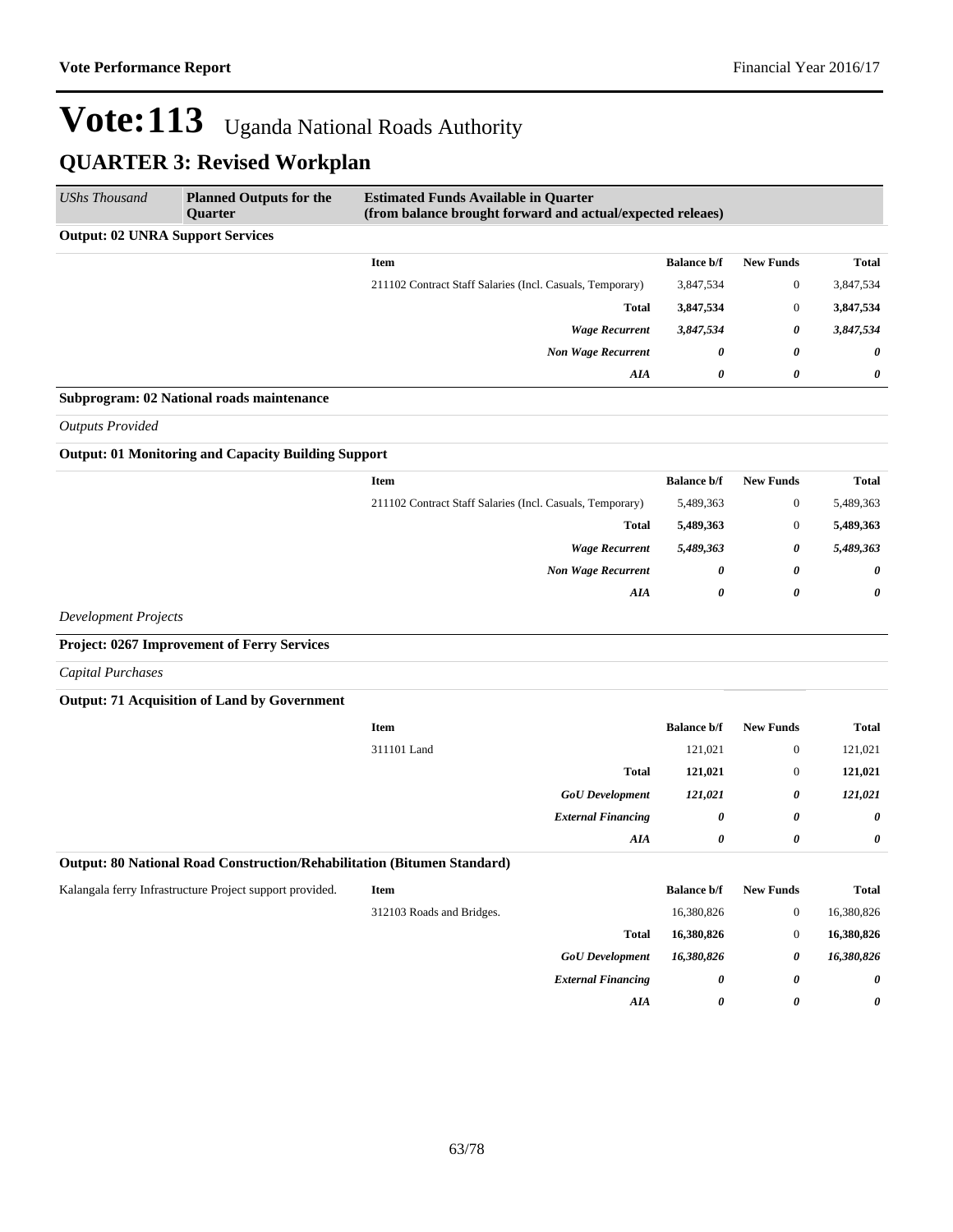| <b>UShs Thousand</b>     | <b>Planned Outputs for the</b><br>Quarter                               | <b>Estimated Funds Available in Quarter</b><br>(from balance brought forward and actual/expected releaes) |                    |                       |              |
|--------------------------|-------------------------------------------------------------------------|-----------------------------------------------------------------------------------------------------------|--------------------|-----------------------|--------------|
|                          | Project: 0321 Upgrade Fort Portal - Budibugyo - Lamia (104km)           |                                                                                                           |                    |                       |              |
| <b>Capital Purchases</b> |                                                                         |                                                                                                           |                    |                       |              |
|                          | Output: 80 National Road Construction/Rehabilitation (Bitumen Standard) |                                                                                                           |                    |                       |              |
|                          |                                                                         | Item                                                                                                      | <b>Balance b/f</b> | <b>New Funds</b>      | <b>Total</b> |
|                          |                                                                         | 312103 Roads and Bridges.                                                                                 | 149,819            | $\boldsymbol{0}$      | 149,819      |
|                          |                                                                         | <b>Total</b>                                                                                              | 149,819            | $\boldsymbol{0}$      | 149,819      |
|                          |                                                                         | <b>GoU</b> Development                                                                                    | 149,819            | 0                     | 149,819      |
|                          |                                                                         | <b>External Financing</b>                                                                                 | 0                  | $\boldsymbol{\theta}$ | 0            |
|                          |                                                                         | AIA                                                                                                       | 0                  | 0                     | 0            |
|                          | Project: 0952 Design Masaka-Bukakata road                               |                                                                                                           |                    |                       |              |
| <b>Capital Purchases</b> |                                                                         |                                                                                                           |                    |                       |              |
|                          | <b>Output: 71 Acquisition of Land by Government</b>                     |                                                                                                           |                    |                       |              |
|                          |                                                                         | <b>Item</b>                                                                                               | <b>Balance b/f</b> | <b>New Funds</b>      | <b>Total</b> |
|                          |                                                                         | 311101 Land                                                                                               | 86,296             | $\boldsymbol{0}$      | 86,296       |
|                          |                                                                         | <b>Total</b>                                                                                              | 86,296             | $\mathbf{0}$          | 86,296       |
|                          |                                                                         | <b>GoU</b> Development                                                                                    | 86,296             | 0                     | 86,296       |
|                          |                                                                         | <b>External Financing</b>                                                                                 | 0                  | 0                     | 0            |
|                          |                                                                         | AIA                                                                                                       | 0                  | 0                     | 0            |
|                          | Project: 0954 Design Muyembe-Moroto - Kotido (290km)                    |                                                                                                           |                    |                       |              |
| <b>Capital Purchases</b> |                                                                         |                                                                                                           |                    |                       |              |
|                          | <b>Output: 71 Acquisition of Land by Government</b>                     |                                                                                                           |                    |                       |              |
|                          |                                                                         | Item                                                                                                      | <b>Balance b/f</b> | <b>New Funds</b>      | <b>Total</b> |
|                          |                                                                         | 311101 Land                                                                                               | 230,770            | $\boldsymbol{0}$      | 230,770      |
|                          |                                                                         | <b>Total</b>                                                                                              | 230,770            | $\boldsymbol{0}$      | 230,770      |
|                          |                                                                         | <b>GoU</b> Development                                                                                    | 230,770            | 0                     | 230,770      |
|                          |                                                                         | <b>External Financing</b>                                                                                 | 0                  | 0                     | 0            |
|                          |                                                                         | AIA                                                                                                       | 0                  | 0                     | 0            |
|                          | Output: 80 National Road Construction/Rehabilitation (Bitumen Standard) |                                                                                                           |                    |                       |              |
|                          |                                                                         | Item                                                                                                      | <b>Balance b/f</b> | <b>New Funds</b>      | <b>Total</b> |
|                          |                                                                         | 281504 Monitoring, Supervision & Appraisal of capital<br>works                                            | 10,000             | $\boldsymbol{0}$      | 10,000       |
|                          |                                                                         | 312103 Roads and Bridges.                                                                                 | 9,068,023          | $\boldsymbol{0}$      | 9,068,023    |
|                          |                                                                         | <b>Total</b>                                                                                              | 9,078,023          | $\mathbf{0}$          | 9,078,023    |
|                          |                                                                         | <b>GoU</b> Development                                                                                    | 9,078,023          | 0                     | 9,078,023    |
|                          |                                                                         | <b>External Financing</b>                                                                                 | 0                  | 0                     | 0            |
|                          |                                                                         | ${\boldsymbol{A}} {\boldsymbol{I}} {\boldsymbol{A}}$                                                      | 0                  | 0                     | 0            |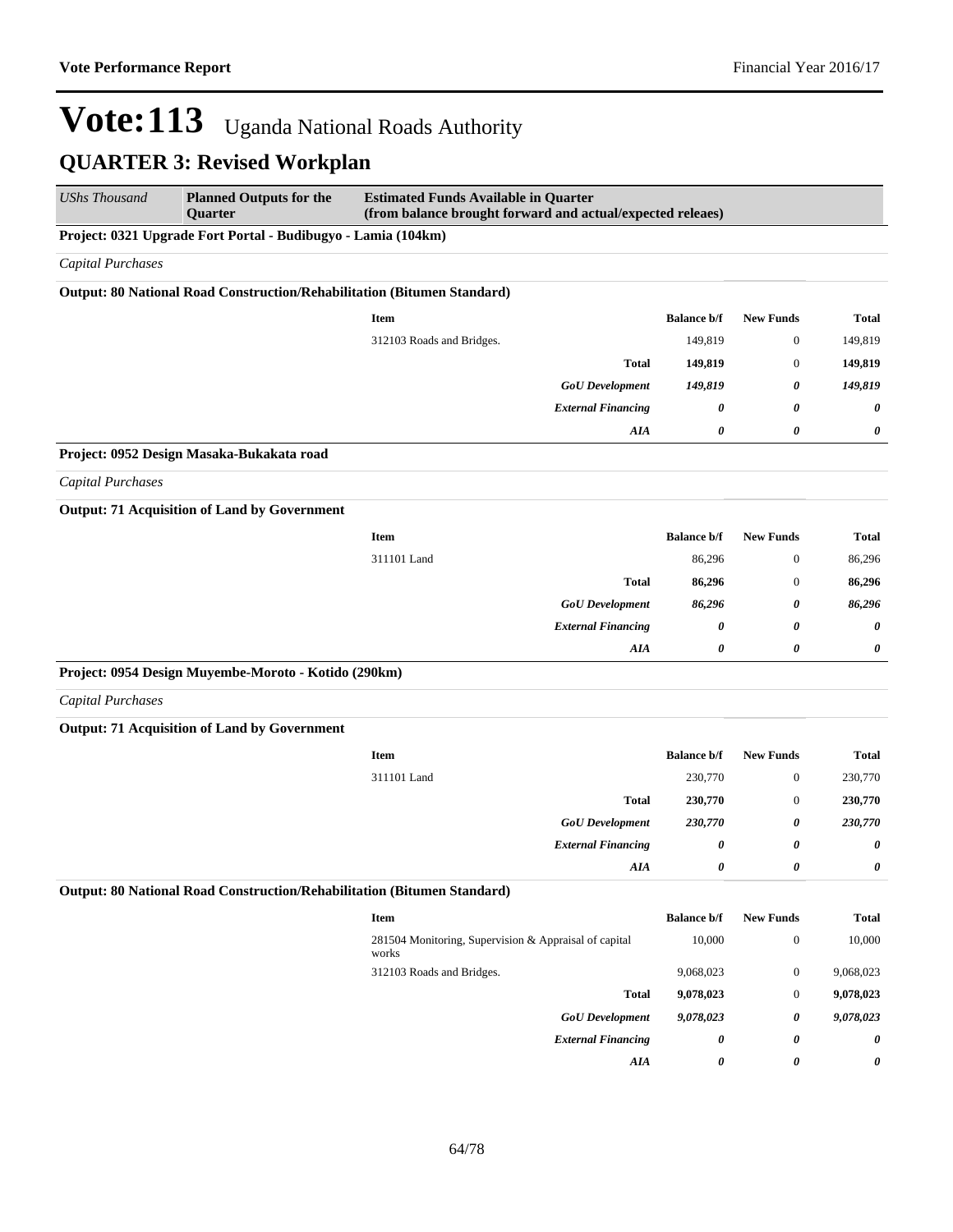| <b>UShs Thousand</b>                                       | <b>Planned Outputs for the</b><br><b>Quarter</b>                        | <b>Estimated Funds Available in Quarter</b><br>(from balance brought forward and actual/expected releaes) |                       |                  |              |  |  |
|------------------------------------------------------------|-------------------------------------------------------------------------|-----------------------------------------------------------------------------------------------------------|-----------------------|------------------|--------------|--|--|
| Project: 0955 Upgrade Nyakahita-Ibanda-Fort Portal (208km) |                                                                         |                                                                                                           |                       |                  |              |  |  |
| <b>Capital Purchases</b>                                   |                                                                         |                                                                                                           |                       |                  |              |  |  |
|                                                            | <b>Output: 71 Acquisition of Land by Government</b>                     |                                                                                                           |                       |                  |              |  |  |
|                                                            |                                                                         | Item                                                                                                      | <b>Balance b/f</b>    | <b>New Funds</b> | <b>Total</b> |  |  |
|                                                            |                                                                         | 311101 Land                                                                                               | 3,255,670             | $\boldsymbol{0}$ | 3,255,670    |  |  |
|                                                            |                                                                         | <b>Total</b>                                                                                              | 3,255,670             | $\mathbf{0}$     | 3,255,670    |  |  |
|                                                            |                                                                         | <b>GoU</b> Development                                                                                    | 3,255,670             | 0                | 3,255,670    |  |  |
|                                                            |                                                                         | <b>External Financing</b>                                                                                 | 0                     | 0                | 0            |  |  |
|                                                            |                                                                         | AIA                                                                                                       | $\boldsymbol{\theta}$ | $\pmb{\theta}$   | 0            |  |  |
|                                                            | Output: 80 National Road Construction/Rehabilitation (Bitumen Standard) |                                                                                                           |                       |                  |              |  |  |
|                                                            |                                                                         | <b>Item</b>                                                                                               | <b>Balance b/f</b>    | <b>New Funds</b> | <b>Total</b> |  |  |
|                                                            |                                                                         | 281504 Monitoring, Supervision & Appraisal of capital<br>works                                            | 2,138                 | $\boldsymbol{0}$ | 2,138        |  |  |
|                                                            |                                                                         | 312103 Roads and Bridges.                                                                                 | 3,173,813             | $\boldsymbol{0}$ | 3,173,813    |  |  |
|                                                            |                                                                         | <b>Total</b>                                                                                              | 3,175,952             | $\boldsymbol{0}$ | 3,175,952    |  |  |
|                                                            |                                                                         | <b>GoU</b> Development                                                                                    | 3,175,952             | 0                | 3,175,952    |  |  |
|                                                            |                                                                         | <b>External Financing</b>                                                                                 | 0                     | 0                | 0            |  |  |
|                                                            |                                                                         | <b>AIA</b>                                                                                                | $\boldsymbol{\theta}$ | $\pmb{\theta}$   | 0            |  |  |
|                                                            | Project: 0957 Design the New Nile Bridge at Jinja                       |                                                                                                           |                       |                  |              |  |  |
| <b>Capital Purchases</b>                                   |                                                                         |                                                                                                           |                       |                  |              |  |  |
| <b>Output: 74 Major Bridges</b>                            |                                                                         |                                                                                                           |                       |                  |              |  |  |
|                                                            |                                                                         | Item                                                                                                      | <b>Balance b/f</b>    | <b>New Funds</b> | <b>Total</b> |  |  |
|                                                            |                                                                         | 281504 Monitoring, Supervision & Appraisal of capital<br>works                                            | 48,672                | $\mathbf{0}$     | 48,672       |  |  |
|                                                            |                                                                         | <b>Total</b>                                                                                              | 48,672                | $\mathbf{0}$     | 48,672       |  |  |
|                                                            |                                                                         | <b>GoU</b> Development                                                                                    | 48,672                | 0                | 48,672       |  |  |
|                                                            |                                                                         | <b>External Financing</b>                                                                                 | $\boldsymbol{\theta}$ | 0                | 0            |  |  |
|                                                            |                                                                         | AIA                                                                                                       | $\boldsymbol{\theta}$ | $\pmb{\theta}$   | 0            |  |  |
|                                                            | Project: 1031 Upgrade Gulu - Atiak - Bibia/ Nimule (104km)              |                                                                                                           |                       |                  |              |  |  |
| Capital Purchases                                          |                                                                         |                                                                                                           |                       |                  |              |  |  |
|                                                            | <b>Output: 71 Acquisition of Land by Government</b>                     |                                                                                                           |                       |                  |              |  |  |
|                                                            |                                                                         | Item                                                                                                      | <b>Balance b/f</b>    | <b>New Funds</b> | <b>Total</b> |  |  |
|                                                            |                                                                         | 311101 Land                                                                                               | 215,045               | $\boldsymbol{0}$ | 215,045      |  |  |
|                                                            |                                                                         | <b>Total</b>                                                                                              | 215,045               | $\boldsymbol{0}$ | 215,045      |  |  |
|                                                            |                                                                         | <b>GoU</b> Development                                                                                    | 215,045               | 0                | 215,045      |  |  |
|                                                            |                                                                         | <b>External Financing</b>                                                                                 | $\boldsymbol{\theta}$ | 0                | 0            |  |  |
|                                                            |                                                                         | AIA                                                                                                       | 0                     | 0                | 0            |  |  |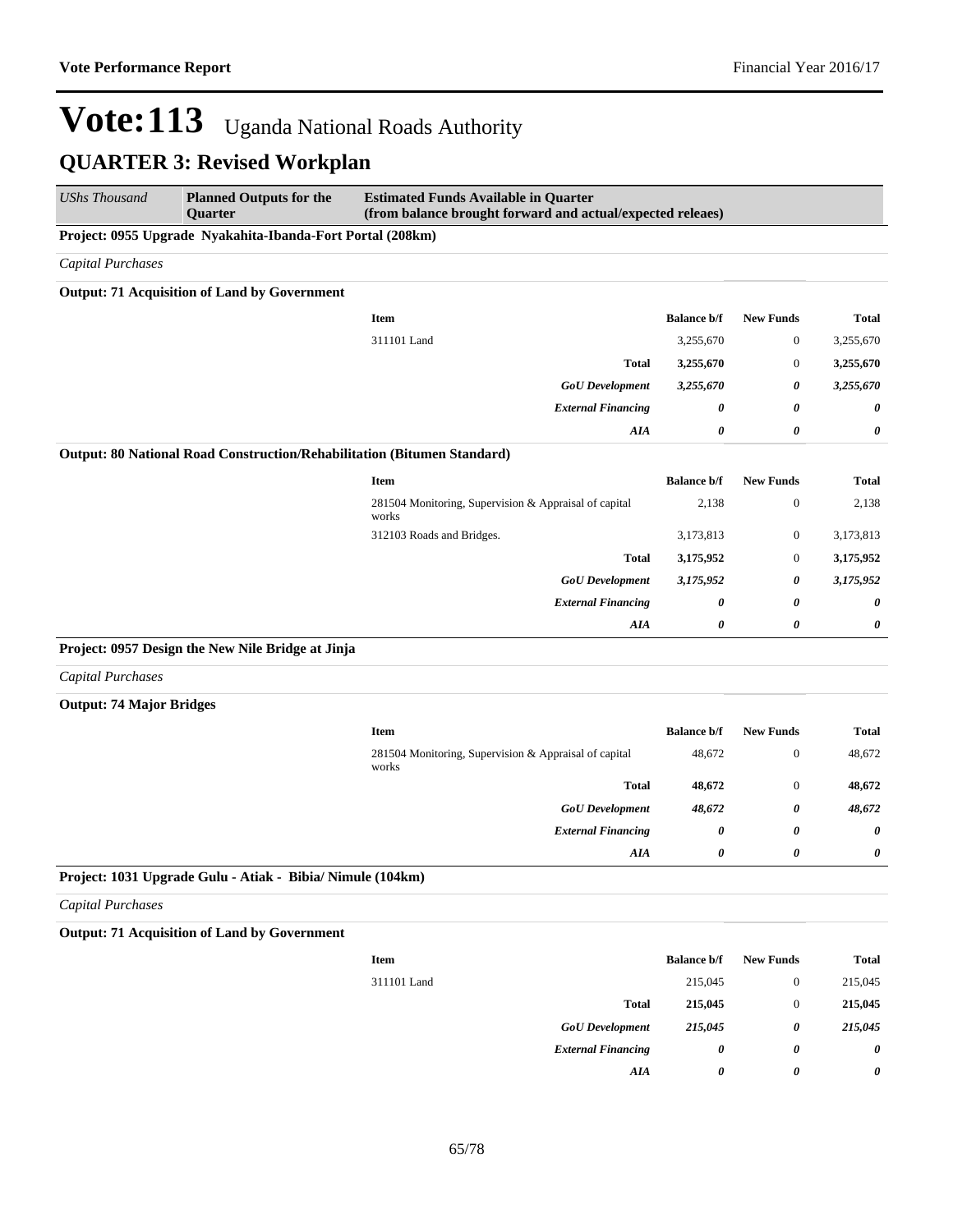| <b>UShs Thousand</b>     | <b>Planned Outputs for the</b><br><b>Quarter</b>                        | <b>Estimated Funds Available in Quarter</b><br>(from balance brought forward and actual/expected releaes) |                    |                  |              |
|--------------------------|-------------------------------------------------------------------------|-----------------------------------------------------------------------------------------------------------|--------------------|------------------|--------------|
|                          | Output: 80 National Road Construction/Rehabilitation (Bitumen Standard) |                                                                                                           |                    |                  |              |
|                          |                                                                         | <b>Item</b>                                                                                               | <b>Balance b/f</b> | <b>New Funds</b> | <b>Total</b> |
|                          |                                                                         | 281504 Monitoring, Supervision & Appraisal of capital<br>works                                            | 844                | $\boldsymbol{0}$ | 844          |
|                          |                                                                         | <b>Total</b>                                                                                              | 844                | $\boldsymbol{0}$ | 844          |
|                          |                                                                         | <b>GoU</b> Development                                                                                    | 844                | 0                | 844          |
|                          |                                                                         | <b>External Financing</b>                                                                                 | 0                  | 0                | 0            |
|                          |                                                                         | AIA                                                                                                       | 0                  | 0                | 0            |
|                          | Project: 1032 Upgrade Vurra - Arua - Koboko - Oraba (92km)              |                                                                                                           |                    |                  |              |
| <b>Capital Purchases</b> |                                                                         |                                                                                                           |                    |                  |              |
|                          | Output: 80 National Road Construction/Rehabilitation (Bitumen Standard) |                                                                                                           |                    |                  |              |
|                          |                                                                         | <b>Item</b>                                                                                               | <b>Balance b/f</b> | <b>New Funds</b> | <b>Total</b> |
|                          |                                                                         | 312103 Roads and Bridges.                                                                                 | 329,601            | $\mathbf{0}$     | 329,601      |
|                          |                                                                         | <b>Total</b>                                                                                              | 329,601            | $\boldsymbol{0}$ | 329,601      |
|                          |                                                                         | <b>GoU</b> Development                                                                                    | 329,601            | 0                | 329,601      |
|                          |                                                                         | <b>External Financing</b>                                                                                 | 0                  | 0                | 0            |
|                          |                                                                         | <b>AIA</b>                                                                                                | 0                  | 0                | 0            |
|                          | Project: 1034 Design of Mukono-Katosi-Nyenga (72km)                     |                                                                                                           |                    |                  |              |
| <b>Capital Purchases</b> |                                                                         |                                                                                                           |                    |                  |              |
|                          | <b>Output: 71 Acquisition of Land by Government</b>                     |                                                                                                           |                    |                  |              |
|                          |                                                                         | <b>Item</b>                                                                                               | <b>Balance b/f</b> | <b>New Funds</b> | <b>Total</b> |
|                          |                                                                         | 311101 Land                                                                                               | 38,074             | $\boldsymbol{0}$ | 38,074       |
|                          |                                                                         | <b>Total</b>                                                                                              | 38,074             | $\boldsymbol{0}$ | 38,074       |
|                          |                                                                         | <b>GoU</b> Development                                                                                    | 38,074             | 0                | 38,074       |
|                          |                                                                         | <b>External Financing</b>                                                                                 | 0                  | 0                | 0            |
|                          |                                                                         | AIA                                                                                                       | 0                  | 0                | 0            |
|                          | Output: 80 National Road Construction/Rehabilitation (Bitumen Standard) |                                                                                                           |                    |                  |              |
|                          |                                                                         | <b>Item</b>                                                                                               | <b>Balance b/f</b> | <b>New Funds</b> | <b>Total</b> |
|                          |                                                                         | 281504 Monitoring, Supervision & Appraisal of capital<br>works                                            | 100,767            | $\boldsymbol{0}$ | 100,767      |
|                          |                                                                         | 312103 Roads and Bridges.                                                                                 | 6,669,682          | $\boldsymbol{0}$ | 6,669,682    |
|                          |                                                                         | <b>Total</b>                                                                                              | 6,770,450          | $\boldsymbol{0}$ | 6,770,450    |
|                          |                                                                         | <b>GoU</b> Development                                                                                    | 6,770,450          | 0                | 6,770,450    |
|                          |                                                                         | <b>External Financing</b>                                                                                 | 0                  | 0                | 0            |
|                          |                                                                         | AIA                                                                                                       | 0                  | 0                | 0            |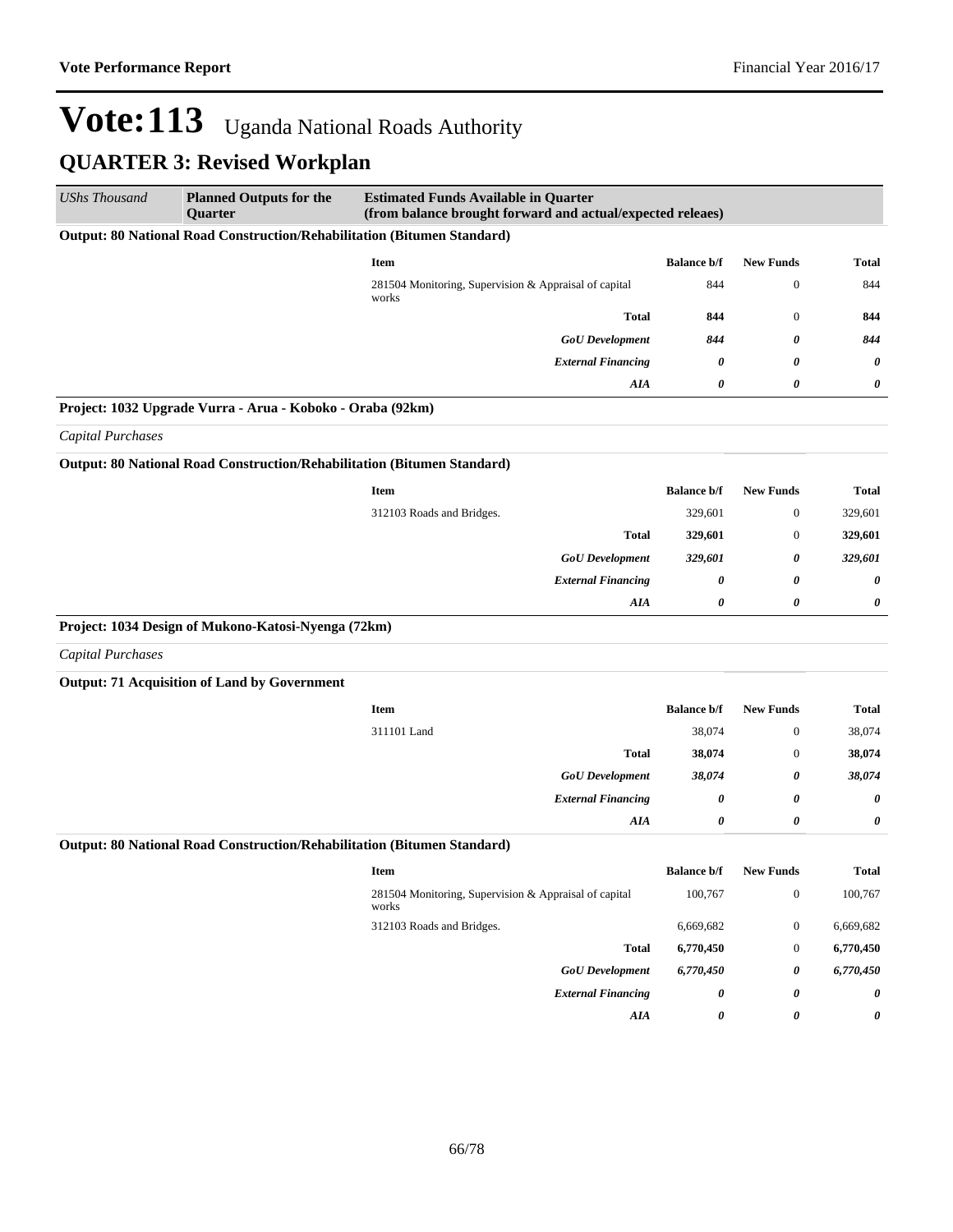| <b>UShs Thousand</b>     | <b>Planned Outputs for the</b><br><b>Ouarter</b>                        | <b>Estimated Funds Available in Quarter</b><br>(from balance brought forward and actual/expected releaes) |                    |                       |              |
|--------------------------|-------------------------------------------------------------------------|-----------------------------------------------------------------------------------------------------------|--------------------|-----------------------|--------------|
|                          | Project: 1035 Design Mpigi-Kabulasoka-Maddu (135 km)                    |                                                                                                           |                    |                       |              |
| Capital Purchases        |                                                                         |                                                                                                           |                    |                       |              |
|                          | <b>Output: 71 Acquisition of Land by Government</b>                     |                                                                                                           |                    |                       |              |
|                          |                                                                         | <b>Item</b>                                                                                               | <b>Balance b/f</b> | <b>New Funds</b>      | <b>Total</b> |
|                          |                                                                         | 311101 Land                                                                                               | 1,722,593          | $\boldsymbol{0}$      | 1,722,593    |
|                          |                                                                         | <b>Total</b>                                                                                              | 1,722,593          | $\boldsymbol{0}$      | 1,722,593    |
|                          |                                                                         | <b>GoU</b> Development                                                                                    | 1,722,593          | 0                     | 1,722,593    |
|                          |                                                                         | <b>External Financing</b>                                                                                 | 0                  | $\boldsymbol{\theta}$ | 0            |
|                          |                                                                         | AIA                                                                                                       | 0                  | 0                     | 0            |
|                          | Output: 80 National Road Construction/Rehabilitation (Bitumen Standard) |                                                                                                           |                    |                       |              |
|                          |                                                                         | <b>Item</b>                                                                                               | <b>Balance b/f</b> | <b>New Funds</b>      | <b>Total</b> |
|                          |                                                                         | 281504 Monitoring, Supervision & Appraisal of capital<br>works                                            | 422,610            | $\boldsymbol{0}$      | 422,610      |
|                          |                                                                         | 312103 Roads and Bridges.                                                                                 | 213,484            | $\mathbf{0}$          | 213,484      |
|                          |                                                                         | <b>Total</b>                                                                                              | 636,093            | $\mathbf{0}$          | 636,093      |
|                          |                                                                         | <b>GoU</b> Development                                                                                    | 636,093            | 0                     | 636,093      |
|                          |                                                                         | <b>External Financing</b>                                                                                 | 0                  | 0                     | 0            |
|                          |                                                                         | AIA                                                                                                       | 0                  | $\boldsymbol{\theta}$ | 0            |
|                          | Project: 1038 Design Ntungamo-Mirama Hills (37km)                       |                                                                                                           |                    |                       |              |
| <b>Capital Purchases</b> |                                                                         |                                                                                                           |                    |                       |              |
|                          | <b>Output: 71 Acquisition of Land by Government</b>                     |                                                                                                           |                    |                       |              |
|                          |                                                                         | <b>Item</b>                                                                                               | <b>Balance b/f</b> | <b>New Funds</b>      | <b>Total</b> |
|                          |                                                                         | 311101 Land                                                                                               | 2,404,972          | $\boldsymbol{0}$      | 2,404,972    |
|                          |                                                                         | <b>Total</b>                                                                                              | 2,404,972          | $\boldsymbol{0}$      | 2,404,972    |
|                          |                                                                         | <b>GoU</b> Development                                                                                    | 2,404,972          | 0                     | 2,404,972    |
|                          |                                                                         | <b>External Financing</b>                                                                                 | 0                  | 0                     | 0            |
|                          |                                                                         | AIA                                                                                                       | 0                  | 0                     | 0            |
|                          | Output: 80 National Road Construction/Rehabilitation (Bitumen Standard) |                                                                                                           |                    |                       |              |
|                          |                                                                         | <b>Item</b>                                                                                               | <b>Balance b/f</b> | <b>New Funds</b>      | <b>Total</b> |
|                          |                                                                         | 281504 Monitoring, Supervision & Appraisal of capital<br>works                                            | 44,766             | $\boldsymbol{0}$      | 44,766       |
|                          |                                                                         | 312103 Roads and Bridges.                                                                                 | 3,257,723          | $\boldsymbol{0}$      | 3,257,723    |
|                          |                                                                         | <b>Total</b>                                                                                              | 3,302,489          | $\boldsymbol{0}$      | 3,302,489    |
|                          |                                                                         | <b>GoU</b> Development                                                                                    | 3,302,489          | 0                     | 3,302,489    |
|                          |                                                                         | <b>External Financing</b>                                                                                 | 0                  | 0                     | 0            |
|                          |                                                                         | AIA                                                                                                       | 0                  | 0                     | 0            |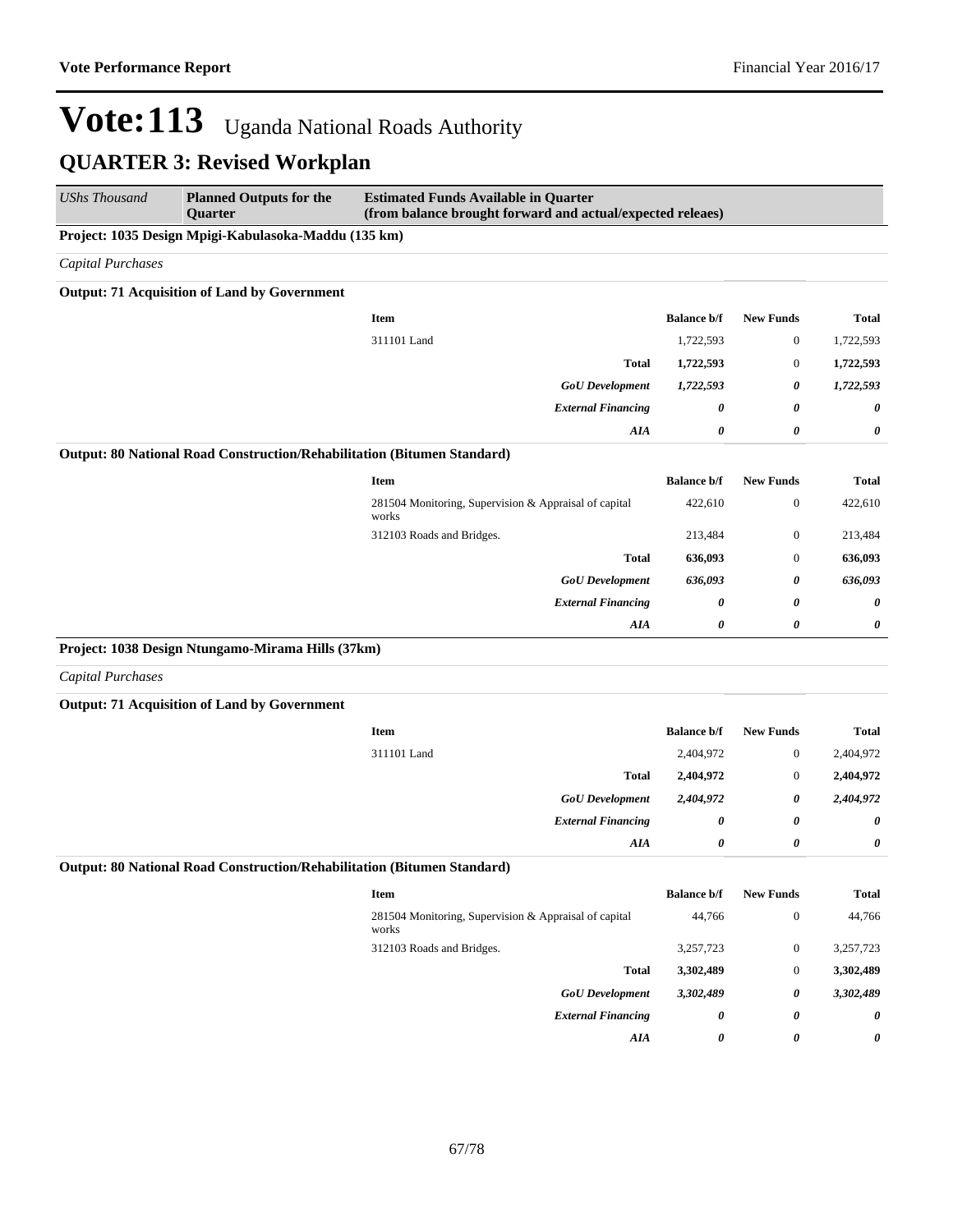| <b>UShs Thousand</b>     | <b>Planned Outputs for the</b><br><b>Ouarter</b>                        | <b>Estimated Funds Available in Quarter</b><br>(from balance brought forward and actual/expected releaes) |                    |                       |                       |  |
|--------------------------|-------------------------------------------------------------------------|-----------------------------------------------------------------------------------------------------------|--------------------|-----------------------|-----------------------|--|
|                          | Project: 1040 Design Kapchorwa-Suam road (77km)                         |                                                                                                           |                    |                       |                       |  |
| <b>Capital Purchases</b> |                                                                         |                                                                                                           |                    |                       |                       |  |
|                          | <b>Output: 71 Acquisition of Land by Government</b>                     |                                                                                                           |                    |                       |                       |  |
|                          |                                                                         | <b>Item</b>                                                                                               | <b>Balance b/f</b> | <b>New Funds</b>      | <b>Total</b>          |  |
|                          |                                                                         | 311101 Land                                                                                               | 50,000             | $\overline{0}$        | 50,000                |  |
|                          |                                                                         | <b>Total</b>                                                                                              | 50,000             | $\mathbf{0}$          | 50,000                |  |
|                          |                                                                         | <b>GoU</b> Development                                                                                    | 50,000             | 0                     | 50,000                |  |
|                          |                                                                         | <b>External Financing</b>                                                                                 | 0                  | 0                     | 0                     |  |
|                          |                                                                         | AIA                                                                                                       | 0                  | $\boldsymbol{\theta}$ | 0                     |  |
|                          | Project: 1041 Design Kyenjojo-Hoima-Masindi-Kigumba (238km)             |                                                                                                           |                    |                       |                       |  |
| Capital Purchases        |                                                                         |                                                                                                           |                    |                       |                       |  |
|                          | <b>Output: 71 Acquisition of Land by Government</b>                     |                                                                                                           |                    |                       |                       |  |
|                          |                                                                         | <b>Item</b>                                                                                               | <b>Balance b/f</b> | <b>New Funds</b>      | <b>Total</b>          |  |
|                          |                                                                         | 311101 Land                                                                                               | 588,103            | $\boldsymbol{0}$      | 588,103               |  |
|                          |                                                                         | <b>Total</b>                                                                                              | 588,103            | $\mathbf{0}$          | 588,103               |  |
|                          |                                                                         | <b>GoU</b> Development                                                                                    | 588,103            | 0                     | 588,103               |  |
|                          |                                                                         | <b>External Financing</b>                                                                                 | 0                  | 0                     | $\boldsymbol{\theta}$ |  |
|                          |                                                                         | AIA                                                                                                       | 0                  | 0                     | 0                     |  |
|                          | Output: 80 National Road Construction/Rehabilitation (Bitumen Standard) |                                                                                                           |                    |                       |                       |  |
|                          |                                                                         | Item                                                                                                      | <b>Balance b/f</b> | <b>New Funds</b>      | <b>Total</b>          |  |
|                          |                                                                         | 281504 Monitoring, Supervision & Appraisal of capital<br>works                                            | 495,848            | $\mathbf{0}$          | 495,848               |  |
|                          |                                                                         | 312103 Roads and Bridges.                                                                                 | 4,303,472          | $\boldsymbol{0}$      | 4,303,472             |  |
|                          |                                                                         | <b>Total</b>                                                                                              | 4,799,320          | $\mathbf{0}$          | 4,799,320             |  |
|                          |                                                                         | <b>GoU</b> Development                                                                                    | 4,799,320          | 0                     | 4,799,320             |  |
|                          |                                                                         | <b>External Financing</b>                                                                                 | 0                  | 0                     | 0                     |  |
|                          |                                                                         | AIA                                                                                                       | 0                  | 0                     | 0                     |  |
|                          | Project: 1042 Design Nyendo - Sembabule (48km)                          |                                                                                                           |                    |                       |                       |  |
| <b>Capital Purchases</b> |                                                                         |                                                                                                           |                    |                       |                       |  |
|                          |                                                                         |                                                                                                           |                    |                       |                       |  |

**Output: 71 Acquisition of Land by Government**

| <b>Item</b> |                           | <b>Balance b/f</b> | <b>New Funds</b> | Total  |
|-------------|---------------------------|--------------------|------------------|--------|
| 311101 Land |                           | 50,000             | $\mathbf{0}$     | 50,000 |
|             | <b>Total</b>              | 50,000             | $\theta$         | 50,000 |
|             | <b>GoU</b> Development    | 50,000             | 0                | 50,000 |
|             | <b>External Financing</b> | 0                  | 0                | 0      |
|             | AIA                       | 0                  | 0                | 0      |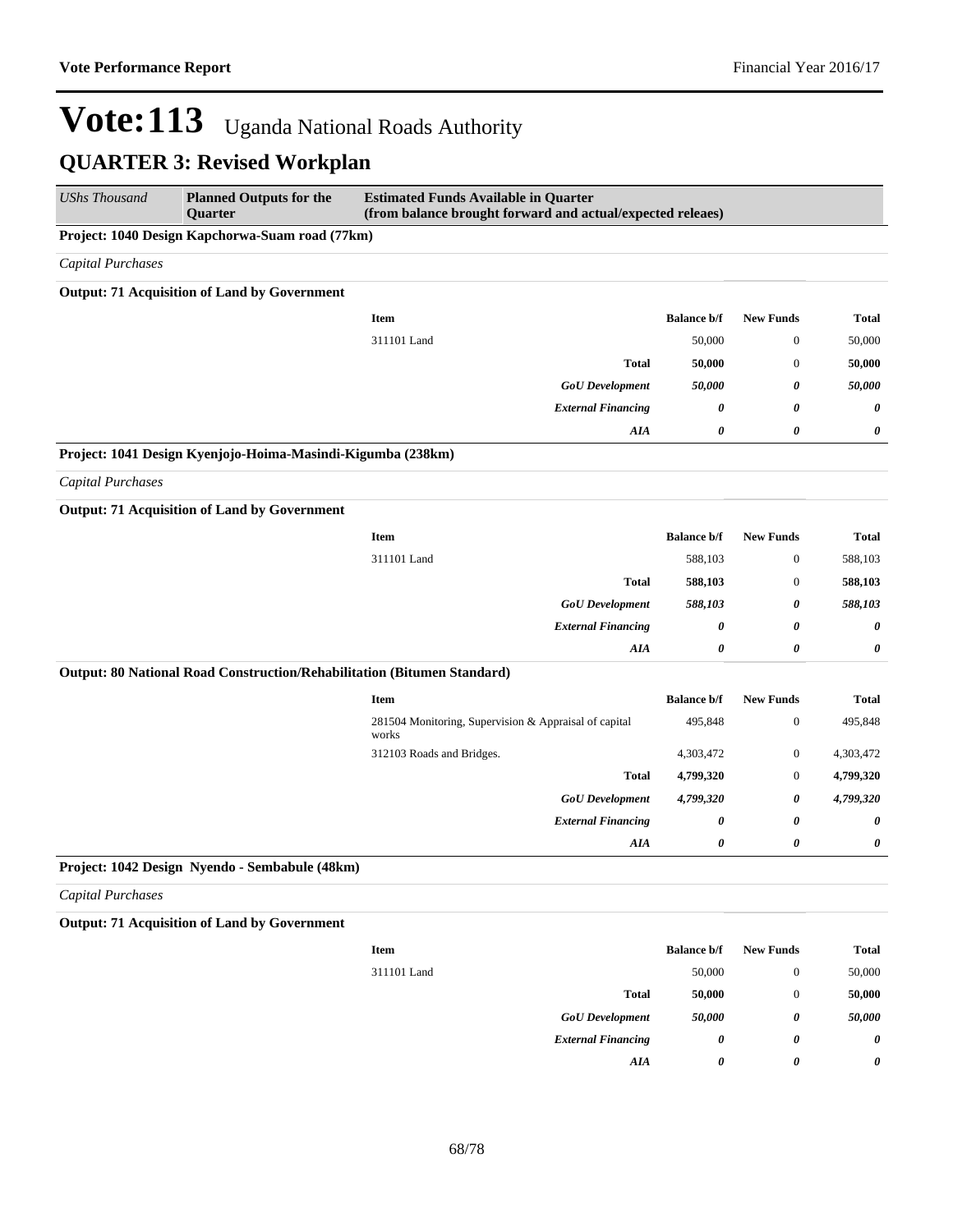| <b>UShs Thousand</b>     | <b>Planned Outputs for the</b><br><b>Quarter</b>                        | <b>Estimated Funds Available in Quarter</b><br>(from balance brought forward and actual/expected releaes) |                       |                  |                       |
|--------------------------|-------------------------------------------------------------------------|-----------------------------------------------------------------------------------------------------------|-----------------------|------------------|-----------------------|
|                          | Output: 80 National Road Construction/Rehabilitation (Bitumen Standard) |                                                                                                           |                       |                  |                       |
|                          |                                                                         | <b>Item</b>                                                                                               | <b>Balance b/f</b>    | <b>New Funds</b> | <b>Total</b>          |
|                          |                                                                         | 312103 Roads and Bridges.                                                                                 | 8,006,327             | $\boldsymbol{0}$ | 8,006,327             |
|                          |                                                                         | <b>Total</b>                                                                                              | 8,006,327             | $\boldsymbol{0}$ | 8,006,327             |
|                          |                                                                         | <b>GoU</b> Development                                                                                    | 8,006,327             | 0                | 8,006,327             |
|                          |                                                                         | <b>External Financing</b>                                                                                 | $\boldsymbol{\theta}$ | $\theta$         | $\boldsymbol{\theta}$ |
|                          |                                                                         | <b>AIA</b>                                                                                                | 0                     | 0                | 0                     |
|                          | Project: 1044 Design Ishaka-Kagamba (35km)                              |                                                                                                           |                       |                  |                       |
| <b>Capital Purchases</b> |                                                                         |                                                                                                           |                       |                  |                       |
|                          | <b>Output: 71 Acquisition of Land by Government</b>                     |                                                                                                           |                       |                  |                       |
|                          |                                                                         | Item                                                                                                      | <b>Balance b/f</b>    | <b>New Funds</b> | <b>Total</b>          |
|                          |                                                                         | 311101 Land                                                                                               | 1,952,820             | $\boldsymbol{0}$ | 1,952,820             |
|                          |                                                                         | <b>Total</b>                                                                                              | 1,952,820             | $\boldsymbol{0}$ | 1,952,820             |
|                          |                                                                         | <b>GoU</b> Development                                                                                    | 1,952,820             | 0                | 1,952,820             |
|                          |                                                                         | <b>External Financing</b>                                                                                 | $\boldsymbol{\theta}$ | 0                | 0                     |
|                          |                                                                         | AIA                                                                                                       | $\boldsymbol{\theta}$ | $\theta$         | 0                     |
|                          | Output: 80 National Road Construction/Rehabilitation (Bitumen Standard) |                                                                                                           |                       |                  |                       |
|                          |                                                                         | Item                                                                                                      | <b>Balance b/f</b>    | <b>New Funds</b> | <b>Total</b>          |
|                          |                                                                         | 281504 Monitoring, Supervision & Appraisal of capital<br>works                                            | 498,998               | $\boldsymbol{0}$ | 498,998               |
|                          |                                                                         | 312103 Roads and Bridges.                                                                                 | (10,752)              | $\boldsymbol{0}$ | (10,752)              |
|                          |                                                                         | <b>Total</b>                                                                                              | 488,246               | $\boldsymbol{0}$ | 488,246               |
|                          |                                                                         | <b>GoU</b> Development                                                                                    | 488,246               | 0                | 488,246               |
|                          |                                                                         | <b>External Financing</b>                                                                                 | 0                     | 0                | $\boldsymbol{\theta}$ |
|                          |                                                                         | AIA                                                                                                       | 0                     | 0                | 0                     |
|                          | Project: 1056 Transport Corridor Project                                |                                                                                                           |                       |                  |                       |
| <b>Capital Purchases</b> |                                                                         |                                                                                                           |                       |                  |                       |
|                          | Output: 71 Acquisition of Land by Covernment                            |                                                                                                           |                       |                  |                       |

**Output: 71 Acquisition of Land by Government**

| <b>Item</b> |                           | <b>Balance b/f</b> | <b>New Funds</b> | <b>Total</b> |
|-------------|---------------------------|--------------------|------------------|--------------|
| 311101 Land |                           | 7,695,825          | $\mathbf{0}$     | 7,695,825    |
|             | Total                     | 7,695,825          | $\theta$         | 7,695,825    |
|             | <b>GoU</b> Development    | 7,695,825          | 0                | 7,695,825    |
|             | <b>External Financing</b> | 0                  | 0                | 0            |
|             | AIA                       | 0                  | 0                | $\theta$     |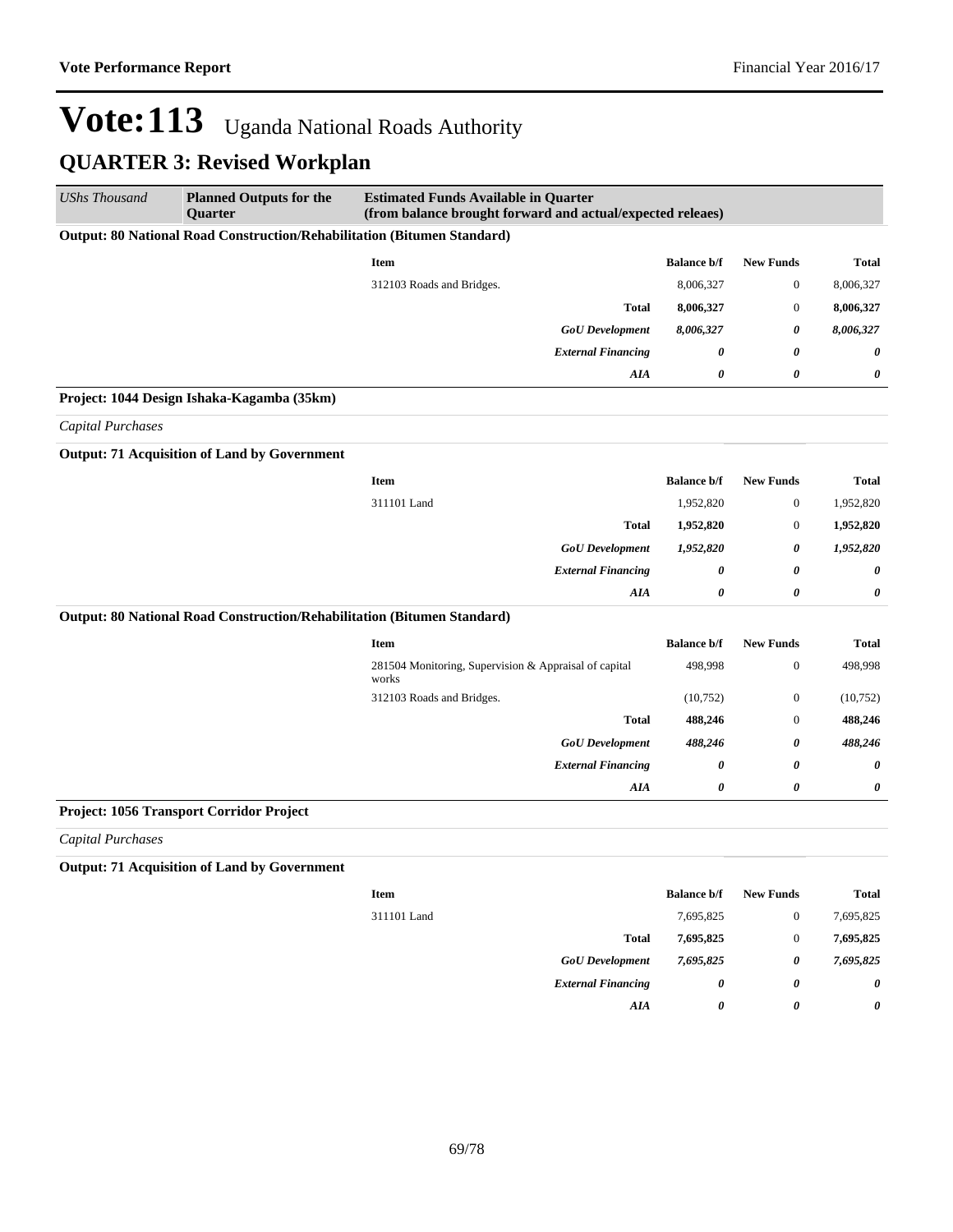| UShs Thousand | <b>Planned Outputs for the</b><br><b>Ouarter</b>                               | <b>Estimated Funds Available in Quarter</b><br>(from balance brought forward and actual/expected releaes) |                    |                       |              |
|---------------|--------------------------------------------------------------------------------|-----------------------------------------------------------------------------------------------------------|--------------------|-----------------------|--------------|
|               | <b>Output: 80 National Road Construction/Rehabilitation (Bitumen Standard)</b> |                                                                                                           |                    |                       |              |
|               |                                                                                | <b>Item</b>                                                                                               | <b>Balance b/f</b> | <b>New Funds</b>      | <b>Total</b> |
|               |                                                                                | 281503 Engineering and Design Studies & Plans for capital<br>works                                        | 376,453            | $\mathbf{0}$          | 376,453      |
|               |                                                                                | 281504 Monitoring, Supervision & Appraisal of capital<br>works                                            | 307,030            | $\mathbf{0}$          | 307,030      |
|               |                                                                                | 312103 Roads and Bridges.                                                                                 | 418,942            | $\mathbf{0}$          | 418,942      |
|               |                                                                                | Total                                                                                                     | 1,102,425          | $\mathbf{0}$          | 1,102,425    |
|               |                                                                                | <b>GoU</b> Development                                                                                    | 1,102,425          | 0                     | 1,102,425    |
|               |                                                                                | <b>External Financing</b>                                                                                 | 0                  | $\boldsymbol{\theta}$ | $\theta$     |
|               |                                                                                | AIA                                                                                                       | 0                  | 0                     | $\theta$     |

#### **Project: 1104 Construct Selected Bridges (BADEA)**

#### *Capital Purchases*

| <b>Output: 74 Major Bridges</b>                                         |                                                                |                    |                  |              |
|-------------------------------------------------------------------------|----------------------------------------------------------------|--------------------|------------------|--------------|
| Kasozi (Lugogo) Bridge (linking Ngoma - Buruli )- 20%                   | Item                                                           | <b>Balance b/f</b> | <b>New Funds</b> | <b>Total</b> |
| completed.                                                              | 281504 Monitoring, Supervision & Appraisal of capital<br>works | 70,000             | $\mathbf{0}$     | 70,000       |
| Nalakasi Bridge on Ariamoi-Kotido-Kaabong-Kapedo road,<br>15% completed | 312103 Roads and Bridges.                                      | 3.085.639          | $\mathbf{0}$     | 3.085.639    |
| Lopei Bridge on Moroto - Ariamoi-Kotido road 15%                        | <b>Total</b>                                                   | 3,155,639          | $\mathbf{0}$     | 3,155,639    |
| completed                                                               | <b>GoU</b> Development                                         | 3,155,639          | 0                | 3,155,639    |
| Leresi Bridge -Butaleja-Leresi-Budaka road 40% completed                | <b>External Financing</b>                                      | 0                  | 0                | $\theta$     |
| Ny                                                                      | AIA                                                            | 0                  | 0                | $\theta$     |

#### **Project: 1105 Road Sector Institu. Capacity Dev. Proj.**

*Outputs Provided*

#### **Output: 01 Monitoring and Capacity Building Support**

| Item                                  | <b>Balance b/f</b> | <b>New Funds</b> | Total                 |
|---------------------------------------|--------------------|------------------|-----------------------|
| 225002 Consultancy Services-Long-term | 447,069            | $\theta$         | 447,069               |
| <b>Total</b>                          | 447,069            | $\mathbf{0}$     | 447,069               |
| <b>GoU</b> Development                | 447,069            | 0                | 447,069               |
| <b>External Financing</b>             | 0                  | 0                | 0                     |
| AIA                                   | 0                  | 0                | $\boldsymbol{\theta}$ |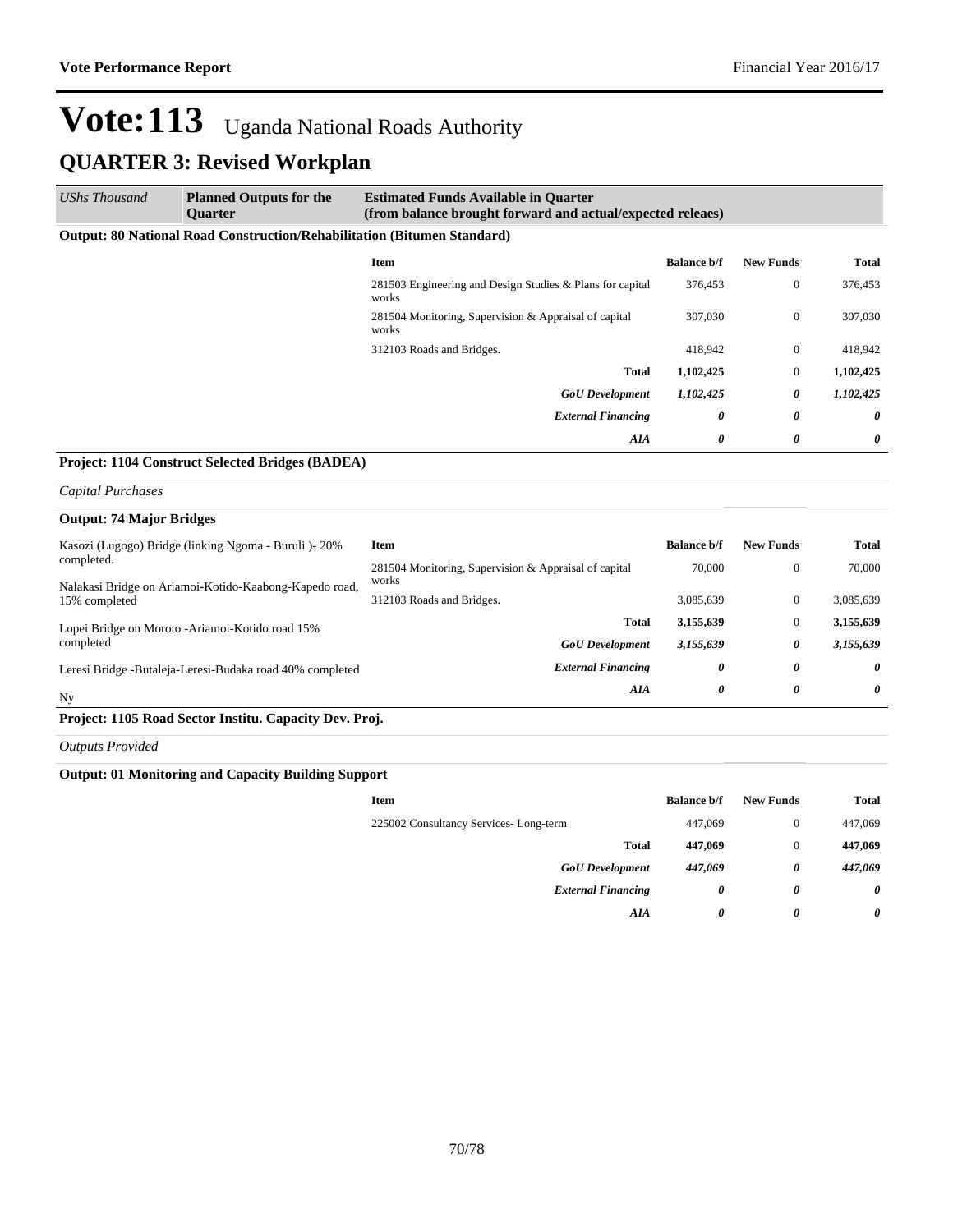| UShs Thousand                        | <b>Planned Outputs for the</b><br>Quarter                           | <b>Estimated Funds Available in Quarter</b><br>(from balance brought forward and actual/expected releaes) |                           |                    |                  |              |
|--------------------------------------|---------------------------------------------------------------------|-----------------------------------------------------------------------------------------------------------|---------------------------|--------------------|------------------|--------------|
| Capital Purchases                    |                                                                     |                                                                                                           |                           |                    |                  |              |
|                                      | Output: 76 Purchase of Office and ICT Equipment, including Software |                                                                                                           |                           |                    |                  |              |
|                                      |                                                                     | <b>Item</b>                                                                                               |                           | <b>Balance b/f</b> | <b>New Funds</b> | Total        |
|                                      |                                                                     | 312202 Machinery and Equipment                                                                            |                           | 200,000            | $\boldsymbol{0}$ | 200,000      |
|                                      |                                                                     | 312213 ICT Equipment                                                                                      |                           | 2,000,000          | $\boldsymbol{0}$ | 2,000,000    |
|                                      |                                                                     |                                                                                                           | <b>Total</b>              | 2,200,000          | $\mathbf{0}$     | 2,200,000    |
|                                      |                                                                     |                                                                                                           | <b>GoU</b> Development    | 2,200,000          | 0                | 2,200,000    |
|                                      |                                                                     |                                                                                                           | <b>External Financing</b> | 0                  | 0                | 0            |
|                                      |                                                                     |                                                                                                           | AIA                       | 0                  | 0                | 0            |
|                                      | Output: 77 Purchase of Specialised Machinery & Equipment            |                                                                                                           |                           |                    |                  |              |
|                                      |                                                                     | <b>Item</b>                                                                                               |                           | <b>Balance b/f</b> | <b>New Funds</b> | <b>Total</b> |
|                                      |                                                                     | 312202 Machinery and Equipment                                                                            |                           | 13,702,313         | $\bf{0}$         | 13,702,313   |
|                                      |                                                                     |                                                                                                           | <b>Total</b>              | 13,702,313         | $\bf{0}$         | 13,702,313   |
|                                      |                                                                     |                                                                                                           | <b>GoU</b> Development    | 13,702,313         | 0                | 13,702,313   |
|                                      |                                                                     |                                                                                                           | <b>External Financing</b> | 0                  | 0                | 0            |
|                                      |                                                                     |                                                                                                           | AIA                       | 0                  | 0                | 0            |
|                                      | Project: 1158 Reconstruction of Mbarara-Katuna road (155 Km)        |                                                                                                           |                           |                    |                  |              |
| <b>Capital Purchases</b>             |                                                                     |                                                                                                           |                           |                    |                  |              |
|                                      | <b>Output: 71 Acquisition of Land by Government</b>                 |                                                                                                           |                           |                    |                  |              |
|                                      | hectares of land and properties therein acquired.                   | <b>Item</b>                                                                                               |                           | <b>Balance b/f</b> | <b>New Funds</b> | Total        |
|                                      |                                                                     | 311101 Land                                                                                               |                           | 2,909,500          | $\boldsymbol{0}$ | 2,909,500    |
|                                      |                                                                     |                                                                                                           | <b>Total</b>              | 2,909,500          | $\bf{0}$         | 2,909,500    |
|                                      |                                                                     |                                                                                                           | <b>GoU</b> Development    | 2,909,500          | 0                | 2,909,500    |
|                                      |                                                                     |                                                                                                           | <b>External Financing</b> | 0                  | 0                | 0            |
|                                      |                                                                     |                                                                                                           | AIA                       | 0                  | 0                | 0            |
|                                      |                                                                     | Output: 80 National Road Construction/Rehabilitation (Bitumen Standard)                                   |                           |                    |                  |              |
| Mbarara Bypass (lot 1) - 10%         |                                                                     | Item                                                                                                      |                           | <b>Balance b/f</b> | <b>New Funds</b> | Total        |
| completed.                           | 12.5% of the second carriageway of Mbarara Bypass                   | 281504 Monitoring, Supervision & Appraisal of capital<br>works                                            |                           | 1,192,482          | $\boldsymbol{0}$ | 1,192,482    |
| Kabale Towns Road (1.29km) completed |                                                                     | 312103 Roads and Bridges.                                                                                 |                           | (49,207)           | $\boldsymbol{0}$ | (49,207)     |
|                                      |                                                                     |                                                                                                           | <b>Total</b>              | 1,143,275          | $\boldsymbol{0}$ | 1,143,275    |
|                                      |                                                                     |                                                                                                           | <b>GoU</b> Development    | 1,143,275          | 0                | 1,143,275    |
|                                      |                                                                     |                                                                                                           | <b>External Financing</b> | 0                  | 0                | 0            |
|                                      |                                                                     |                                                                                                           | AIA                       | 0                  | 0                | 0            |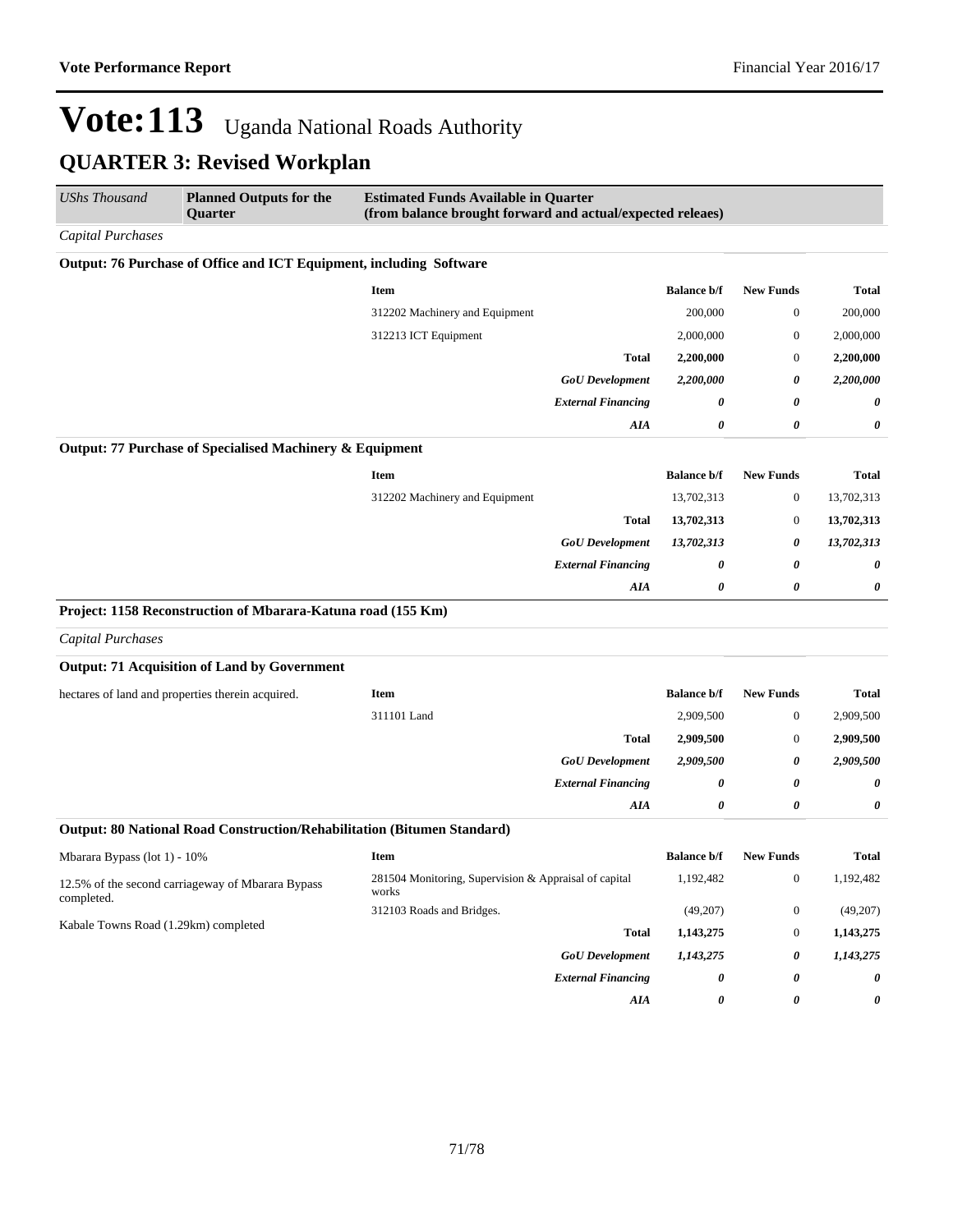| UShs Thousand                             | <b>Planned Outputs for the</b><br>Quarter                                                                     | <b>Estimated Funds Available in Quarter</b><br>(from balance brought forward and actual/expected releaes) |                    |                  |              |
|-------------------------------------------|---------------------------------------------------------------------------------------------------------------|-----------------------------------------------------------------------------------------------------------|--------------------|------------------|--------------|
|                                           | Project: 1176 Hoima-Wanseko Road (83Km)                                                                       |                                                                                                           |                    |                  |              |
| <b>Capital Purchases</b>                  |                                                                                                               |                                                                                                           |                    |                  |              |
|                                           | <b>Output: 71 Acquisition of Land by Government</b>                                                           |                                                                                                           |                    |                  |              |
|                                           | 10 hectares of land acquired for Hoima - Butiaba - Wanseko                                                    | Item                                                                                                      | <b>Balance b/f</b> | <b>New Funds</b> | <b>Total</b> |
| road.                                     | 10 hectares of land acquired for Soroti - Katakwi - Moroto -                                                  | 311101 Land                                                                                               | 126,271            | $\mathbf{0}$     | 126,271      |
| Lokitanyala road                          |                                                                                                               | <b>Total</b>                                                                                              | 126,271            | $\mathbf{0}$     | 126,271      |
|                                           |                                                                                                               | <b>GoU</b> Development                                                                                    | 126,271            | 0                | 126,271      |
|                                           |                                                                                                               | <b>External Financing</b>                                                                                 | 0                  | 0                | 0            |
|                                           |                                                                                                               | AIA                                                                                                       | 0                  | 0                | 0            |
|                                           | Output: 80 National Road Construction/Rehabilitation (Bitumen Standard)                                       |                                                                                                           |                    |                  |              |
| completed                                 | 2% of works for Hoima - Butiaba - Wanseko road (111km)<br>and Soroti - Katakwi - Moroto - Lokitanyala (208km) |                                                                                                           |                    |                  |              |
| road.                                     | 2% of works completed for Hoima - Butiaba - Wanseko                                                           |                                                                                                           |                    |                  |              |
| completed                                 | 2% of works for for Soroti - Katakwi - Moroto - Lokitanyala                                                   |                                                                                                           |                    |                  |              |
|                                           | Project: 1180 Kampala Entebbe Express Highway                                                                 |                                                                                                           |                    |                  |              |
| <b>Capital Purchases</b>                  |                                                                                                               |                                                                                                           |                    |                  |              |
|                                           | <b>Output: 71 Acquisition of Land by Government</b>                                                           |                                                                                                           |                    |                  |              |
| hectares and properties therein procured. |                                                                                                               | <b>Item</b>                                                                                               | <b>Balance b/f</b> | <b>New Funds</b> | <b>Total</b> |
|                                           |                                                                                                               | 311101 Land                                                                                               | 2,479,206          | $\mathbf{0}$     | 2,479,206    |
|                                           |                                                                                                               | <b>Total</b>                                                                                              | 2,479,206          | $\mathbf{0}$     | 2,479,206    |
|                                           |                                                                                                               | <b>GoU</b> Development                                                                                    | 2,479,206          | 0                | 2,479,206    |
|                                           |                                                                                                               | <b>External Financing</b>                                                                                 | 0                  | 0                | 0            |
|                                           |                                                                                                               | AIA                                                                                                       | 0                  | 0                | 0            |
|                                           | Output: 80 National Road Construction/Rehabilitation (Bitumen Standard)                                       |                                                                                                           |                    |                  |              |
| 7.5% completed                            |                                                                                                               | Item                                                                                                      | <b>Balance b/f</b> | <b>New Funds</b> | <b>Total</b> |
|                                           |                                                                                                               | 281504 Monitoring, Supervision & Appraisal of capital<br>works                                            | 617.064            | $\mathbf{0}$     | 617,064      |
|                                           |                                                                                                               | 312103 Roads and Bridges.                                                                                 | 3,239,886          | $\boldsymbol{0}$ | 3,239,886    |
|                                           |                                                                                                               | <b>Total</b>                                                                                              | 3,856,950          | $\boldsymbol{0}$ | 3,856,950    |
|                                           |                                                                                                               | <b>GoU</b> Development                                                                                    | 3,856,950          | 0                | 3,856,950    |
|                                           |                                                                                                               | <b>External Financing</b>                                                                                 | 0                  | 0                | 0            |
|                                           |                                                                                                               | AIA                                                                                                       | 0                  | 0                | 0            |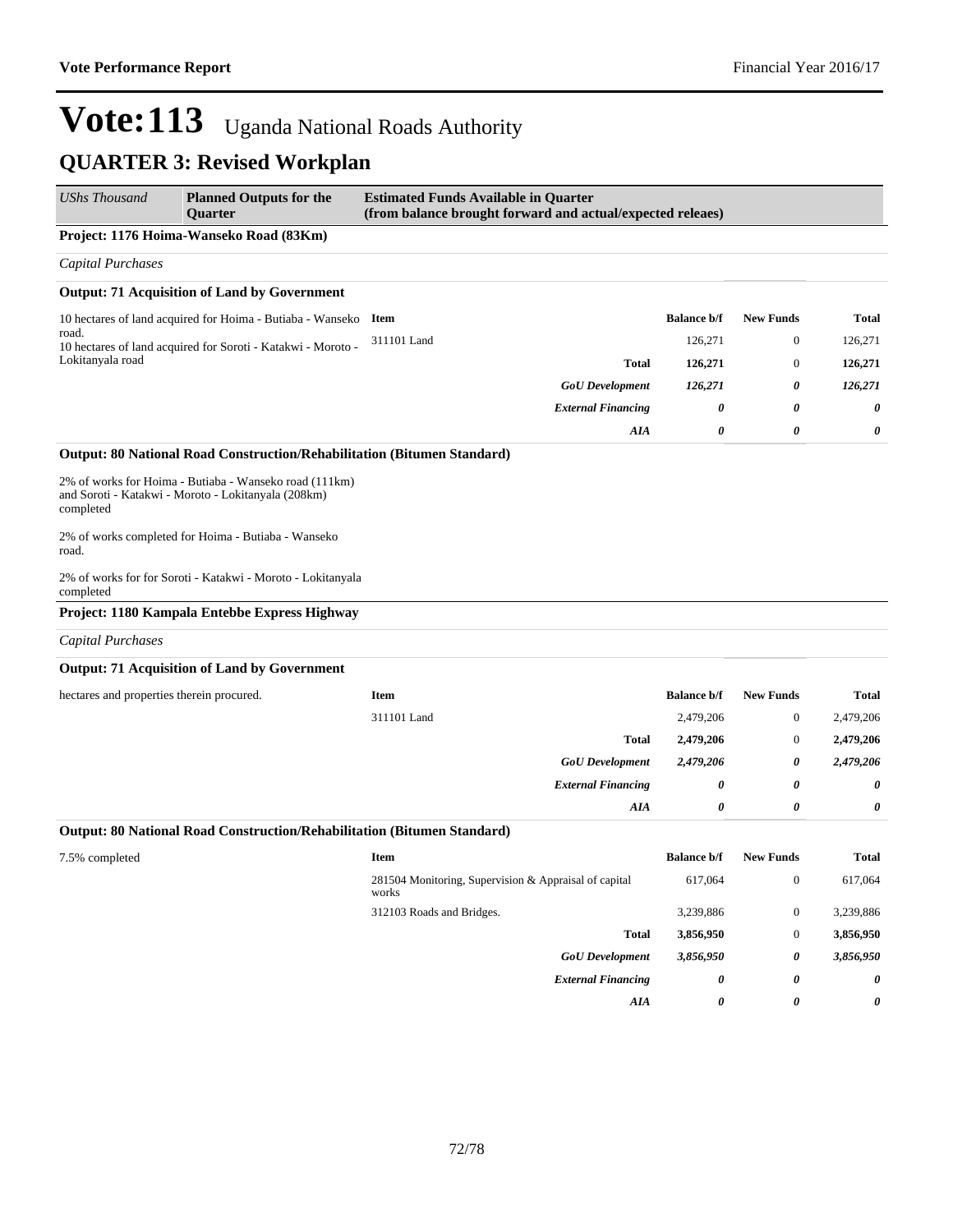| <b>UShs Thousand</b>                       | <b>Planned Outputs for the</b><br>Quarter                               | <b>Estimated Funds Available in Quarter</b><br>(from balance brought forward and actual/expected releaes) |                    |                  |              |
|--------------------------------------------|-------------------------------------------------------------------------|-----------------------------------------------------------------------------------------------------------|--------------------|------------------|--------------|
|                                            | Project: 1274 Musita-Lumino-Busia/Majanji Road                          |                                                                                                           |                    |                  |              |
| <b>Capital Purchases</b>                   |                                                                         |                                                                                                           |                    |                  |              |
|                                            | <b>Output: 71 Acquisition of Land by Government</b>                     |                                                                                                           |                    |                  |              |
|                                            | 50 hectares of land and properties therein procured                     | <b>Item</b>                                                                                               | <b>Balance b/f</b> | <b>New Funds</b> | <b>Total</b> |
|                                            |                                                                         | 311101 Land                                                                                               | 49,878             | $\boldsymbol{0}$ | 49,878       |
|                                            |                                                                         | <b>Total</b>                                                                                              | 49,878             | $\boldsymbol{0}$ | 49,878       |
|                                            |                                                                         | <b>GoU</b> Development                                                                                    | 49,878             | 0                | 49,878       |
|                                            |                                                                         | <b>External Financing</b>                                                                                 | 0                  | 0                | 0            |
|                                            |                                                                         | AIA                                                                                                       | 0                  | 0                | 0            |
|                                            | Output: 80 National Road Construction/Rehabilitation (Bitumen Standard) |                                                                                                           |                    |                  |              |
| 7.5% completed                             |                                                                         | <b>Item</b>                                                                                               | <b>Balance b/f</b> | <b>New Funds</b> | <b>Total</b> |
|                                            |                                                                         | 281504 Monitoring, Supervision & Appraisal of capital<br>works                                            | 51,129             | $\boldsymbol{0}$ | 51,129       |
|                                            |                                                                         | 312103 Roads and Bridges.                                                                                 | 179,904            | $\boldsymbol{0}$ | 179,904      |
|                                            |                                                                         | <b>Total</b>                                                                                              | 231,032            | $\boldsymbol{0}$ | 231,032      |
|                                            |                                                                         | <b>GoU</b> Development                                                                                    | 231,032            | 0                | 231,032      |
|                                            |                                                                         | <b>External Financing</b>                                                                                 | 0                  | 0                | 0            |
|                                            |                                                                         | AIA                                                                                                       | 0                  | 0                | 0            |
|                                            | Project: 1275 Olwiyo-Gulu-Kitgum Road                                   |                                                                                                           |                    |                  |              |
| <b>Capital Purchases</b>                   |                                                                         |                                                                                                           |                    |                  |              |
|                                            | <b>Output: 71 Acquisition of Land by Government</b>                     |                                                                                                           |                    |                  |              |
|                                            | 150 hectares of land and properties therein acquired                    | <b>Item</b>                                                                                               | <b>Balance b/f</b> | <b>New Funds</b> | <b>Total</b> |
|                                            |                                                                         | 311101 Land                                                                                               | 92,558             | $\boldsymbol{0}$ | 92,558       |
|                                            |                                                                         | <b>Total</b>                                                                                              | 92,558             | $\boldsymbol{0}$ | 92,558       |
|                                            |                                                                         | <b>GoU</b> Development                                                                                    | 92,558             | 0                | 92,558       |
|                                            |                                                                         | <b>External Financing</b>                                                                                 | 0                  | 0                | 0            |
|                                            |                                                                         | AIA                                                                                                       | 0                  | 0                | 0            |
|                                            | Output: 80 National Road Construction/Rehabilitation (Bitumen Standard) |                                                                                                           |                    |                  |              |
|                                            | Acholibur - Kitgum - Musingo (86.4km) 10% completed                     | Item                                                                                                      | <b>Balance b/f</b> | <b>New Funds</b> | <b>Total</b> |
| Olwiyo (Anak) - Gulu (70.3km) 7% completed |                                                                         | 281504 Monitoring, Supervision & Appraisal of capital<br>works                                            | 564,270            | $\boldsymbol{0}$ | 564,270      |
| Gulu - Acholibur (77.7km) 5% completed     |                                                                         | 312103 Roads and Bridges.                                                                                 | 31,018             | $\boldsymbol{0}$ | 31,018       |
|                                            |                                                                         | <b>Total</b>                                                                                              | 595,287            | $\boldsymbol{0}$ | 595,287      |
|                                            |                                                                         | <b>GoU</b> Development                                                                                    | 595,287            | 0                | 595,287      |
|                                            |                                                                         | <b>External Financing</b>                                                                                 | 0                  | 0                | 0            |
|                                            |                                                                         | AIA                                                                                                       | 0                  | 0                | 0            |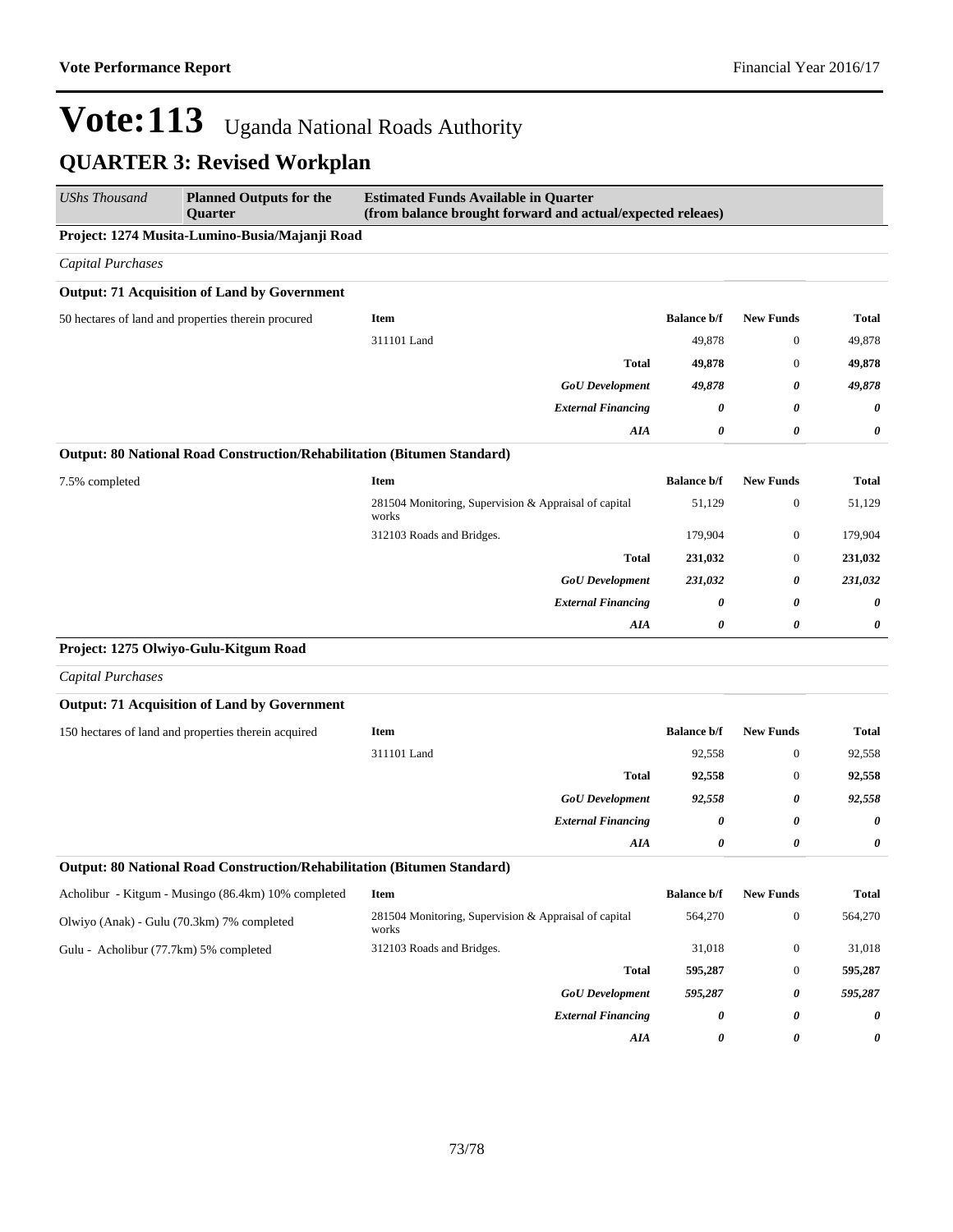| <b>UShs Thousand</b>                       | <b>Planned Outputs for the</b><br><b>Quarter</b>                        | <b>Estimated Funds Available in Quarter</b><br>(from balance brought forward and actual/expected releaes) |                    |                  |              |  |  |
|--------------------------------------------|-------------------------------------------------------------------------|-----------------------------------------------------------------------------------------------------------|--------------------|------------------|--------------|--|--|
| Project: 1276 Mubende-Kakumiro-Kagadi Road |                                                                         |                                                                                                           |                    |                  |              |  |  |
| <b>Capital Purchases</b>                   |                                                                         |                                                                                                           |                    |                  |              |  |  |
|                                            | Output: 80 National Road Construction/Rehabilitation (Bitumen Standard) |                                                                                                           |                    |                  |              |  |  |
| 5% of road works completed.                |                                                                         | <b>Item</b>                                                                                               | <b>Balance b/f</b> | <b>New Funds</b> | <b>Total</b> |  |  |
|                                            |                                                                         | 281504 Monitoring, Supervision & Appraisal of capital<br>works                                            | 322,927            | $\boldsymbol{0}$ | 322,927      |  |  |
|                                            |                                                                         | 312103 Roads and Bridges.                                                                                 | 2,550,288          | $\boldsymbol{0}$ | 2,550,288    |  |  |
|                                            |                                                                         | <b>Total</b>                                                                                              | 2,873,215          | $\mathbf{0}$     | 2,873,215    |  |  |
|                                            |                                                                         | <b>GoU</b> Development                                                                                    | 2,873,215          | 0                | 2,873,215    |  |  |
|                                            |                                                                         | <b>External Financing</b>                                                                                 | 0                  | 0                | 0            |  |  |
|                                            |                                                                         | AIA                                                                                                       | 0                  | 0                | 0            |  |  |
|                                            | Project: 1277 Kampala Northern Bypass Phase 2                           |                                                                                                           |                    |                  |              |  |  |
| <b>Capital Purchases</b>                   |                                                                         |                                                                                                           |                    |                  |              |  |  |
|                                            | <b>Output: 71 Acquisition of Land by Government</b>                     |                                                                                                           |                    |                  |              |  |  |
|                                            | 20 Hectares of land and properties therein acquired                     | <b>Item</b>                                                                                               | <b>Balance b/f</b> | <b>New Funds</b> | <b>Total</b> |  |  |
|                                            |                                                                         | 311101 Land                                                                                               | 7,121,885          | $\boldsymbol{0}$ | 7,121,885    |  |  |
|                                            |                                                                         | <b>Total</b>                                                                                              | 7,121,885          | $\boldsymbol{0}$ | 7,121,885    |  |  |
|                                            |                                                                         | <b>GoU</b> Development                                                                                    | 7,121,885          | 0                | 7,121,885    |  |  |
|                                            |                                                                         | <b>External Financing</b>                                                                                 | 0                  | 0                | 0            |  |  |
|                                            |                                                                         | AIA                                                                                                       | 0                  | 0                | 0            |  |  |
|                                            | Output: 80 National Road Construction/Rehabilitation (Bitumen Standard) |                                                                                                           |                    |                  |              |  |  |
| 3% of road works completed                 |                                                                         | <b>Item</b>                                                                                               | <b>Balance b/f</b> | <b>New Funds</b> | <b>Total</b> |  |  |
|                                            |                                                                         | 281504 Monitoring, Supervision & Appraisal of capital<br>works                                            | 564,065            | $\boldsymbol{0}$ | 564,065      |  |  |
|                                            |                                                                         | 312103 Roads and Bridges.                                                                                 | 23,844             | $\boldsymbol{0}$ | 23,844       |  |  |
|                                            |                                                                         | <b>Total</b>                                                                                              | 587,909            | $\boldsymbol{0}$ | 587,909      |  |  |
|                                            |                                                                         | <b>GoU</b> Development                                                                                    | 587,909            | 0                | 587,909      |  |  |
|                                            |                                                                         | <b>External Financing</b>                                                                                 | 0                  | 0                | 0            |  |  |
|                                            |                                                                         | AIA                                                                                                       | 0                  | 0                | 0            |  |  |
|                                            | Project: 1278 Kampala-Jinja Expressway                                  |                                                                                                           |                    |                  |              |  |  |
| <b>Capital Purchases</b>                   |                                                                         |                                                                                                           |                    |                  |              |  |  |
|                                            | <b>Output: 71 Acquisition of Land by Government</b>                     |                                                                                                           |                    |                  |              |  |  |
|                                            |                                                                         | Item                                                                                                      | <b>Balance b/f</b> | <b>New Funds</b> | <b>Total</b> |  |  |
|                                            |                                                                         | 311101 Land                                                                                               | 436,273            | $\boldsymbol{0}$ | 436,273      |  |  |
|                                            |                                                                         | <b>Total</b>                                                                                              | 436,273            | $\boldsymbol{0}$ | 436,273      |  |  |
|                                            |                                                                         | <b>GoU</b> Development                                                                                    | 436,273            | 0                | 436,273      |  |  |
|                                            |                                                                         | <b>External Financing</b>                                                                                 | 0                  | 0                | 0            |  |  |
|                                            |                                                                         | AIA                                                                                                       | 0                  | 0                | 0            |  |  |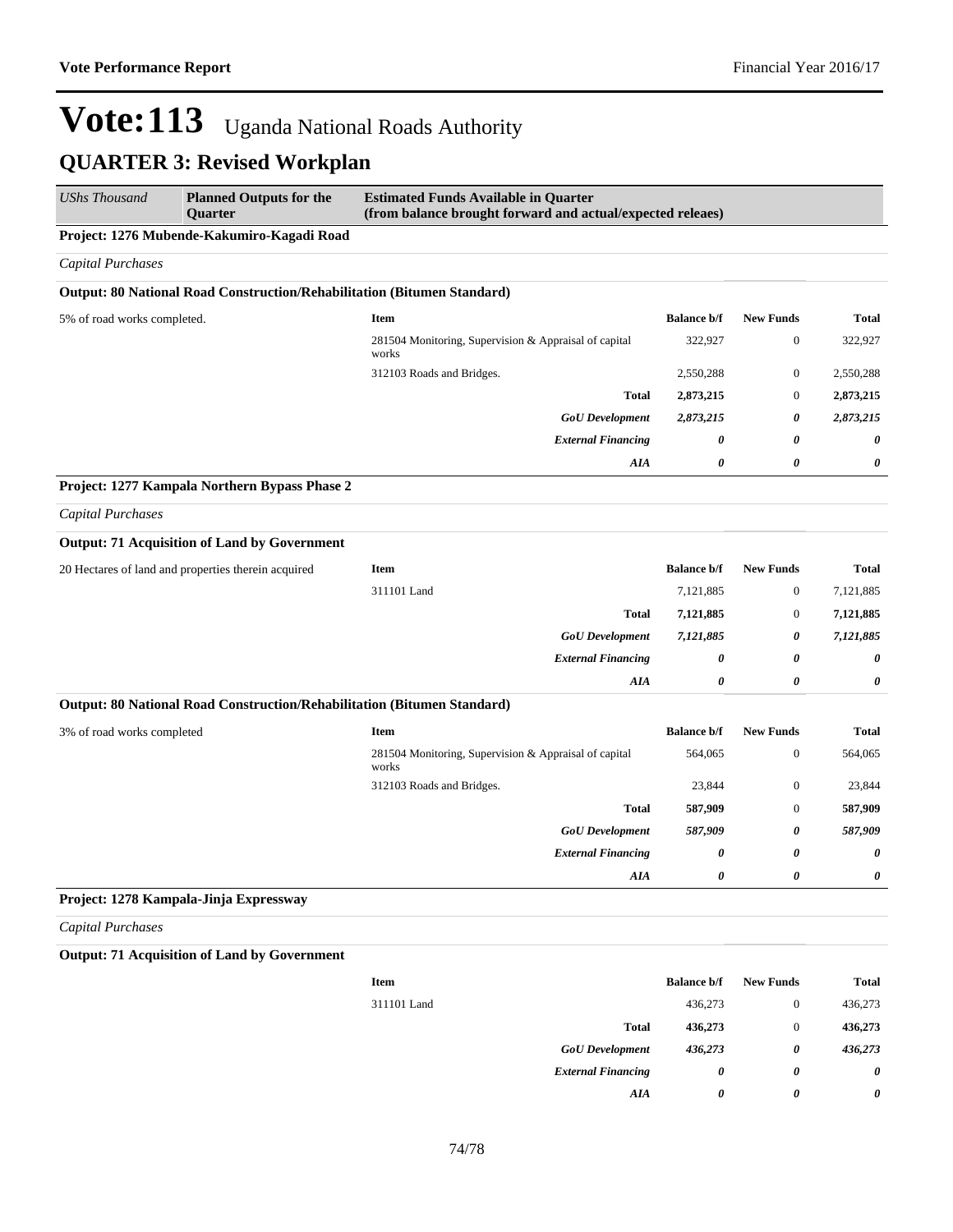| <b>Planned Outputs for the</b><br>Quarter         | <b>Estimated Funds Available in Quarter</b><br>(from balance brought forward and actual/expected releaes)                                                          |                                                                                                                                                                                                                                                                                                                                                                                 |                    |                  |              |  |  |
|---------------------------------------------------|--------------------------------------------------------------------------------------------------------------------------------------------------------------------|---------------------------------------------------------------------------------------------------------------------------------------------------------------------------------------------------------------------------------------------------------------------------------------------------------------------------------------------------------------------------------|--------------------|------------------|--------------|--|--|
| Project: 1281 Tirinyi-Pallisa-Kumi/Kamonkoli Road |                                                                                                                                                                    |                                                                                                                                                                                                                                                                                                                                                                                 |                    |                  |              |  |  |
|                                                   |                                                                                                                                                                    |                                                                                                                                                                                                                                                                                                                                                                                 |                    |                  |              |  |  |
|                                                   |                                                                                                                                                                    |                                                                                                                                                                                                                                                                                                                                                                                 |                    |                  |              |  |  |
|                                                   | Item                                                                                                                                                               |                                                                                                                                                                                                                                                                                                                                                                                 | <b>Balance b/f</b> | <b>New Funds</b> | Total        |  |  |
|                                                   | 311101 Land                                                                                                                                                        |                                                                                                                                                                                                                                                                                                                                                                                 | 14,392             | $\boldsymbol{0}$ | 14,392       |  |  |
|                                                   |                                                                                                                                                                    | <b>Total</b>                                                                                                                                                                                                                                                                                                                                                                    | 14,392             | $\mathbf{0}$     | 14,392       |  |  |
|                                                   |                                                                                                                                                                    | <b>GoU</b> Development                                                                                                                                                                                                                                                                                                                                                          | 14,392             | 0                | 14,392       |  |  |
|                                                   |                                                                                                                                                                    | <b>External Financing</b>                                                                                                                                                                                                                                                                                                                                                       | 0                  | 0                | 0            |  |  |
|                                                   |                                                                                                                                                                    | <b>AIA</b>                                                                                                                                                                                                                                                                                                                                                                      | 0                  | 0                | 0            |  |  |
|                                                   |                                                                                                                                                                    |                                                                                                                                                                                                                                                                                                                                                                                 |                    |                  |              |  |  |
|                                                   |                                                                                                                                                                    |                                                                                                                                                                                                                                                                                                                                                                                 |                    |                  |              |  |  |
|                                                   |                                                                                                                                                                    |                                                                                                                                                                                                                                                                                                                                                                                 |                    |                  |              |  |  |
|                                                   | <b>Item</b>                                                                                                                                                        |                                                                                                                                                                                                                                                                                                                                                                                 | <b>Balance b/f</b> | <b>New Funds</b> | <b>Total</b> |  |  |
|                                                   | 311101 Land                                                                                                                                                        |                                                                                                                                                                                                                                                                                                                                                                                 | 24,713             | $\boldsymbol{0}$ | 24,713       |  |  |
|                                                   |                                                                                                                                                                    | <b>Total</b>                                                                                                                                                                                                                                                                                                                                                                    | 24,713             | $\mathbf{0}$     | 24,713       |  |  |
|                                                   |                                                                                                                                                                    | <b>GoU</b> Development                                                                                                                                                                                                                                                                                                                                                          | 24,713             | 0                | 24,713       |  |  |
|                                                   |                                                                                                                                                                    | <b>External Financing</b>                                                                                                                                                                                                                                                                                                                                                       | 0                  | 0                | 0            |  |  |
|                                                   |                                                                                                                                                                    | AIA                                                                                                                                                                                                                                                                                                                                                                             | 0                  | 0                | 0            |  |  |
|                                                   |                                                                                                                                                                    |                                                                                                                                                                                                                                                                                                                                                                                 |                    |                  |              |  |  |
|                                                   | Item                                                                                                                                                               |                                                                                                                                                                                                                                                                                                                                                                                 | <b>Balance b/f</b> | <b>New Funds</b> | <b>Total</b> |  |  |
|                                                   | 312103 Roads and Bridges.                                                                                                                                          |                                                                                                                                                                                                                                                                                                                                                                                 | 2,000,000          | $\mathbf{0}$     | 2,000,000    |  |  |
|                                                   |                                                                                                                                                                    | <b>Total</b>                                                                                                                                                                                                                                                                                                                                                                    | 2,000,000          | $\mathbf{0}$     | 2,000,000    |  |  |
|                                                   |                                                                                                                                                                    | <b>GoU</b> Development                                                                                                                                                                                                                                                                                                                                                          | 2,000,000          | 0                | 2,000,000    |  |  |
|                                                   |                                                                                                                                                                    | <b>External Financing</b>                                                                                                                                                                                                                                                                                                                                                       | 0                  | 0                | 0            |  |  |
|                                                   |                                                                                                                                                                    | AIA                                                                                                                                                                                                                                                                                                                                                                             | 0                  | 0                | 0            |  |  |
|                                                   |                                                                                                                                                                    |                                                                                                                                                                                                                                                                                                                                                                                 |                    |                  |              |  |  |
|                                                   |                                                                                                                                                                    |                                                                                                                                                                                                                                                                                                                                                                                 |                    |                  |              |  |  |
|                                                   |                                                                                                                                                                    |                                                                                                                                                                                                                                                                                                                                                                                 |                    |                  |              |  |  |
|                                                   | Item                                                                                                                                                               |                                                                                                                                                                                                                                                                                                                                                                                 | <b>Balance b/f</b> | <b>New Funds</b> | Total        |  |  |
|                                                   | 311101 Land                                                                                                                                                        |                                                                                                                                                                                                                                                                                                                                                                                 | 113,058            | $\mathbf{0}$     | 113,058      |  |  |
|                                                   |                                                                                                                                                                    | <b>Total</b>                                                                                                                                                                                                                                                                                                                                                                    | 113,058            | $\boldsymbol{0}$ | 113,058      |  |  |
|                                                   |                                                                                                                                                                    | <b>GoU</b> Development                                                                                                                                                                                                                                                                                                                                                          | 113,058            | 0                | 113,058      |  |  |
|                                                   |                                                                                                                                                                    | <b>External Financing</b>                                                                                                                                                                                                                                                                                                                                                       | 0                  | 0                | 0            |  |  |
|                                                   |                                                                                                                                                                    | AIA                                                                                                                                                                                                                                                                                                                                                                             | 0                  | 0                | 0            |  |  |
|                                                   | 30 hectares of land and properties therein procured<br>10 hactares of land acquired and property therein<br>10 hectares acquired and property therein compensated. | <b>Output: 71 Acquisition of Land by Government</b><br>Project: 1310 Albertine Region Sustainable Development Project<br><b>Output: 71 Acquisition of Land by Government</b><br>Output: 80 National Road Construction/Rehabilitation (Bitumen Standard)<br>Project: 1311 Upgrading Rukungiri-Kihihi-Ishasha/Kanungu Road<br><b>Output: 71 Acquisition of Land by Government</b> |                    |                  |              |  |  |

3% of the works completed.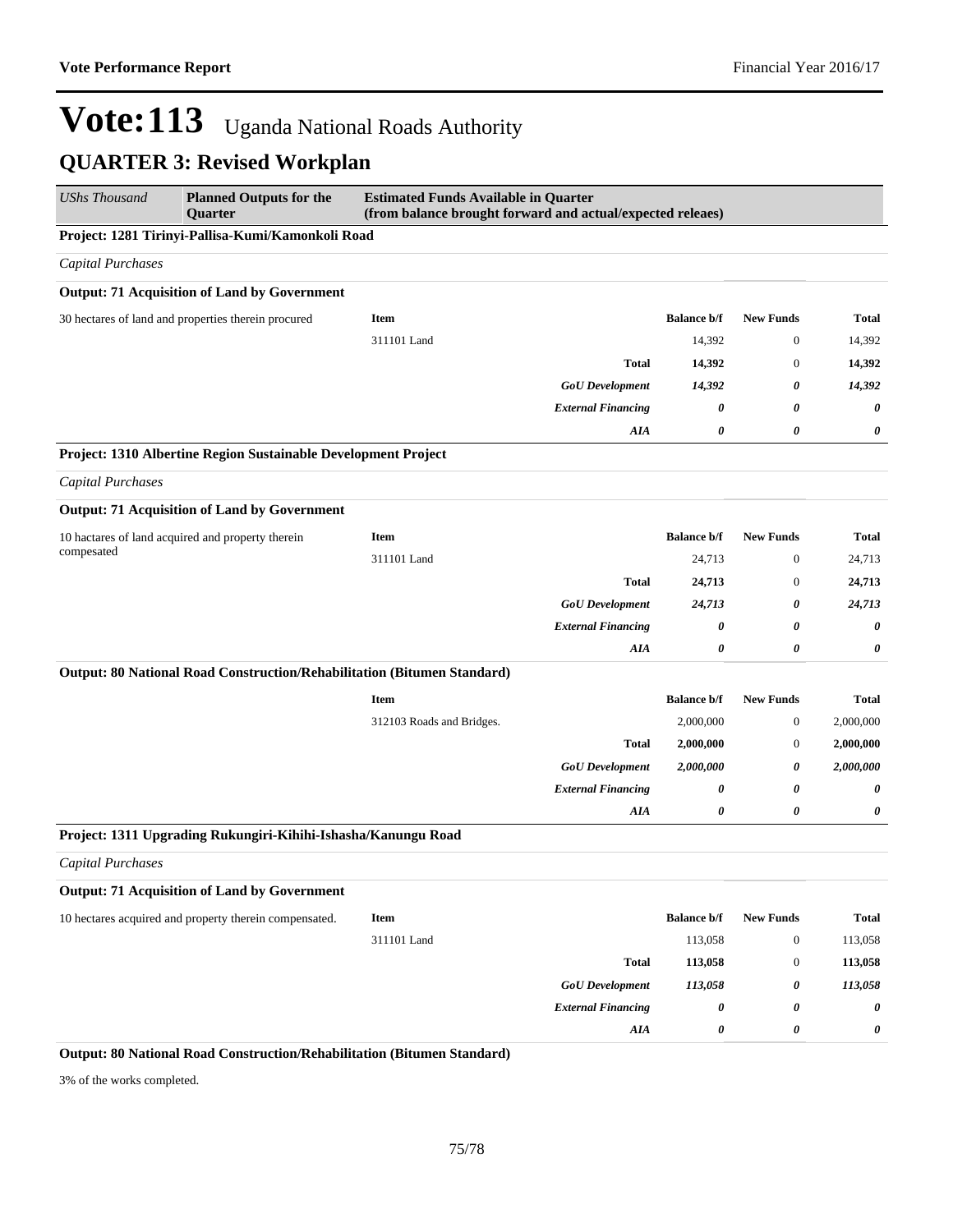| <b>UShs Thousand</b>                                | <b>Planned Outputs for the</b><br><b>Ouarter</b>                        | <b>Estimated Funds Available in Quarter</b><br>(from balance brought forward and actual/expected releaes) |                       |                       |              |  |  |
|-----------------------------------------------------|-------------------------------------------------------------------------|-----------------------------------------------------------------------------------------------------------|-----------------------|-----------------------|--------------|--|--|
| Project: 1312 Upgrading mbale-Bubulo-Lwakhakha Road |                                                                         |                                                                                                           |                       |                       |              |  |  |
| <b>Capital Purchases</b>                            |                                                                         |                                                                                                           |                       |                       |              |  |  |
|                                                     | <b>Output: 71 Acquisition of Land by Government</b>                     |                                                                                                           |                       |                       |              |  |  |
| 20 Hectares and property therein acquired           |                                                                         | Item                                                                                                      | <b>Balance b/f</b>    | <b>New Funds</b>      | <b>Total</b> |  |  |
|                                                     |                                                                         | 311101 Land                                                                                               | 33,188                | $\mathbf{0}$          | 33,188       |  |  |
|                                                     |                                                                         | <b>Total</b>                                                                                              | 33,188                | $\mathbf{0}$          | 33,188       |  |  |
|                                                     |                                                                         | <b>GoU</b> Development                                                                                    | 33,188                | 0                     | 33,188       |  |  |
|                                                     |                                                                         | <b>External Financing</b>                                                                                 | 0                     | $\boldsymbol{\theta}$ | 0            |  |  |
|                                                     |                                                                         | AIA                                                                                                       | 0                     | $\pmb{\theta}$        | 0            |  |  |
|                                                     | Output: 80 National Road Construction/Rehabilitation (Bitumen Standard) |                                                                                                           |                       |                       |              |  |  |
| 3% of the works completed.                          |                                                                         | <b>Item</b>                                                                                               | <b>Balance b/f</b>    | <b>New Funds</b>      | <b>Total</b> |  |  |
|                                                     |                                                                         | 281504 Monitoring, Supervision & Appraisal of capital<br>works                                            | 598,282               | $\mathbf{0}$          | 598,282      |  |  |
|                                                     |                                                                         | <b>Total</b>                                                                                              | 598,282               | $\mathbf{0}$          | 598,282      |  |  |
|                                                     |                                                                         | <b>GoU</b> Development                                                                                    | 598,282               | $\boldsymbol{\theta}$ | 598,282      |  |  |
|                                                     |                                                                         | <b>External Financing</b>                                                                                 | 0                     | $\boldsymbol{\theta}$ | 0            |  |  |
|                                                     |                                                                         | <b>AIA</b>                                                                                                | 0                     | $\boldsymbol{\theta}$ | 0            |  |  |
| Project: 1319 Kampala Flyover                       |                                                                         |                                                                                                           |                       |                       |              |  |  |
| <b>Capital Purchases</b>                            |                                                                         |                                                                                                           |                       |                       |              |  |  |
|                                                     | <b>Output: 71 Acquisition of Land by Government</b>                     |                                                                                                           |                       |                       |              |  |  |
|                                                     |                                                                         | <b>Item</b>                                                                                               | <b>Balance b/f</b>    | <b>New Funds</b>      | <b>Total</b> |  |  |
|                                                     |                                                                         | 311101 Land                                                                                               | 3,386,655             | $\boldsymbol{0}$      | 3,386,655    |  |  |
|                                                     |                                                                         | <b>Total</b>                                                                                              | 3,386,655             | $\boldsymbol{0}$      | 3,386,655    |  |  |
|                                                     |                                                                         | <b>GoU</b> Development                                                                                    | 3,386,655             | $\boldsymbol{\theta}$ | 3,386,655    |  |  |
|                                                     |                                                                         | <b>External Financing</b>                                                                                 | $\boldsymbol{\theta}$ | $\boldsymbol{\theta}$ | 0            |  |  |
|                                                     |                                                                         | AIA                                                                                                       | $\theta$              | $\boldsymbol{\theta}$ | 0            |  |  |
|                                                     | Project: 1320 Construction of 66 Selected Bridges                       |                                                                                                           |                       |                       |              |  |  |
| <b>Capital Purchases</b>                            |                                                                         |                                                                                                           |                       |                       |              |  |  |
|                                                     | <b>Output: 71 Acquisition of Land by Government</b>                     |                                                                                                           |                       |                       |              |  |  |
|                                                     |                                                                         | <b>Item</b>                                                                                               | <b>Balance b/f</b>    | <b>New Funds</b>      | Total        |  |  |

| Item        |                           | <b>Balance b/f</b> | New Funds | Total   |
|-------------|---------------------------|--------------------|-----------|---------|
| 311101 Land |                           | 388,425            | 0         | 388,425 |
|             | <b>Total</b>              | 388,425            | 0         | 388,425 |
|             | <b>GoU</b> Development    | 388,425            | 0         | 388,425 |
|             | <b>External Financing</b> | 0                  | 0         | 0       |
|             | AIA                       | 0                  | 0         | 0       |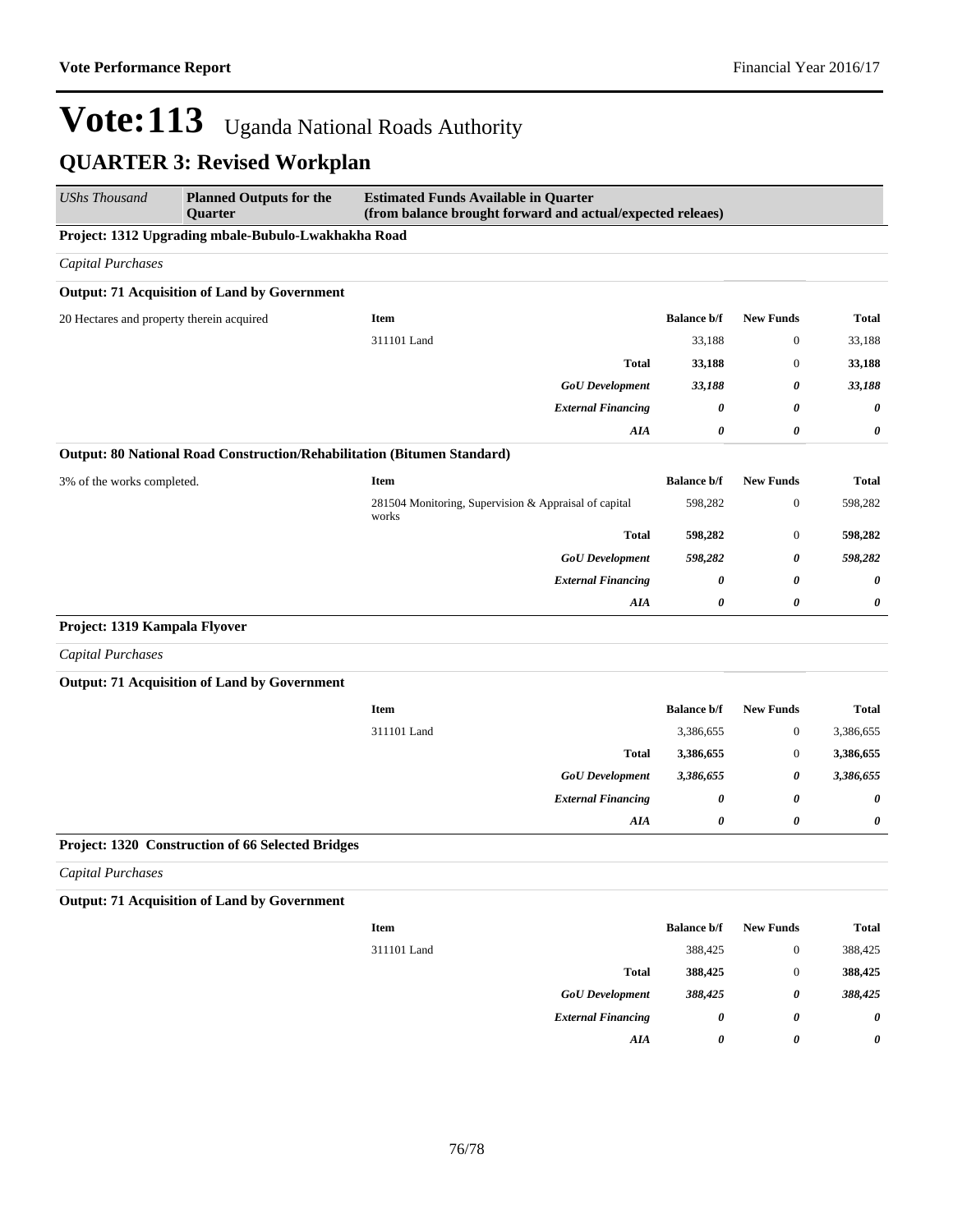# Vote: 113 Uganda National Roads Authority

#### **QUARTER 3: Revised Workplan**

| <b>UShs Thousand</b>                         | <b>Planned Outputs for the</b><br>Quarter                | <b>Estimated Funds Available in Quarter</b><br>(from balance brought forward and actual/expected releaes) |                    |                       |              |
|----------------------------------------------|----------------------------------------------------------|-----------------------------------------------------------------------------------------------------------|--------------------|-----------------------|--------------|
| <b>Output: 74 Major Bridges</b>              |                                                          |                                                                                                           |                    |                       |              |
| Ora 2 Bridge on Pakwach-Inde-Ocoko road (15% |                                                          | Item                                                                                                      | <b>Balance b/f</b> | <b>New Funds</b>      | <b>Total</b> |
| completed)                                   |                                                          | 281504 Monitoring, Supervision & Appraisal of capital                                                     | 658,072            | $\boldsymbol{0}$      | 658,072      |
| completed)                                   | Ora 1Bridge on Pakwach-Inde-Ocoko road (15%              | works<br>312103 Roads and Bridges.                                                                        | 923,685            | $\mathbf{0}$          | 923,685      |
|                                              | Awa Bridge on Pakwach-Inde-Ocoko road (15%               | <b>Total</b>                                                                                              | 1,581,757          | $\mathbf{0}$          | 1,581,757    |
| completed)                                   |                                                          | <b>GoU</b> Development                                                                                    | 1,581,757          | 0                     | 1,581,757    |
|                                              | Olemika Bridge on Pakwach-Inde-Ocoko road (15%           | <b>External Financing</b>                                                                                 | 0                  | 0                     | 0            |
| completed)                                   |                                                          | AIA                                                                                                       | 0                  | $\boldsymbol{\theta}$ | 0            |
| Nyakambu Bridge on K                         |                                                          |                                                                                                           |                    |                       |              |
|                                              | Project: 1322 Upgrading of Muyembe-Nakapiripirit (92 km) |                                                                                                           |                    |                       |              |
| <b>Capital Purchases</b>                     |                                                          |                                                                                                           |                    |                       |              |
|                                              | <b>Output: 71 Acquisition of Land by Government</b>      |                                                                                                           |                    |                       |              |
| 10 hectares of land and property acquired    |                                                          | <b>Item</b>                                                                                               | <b>Balance b/f</b> | <b>New Funds</b>      | <b>Total</b> |
|                                              |                                                          | 311101 Land                                                                                               | 1,889,592          | $\mathbf{0}$          | 1,889,592    |
|                                              |                                                          | <b>Total</b>                                                                                              | 1,889,592          | $\boldsymbol{0}$      | 1,889,592    |
|                                              |                                                          | <b>GoU</b> Development                                                                                    | 1,889,592          | 0                     | 1,889,592    |
|                                              |                                                          | <b>External Financing</b>                                                                                 | 0                  | $\boldsymbol{\theta}$ | 0            |
|                                              |                                                          | AIA                                                                                                       | 0                  | $\boldsymbol{\theta}$ | 0            |
|                                              | Project: 1402 Rwenkunye- Apac- Lira-Acholibur road       |                                                                                                           |                    |                       |              |
| <b>Capital Purchases</b>                     |                                                          |                                                                                                           |                    |                       |              |
|                                              | <b>Output: 71 Acquisition of Land by Government</b>      |                                                                                                           |                    |                       |              |
|                                              |                                                          | <b>Item</b>                                                                                               | <b>Balance b/f</b> | <b>New Funds</b>      | <b>Total</b> |
|                                              |                                                          | 311101 Land                                                                                               | 50,000             | $\boldsymbol{0}$      | 50,000       |
|                                              |                                                          | <b>Total</b>                                                                                              | 50,000             | $\mathbf{0}$          | 50,000       |
|                                              |                                                          | <b>GoU</b> Development                                                                                    | 50,000             | 0                     | 50,000       |
|                                              |                                                          | <b>External Financing</b>                                                                                 | 0                  | 0                     | 0            |
|                                              |                                                          | AIA                                                                                                       | 0                  | 0                     | 0            |
| Project: 1404 Kibuye- Busega- Mpigi          |                                                          |                                                                                                           |                    |                       |              |
| <b>Capital Purchases</b>                     |                                                          |                                                                                                           |                    |                       |              |
|                                              | <b>Output: 71 Acquisition of Land by Government</b>      |                                                                                                           |                    |                       |              |
|                                              |                                                          | Item                                                                                                      | <b>Balance b/f</b> | <b>New Funds</b>      | <b>Total</b> |
|                                              |                                                          | 311101 Land                                                                                               | 38                 | $\boldsymbol{0}$      | 38           |
|                                              |                                                          | <b>Total</b>                                                                                              | 38                 | $\mathbf{0}$          | 38           |
|                                              |                                                          | <b>GoU</b> Development                                                                                    | 38                 | $\boldsymbol{\theta}$ | 38           |
|                                              |                                                          | <b>External Financing</b>                                                                                 | 0                  | 0                     | 0            |
|                                              |                                                          | ${\boldsymbol{A}} {\boldsymbol{I}} {\boldsymbol{A}}$                                                      | 0                  | 0                     | 0            |

**GRAND TOTAL 138,327,694 0** *138,327,694*